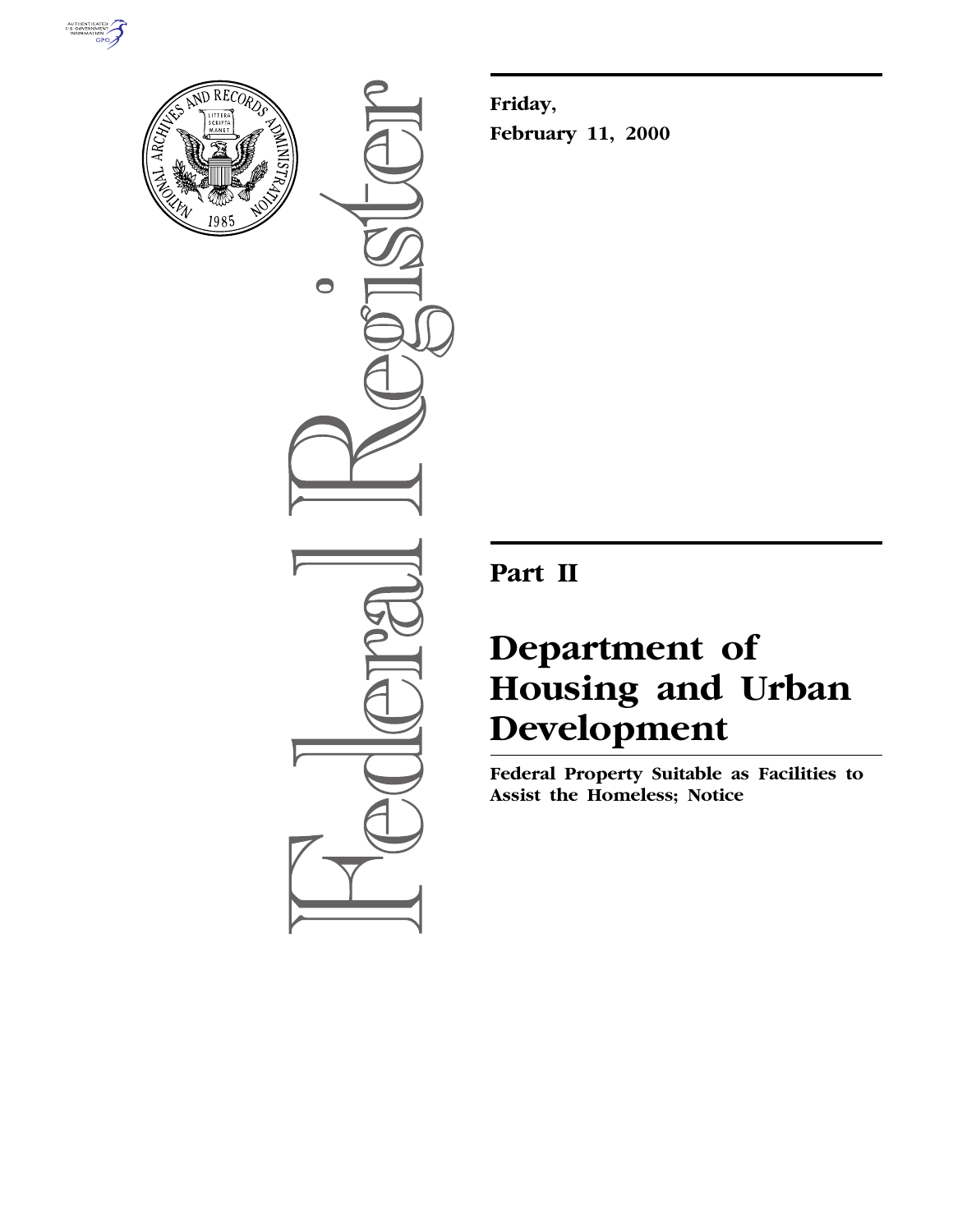# **DEPARTMENT OF HOUSING AND URBAN DEVELOPMENT**

**[Docket No. FR–4557–N–06]**

# **Federal Property Suitable as Facilities to Assist the Homeless**

**AGENCY:** Office of the Assistant Secretary for Community Planning and Development, HUD.

# **ACTION:** Notice.

**SUMMARY:** This Notice identifies unutilized, underutilized, excess, and surplus Federal property reviewed by HUD for suitability for possible use to assist the homeless.

# **FOR FURTHER INFORMATION CONTACT:**

Clifford Taffet, room 7262, Department of Housing and Urban Development, 451 Seventh Street, SW, Washington, DC 20410; telephone (202) 708–1234; TDD number for the hearing- and speech-impaired (202) 708–2565 (these telephone numbers are not toll-free), or call the toll-free Title V information line at 1–800–927–7588.

**SUPPLEMENTARY INFORMATION:** In accordance with 24 CFR part 581 and section 501 of the Stewart B. McKinney Homeless Assistance Act (42 U.S.C. 11411), as amended, HUD is publishing this Notice to identify Federal buildings and other real property that HUD reviewed in 1999 for suitability for use to assist the homeless. The properties were reviewed using information provided to HUD by Federal landholding agencies regarding unutilized and underutilized buildings and real property controlled by such agencies or by GSA regarding its inventory of excess or surplus Federal property.

In accordance with 24 CFR part 581.3(b) landholding agencies are required to notify HUD by December 31, 1999, the current availability status and classification of each property controlled by the Agencies that were published by HUD as suitable and available which remain available for application for use by the homeless.

Pursuant to 24 CFR part 581.8(d) and (e) HUD is required to publish a list of those properties reported by the Agencies and a list of suitable/ unavailable properties including the reasons why they are not available.

Properties listed as suitable/available will be available exclusively for homeless use for a period of 60 days from the date of this Notice. Homeless assistance providers interested in any such property should send a written expression of interest to HHS, addressed to Brian Rooney, Division of Property Management, Program Support Center,

HHS, room 5B–41, 5600 Fishers Lane, Rockville, MD 20857; (301) 433–2265. (This is not a toll-free number.) HHS will mail to the interested provider an application packet, which will include instructions for completing the application. In order to maximize the opportunity to utilize a suitable property, providers should submit their written expressions of interest as soon as possible. For complete details concerning the processing of applications, the reader is encouraged to refer to the interim rule governing this program, 24 CFR part 581.

For more information regarding particular properties identified in this Notice (i.e., acreage, floor plan, existing sanitary facilities, exact street address), providers should contact the appropriate landholding agencies at the following addresses: U.S. Army: Jeff Holste, CEMP–IP, U.S. Army Corps of Engineers, Installation Support Center, 7701 Telegraph Road, Alexandria, VA 22315–3862; (703) 428–6318; Corps of Engineers: Shirley Middlewarth, Army Corps of Engineers, Management and Disposal Division, Room 4224, 20 Massachusetts Ave. NW, Washington, DC 20314–1000; (202) 761–0515; U.S. Navy: Charles C. Cocks, Dept. of Navy, Real Estate Policy Division, Naval Facilities Engineering Command, Washington Navy Yard, 1322 Patterson Ave., SE, Suite 1000, Washington, DC 20374–5065; (202) 685–9200; U.S. Air Force: Barbara Jenkins, Air Force Real Estate Agency (Area/MI), Bolling AFB, 112 Luke Avenue, Suite 104, Washington, DC 20332–8020; (202) 767– 4184; GSA: Brian K. Polly, Office of Property Disposal, GSA, 18th and F Streets NW, Washington, DC 20405; (202) 501–2059; Dept. of Veterans Affairs: Anatolij Kushnir, Asset & Enterprise Development Service, Dept. of Veterans Affairs, room 419, Lafayette Bldg., 811 Vermont Ave. NW, Washington, DC 20420; (202) 565–5941; Dept. of Energy: Tom Knox, Office of Contract & Resource Management, MA– 53, Washington, DC 20585; (202) 586– 8715; Dept. of Transportation: Rugene Spruill, Space Management, Transportation Administrative Service Center, DOT, 400 Seventh St. SW, room 2310, Washington, DC 20590; (202) 366– 4246; Dept. of Interior: Al Barth, Property Management, Dept. of Interior, 1849 C St. NW, Mailstop 5512–MIB, Washington, DC 20240; (202) 208–7283; (These are not toll-free numbers).

Dated: February 3, 2000.

**Fred Karnas, Jr.,** *Deputy Assistant Secretary for Special Needs Assistance Programs.*

#### **TITLE V—PROPERTIES REPORTED IN YEAR 1999 WHICH ARE SUITABLE AND AVAILABLE**

# **AIR FORCE**

### **California**

*Building* Bldg. 604 Property #: 18199010237 Point Arena Air Force Station Co: Mendocino CA 95468–5000 Status: Unutilized Comment: 1232 sq. ft.; stucco-wood frame; most recent use—housing. Bldg. 605 Property #: 18199010238 Point Arena Air Force Station Co: Mendocino CA 95468–5000 Status: Unutilized Comment: 1232 sq. ft.; stucco-wood frame; most recent use—housing. Bldg. 612 Property #: 18199010239 Point Arena Air Force Station Co: Mendocino CA 95468–5000 Status: Unutilized Comment: 1232 sq. ft.; stucco-wood frame; most recent use—housing. Bldg. 611 Property #: 18199010240 Point Arena Air Force Station Co: Mendocino CA 95468–5000 Status: Unutilized Comment: 1232 sq. ft.; stucco-wood frame; most recent use—housing. Bldg. 613 Property #: 18199010241 Point Arena Air Force Station Co: Mendocino CA 95468–5000 Status: Unutilized Comment: 1232 sq. ft.; stucco-wood frame; most recent use—housing. Bldg. 614 Property #: 18199010242 Point Arena Air Force Station Co: Mendocino CA 95468–5000 Status: Unutilized Comment: 1232 sq. ft.; stucco-wood frame; most recent use—housing. Bldg. 615 Property #: 18199010243 Point Arena Air Force Station Co: Mendocino CA 95468–5000 Status: Unutilized Comment: 1232 sq. ft.; stucco-wood frame; most recent use—housing. Bldg. 616 Property #: 18199010244 Point Arena Air Force Station Co: Mendocino CA 95468–5000 Status: Unutilized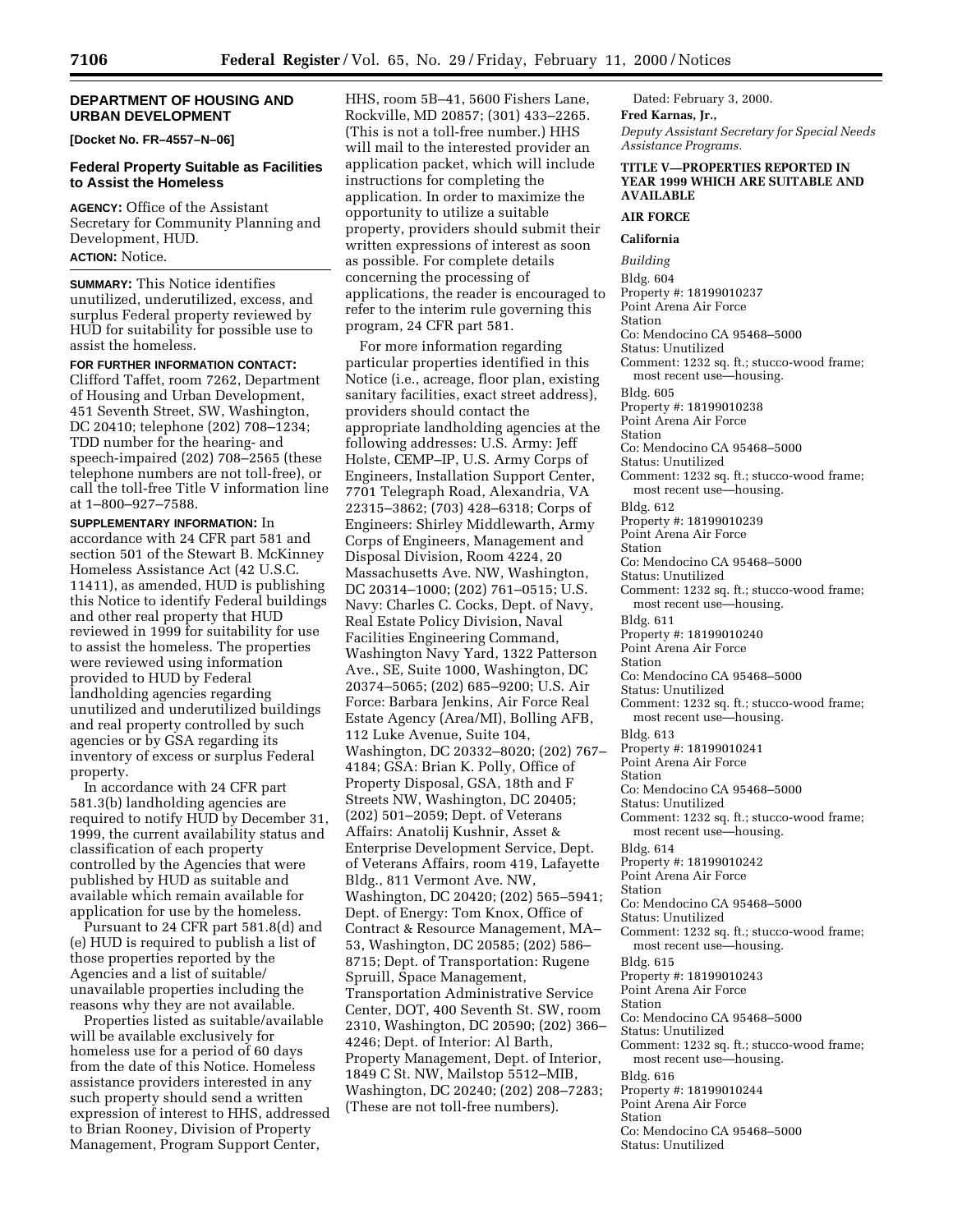Comment: 1232 sq. ft.; stucco-wood frame; most recent use—housing. Bldg. 617 Property #: 18199010245 Point Arena Air Force Station Co: Mendocino CA 95468–5000 Status: Unutilized Comment: 1232 sq. ft.; stucco-wood frame; most recent use—housing. Bldg. 618 Property #: 18199010246 Point Arena Air Force Station Co: Mendocino CA 95468–5000 Status: Unutilized Comment: 1232 sq. ft.; stucco-wood frame; most recent use—rehab.

# **Colorado**

*Building* Bldg. 964 Property #: 18199930016 Former Lowry AFB Denver Co: CO 80220– Status: Unutilized Comment: 14,495 sq. ft., local land use controls, most recent use—child care/ kitchen facility.

# **Idaho**

*Building* Bldg. 516 Property #: 18199520004 Mountain Home Air Force Base Mountain Home Co: Elmore ID 86348– Status: Excess Comment: 4928 sq. ft., 1 story wood frame, presence of lead paint and asbestos, most recent use—offices. Bldg. 2201 Property #: 18199520005 Mountain Home Air Force Base Mountain Home Co: Elmore ID 83648– Status: Underutilized Comment: 6804 sq. ft., 1 story wood frame, most recent use—temporary garage for base fire dept. vehicles, presence of lead paint

# **Maine**

*Land* Irish Ridge NEXRAD Site Property #: 18199640017

and asbestos shingles.

Loring AFB Fort Fairfield Co: Aroostock ME 04742– Status: Unutilized Comment: 3.491 acres in fee simple.

# **Massachusetts**

*Building* Bldg. 001 Property #:18199940001 Air Natl Guard Station 50 Skyline Drive Worcester Co: MA 01605–2898 Status: Excess Comment: 37,557 sq. ft., most recent use shops/vehicle maintenance Bldg. 002 Property #:18199940002 Air Natl Guard Station 50 Skyline Drive

Worcester Co: MA 01605–2898 Status: Excess Comment: 5,580 sq. ft., most recent use office/shops Bldg. 003 Property #:18199940003 Air Natl Guard Station 50 Skyline Drive Worcester Co: MA 01605–2898 Status: Excess Comment: 3,840 sq. ft., most recent use warehouse Bldg. 004 Property #:18199940004 Air Natl Guard Station 50 Skyline Drive Worcester Co: MA 01605–2898 Status: Excess Comment: 225 sq. ft., most recent use—shop Bldg. 005 Property #:18199940005 Air Natl Guard Station 50 Skyline Drive Worcester Co: MA 01605–2898 Status: Excess Comment: 8000 sq. ft., most recent use warehouse

# *Land*

.07 acre Property #:18199840007 Westover Air Reserve Base Off Rte 33 Chicopee Co: Hampden MA 01022– Status: Excess Comment: land, no utilities

# **Nebraska**

*Building* Bldg. 20 Property #:18199610004 Offutt Communications Annex 4 Silver Creek Co: Nance NE 68663– Status: Unutilized Comment: 4714 sq. ft., most recent use dormitoryneeds major repair

#### *Land*

Hastings Radar Bomb Scoring Property #:18199810027 Hastings Co: Adams NE 68901– Status: Unutilized Comment: 11 acres

# **New York**

*Building* Bldg. 1452 & 297 acres Property #:18199920030 AVA Test Annex Town of Ava Co: Oneida NY 13303– Status: Unutilized Comment: 11,000 sq. ft. on 297 acres (67 acres of wetland), most recent use electronic research testing, presence of asbestos/lead paint Bldg. 1453 Property #:18199920031 AVA Test Annex Town of Ava Co: Oneida NY 13303– Status: Unutilized Comment: 266 sq. ft., most recent use generator bldg., presence of asbestos Bldg. 1454

Property #:18199920032 AVA Test Annex Town of Ava Co: Oneida NY 13303– Status: Unutilized Comment: 53 sq. ft., most recent use—switch station, presence of asbestos

#### **South Dakota**

*Building*

West Communications Annex Property #:18199340051 Ellsworth Air Force Base Ellsworth AFB Co: Meade SD 57706– Status: Unutilized Comment: 2 bldgs. on 2.37 acres, remote area, lacks infrastructure, road hazardous during winter storms, most recent use—industrial storage **ARMY Alabama** *Building* Bldg. 60101 Property #: 21199520152 Shell Army Heliport Ft. Rucker Co: Dale AL 36362–5000 Status: Unutilized

Comment: 6082 sq. ft., 1-story, most recent use—airfield fire station, off-site use only Bldg. 60103 Property #: 21199520154 Shell Army Heliport Ft. Rucker Co: Dale AL 36362–5000

Status: Unutilized

Comment: 12516 sq. ft., 2-story, most recent use—admin., off-site use only

Bldg. 60110 Property #: 21199520155

Shell Army Heliport Ft. Rucker Co: Dale AL 36362–5000

Status: Unutilized

Comment: 8319 sq. ft., 1-story, most recent use—admin., off-site use only

Bldg. 60113 Property #: 21199520156 Shell Army Heliport Ft. Rucker Co: Dale AL 36362–5000 Status: Unutilized Comment: 4000 sq. ft., 1-story, most recent use—admin., off-site use only

#### **Alaska**

*Building* Bldgs. 420, 422, 426, 430 Property #: 21199740276 Fort Richardson Anchorage AK 99505–6500 Status: Excess Comment: 13,056 sq. ft., presence of asbestos/lead paint, most recent use family housing, off-site use only Bldg. 789 Property #: 21199910084 Fort Richardson Anchorage Co: AK 99505–6500 Status: Excess Comment: 19,001 sq. ft., concrete block, most recent use—vehicle maint., off-site use only Bldg. 263 Property #: 21199930111 Fort Richardson Ft. Richardson Co: AK 99505–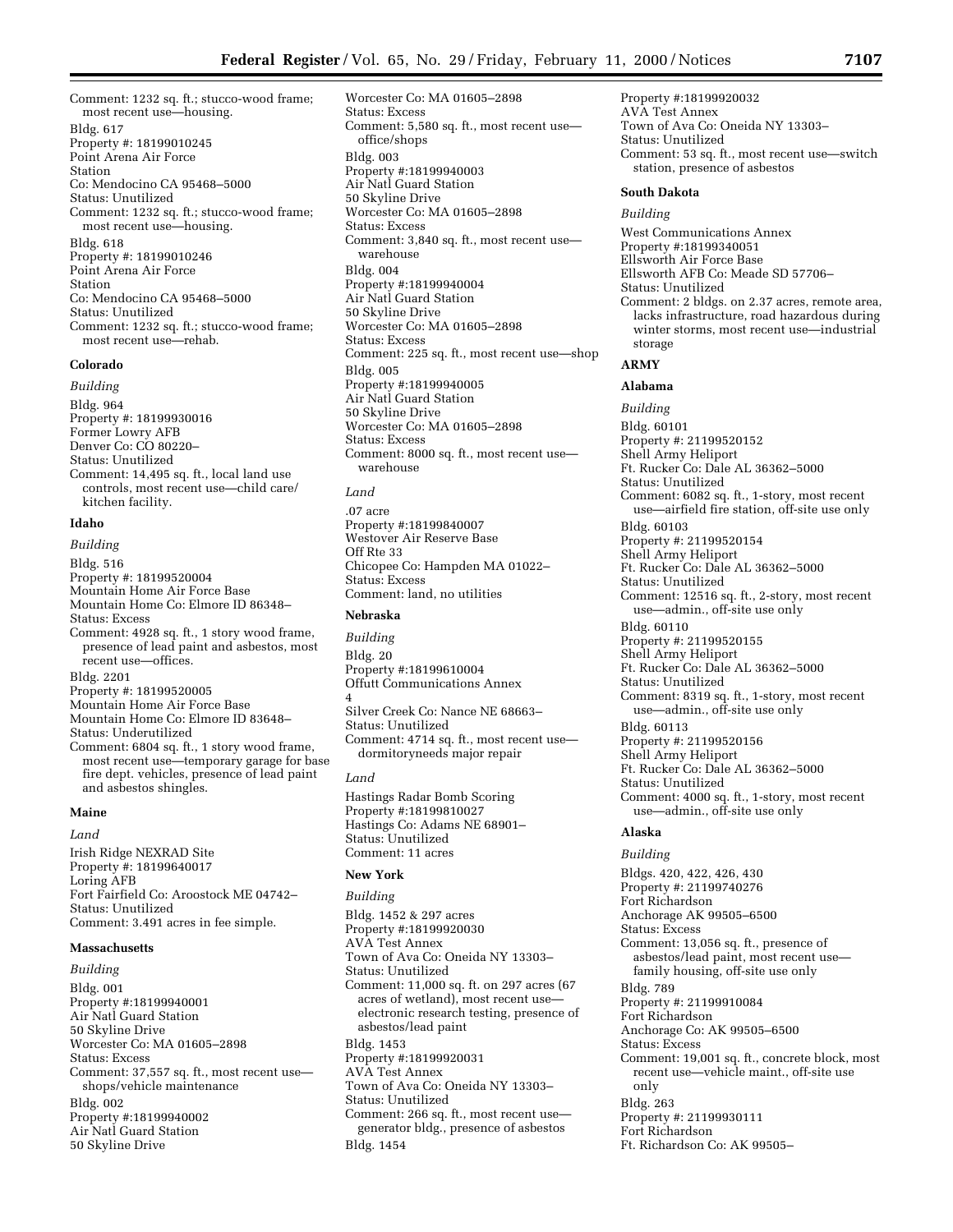Status: Excess Comment: 13056 sq. ft., most recent use housing, off-site use only Bldg. 636 Property #: 21199930112 Fort Richardson Ft. Richardson Co: AK 99505– Status: Excess Comment: 33,726 sq. ft., concrete block, most recent use—library, off-site use only Bldg. 736 Property #: 21199930113 Fort Richardson Ft. Richardson Co: AK 99505– Status: Excess Comment: 7090 sq. ft., most recent use admin., off-site use only Bldg. 786 Property #: 21199930114 Fort Richardson Ft. Richardson Co: AK 99505– Status: Excess Comment: 2242 sq. ft., most recent use driver's testing facility, off-site use only Bldg. 978 Property #: 21199930116 Fort Richardson Ft. Richardson Co: AK 99505– Status: Excess Comment: 2411 sq. ft., concrete block, most recent use—training, off-site use only Bldg. 980 Property #: 21199930117 Fort Richardson Ft. Richardson Co: AK 99505– Status: Excess Comment: 11,651 sq. ft., concrete block, most recent use—vehicle maintenance, off-site use only Bldg. 58780 Property #: 21199930118 Fort Richardson Ft. Richardson Co: AK 99505– Status: Excess Comment: 3230 sq. ft., most recent use admin., off-site use only

# **Arizona** *Building*

Bldg. 30012, Fort Huachuca Property #: 21199310298 Sierra Vista Co: Cochise AZ 85635– Status: Excess Comment: 237 sq. ft., 1-story block, most recent use—storage Bldg. S–306 Property #: 21199420346 Yuma Proving Ground Yuma Co: Yuma/La Paz AZ 85365–9104 Status: Unutilized Comment: 4103 sq. ft., 2-story, needs major rehab, off-site use only Bldg. 503, Yuma Proving Ground Property #: 21199520073 Yuma Co: Yuma AZ 85365–9104 Status: Underutilized Comment: 3789 sq. ft., 2-story, major structural changes required to meet floor loading & fire code requirements, presence of asbestos, off-site use only 5 Bldgs. Property #: 21199840129 Fort Huachuca Sierra Vista Co: Cochise AZ 85635– Location: 44101, 44102, 44124, 44125, 44201 Status: Excess Comment: various sq. ft. & bdrm units, presence of asbestos/lead paint, most recent use—family housing, off-site use only Bldgs. 87821, 90420 Property #: 21199910087 Fort Huachuca Sierra Vista Co: Cochise AZ 85635– Status: Excess Comment: 377 and 5662 sq. ft., presence of asbestos/lead paint, most recent use storage, off-site use only Bldgs. 12521, 13572 Property #: 21199920183 Fort Huachuca Sierra Vista Co: Cochise AZ 85635– Status: Unutilized Comment: 448 sq. ft. & 54 sq. ft., off-site use only Bldgs. 43101–43109 Property #: 21199940001 Fort Huachuca Sierra Vista Co: Cochise AZ 85635– Status: Excess Comment: 969 sq. ft. per unit, 2-units per bldg., wood/stucco, presence of asbestos/ lead paint, most recent use—housing, offsite use only

# **California**

*Building* Bldg. 4282 Property #: 21199810378 Presidio of Monterey Annex Seaside Co: Monterey CA 93944– Status: Unutilized Comment: 2283 sq. ft., presence of asbestos/ lead paint, most recent use—office Bldg. 4461 Property #: 21199810379 Presidio of Monterey Annex Seaside Co: Monterey CA 93944– Status: Unutilized Comment: 992 sq. ft., presence of asbestos/ lead paint, most recent use—storage Bldg. 104 Property #: 21199910088 Presidio of Monterey Monterey Co: CA 93944– Status: Unutilized Comment: 8039 sq. ft., presence of asbestos/ lead paint, most recent use—office, off-site use only Bldg. 106 Property #: 21199910089 Presidio of Monterey Monterey Co: CA 93944– Status: Unutilized Comment: 1950 sq. ft., presence of asbestos/ lead paint, most recent use—office/storage, off-site use only Bldg. 125 Property #: 21199910090 Presidio of Monterey Monterey Co: CA 93944– Status: Unutilized Comment: 371 sq. ft., presence of asbestos/ lead paint, most recent use—office, off-site use only Bldg. 339 Property #: 21199910092 Presidio of Monterey Monterey Co: CA 93944– Status: Unutilized

Comment: 5654 sq. ft., presence of asbestos/ lead paint, most recent use—office, off-site use only Bldg. 340 Property #: 21199910093 Presidio of Monterey Monterey Co: CA 93944– Status: Unutilized Comment: 6500 sq. ft., presence of asbestos/ lead paint, most recent use—office, off-site use only Bldg. 341 Property #: 21199910094 Presidio of Monterey Monterey Co: CA 93944– Status: Unutilized Comment: 371 sq. ft., presence of asbestos/ lead paint, most recent use—office, off-site use only Bldg. 4214 Property #: 21199910095 Presidio of Monterey Monterey Co: CA 93944– Status: Unutilized Comment: 3168 sq. ft., presence of asbestos/ lead paint, most recent use—office, off-site use only **Colorado** *Building* Bldg. P–1008 Property #: 21199630127 Fort Carson Ft. Carson Co: El Paso CO 80913–5023 Status: Unutilized Comment: 3362 sq. ft., fair condition, possible asbestos/lead based paint, most recent use—service outlet, off-site use only Bldg. P–1007 Property #: 21199730210 Fort Carson Ft. Carson Co: El Paso CO 80913– Status: Unutilized Comment: 3818 sq. ft., needs repair, possible asbestos/lead paint, most recent use health clinic, off-site use only Bldg. T–1342 Property #: 21199730211 Fort Carson Ft. Carson Co: El Paso CO 80913– Status: Unutilized Comment: 13,364 sq. ft., possible asbestos/ lead paint, most recent use—instruction bldg. Bldg. T–6005 Property #: 21199730213 Fort Carson Ft. Carson Co: El Paso CO 80913– Status: Unutilized

# **Georgia**

*Building* Bldg. 2285 Property #: 21199011704 Fort Benning Fort Benning Co: Muscogee GA 31905– Status: Unutilized Comment: 4574 sq. ft.; most recent use—

Comment: 19,015 sq. ft., possible asbestos/ lead paint, most recent use—warehouse

clinic; needs substantial rehabilitation; 1 floor.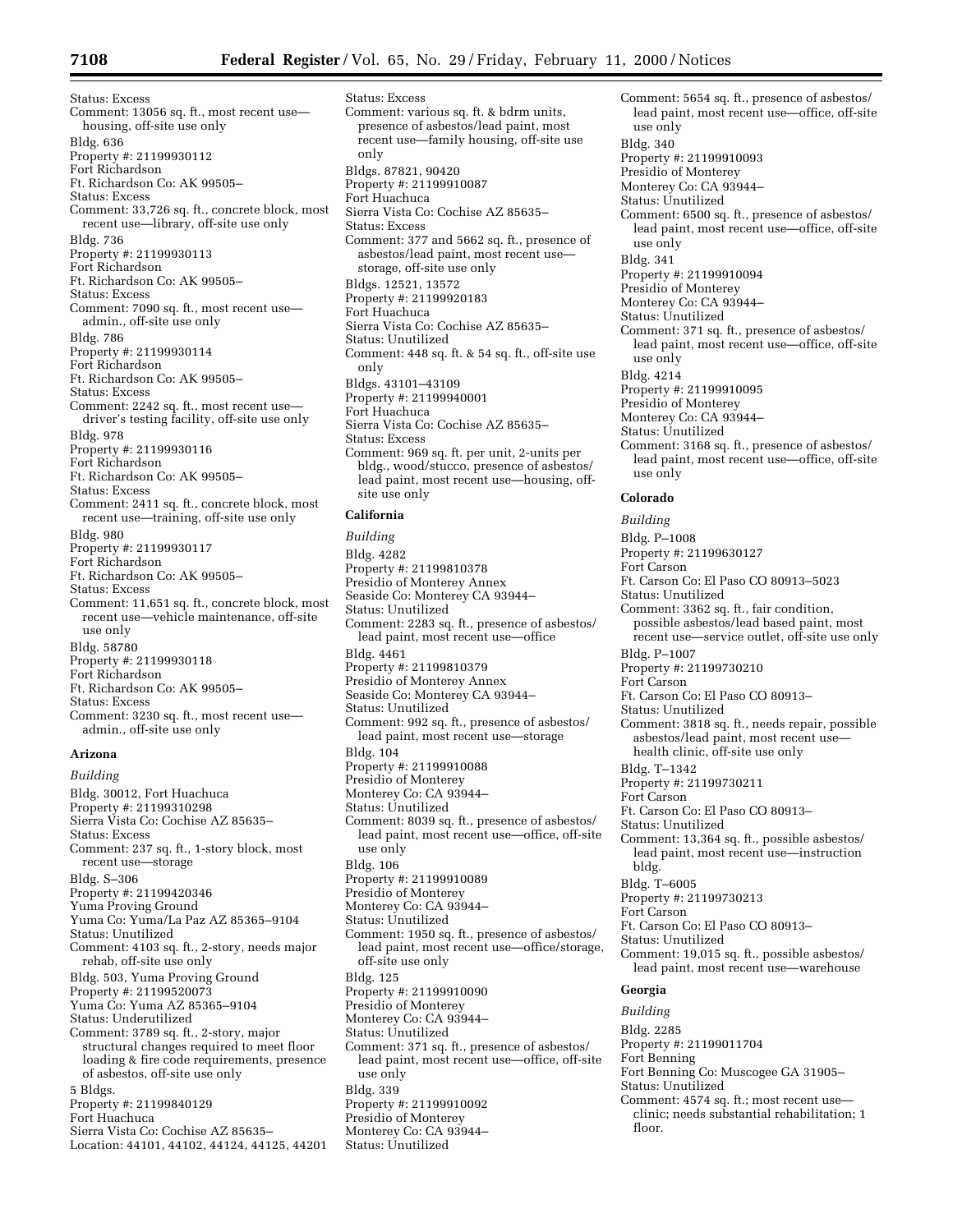Bldg. 4491 Property #: 21199014916 Fort Benning Co: Muscogee GA 31905– Status: Unutilized Comment: 18240 sq. ft.; 1 story building; needs rehab; most recent use—Vehicle maintenance shop. Bldg. 1252, Fort Benning Property #: 21199220694 Ft. Benning Co: Muscogee GA 31905– Status: Unutilized Comment: 583 sq. ft., 1 story, most recent use—storehouse, needs major rehab, offsite removal only. Bldg 4881, Fort Benning Property #: 21199220707 Ft. Benning Co: Muscogee GA 31905– Status: Unutilized Comment: 2449 sq. ft., 1 story, most recent use—storehouse, need repairs, off-site removal only. Bldg 4963, Fort Benning Property #: 21199220710 Ft. Benning Co: Muscogee GA 31905– Status: Unutilized Comment: 6077 sq. ft., 1 story, most recent use—storehouse, need repairs, off-site removal only. 2396, Fort Benning Property #: 21199220712 Ft. Benning Co: Muscogee GA 31905– Status: Unutilized Comment: 9786 sq. ft., 1 story, most recent use—dining facility, needs major rehab, off-site removal only. Bldg. 4882, Fort Benning Property #: 21199220727 Ft. Benning Co: Muscogee GA 31905– Status: Unutilized Comment: 6077 sq. ft., 1 story, most recent use—storage, need repairs, off-site removal only. Bldg. 4967, Fort Benning Property #: 21199220728 Ft. Benning Co: Muscogee GA 31905– Status: Unutilized Comment: 6077 sq. ft., 1 story, most recent use—storage, need repairs, off-site removal only. Bldg. 4977, Fort Benning Property #: 21199220736 Ft. Benning Co: Muscogee GA 31905– Status: Unutilized Comment: 192 sq. ft., 1 story, most recent use—offices, need repairs, off-site removal only. Bldg. 4944, Fort Benning Property #: 21199220747 Ft. Benning Co: Muscogee GA 31905– Status: Unutilized Comment: 6400 sq. ft., 1 story, most recent use—vehicle maintenance shop, need repairs, off-site removal only. Bldg. 4960, Fort Benning Property #: 21199220752 Ft. Benning Co: Muscogee GA 31905– Status: Unutilized Comment: 3335 sq. ft., 1 story, most recent use—vehicle maintenance shop, off-site removal only. Bldg. 4969, Fort Benning Property #: 21199220753 Ft. Benning Co: Muscogee GA 31905– Status: Unutilized

Comment: 8416 sq. ft., 1 story, most recent use—vehicle maintenance shop, off-site removal only. Bldg 4884, Fort Benning Property #: 21199220762 Ft. Benning Co: Muscogee GA 31905– Status: Unutilized Comment: 2000 sq. ft., 1 story, most recent use—headquarters bldg., need repairs, offsite removal only. Bldg. 4964, Fort Benning Property #: 21199220763 Ft. Benning Co: Muscogee GA 31905– Status: Unutilized Comment: 2000 sq. ft., 1 story, most recent use—headquarters bldg., need repairs, offsite removal only. Bldg. 4966, Fort Benning Property #: 21199220764 Ft. Benning Co: Muscogee GA 31905– Status: Unutilized Comment: 2000 sq. ft., 1 story, most recent use—headquarters bldg., need repairs, offsite removal only. Bldg. 4965, Fort Benning Property #: 21199220769 Ft. Benning Co: Muscogee GA 31905– Status: Unutilized Comment: 7713 sq. ft., 1 story, most recent use—supply bldg., need repairs, off-site removal only. Bldg. 4945, Fort Benning Property #: 21199220779 Ft. Benning Co: Muscogee GA 31905– Status: Unutilized Comment: 220 sq. ft., 1 story, most recent use—gas station, needs major rehab, offsite removal only. Bldg. 4979, Fort Benning Property #: 21199220780 Ft. Benning Co: Muscogee GA 31905– Status: Unutilized Comment: 400 sq. ft., 1 story, most recent use—oil house, need repairs, off-site removal only. Bldg. 4023, Fort Benning Property #: 21199310461 Ft. Benning Co: Muscogee GA 31905– Status: Unutilized Comment: 2269 sq. ft., 1-story, needs rehab, most recent use—maintenance shop, offsite use only Bldg. 4024, Fort Benning Property #: 21199310462 Ft. Benning Co: Muscogee GA 31905– Status: Unutilized Comment: 3281 sq. ft., 1-story, needs rehab, most recent use—maintenance shop, offsite use only Bldg. 4067, Fort Benning Property #: 21199310465 Ft. Benning Co: Muscogee GA 31905– Status: Unutilized Comment: 4406 sq. ft., 1-story, needs rehab, most recent use—admin. off-site use only Bldg. 10501 Property #: 21199410264 Fort Gordon Fort Gordon Co: Richmond GA 30905– Status: Unutilized Comment: 2516 sq. ft.; 1 story; wood; needs rehab.; most recent use—office; off-site use only Bldg. 11813

Property #: 21199410269 Fort Gordon Fort Gordon Co: Richmond GA 30905– Status: Unutilized Comment: 70 sq. ft.; 1 story metal; needs rehab.; most recent use—storage; off-site use only Bldg. 21314 Property #: 21199410270 Fort Gordon Fort Gordon Co: Richmond GA 30905– Status: Unutilized Comment: 85 sq. ft.; 1 story; needs rehab.; most recent use—storage; off-site use only Bldg. 12809 Property #: 21199410272 Fort Gordon Fort Gordon Co: Richmond GA 30905– Status: Unutilized Comment: 2788 sq. ft.; 1 story; wood; needs rehab.; most recent use—maintenance shop; off-site use only Bldg. 10306 Property #: 21199410273 Fort Gordon Fort Gordon Co: Richmond GA 30905– Status: Unutilized Comment: 195 sq. ft.; 1 story; wood; most recent use—oil storage shed; off-site use only Bldg. 4051, Fort Benning Property #: 21199520175 Ft. Benning Co: Muscogee GA 31905– Status: Unutilized Comment: 967 sq. ft., 1-story, needs rehab, most recent use—storage, off-site use only Bldg. 2141 Property #: 21199610655 Fort Gordon Ft. Gordon Co: Richmond GA 30905– Status: Unutilized Comment: 2283 sq. ft., needs repair, most recent use—office, off-site use only Bldg. 322 Property #: 21199720156 Fort Benning Ft. Benning Co: Muscogee GA 31905– Status: Unutilized Comment: 9600 sq. ft., needs rehab, most recent use—admin., off-site use only Bldg. 1737 Property #: 21199720161 Fort Benning Ft. Benning Co: Muscogee GA 31905– Status: Unutilized Comment: 1500 sq. ft., needs rehab, most recent use—storage, off-site use only Bldg. 2593 Property #: 21199720167 Fort Benning Ft. Benning Co: Muscogee GA 31905– Status: Unutilized Comment: 13644 sq. ft., needs rehab, most recent use—parachute shop, off-site use only Bldg. 2595 Property #: 21199720168 Fort Benning Ft. Benning Co: Muscogee GA 31905– Status: Unutilized Comment: 3356 sq. ft., needs rehab, most recent use—chapel, off-site use only Bldgs. 2865, 2869, 2872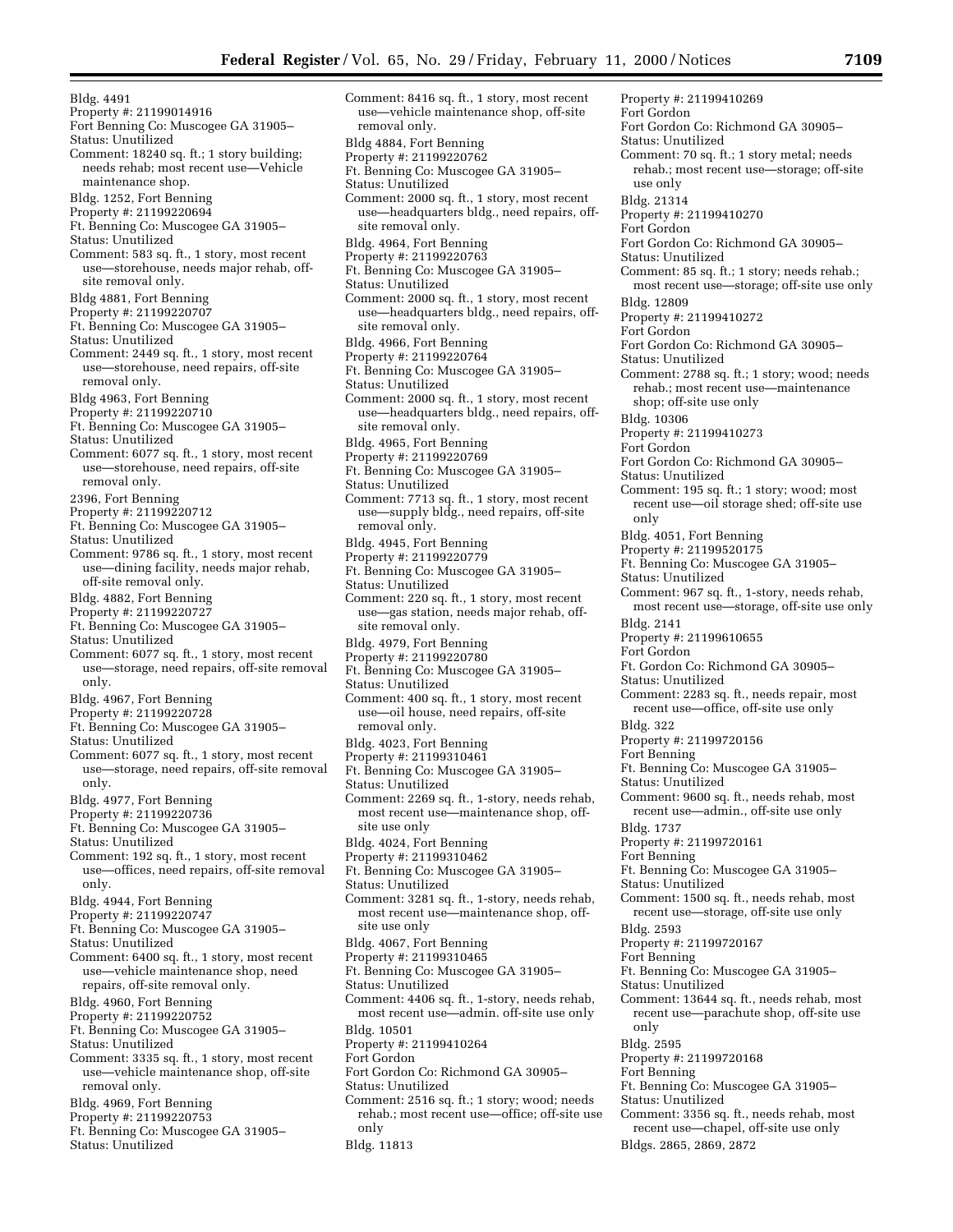Property #:21199720169 Fort Benning Ft. Benning Co: Muscogee GA 31905– Status: Unutilized Comment: approx. 1100 sq. ft. each, needs rehab, most recent use—shower fac., offsite use only Bldg. 4476 Property #: 21199720184 Fort Benning Ft. Benning Co: Muscogee GA 31905– Status: Unutilized Comment: 3148 sq. ft., needs rehab, most recent use—vehicle maint. shop, off-site use only. 8 Bldgs. Property #: 21199720189 Fort Benning 4700–4701, 4704–4707, 4710–4711 Ft. Benning Co: Muscogee GA 31905– Status: Unutilized Comment: 6433 sq. ft. each, needs rehab, most recent use—unaccompanied personnel housing, off-site use only. Bldg. 4714 Property #: 21199720191 Fort Benning Ft. Benning Co: Muscogee GA 31905– Status: Unutilized Comment: 1983 sq. ft., needs rehab, most recent use—battalion headquarters bldg., off-site use only. Bldg. 4702 Property #: 21199720192 Fort Benning Ft. Benning Co: Muscogee GA 31905– Status: Unutilized Comment: 3690 sq. ft., needs rehab, most recent use—dining facility off-site use only. Bldgs. 4712–4713 Property #: 21199720193 Fort Benning Ft. Benning Co: Muscogee GA 31905– Status: Unutilized Comment: 1983 sq. ft. and 10270 sq. ft., need rehab, most recent use—company headquarters bldg., off-site use only. Bldg. 305 Property #: 21199810268 Fort Benning Ft. Benning Co: Muscogee GA 31905– Status: Unutilized Comment: 4083 sq. ft., most recent use recreation center, off-site use only. Bldg. 318 Property #: 21199810269 Fort Benning Ft. Benning Co: Muscogee GA 31905– Status: Unutilized Comment: 374 sq. ft., poor condition, most recent use—maint. shop, off-site use only. Bldg. 1792 Property #: 21199810274 Fort Benning Ft. Benning Co: Muscogee GA 31905– Status: Unutilized Comment: 10,200 sq. ft., most recent use storage, off-site use only. Bldg. 1836 Property #: 21199810276 Fort Benning Ft. Benning Co: Muscogee GA 31905– Status: Unutilized

Comment: 2998 sq. ft., most recent use admin., off-site use only. Bldg. 4373 Property #: 21199810286 Fort Benning Ft. Benning Co: Muscogee GA 31905– Status: Unutilized Comment: 409 sq. ft., poor condition, most recent use—station bldg., off-site use only. Bldg. 4628 Property #: 21199810287 Fort Benning Ft. Benning Co: Muscogee GA 31905– Status: Unutilized Comment: 5483 sq. ft., most recent use admin., off-site use only. Bldg. 92 Property #: 21199830278 Fort Benning Ft. Benning Co: Muscogee GA 31905– Status: Unutilized Comment: 637 sq. ft., needs rehab, most recent use—admin., off-site use only. Bldg. 2445 Property #: 21199830279 Fort Benning Fort Benning Co: Muscogee GA 31905– Status: Unutilized Comment: 2385 sq. ft., needs rehab, most recent use—fire station, off-site use only. Bldg. 4232 Property #: 21199830291 Fort Benning Fort Benning Co: Muscogee GA 31905– Status: Unutilized Comment: 3720 sq. ft., needs rehab, most recent use—maint. bay, off-site use only. Bldg. 39720 Property #: 21199930119 Fort Gordon Ft. Gordon Co: Richmond GA 30905– Status: Unutilized Comment: 1520 sq. ft., concrete block, possible asbestos/lead paint, most recent use—office, off-site use only. Bldg. 492 Property #: 21199930120 Fort Benning Ft. Benning Co: Muscogee GA 31905– Status: Unutilized Comment: 720 sq. ft., most recent use admin/maint., off-site use only. Bldg. 880 Property #: 21199930121 Fort Benning Ft. Benning Co: Muscogee GA 31905– Status: Unutilized Comment: 57,110 sq. ft., most recent use instruction, off-site use only Bldg. 1370 Property #: 21199930122 Fort Benning Ft. Benning Co: Muscogee GA 31905– Status: Unutilized Comment: 5204 sq. ft., most recent use hdqts. bldg., off-site use only Bldg. 2288 Property #: 21199930123 Fort Benning Ft. Benning Co: Muscogee GA 31905– Status: Unutilized Comment: 2481 sq. ft., most recent use admin., off-site use only Bldg. 2290

Property #: 21199930124 Fort Benning Ft. Benning Co: Muscogee GA 31905– Status: Unutilized Comment: 455 sq. ft., most recent use storage, off-site use only Bldg. 2293 Property #: 21199930125 Fort Benning Ft. Benning Co: Muscogee GA 31905– Status: Unutilized Comment: 2600 sq. ft., most recent use hdqts. bldg., off-site use only Bldg. 2297 Property #: 21199930126 Fort Benning Ft. Benning Co: Muscogee GA 31905– Status: Unutilized Comment: 5156 sq. ft., most recent use admin., off-site use only Bldg. 2505 Property #: 21199930127 Fort Benning Ft. Benning Co: Muscogee GA 31905– Status: Unutilized Comment: 10,257 sq. ft., most recent use repair shop, off-site use only Bldg. 2508 Property #: 21199930628 Fort Benning Ft. Benning Co: Muscogee GA 31905– Status: Unutilized Comment: 2434 sq. ft., most recent use storage, off-site use only Bldg. 2815 Property #: 21199930129 Fort Benning Ft. Benning Co: Muscogee GA 31905– Status: Unutilized Comment: 2578 sq. ft., most recent use hdqts. bldg., off-site use only Bldg. 3815 Property #: 21199930130 Fort Benning Ft. Benning Co: Muscogee GA 31905– Status: Unutilized Comment: 7575 sq. ft., most recent use storage, off-site use only Bldg. 3816 Property #: 21199930131 Fort Benning Ft. Benning Co: Muscogee GA 31905– Status: Unutilized Comment: 7514 sq. ft., most recent use storage, off-site use only Bldg. 4555 Property #: 21199930132 Fort Benning Ft. Benning Co: Muscogee GA 31905– Status: Unutilized Comment: 18,240 sq. ft., most recent use maint. shop, off-site use only Bldg. 5886 Property #: 21199930134 Fort Benning Ft. Benning Co: Muscogee GA 31905– Status: Unutilized Comment: 67 sq. ft., most recent use—maint/ storage, off-site use only Bldg. 5974–5978 Property #: 21199930135 Fort Benning Ft. Benning Co: Muscogee GA 31905– Status: Unutilized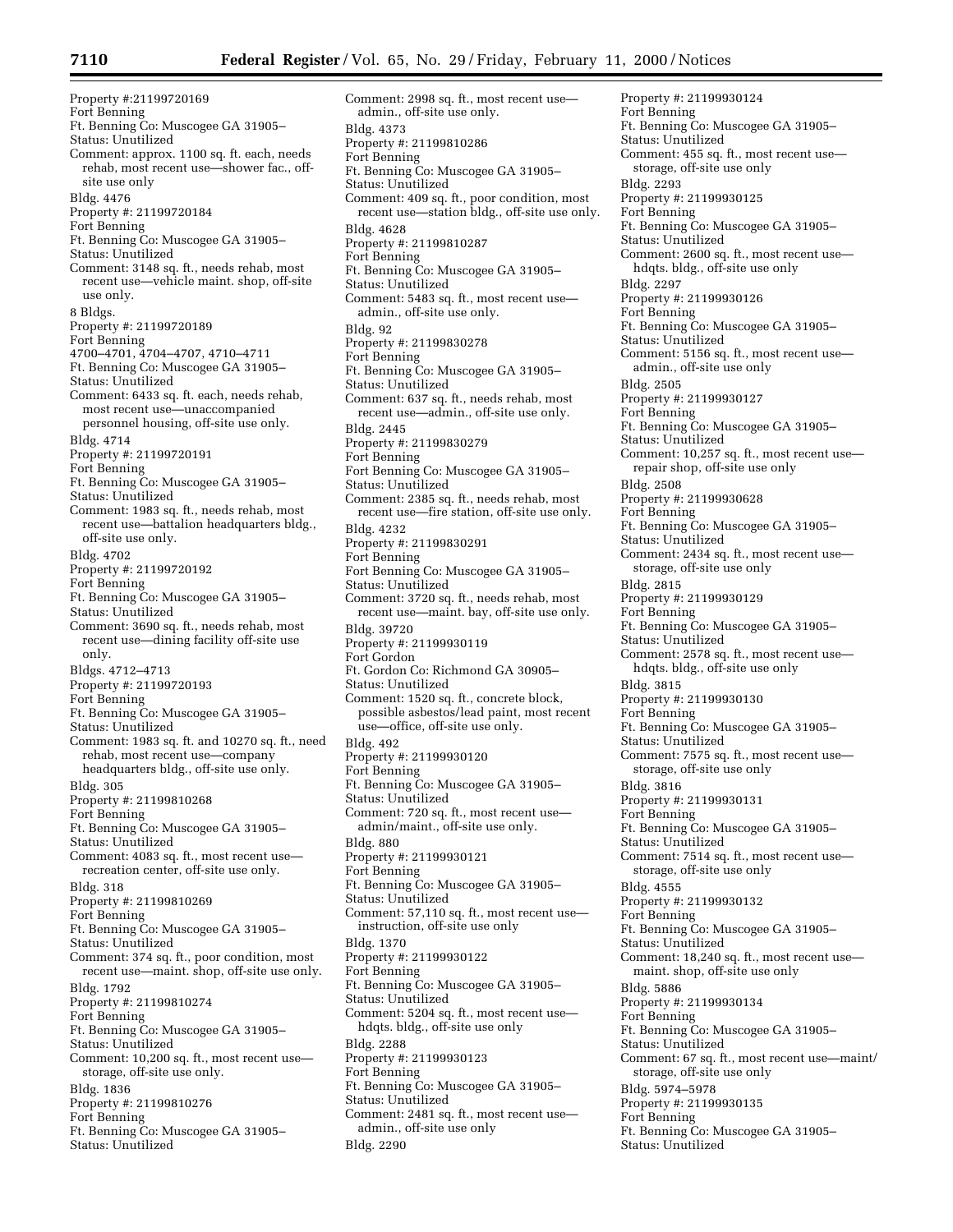Comment: 400 sq. ft., most recent use storage, off-site use only Bldg. 5993 Property #: 21199930136 Fort Benning Ft. Benning Co: Muscogee GA 31905– Status: Unutilized Comment: 960 sq. ft., most recent use storage, off-site use only Bldg. 5994 Property #: 21199930137 Fort Benning Ft. Benning Co: Muscogee GA 31905– Status: Unutilized Comment: 2016 sq. ft., most recent use storage, off-site use only

#### *Land*

Land (Railbed) Property #: 21199440440 Fort Benning Ft. Benning Co: Muscogee GA 31905– Status: Unutilized Comment: 17.3 acres extending 1.24 miles, no known utilities potential.

# **Hawaii**

*Building*

P–88 Property #: 21199030324 Aliamanu Military Reservation Honolulu Co: Honolulu HI 96818– Location: Approximately 600 feet from Main Gate on Aliamanu Drive. Status: Unutilized Comment: 45,216 sq. ft. underground tunnel complex, pres. of asbestos clean-up required of contamination, use of respirator required by those entering property, use limitations. Bldg. T–675A Property #: 21199640202 Schofield Barracks Wahiawa HI 96786– Status: Unutilized Comment: 4365 sq. ft., most recent use office, off-site use only. Bldg. T–337 Property #: 21199640203 Fort Shafter Honolulu Co: Honolulu HI 96819– Status: Unutilized Comment: 132 sq. ft., most recent use storage, off-site use only **Illinois** *Building* Bldg. 54 Property #: 21199620666 Rock Island Arsenal

Rock Island Co: Rock Island IL 61299– Status: Unutilized Comment: 2000 sq. ft., most recent use—oil storage, needs repair, off-site use only. Bldgs. HP113, 114 Property #: 21199920186 Sheridan Army Reserve Complex Sheridan Co: IL 60037– Status: Unutilized Comment: 2864 sq. ft. and 3458 sq. ft., most recent use—admin., off-site use only. Bldgs. HP432–439 Property #: 21199920189

Sheridan Army Reserve Complex Sheridan Co: IL 60037– Status: Unutilized Comment: 4845 sq. ft. each, presence of asbestos, most recent use—admin/storage, off-site use only. Bldgs. HP459, 460 Property #: 21199920191 Sheridan Army Reserve Complex Sheridan Co: IL 60037– Status: Unutilized Comment: 4848 sq. ft., presence of asbestos, most recent use—storage, off-site use only

# **Kansas**

*Building*

Bldg. 166, Fort Riley Property #: 21199410325 Ft. Riley Co: Geary K 66442– Status: Unutilized Comment:3803 sq. ft., 3-story brick residence, needs rehab, presence of asbestos, located within National Registered Historic District. Bldg. 184, Fort Riley Property #: 21199430146 Ft. Riley KS 66442– Status: Unutilized Comment: 1959 sq. ft., 1-story, needs rehab, presence of asbestos, most recent use boiler plant, historic district. Bldg. P–390 Property #: 2199740295 Fort Leavenworth Leavenworth KS 66027– Status: Unutilized Comment: 4713 sq. ft., presence of lead based paint, most recent use—swine house, offsite use only. Bldg. T–323 Property #: 21199810297 Fort Leavenworth Leavenworth Co: Leavenworth KS 66027– Status: Unutilized Comment: 720 sq. ft., most recent use—boy scout bldg., off-site use only. Bldg. T–688 Property #: 21199810298 Fort Leavenworth Leavenworth Co: Leavenworth KS 66027– Status: Unutilized Comment: 832 sq. ft., possible lead paint, most recent use—girl scout bldg., off-site use only. Bldg. T–895 Property #: 21199810299 Fort Leavenworth Leavenworth Co: Leavenworth KS 66027– Status: Unutilized Comment: 228 sq. ft., possible lead paint, most recent use—storage, off-site use only. Bldg. P–68 Property #: 21199820153 Fort Leavenworth Leavenworth KS 66027– Status: Unutilized Comment: 2236 sq. ft., most recent use vehicle storage, off-site use only. Bldg. P–69 Property #: 21199820154 Fort Leavenworth Leavenworth KS 66027– Status: Unutilized Comment: 224 sq. ft., most recent use storage, off-site use only

Bldg. P–93 Property #: 21199820155 Fort Leavenworth Leavenworth KS 66027– Status: Unutilized Comment: 63 sq. ft., concrete, most recent use—storage, off-site use only Bldg. P–128 Property #: 21199820156 Fort Leavenworth Leavenworth KS 66027– Status: Unutilized Comment: 79 sq. ft., concrete, most recent use—storage, off-site use only Bldg. P–321 Property #: 21199820157 Fort Leavenworth Leavenworth KS 66027– Status: Unutilized Comment: 600 sq. ft., most recent use picnic shelter, off-site use only Bldg. P–347 Property #: 21199820158 Fort Leavenworth Leavenworth KS 66027– Status: Unutilized Comment: 2135 sq. ft., most recent use—bath house, off-site use only Bldg. P–397 Property #: 21199820159 Fort Leavenworth Leavenworth KS 66027– Status: Unutilized Comment: 80 sq. ft., most recent use storage, off-site use only Bldg. S–809 Property #: 21199820160 Fort Leavenworth Leavenworth KS 66027– Status: Unutilized Comment: 39 sq. ft., most recent use—access control, off-site use only Bldg. S–830 Property #: 21199820161 Fort Leavenworth Leavenworth KS 66027– Status: Unutilized Comment: 5789 sq. ft., most recent use underground storage, off-site use only Bldg. S–831 Property #: 21199820162 Fort Leavenworth Leavenworth KS 66027– Status: Unutilized Comment: 5789 sq. ft., most recent use underground storage, off-site use only Bldg. T–2360 Property #: 21199830310 Fort Riley Ft. Riley KS Status: Unutilized Comment: 4534 sq. ft., needs major rehab, most recent use—aces. fac. Bldgs. P–104, P–105, P–106 Property #: 21199830313 Fort Leavenworth Leavenworth KS 66027– Status: Unutilized Comment: 81 sq. ft., most recent use storage, off-site use only Bldg. P–108 Property #: 21199830314 Fort Leavenworth Leavenworth KS 66027–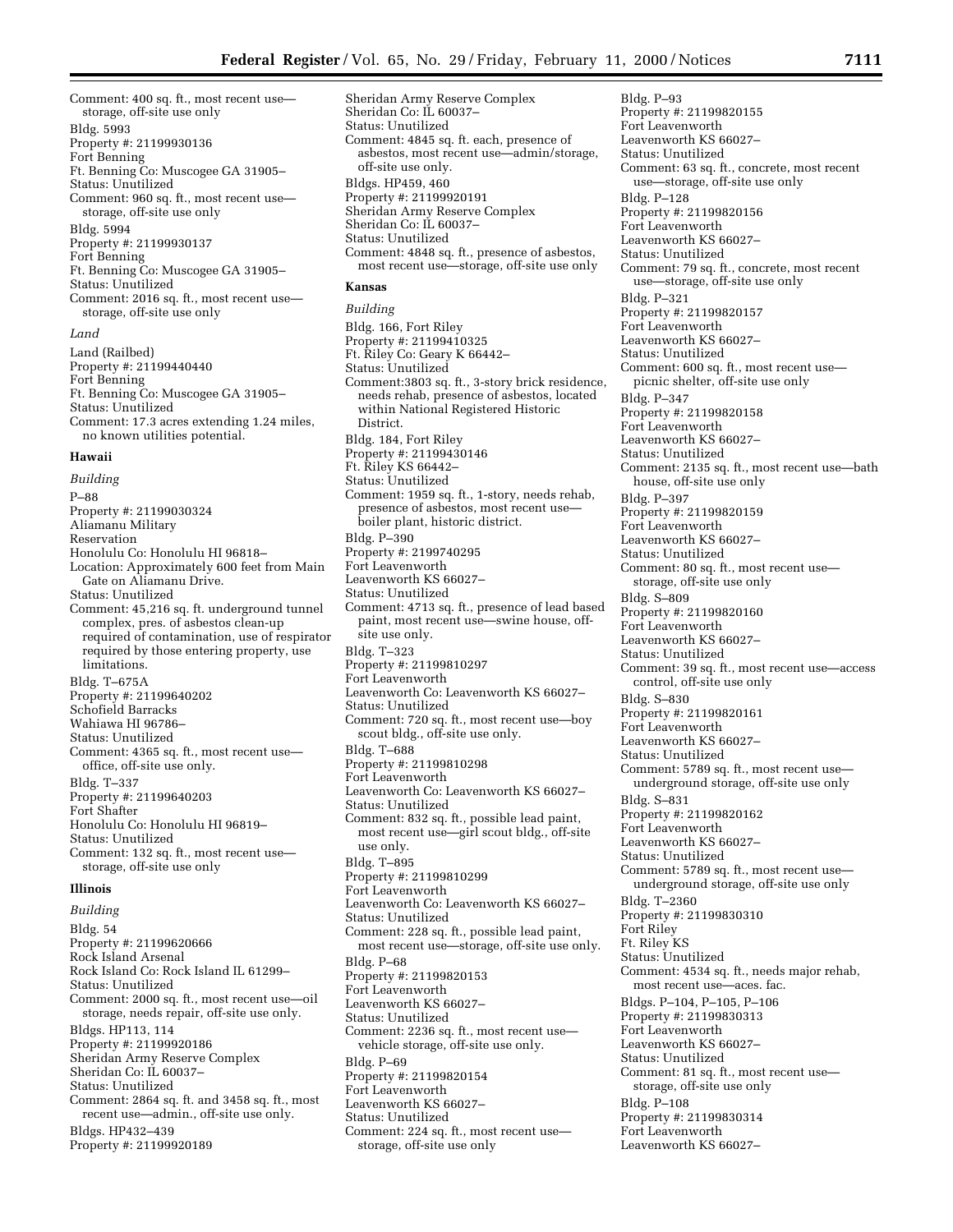Status: Unutilized Comment: 138 sq. ft., most recent use storage, off-site use only Bldg. P–147 Property #: 21199830315 Fort Leavenworth Leavenworth KS 66027– Status: Unutilized Comment: 378 sq. ft., most recent use storage, off-site use only Bldgs. P–163, P–169 Property #: 21199830316 Fort Leavenworth Leavenworth KS 66027– Status: Unutilized Comment: 87 sq. ft., most recent use storage, off-site use only Bldg. P–164 Property #: 21199830317 Fort Leavenworth Leavenworth KS 66027– Status: Unutilized Comment: 145 sq. ft., most recent use storage, off-site use only Bldg. P–171 Property #: 21199830318 Fort Leavenworth Leavenworth KS 66027– Status: Unutilized Comment: 144 sq. ft., most recent use storage, off-site use only Bldg. P–172 Property #: 21199830319 Fort Leavenworth Leavenworth KS 66027– Status: Unutilized Comment: 87 sq. ft., most recent use storage, off-site use only Bldgs. P–173, P–174 Property #: 21199830320 Fort Leavenworth Leavenworth KS 66027– Status: Unutilized Comment: 120 sq. ft., most recent use storage, off-site use only Bldg. P–243 Property #: 21199830321 Fort Leavenworth Leavenworth KS 66027– Status: Unutilized Comment: 242 sq. ft., most recent use industrial, off-site use only Bldg. P–146 Property #: 21199920198 Fort Leavenworth Leavenworth Co: KS 66027– Status: Unutilized Comment: 196 sq. ft., most recent use utility, off-site use only Bldg. P–149 Property #: 21199920199 Fort Leavenworth Leavenworth Co: KS 66027– Status: Unutilized Comment: 76 sq. ft., most recent use—utility, off-site use only Bldg. P–150 Property #: 21199920200 Fort Leavenworth Leavenworth Co: KS 66027– Status: Unutilized Comment: 96 sq. ft., most recent use—utility, off-site use only Bldg. P–162

Property #: 21199920201 Fort Leavenworth Leavenworth Co: KS 66027– Status: Unutilized Comment: 81 sq. ft., most recent use—utility, off-site use only Bldg. P–242 Property #: 21199920202 Fort Leavenworth Leavenworth Co: KS 66027– Status: Unutilized Comment: 4680 sq. ft., most recent use storage, off-site use only Bldg. T–71 Property #: 21199930139 Fort Leavenworth Leavenworth Co: KS 66027– Status: Unutilized Comment: 180 sq. ft., most recent use storage, off-site use only Bldg. P–75 Property #: 21199930140 Fort Leavenworth Leavenworth Co: KS 66027– Status: Unutilized Comment: 12,129 sq. ft., most recent use storage, off-site use only Bldg. P–76 Property #: 21199930141 Fort Leavenworth Leavenworth Co: KS 66027– Status: Unutilized Comment: 180 sq. ft., most recent use storage, off-site use only Bldgs. P–26, P–97 Property #: 21199930142 Fort Leavenworth Leavenworth Co: KS 66027– Status: Unutilized Comment: 84 sq. ft., most recent use—utility, off-site use only Bldgs. P–110, P–114, P–115 Property #: 21199930143 Fort Leavenworth Leavenworth Co: KS 66027– Status: Unutilized Comment: 85–92 sq. ft., most recent use utility, off-site use only Bldg. P–118 Property #: 21199930144 Fort Leavenworth Leavenworth Co: KS 66027– Status: Unutilized Comment: 117 sq. ft., most recent use storage, off-site use only Bldgs. P–160, P–161, P–165 Property #: 21199930145 Fort Leavenworth Leavenworth Co: KS 66027– Status: Unutilized Comment: 86—88 sq. ft., most recent use utility, off-site use only Bldg. P–223 Property #: 21199930146 Fort Leavenworth Leavenworth Co: KS 66027– Status: Unutilized Comment: 7,174 sq. ft., most recent use storage, off-site use only Bldg. T–236 Property #: 21199930147 Fort Leavenworth Leavenworth Co: KS 66027– Status: Unutilized

Comment: 4563 sq. ft., most recent use storage, off-site use only Bldg. P–241 Property #: 21199930148 Fort Leavenworth Leavenworth CO: KS 66027– Status: Unutilized Comment: 5920 sq. ft., most recent use storage, off-site use only Bldg. T–257 Property #: 21199930149 Fort Leavenworth Leavenworth Co: KS 66027– Status: Unutilized Comment: 5920 sq. ft., most recent use storage, off-site use only Bldg. P–309 Property #: 21199930150 Fort Leavenworth Leavenworth Co: KS 66027– Status: Unutilized Comment: 71 sq. ft., most recent use storage, off-site use only Bldg. T347 Property #: 21199940012 Fort Riley Ft. Riley Co: Manhattan KS 66442– Status: Unutilized Comment: 2888 sq. ft., most recent use storage, off-site use only

#### **Louisiana**

*Building*

Bldg. 8405, Fort Polk Property #: 21199640524 Ft. Polk Co: Vernon Parish LA 71459– Status: Underutilized Comment: 1029 sq. ft., most recent use office Bldg. 8407, Fort Polk Property #: 21199640525 Ft. Polk Co: Vernon Parish LA 71459– Status: Underutilized Comment: 2055 sq. ft., most recent use admin. Bldg. 8408, Fort Polk Property #: 21199640526 Ft. Polk Co: Vernon Parish LA 71459– Status: Underutilized Comment: 2055 sq. ft., most recent use admin. Bldg. 8414, Fort Polk Property #: 21199640527 Ft. Polk Co: Vernon Parish LA 71459– Status: Underutilized Comment: 4172 sq. ft., most recent use barracks Bldg. 8423, Fort Polk Property #: 21199640528 Ft. Polk Co: Vernon Parish LA 71459– Status: Underutilized Comment: 4172 sq. ft., most recent use barracks Bldg. 8424, Fort Polk Property #: 21199640529 Ft. Polk Co: Vernon Parish LA 71459– Status: Underutilized Comment: 4172 sq. ft., most recent use barracks Bldg. 8426, Fort Polk Property #: 21199640530 Ft. Polk Co: Vernon Parish LA 71459– Status: Underutilized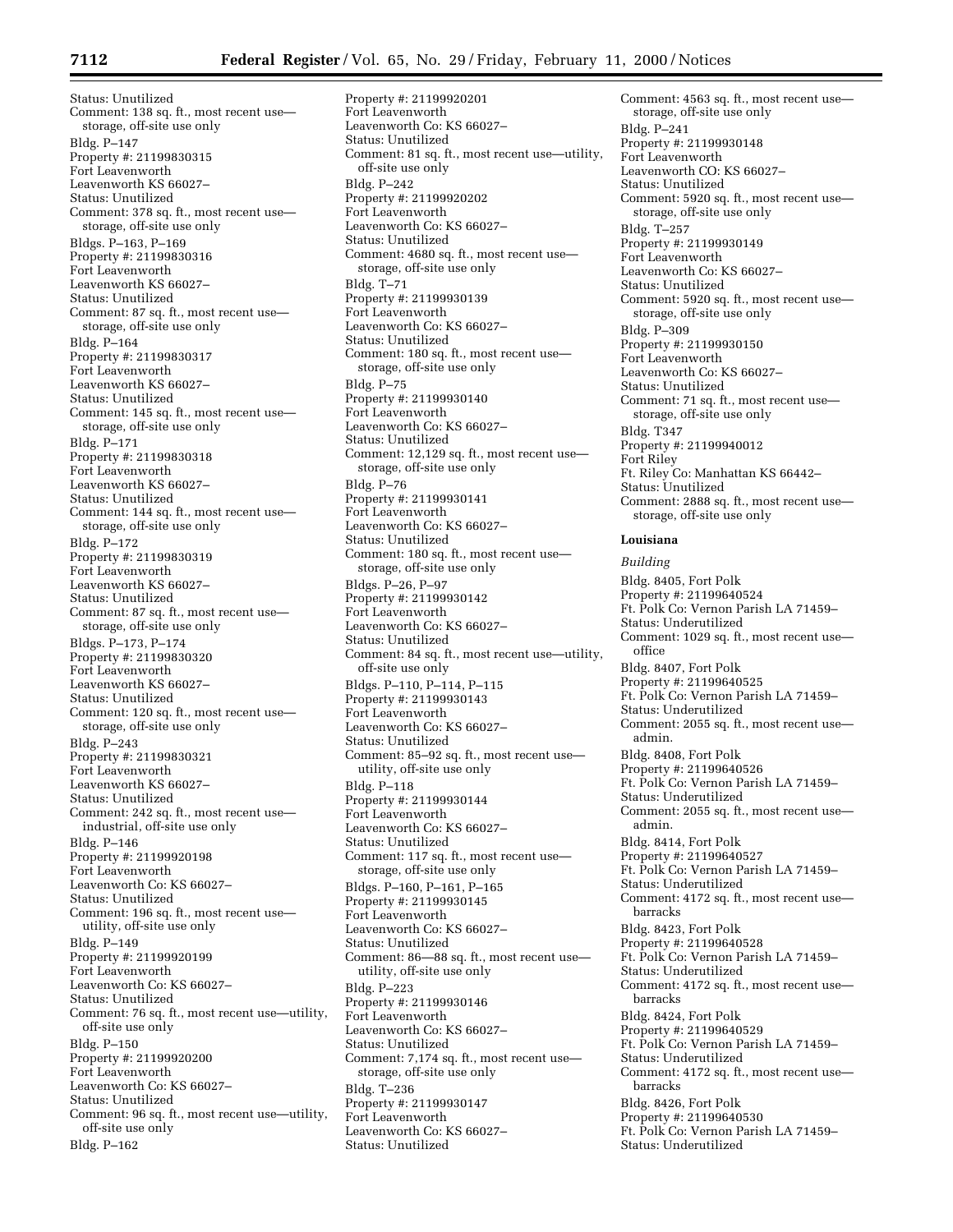Comment: 4172 sq. ft., most recent use barracks Bldg. 8427, Fort Polk Property #: 21199640531 Ft. Polk Co: Vernon Parish LA 71459– Status: Underutilized Comment: 4172 sq. ft., most recent use barracks Bldg. 8428, Fort Polk Property #: 21199640532 Ft. Polk Co: Vernon Parish LA 71459– Status: Underutilized Comment: 4172 sq. ft., most recent use barracks Bldg. 8429, Fort Polk Property #: 21199640533 Ft. Polk Co: Vernon Parish LA 71459– Status: Underutilized Comment: 4172 sq. ft., most recent use barracks Bldg. 8430, Fort Polk Property #: 21199640534 Ft. Polk Co: Vernon Parish LA 71459– Status: Underutilized Comment: 4172 sq. ft., most recent use barracks Bldg. 8431, Fort Polk Property #: 21199640535 Ft. Polk Co: Vernon Parish LA 71459– Status: Underutilized Comment: 4172 sq. ft., most recent use barracks Bldg. 8432, Fort Polk Property #: 21199640536 Ft. Polk Co: Vernon Parish LA 71459– Status: Underutilized Comment: 4172 sq. ft., most recent use barracks Bldg. 8433, Fort Polk Property #: 21199640537 Ft. Polk Co: Vernon Parish LA 71459– Status: Underutilized Comment: 4172 sq. ft., most recent use barracks Bldg. 8446, Fort Polk Property #: 21199640538 Ft. Polk Co: Vernon Parish LA 71459– Status: Underutilized Comment: 2093 sq. ft., most recent use admin. Bldg. 8449, Fort Polk Property #: 21199640539 Ft. Polk Co: Vernon Parish LA 71459– Status: Underutilized Comment: 2093 sq. ft., most recent use office Bldg. 8450, Fort Polk Property #: 21199640540 Ft. Polk Co: Vernon Parish LA 71459– Status: Underutilized Comment: 2093 sq. ft., most recent use admin. Bldg. 8458, Fort Polk Property #: 21199640542 Ft. Polk Co: Vernon Parish LA 71459– Status: Underutilized Comment: 4172 sq. ft., most recent use barracks Bldg. 8459, Fort Polk Property #: 21199640543 Ft. Polk Co: Vernon Parish LA 71459– Status: Underutilized Comment: 4172 sq. ft., most recent use barracks

Bldg. 8460, Fort Polk Property #: 21199640544 Ft. Polk Co: Vernon Parish LA 71459– Status: Underutilized Comment: 4172 sq. ft., most recent use barracks Bldg. 8461, Fort Polk Property #: 21199640545 Ft. Polk Co: Vernon Parish LA 71459– Status: Underutilized Comment: 4172 sq. ft., most recent use barracks Bldg. 8462, Fort Polk Property #: 21199640546 Ft. Polk Co: Vernon Parish LA 71459– Status: Underutilized Comment: 4172 sq. ft., most recent use barracks Bldg. 8463, Fort Polk Property #: 21199640547 Ft. Polk Co: Vernon Parish LA 71459– Status: Underutilized Comment: 4172 sq. ft., most recent use barracks Bldg. 8501, Fort Polk Property #: 21199640548 Ft. Polk Co: Vernon Parish LA 71459– Status: Underutilized Comment: 1687 sq. ft., most recent use office Bldg. 8502, Fort Polk Property #: 21199640549 Ft. Polk Co: Vernon Parish LA 71459– Status: Underutilized Comment: 1029 sq. ft., most recent use office Bldg. 8541, Fort Polk Property #: 21199640551 Ft. Polk Co: Vernon Parish LA 71459– Status: Underutilized Comment: 4172 sq. ft., most recent use barracks Bldg. 8542, Fort Polk Property #: 21199640552 Ft. Polk Co: Vernon Parish LA 71459– Status: Underutilized Comment: 4172 sq. ft., most recent use barracks Bldg. 8543, Fort Polk Property #: 21199640553 Ft. Polk Co: Vernon Parish LA 71459– Status: Underutilized Comment: 4172 sq. ft., most recent use barracks. Bldg. 8544, Fort Polk Property #: 21199640554 Ft. Polk Co: Vernon Parish LA 71459– Status: Underutilized Comment: 4172 sq. ft., most recent use barracks. Bldg. 8545, Fort Polk Property #: 21199640555 Ft. Polk Co: Vernon Parish LA 71459– Status: Underutilized Comment: 4172 sq. ft., most recent use barracks. Bldg. 8546, Fort Polk Property #: 21199640556 Ft. Polk Co: Vernon Parish LA 71459– Status: Underutilized Comment: 4172 sq. ft., most recent use barracks. Bldg. 8547, Fort Polk Property #: 21199640557

Ft. Polk Co: Vernon Parish LA 71459– Status: Underutilized Comment: 4172 sq. ft., most recent use barracks. Bldg. 8548, Fort Polk Property #: 21199640558 Ft. Polk Co: Vernon Parish LA 71459– Status: Underutilized Comment: 4172 sq. ft., most recent use barracks. Bldg. 8549, Fort Polk Property #: 21199640559 Ft. Polk Co: Vernon Parish LA 71459– Status: Underutilized Comment: 4172 sq. ft., most recent use barracks. Bldg. 4960 A–F Property #: 21199940013 Fort Polk Ft. Polk Co: Vernon Parish LA 71459– Status: Underutilized Comment: 4412 sq. ft., most recent use housing, off-site use only. Bldg. 5143 A–D Property #: 21199940014 Fort Polk Ft. Polk Co: Vernon Parish LA 71459– Status: Underutilized Comment: 4109 sq. ft., most recent use housing, off-site use only. Bldg. 5179 A–F Property #: 21199940015 Fort Polk Ft. Polk Co: Vernon Parish LA 71459— Status: Underutilized Comment: 8969 sq. ft., most recent use housing, off-site only. Bldg. 5253 A–D Property #: 21199940016 Fort Polk Ft. Polk Co: Vernon Parish LA 71459— Status: Underutilized Comment: 4109 sq. ft., most recent use housing, off-site use only. Bldg. 5846 A–E Property #: 21199940017 Fort Polk Ft. Polk Co: Vernon Parish LA 71459– Status: Underutilized Comment: 3919 sq. ft., most recent use housing, off-site use only. Bldg. 5903 A–F Property #: 21199940018 Fort Polk Ft. Polk Co: Vernon Parish LA 71459– Status: Underutilized Comment: 5719 sq. ft., most recent use housing, off-site use only. Bldg. 5909 A–B Property #: 21199940019 Fort Polk Ft. Polk Co: Vernon Parish LA 71459– Status: Underutilized Comment: 2025 sq. ft., most recent use housing, off-site use only. Bldg. 6169 A–D Property #: 21199940020 Fort Polk Ft. Polk Co: Vernon Parish LA 71459– Status: Underutilized Comment: 2850 sq. ft., most recent use housing, off-site use only. Bldg. 6475 A–B Property #: 21199940021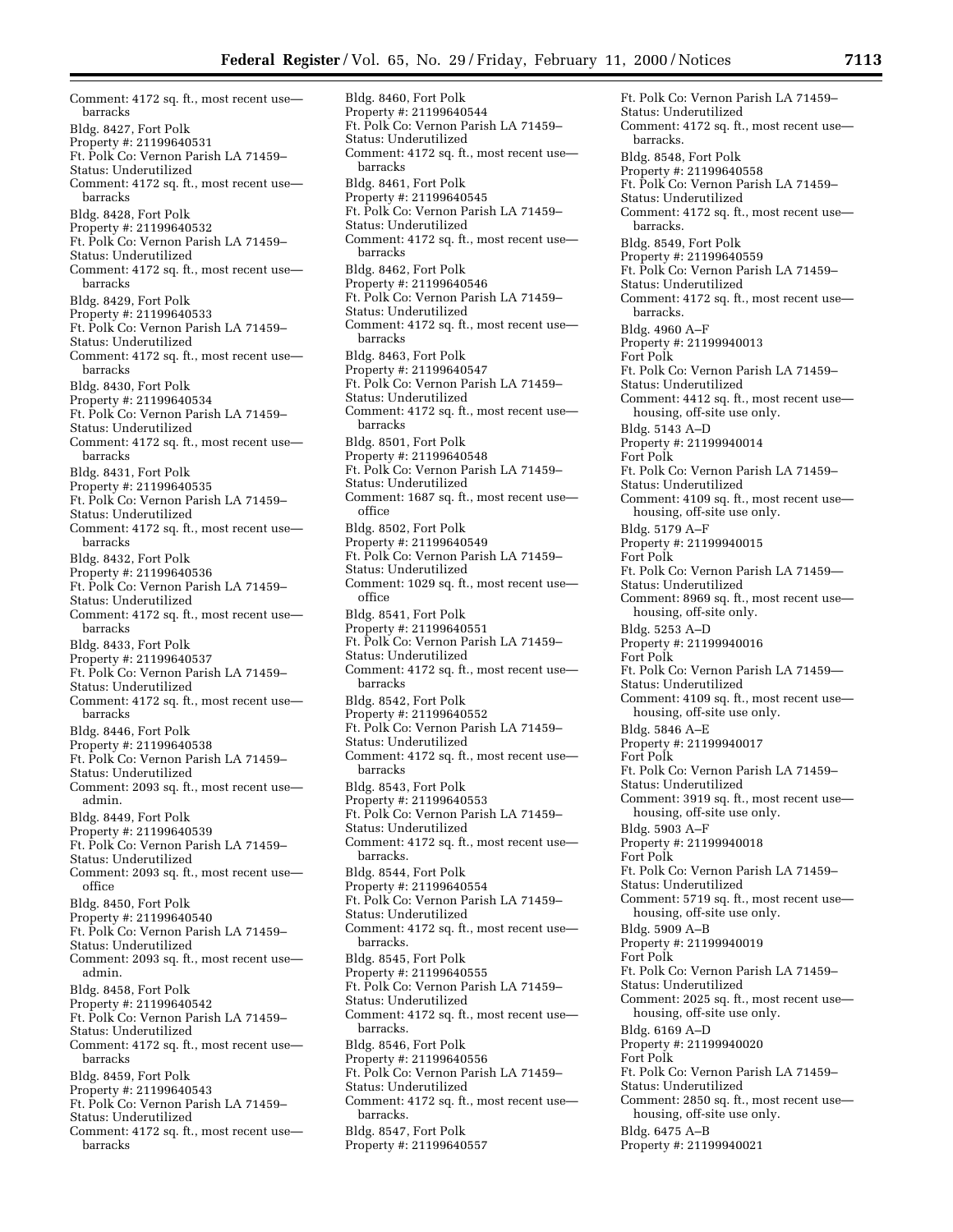Fort Polk Ft. Polk Co: Vernon Parish LA 71459– Status: Underutilized Comment: 5100 sq. ft., most recent use housing, off-site use only. Bldg. 6477 A–D Property #: 21199940022 Fort Polk Ft. Polk Co: Vernon Parish LA 71459– Status: Unutilized Comment: 5972 sq. ft., most recent use housing, off-site use only. Bldg. 6704 A–D Property #: 21199940023 Fort Polk Ft. Polk Co: Vernon Parish LA 71459– Status: Unutilized Comment: 5972 sq. ft., most recent use housing, off-site use only. Bldg. 6810 A–D Property #: 21199940024 Fort Polk Ft. Polk Co: Vernon Parish LA 71459– Status: Unutilized Comment: 6193 sq. ft., most recent use housing, off-site use only. **Maryland**

*Building* Bldg. 370 Property #: 21199730256 Fort Meade Ft. Meade Co: Anne Arundel MD 20755–5115 Status: Unutilized Comment: 19,583 sq. ft., most recent use— NCO club, possible abestos/lead paint. Bldg. 2446 Property #: 21199740305 Fort George G. Meade Ft. Meade Co: Anne Arundel MD 20755–5115 Status: Unutilized Comment: 4720 sq. ft., presence of asbestos/ lead paint, most recent use—admin., offsite use only. Bldg. 2472 Property #: 21199740306 Fort George G. Meade Ft. Meade Co: Anne Arundel MD 20755–5115 Status: Unutilized Comment: 7670 sq. ft., presence of asbestos/ lead paint, most recent use—admin., offsite use only. Bldg. 4700 Property #: 21199740309 Fort George G. Meade Ft. Meade Co: Anne Arundel MD 20755–5115 Status: Unutilized Comment: 36,619 sq. ft., presence of asbestos/lead paint, most recent use admin., off-site use only. Bldg. 6294 Property #: 21199810302 Fort Meade Ft. Meade Co: Anne Arundel MD 20755–5115 Status: Unutilized Comment: 4720 sq. ft., needs rehab, presence of asbestos/lead paint, most recent use custodial, off-site use only. Bldg. 3176 Property #: 21199810303 Fort Meade Ft. Meade Co: Anne Arundel MD 20755–5115 Status: Unutilized

Comment: 7670 sq. ft., needs rehab, presence of asbestos/lead paint, most recent use admin., off-site use only. Bldg. E5813 Property #: 21199830326 Aberdeen Proving Ground Co: Harford MD 21005–5001 Status: Unutilized Comment: 69 sq. ft., presence of asbestos/ lead paint, most recent use—storage. Bldg. 00307 Property #: 21199930152 Aberdeen Proving Ground Aberdeen Co: Harford MD 21005– Status: Unutilized Comment: 4071 sq. ft., most recent use admin., off-site use only. Bldg. 00646 Property #: 21199930153 Aberdeen Proving Gound Aberdeen Co: Harford MD 21005– Status: Unutilized Comment: 880 sq. ft., presence of asbestos/ lead paint, most recent use—storage, offsite use only. Bldg. 01110 Property #: 21199930154 Aberdeen Proving Gound Aberdeen Co: Harford MD 21005– Status: Unutilized Comment: 396 sq. ft., most recent use magazine, off-site use only. Bldg. 01195 Property #: 21199930115 Aberdeen Proving Gound Aberdeen Co: Harford MD 21005– Status: Unutilized Comment: 120 sq. ft., most recent use storage, off-site use only. Bldg. E3264 Property #: 21199930156 Aberdeen Proving Gound Aberdeen Co: Harford MD 21005– Status: Unutilized Comment: 64 sq. ft., most recent use—access control facility, off-site use only. Bldg. E3333 Property #: 21199930157 Aberdeen Proving Gound Aberdeen Co: Harford MD 21005– Status: Unutilized Comment: 64 sq. ft., most recent use—access control facility, off-site use only. Bldgs. 2454–2457 Property #: 21199940025 Fort George G. Meade Ft. Meade Co: Anne Arundel MD 20755–5115 Status: Unutilized Comment: 4720 sq. ft., needs rehab, presence of asbestos, most recent use—admin./ health clinics, off-site use only. Bldg. 2478 Property #: 21199940026 Fort George G. Meade Ft. Meade Co: Anne Arundel MD 20755–5115 Status: Unutilized Comment: 2534 sq. ft., needs rehab, presence of asbestos, most recent use—health clinic, off-site use only. Bldg. 2845 Property #: 21199940027 Fort George G. Meade Ft. Meade Co: Anne Arundel MD 20755–5115 Status: Unutilized

*Land* 13 acres Property #: 21199930151 West side of Rt 175 Fort George G. Meade Ft. Meade Co: Anne Arundel MD 20755–5111 Status: Underutilized Comment: small paved area, remainder wooded. **Missouri** *Building* Bldg. T599 Property #: 21199230260 Fort Leonard Wood Ft. Leonard Wood Co: Pulaski MO 65473– 5000 Status: Underutilized Comment: 18270 sq. ft., 1-story, presence of asbestos, most recent use—storehouse, offsite use only. Bldg. T2171 Property #: 21199340212 Fort Leonard Wood Ft. Leonard Wood Co: Pulaski MO 65473– 5000 Status: Unutilized Comment: 1296 sq. ft., 1-story wood frame, most recent use—administrative, no handicap fixtures, lead base paint, off-site use only. Bldg. T6822 Property #: 21199340219 Fort Leonard Wood Ft. Leonard Wood Co: Pulaski MO 65473– 5000 Status: Underutilized Comment: 4000 sq. ft., 1-story wood frame, most recent use—storage, no handicap fixtures, off-site use only. Bldg. T1497 Property #: 21199420441 Fort Leonard Wood Ft. Leonard Wood Co: Pulaski MO 65473– 5000 Status: Underutilized Comment: 4720 sq. ft., 2-story, presence of lead base paint, most recent use—admin/ gen. purpose, off-site use only. Bldg. T2139 Property #: 21199420446 Fort Leonard Wood Ft. Leonard Wood Co: Pulaski MO 65473– 5000 Status: Underutilized Comment: 3663 sq. ft., 1-story, presence of lead base paint, most recent use—admin/ gen. purpose, off-site use only. Bldg. T2191 Property #: 21199440334 Fort Leonard Wood Ft. Leonard Wood Co: Pulaski MO 65473– 5000 Status: Excess Comment: 4720 sq. ft., 2-story wood frame, off-site removal only, to be vacated 8/95, lead based paint, most recent use barracks. Bldg. T2197 Property #: 21199440335

Comment: 6104 sq. ft., needs rehab, presence of asbestos/lead paint, most recent use—

admin., off-site use only.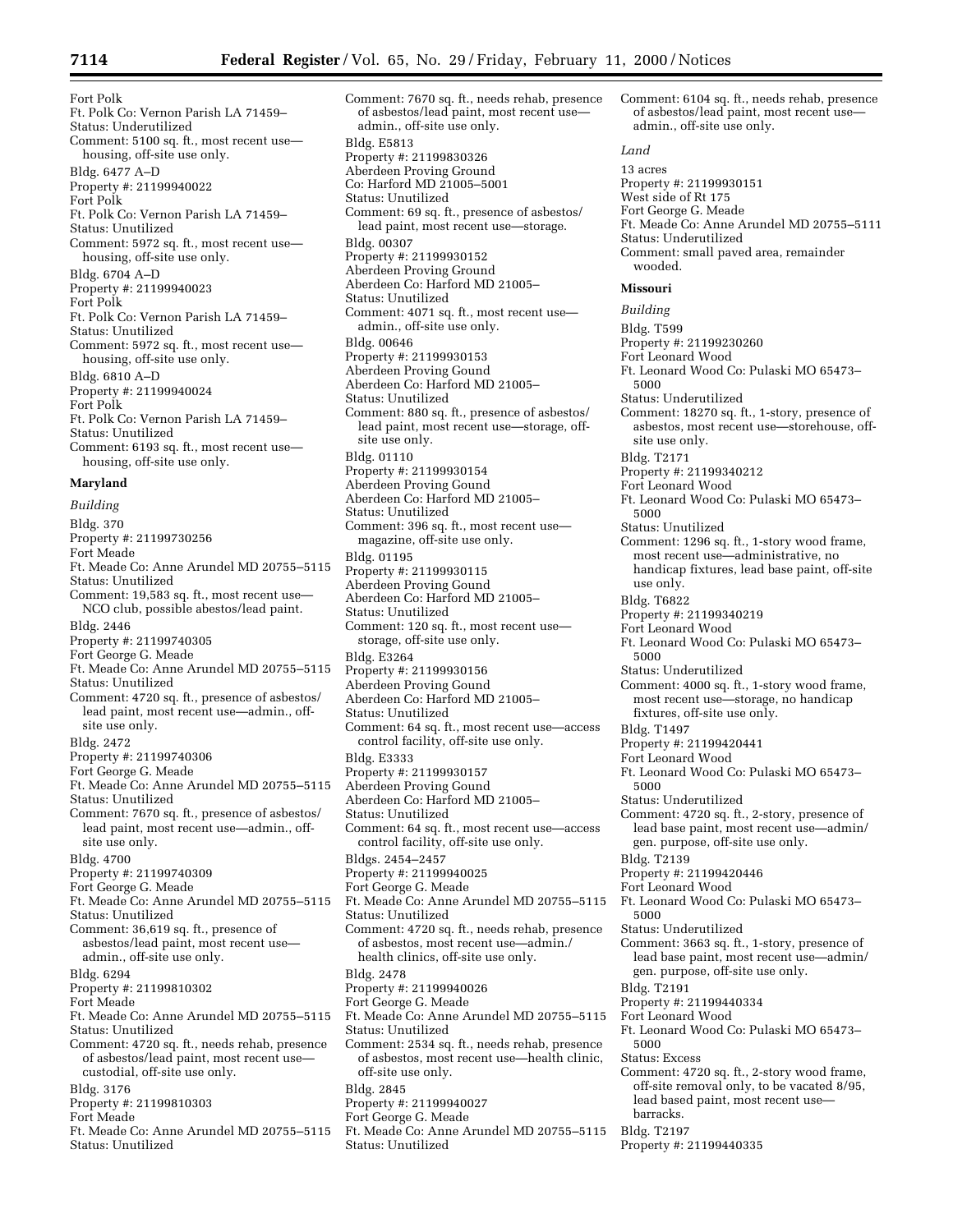Fort Leonard Wood Ft. Leonard Wood Co: Pulaski MO 65473– 5000 Status: Excess Comment: 4720 sq. ft., 2 story wood frame, off-site removal only, to be vacated 8/95, lead based paint, most recent use barracks. Bldg. T590 Property #: 21199510110 Fort Leonard Wood Ft. Leonard Wood Co: Pulaski MO 65473– Status: Excess Comment: 3263 sq. ft., 1-story, wood frame, most recent use—admin., to be vacated 8/ 95, off-site use only. Bldg. T2385 Property #: 21199510115 Fort Leonard Wood Ft. Leonard Wood Co: Pulaski MO 65473– Status: Excess Comment: 3158 sq. ft., 1-story, wood frame, most recent use—admin., to be vacated 8/ 95, off-site use only. Bldgs. T2340 thru T2343 Property #: 21199710138 Fort Leonard Wood Ft. Leonard Wood Co: Pulaski MO 65473– 5000 Status: Underutilized Comment: 9267 sq. ft. each, most recent use—storage/general purpose. Bldg. 1226 Property #: 21199730275 Fort Leonard Wood Ft. Leonard Wood Co: Pulaski MO 65473– 5000 Status: Unutilized Comment: 1600 sq. ft., presence of asbestos/ lead paint, most recent use—admin., offsite use only. Bldg. 1271 Property #: 21199730276 Fort Leonard Wood Ft. Leonard Wood Co: Pulaski MO 65473– 5000 Status: Unutilized Comment: 2360 sq. ft., presence of asbestos/ lead paint, most recent use—storage, offsite use only. Bldg. 1280 Property #: 21199730277 Fort Leonard Wood Ft. Leonard Wood Co: Pulaski MO 65473– 5000 Status: Unutilized Comment: 1144 sq. ft., presence of asbestos/ lead paint, most recent use—classroom, off-site use only. Bldg. 1281 Property #: 21199730278 Fort Leonard Wood Ft. Leonard Wood Co: Pulaski MO 65473– 5000 Status: Unutilized Comment: 2360 sq. ft., presence of asbestos/ lead paint, most recent use—classroom, off-site use only. Bldg. 1282 Property #: 21199730279 Fort Leonard Wood Ft. Leonard Wood Co: Pulaski MO 65473– 5000

Status: Unutilized

Comment: 4720 sq. ft., presence of asbestos/ lead paint, most recent use—barracks, offsite use only. Bldg. 1283 Property #: 21199730280 Fort Leonard Wood Ft. Leonard Wood Co: Pulaski MO 65473– 5000 Status: Unutilized Comment: 1296 sq. ft., presence of asbestos/ lead paint, most recent use—storage, offsite use only. Bldg. 1284 Property #: 21199730281 Fort Leonard Wood Ft. Leonard Wood Co: Pulaski MO 65473– 5000 Status: Unutilized Comment: 4720 sq. ft., presence of asbestos/ lead paint, most recent use—admin., offsite use only. Bldg. 1285 Property #: 21199730282 Fort Leonard Wood Ft. Leonard Wood Co: Pulaski MO 65473– 5000 Status: Unutilized Comment: 4720 sq. ft., presence of asbestos/ lead paint, most recent use—barracks, offsite use only. Bldg. 1286 Property #: 21199730283 Fort Leonard Wood Ft. Leonard Wood Co: Pulaski MO 65473– 5000 Status: Unutilized Comment: 1296 sq. ft., presence of asbestos/ lead paint, most recent use—admin., offsite use only. Bldg. 1287 Property #: 21199730284 Fort Leonard Wood Ft. Leonard Wood Co: Pulaski MO 65473– 5000 Status: Unutilized Comment: 4720 sq. ft., presence of asbestos/ lead paint, most recent use—barracks, offsite use only. Bldg. 1288 Property #: 21199730285 Fort Leonard Wood Ft. Leonard Wood Co: Pulaski MO 65473– 5000 Status: Unutilized Comment: 2360 sq. ft., presence of asbestos/ lead paint, most recent use—dining facility, off-site use only. Bldg. 1289 Property #: 21199730286 Fort Leonard Wood Ft. Leonard Wood Co: Pulaski MO 65473– 5000 Status: Unutilized Comment: 1144 sq. ft., presence of asbestos/ lead paint, most recent use—classroom, off-site use only. Bldg. 430 Property #: 21199810305 Fort Leonard Wood Ft. Leonard Wood Co: Pulaski MO 65473– 5000 Status: Unutilized Comment: 4100 sq. ft., presence of asbestos/ lead paint, most recent use—Red Cross

facility, off-site use only.

Bldg. 758 Property #: 21199810306 Fort Leonard Wood Ft. Leonard Wood Co: Pulaski MO 65473– 5000 Status: Unutilized Comment: 2400 sq. ft., presence of asbestos/ lead paint, most recent use—classroom, off-site use only. Bldg. 759 Property #: 21199810307 Fort Leonard Wood Ft. Leonard Wood Co: Pulaski MO 65473– 5000 Status: Unutilized Comment: 2400 sq. ft., presence of asbestos/ lead paint, most recent use—classroom, off-site use only. Bldg. 760 Property #: 21199810308 Fort Leonard Wood Ft. Leonard Wood Co: Pulaski MO 65473– 5000 Status: Unutilized Comment: 2400 sq. ft., presence of asbestos/ lead paint, off-site use only. Bldgs. 761–766 Property #: 21199810309 Fort Leonard Wood Ft. Leonard Wood Co: Pulaski MO 65473– 5000 Status: Unutilized Comment: 2400 sq. ft. each, presence of asbestos/lead paint, most recent use classroom, off-site use only. Bldg. 1650 Property #: 21199810311 Fort Leonard Wood Ft. Leonard Wood Co: Pulaski MO 65473– 5000 Status: Unutilized Comment: 1676 sq. ft., presence of asbestos/ lead paint, most recent use—union hall, off-site use only. Bldg. 2111 Property #: 21199810312 Fort Leonard Wood Ft. Leonard Wood Co: Pulaski MO 65473– 5000 Status: Unutilized Comment: 1600 sq. ft., presence of asbestos/ lead paint, most recent use—union hall, off-site use only. Bldg. 2170 Property #: 21199810313 Fort Leonard Wood Ft. Leonard Wood Co: Pulaski MO 65473– 5000 Status: Unutilized Comment: 1296 sq. ft., presence of asbestos/ lead paint, most recent use—admin., offsite use only. Bldg. 2204 Property #: 21199810315 Fort Leonard Wood Ft. Leonard Wood Co: Pulaski MO 65473– 5000 Status: Unutilized Comment: 3525 sq. ft., presence of asbestos/ lead paint, most recent use—admin., offsite use only. Bldg. 2225 Property #: 21199810316 Fort Leonard Wood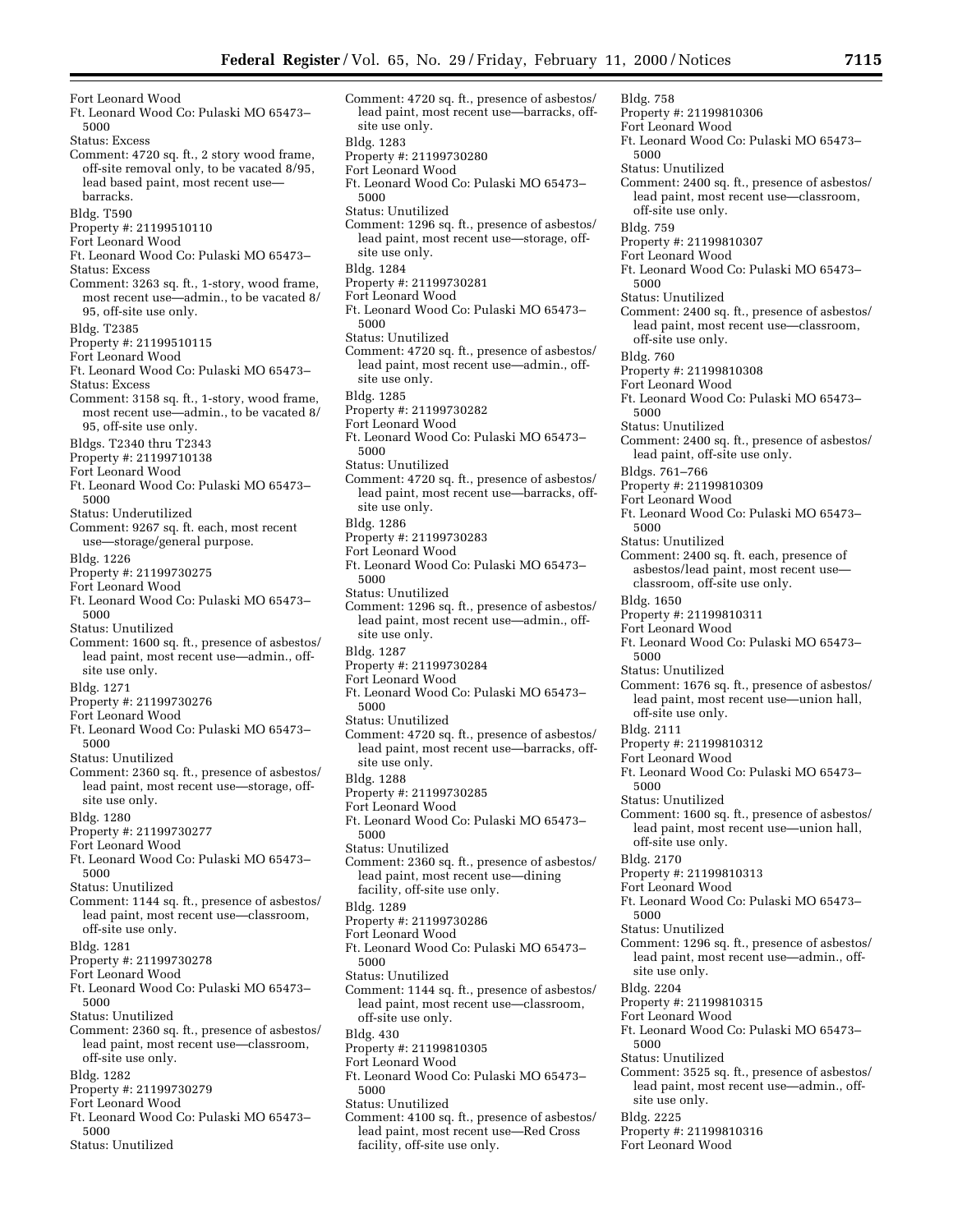Ft. Leonard Wood Co: Pulaski MO 65473– 5000 Status: Unutilized Comment: 820 sq. ft., presence of lead paint, most recent use—storage, off-site use only. Bldg. 2271 Property #: 21199810317 Fort Leonard Wood Ft. Leonard Wood Co: Pulaski MO 65473– 5000 Status: Unutilized Comment: 256 sq. ft., presence of lead paint, most recent use—storage, off-site use only. Bldg. 2275 Property #: 21199810318 Fort Leonard Wood Ft. Leonard Wood Co: Pulaski MO 65473– 5000 Status: Unutilized Comment: 225 sq. ft., presence of lead paint, most recent use—storage, off-site use only. Bldg. 2291 Property #: 21199810319 Fort Leonard Wood Ft. Leonard Wood Co: Pulaski MO 65473– 5000 Status: Unutilized Comment: 510 sq. ft., presence of lead paint, most recent use—storage, off-site use only. Bldg. 2318 Property #: 21199810322 Fort Leonard Wood Ft. Leonard Wood Co: Pulaski MO 65473– 5000 Status: Unutilized Comment: 9267 sq. ft., presence of asbestos/ lead paint, most recent use—storage, offsite use only. Bldg. 2579 Property #: 21199810325 Fort Leonard Wood Ft. Leonard Wood Co: Pulaski MO 65473– 5000 Status: Unutilized Comment: 176 sq. ft., presence of asbestos/ lead paint, most recent use—storage, offsite use only. Bldg. 2580 Property #: 21199810326 Fort Leonard Wood Ft. Leonard Wood Co: Pulaski MO 65473– 5000 Status: Unutilized Comment: 200 sq. ft., presence of asbestos/ lead paint, most recent use—generator plant, off-site use only. Bldg. 4199 Property #: 21199810327 Fort Leonard Wood Ft. Leonard Wood Co: Pulaski MO 65473– 5000 Status: Unutilized Comment: 2400 sq. ft., presence of asbestos/ lead paint, most recent use—storage, offsite use only. Bldg. 386 Property #: 21199820163 Fort Leonard Wood Ft. Leonard Wood Co: Pulaski MO 65473– 5000 Status: Unutilized Comment: 4902 sq. ft., presence of asbestos/

lead paint, most recent use—fire station, off-site use only.

Bldg. 401 Property #: 21199820164 Fort Leonard Wood Ft. Leonard Wood Co: Pulaski MO 65473– 5000 Status: Unutilized Comment: 9567 sq. ft., presence of asbestos/ lead paint, most recent use—admin., offsite use only. Bldg. 856 Property #: 21199820166 Fort Leonard Wood Ft. Leonard Wood Co: Pulaski MO 65473– 5000 Status: Unutilized Comment: 2400 sq. ft., presence of asbestos/ lead paint, most recent use—storage, offsite use only Bldg. 859 Property #: 21199820167 Fort Leonard Wood Ft. Leonard Wood Co: Pulaski MO 65473– 5000 Status: Unutilized Comment: 2400 sq. ft., presence of asbestos/ lead paint, most recent use—storage, offsite use only. Bldg. 1242 Property #: 21199820168 Fort Leonard Wood Ft. Leonard Wood Co: Pulaski MO 65473– 5000 Status: Unutilized Comment: 2360 sq. ft., presence of asbestos/ lead paint, most recent use—storage, offsite use only. Bldg. 1265 Property #: 21199820169 Fort Leonard Wood Ft. Leonard Wood Co: Pulaski MO 65473– 5000 Status: Unutilized Comment: 2360 sq. ft., presence of asbestos/ lead paint, most recent use—storage, offsite use only. Bldg. 1267 Property #: 21199820170 Fort Leonard Wood Ft. Leonard Wood Co: Pulaski MO 65473– 5000 Status: Unutilized Comment: 1144 sq. ft., presence of asbestos/ lead paint, most recent use—admin., offsite use only. Bldg. 1272 Property #: 21199820171 Fort Leonard Wood Ft. Leonard Wood Co: Pulaski MO 65473– 5000 Status: Unutilized Comment: 1144 sq. ft., presence of asbestos/ lead paint, most recent use—admin., offsite use only. Bldg. 1277 Property #: 21199820172 Fort Leonard Wood Ft. Leonard Wood Co: Pulaski MO 65473– 5000 Status: Unutilized Comment: 1144 sq. ft., presence of asbestos/ lead paint, most recent use—admin., offsite use only. Bldgs. 2142, 2145, 2151–2153 Property #: 21199820174

Status: Unutilized Comment: 4720 sq. ft., presence of asbestos/ lead paint, most recent use—barracks, offsite use only. Bldg. 2150 Property #: 21199820175 Fort Leonard Wood Ft. Leonard Wood Co: Pulaski MO 65473– 5000 Status: Unutilized Comment: 2892 sq. ft., presence of asbestos/ lead paint, most recent use—dayroom, offsite use only. Bldg. 2155 Property #: 21199820176 Fort Leonard Wood Ft. Leonard Wood Co: Pulaski MO 65473– 5000 Status: Unutilized Comment: 1296 sq. ft., presence of asbestos/ lead paint, most recent use—admin., offsite use only. Bldgs. 2156, 2157, 2163, 2164 Property #: 21199820177 Fort Leonard Wood Ft. Leonard Wood Co: Pulaski MO 65473– 5000 Status: Unutilized Comment: 4720 sq. ft., presence of asbestos/ lead paint, most recent use—barracks, offsite use only. Bldg. 2165 Property #: 21199820178 Fort Leonard Wood Ft. Leonard Wood Co: Pulaski MO 65473– 5000 Status: Unutilized Comment: 2892 sq. ft., presence of asbestos/ lead paint, most recent use—dayroom, offsite use only. Bldg. 2167 Property #: 21199820179 Fort Leonard Wood Ft. Leonard Wood Co: Pulaski MO 65473– 5000 Status: Unutilized Comment: 1296 sq. ft., presence of asbestos/ lead paint, most recent use—admin., offsite use only. Bldgs. 2169, 2181, 2182, 2183 Property #: 21199820180 Fort Leonard Wood Ft. Leonard Wood Co: Pulaski MO 65473– 5000 Status: Unutilized Comment: 4720 sq. ft., presence of asbestos/ lead paint, most recent use—barracks, offsite use only. Bldg. 2186 Property #: 21199820181 Fort Leonard Wood Ft. Leonard Wood Co: Pulaski MO 65473– 5000 Status: Unutilized Comment: 1296 sq. ft., presence of asbestos/ lead paint, most recent use—admin., offsite use only. Bldg. 2187 Property #: 21199820182 Fort Leonard Wood Ft. Leonard Wood Co: Pulaski MO 65473– 5000

Fort Leonard Wood

5000

Ft. Leonard Wood Co: Pulaski MO 65473–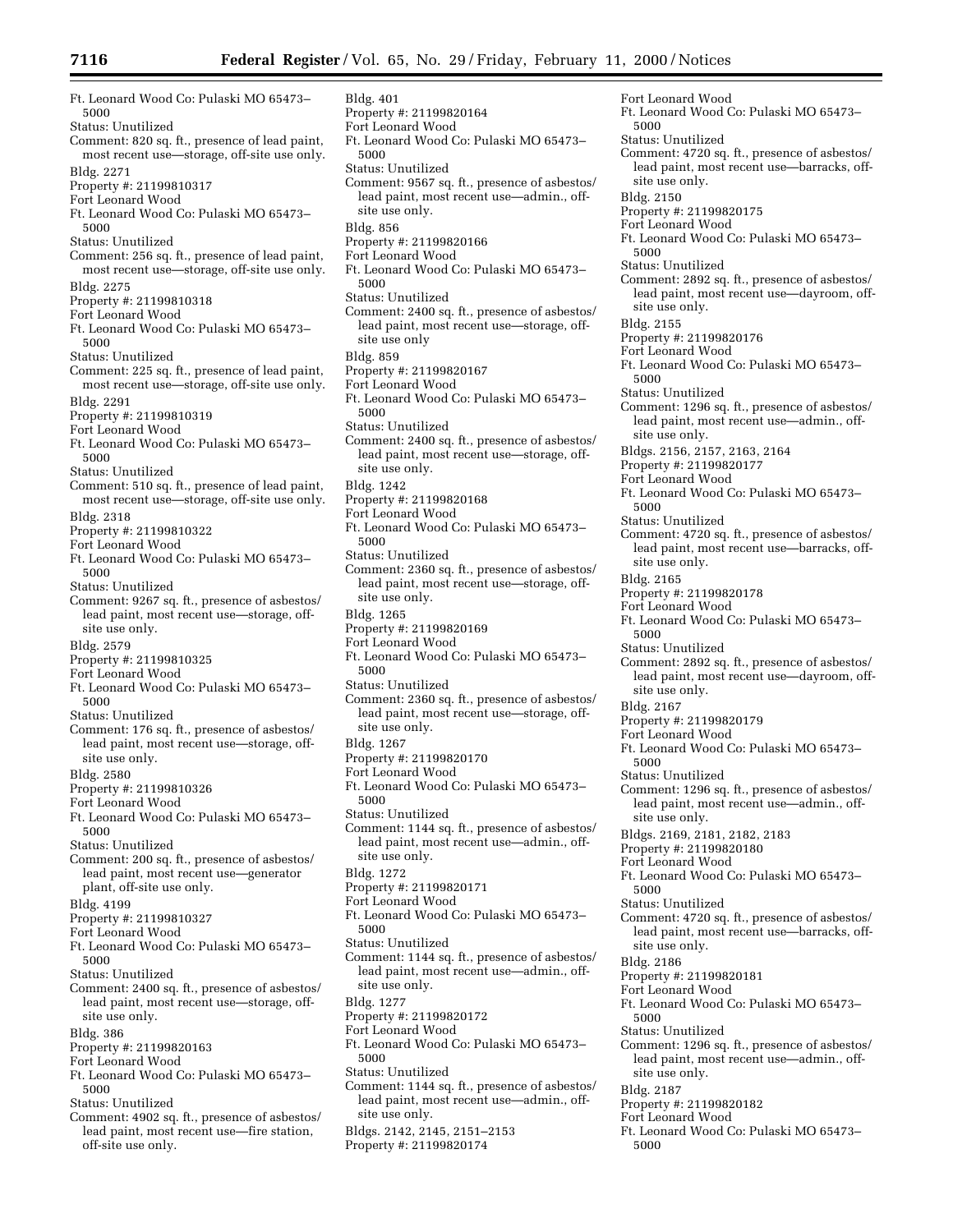Status: Unutilized Comment: 2892 sq. ft., presence of asbestos/ lead paint, most recent use—dayroom, offsite use only. Bldgs. 2192, 2196, 2198 Property #: 21199820183 Fort Leonard Wood Ft. Leonard Wood Co: Pulaski MO 65473– 5000 Status: Unutilized Comment: 4720 sq. ft., presence of asbestos/ lead paint, most recent use—barracks, offsite use only. Bldgs. 2304, 2306 Property #: 21199820184 Fort Leonard Wood Ft. Leonard Wood Co: Pulaski MO 65473– 5000 Status: Unutilized Comment: 1625 sq. ft., presence of asbestos/ lead paint, most recent use—storage, offsite use only. Bldg. 12651 Property #: 21199820186 Fort Leonard Wood Ft. Leonard Wood Co: Pulaski MO 65473– 5000 Status: Unutilized Comment: 240 sq. ft., presence of lead paint, off-site use only. Bldg. 1448 Property #: 21199830327 Fort Leonard Wood Co: Pulaski MO 65473–5000 Status: Unutilized Comment: 8450 sq. ft., presence of asbestos/ lead paint, most recent use—training, offsite use only. Bldg. 2210 Property #: 21199830328 Fort Leonard Wood Co: Pulaski MO 65473–5000 Status: Unutilized Comment: 808 sq. ft., concrete, presence of asbestos/lead paint, most recent use storage, off-site use only. Bldg. 2270 Property #: 21199830329 Fort Leonard Wood Co: Pulaski MO 65473–5000 Status: Unutilized Comment: 256 sq. ft., concrete, presence of asbestos/lead paint, most recent use storage, off-site use only.

Bldg. 6036 Property #: 21199910101

Fort Leonard Wood

Pulaski Co: MO 65473–8994

- Status: Underutilized
- Comment: 240 sq. ft., off-site use only.

Bldg. 9110

- Property #: 21199910108
- Fort Leonard Wood
- Pulaski Co: MO 65473–8994
- Status: Underutilized
- Comment: 6498 sq. ft., presence of asbestos/ lead paint, most recent use—family quarters, off-site use only.
- Bldgs. 9113, 9115, 9117
- Property #: 21199910109
- Fort Leonard Wood
- Pulaski Co: MO 65473–8994
- Status: Underutilized

Comment: 4332 sq. ft., presence of asbestos/ lead paint, most recent use—family quarters, off-site use only. Bldg. 493 Property #: 21199930158 Fort Leonard Wood Ft. Leonard Wood Co: Pulaski MO 65473– Status: Unutilized Comment: 26936 sq. ft., concrete, presence of asbestos/lead paint, most recent use—store, off-site use only.

# **Nevada**

*Land* Parcel A Property #: 21199012049 Hawthorne Army Ammunition Plant Hawthorne Co: Mineral NV 89415– Location: At foot of Eastern slope of Mount Grant in Wassuk Range & S.W. edge of Walker Lane Status: Unutilized Comment: 160 acres, road and utility easements, no utility hookup, possible flooding problem. Parcel B Property #: 21199012056 Hawthorne Army Ammunition Plant Hawthorne Co: Mineral NV 89415– Location: At foot of Eastern slope of Mount Grant in Wassuk Range & S.W. edge of Walker Lane Status: Unutilized Comment: 1920 acres; road and utility easements; no utility hookup; possible flooding problem. Parcel C Property #: 21199012057 Hawthorne Army Ammunition Plant Hawthorne Co: Mineral NV 89415– Location: South-southwest of Hawthorne along HWAAP's South Magazine Area at Western edge of State Route 359 Status: Unutilized Comment: 85 acres; road & utility easements; no utility hookup. Parcel D Property #: 21199012058 Hawthorne Army Ammunition Plant Hawthorne Co: Mineral NV 89415– Location: South-southwest of Hawthorne along HWAAP'S South Magazine Area at western edge of State Route 359. Status: Unutilized Comment: 955 acres; road & utility easements; no utility hookup.

# **New Jersey**

*Building* Bldg. 22 Property #: 21199740311 Armament R&D Engineering Center Picatinny Arsenal Co: Morris NJ 07806–5000 Status: Unutilized Comment: 4220 sq. ft., needs rehab, most recent use—machine shop, off-site use only. Bldg. 178 Property #: 21199740312

Armament R&D Engineering Center Picatinny Arsenal Co: Morris NJ 07806–5000 Status: Unutilized Comment: 2067 sq. ft., most recent use research, off-site use only. Bldg. 642 Property #: 21199740314 Armament R&D Engineering Center Picatinny Arsenal Co: Morris NJ 07806–5000 Status: Unutilized Comment: 280 sq. ft., most recent use explosives testing, off-site use only. Bldg. 732 Property #: 21199740315 Armament R&D Engineering Center Picatinny Arsenal Co: Morris NJ 07806–5000 Status: Unutilized Comment: 9077 sq. ft., needs rehab, most recent use—storage, off-site use only. Bldg. 1604 Property #: 21199740321 Armament R&D Engineering Center Picatinny Arsenal Co: Morris NJ 07806–5000 Status: Unutilized Comment: 8519 sq. ft., most recent use loading facility, off-site use only. Bldg. 3117 Property #: 21199740322 Armament R&D Engineering **Center** Picatinny Arsenal Co: Morris NJ 07806–5000 Status: Unutilized Comment: 100 sq. ft., most recent use—sentry station, off-site use only. Bldg. 3201 Property #: 21199740324 Armament R&D Engineering Center Picatinny Arsenal Co: Morris NJ 07806–5000 Status: Unutilized Comment: 1360 sq. ft., most recent use water treatment plant, off-site use only. Bldg. 3202 Property #: 21199740325 Armament R&D Engineering Center Picatinny Arsenal Co: Morris NJ 07806–5000 Status: Unutilized Comment: 96 sq. ft., most recent use—snack bar, off-site use only. Bldg. 3219 Property #: 21199740326 Armament R&D Engineering Center Picatinny Arsenal Co: Morris NJ 07806–5000 Status: Unutilized Comment: 288 sq. ft., most recent use—snack bar, off-site use only. **New Mexico**

*Building* 68 Housing Units Property #: 21199940028 White Sands Missile Range White Sands Co: Dona Ana NM 88002– Status: Unutilized Comment: 1269 sq. ft. ea., needs major repair, presence of asbestos, most recent use housing, off-site use only. Facility 11230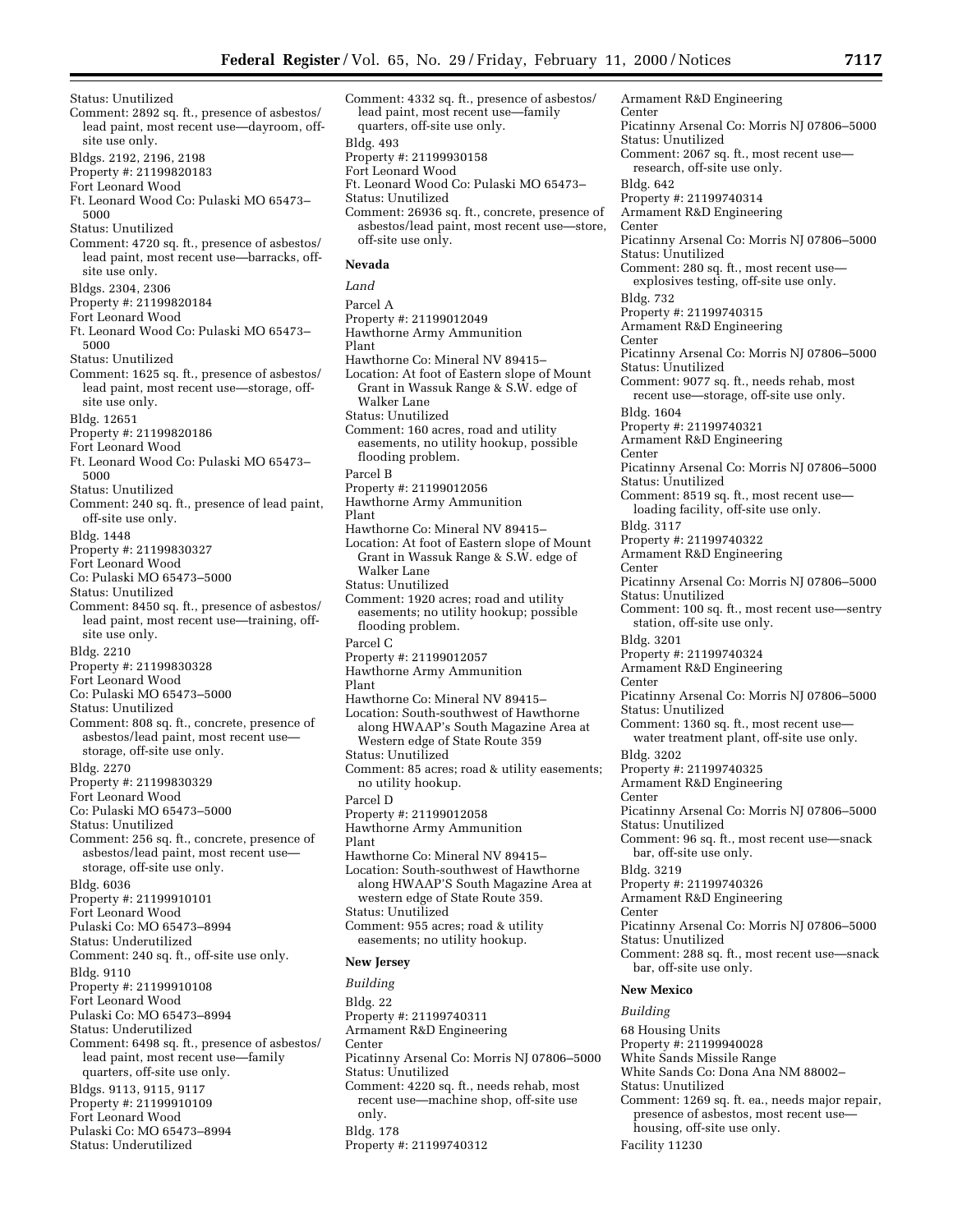Property #: 21199940029 White Sands Missile Range White Sands Co: Dona Ana NM 88002– Status: Unutilized Comment: 1620 sq. ft., needs major repair, presence of asbestos, most recent use housing unit, off-site use only. 3 Facilities Property #: 21199940030 White Sands Missile Range #00651, 00637, 00716 White Sands Co: Dona Ana NM 88002– Status: Unutilized Comment: 1509 sq. ft. ea., needs major repair, presence of asbestos, most recent use housing units, off-site use only. 17 Garages Property #: 21199940031 White Sands Missile Range White Sands Co: Dona Ana NM 88002– Status: Unutilized Comment: 598 sq. ft., needs major repair, presence of asbestos, most recent use garages, off-site use only. 37 Garages Property #: 21199940032 White Sands Missile Range White Sands Co: Dona Ana NM 88002– Status: Unutilized Comment: 312 sq. ft., needs major repair, presence of asbestos, most recent use garages, off-site use only. **New York** *Building* 4 Bldgs.

Property #: 21199830336 Stewart Army Subpost United States Military Academy New Windsor Co: Orange NY 12553– Location: #2000, 2002, 2004, 2006 Status: Unutilized Comment: 35,356 sq. ft., fair possible asbestos/lead paint, most recent use lodging. 7 Bldgs. Property #: 21199830339 Stewart Army Subpost United States Military Academy New Windsor Co: Orange NY 12553– Location: #2400, 2402, 2404, 2500, 2506, 2514, 2516 Status: Unutilized Comment: 21,972 sq. ft., poor, possible asbestos/lead paint, most recent use storage/admin. Bldg. T–35 Property #: 21199840143 Fort Drum Co: Jefferson NY 13602– Status: Unutilized Comment: 1296 sq. ft., most recent use admin., off-site use only. Bldg. S–149 Property #: 21199840144 Fort Drum Co: Jefferson NY 13602– Status: Unutilized Comment: 2488 sq. ft., most recent use admin., off-site use only. Bldg. T–250

Property #: 21199840145 Fort Drum Co: Jefferson NY 13602– Status: Unutilized Comment: 2360 sq. ft., most recent use storage, off-site use only. Bldg. T–254 Property #: 21199840146 Fort Drum Co: Jefferson NY 13602– Status: Unutilized Comment: 4720 sq. ft., most recent use barracks, off-site use only. Bldg. T–260 Property #: 21199840147 Fort Drum Co: Jefferson NY 13602– Status: Unutilized Comment: 2371 sq. ft., most recent use—HQ bldg., off-site use only. Bldg. T–261 Property #: 21199840148 Fort Drum Co: Jefferson NY 13602– Status: Unutilized Comment: 1144 sq. ft., most recent use—HQ bldg., off-site use only. Bldg. T–262 Property #: 21199840149 Fort Drum Co: Jefferson NY 13602– Status: Unutilized Comment: 1144 sq. ft., most recent use—HQ bldg., off-site use only. Bldg. T–340 Property #: 21199840150 Fort Drum Co: Jefferson NY 13602– Status: Unutilized Comment: 2360 sq. ft., most recent use storage, off-site use only. Bldg. T–392 Property #: 21199840151 Fort Drum Co: Jefferson NY 13602– Status: Unutilized Comment: 2740 sq. ft., most recent use storage, off-site use only. Bldg. T–413 Property #: 21199840152 Fort Drum Co: Jefferson NY 13602– Status: Unutilized Comment: 3663 sq. ft., most recent use admin., off-site use only. Bldg. T–415 Property #: 21199840153 Co: Jefferson NY 13602– Status: Unutilized Comment: 1676 sq. ft., most recent use—HQ bldg., off-site use only. Bldg. T–530 Property #: 21199840154 Fort Drum Co: Jefferson NY 13602– Status: Unutilized Comment: 2588 sq. ft., most recent use—HQ bldg., off-site use only. Bldg. T–840 Property #: 21199840155 Fort Drum Co: Jefferson NY 13602– Status: Unutilized Comment: 2803 sq. ft., most recent use dining, off-site use only. Bldg. T–892 Property #: 21199840156 Fort Drum Co: Jefferson NY 13602– Status: Unutilized Comment: 2740 sq. ft., most recent use—HQ bldg., off-site use only. Bldg. T–991 Property #: 21199840157 Fort Drum Co: Jefferson NY 13602–

Status: Unutilized Comment: 2740 sq. ft., most recent use—HQ bldg., off-site use only. Bldg. P–996 Property #: 21199840158 Fort Drum Co: Jefferson NY 13602– Status: Unutilized Comment: 9602 sq. ft., most recent use storage, off-site use only. Bldg. S–998 Property #: 21199840159 Fort Drum Co: Jefferson NY 13602– Status: Unutilized Comment: 1432 sq. ft., most recent use storage, off-site use only. Bldg. T–2159 Property #: 21199840160 Fort Drum Co: Jefferson NY 13602– Status: Unutilized Comment: 1948 sq ft., off-site use only. Bldg. T–2329 Property #: 21199840163 Fort Drum Co: Jefferson NY 13602– Status: Unutilized Comment: 2027 sq. ft., most recent use museum, off-site use only. Bldg. P–2415 Property #: 21199840164 Fort Drum Co: Jefferson NY 13602– Status: Unutilized Comment: 214 sq. ft., most recent use incinerator, off-site use only. Bldg. P–21572 Property #: 21199840167 Fort Drum Co: Jefferson NY 13602– Status: Unutilized Comment: 240 sq. ft., most recent use bunker, off-site use only. Bldg. P–87 Property #: 21199920203 Fort Drum Ft. Drum Co: Jefferson NY 13602– Status: Unutilized Comment: 360 sq. ft., needs rehab, most recent use—admin., off-site use only. *Land*

Land—6.965 Acres Property #: 21199540018 Dix Avenue Queensbury Co: Warren NY 12801– Status: Unutilized Comment: 6.96 acres of vacant land, located in industrial area, potential utilities.

# **Ohio**

*Building* 15 Units Property #: 21199230354 Military Family Housing Ravenna Army Ammunition Plant Ravenna Co: Portage OH 44266–9297 Status: Excess Comment: 3 bedroom (7 units)—1,824 sq. ft. each, 4 bedroom 8 units)—2,430 sq. ft. each, 2-story wood frame, presence of asbestos, off-site use only. 7 Units Property #: 21199230355 Military Family Housing Garages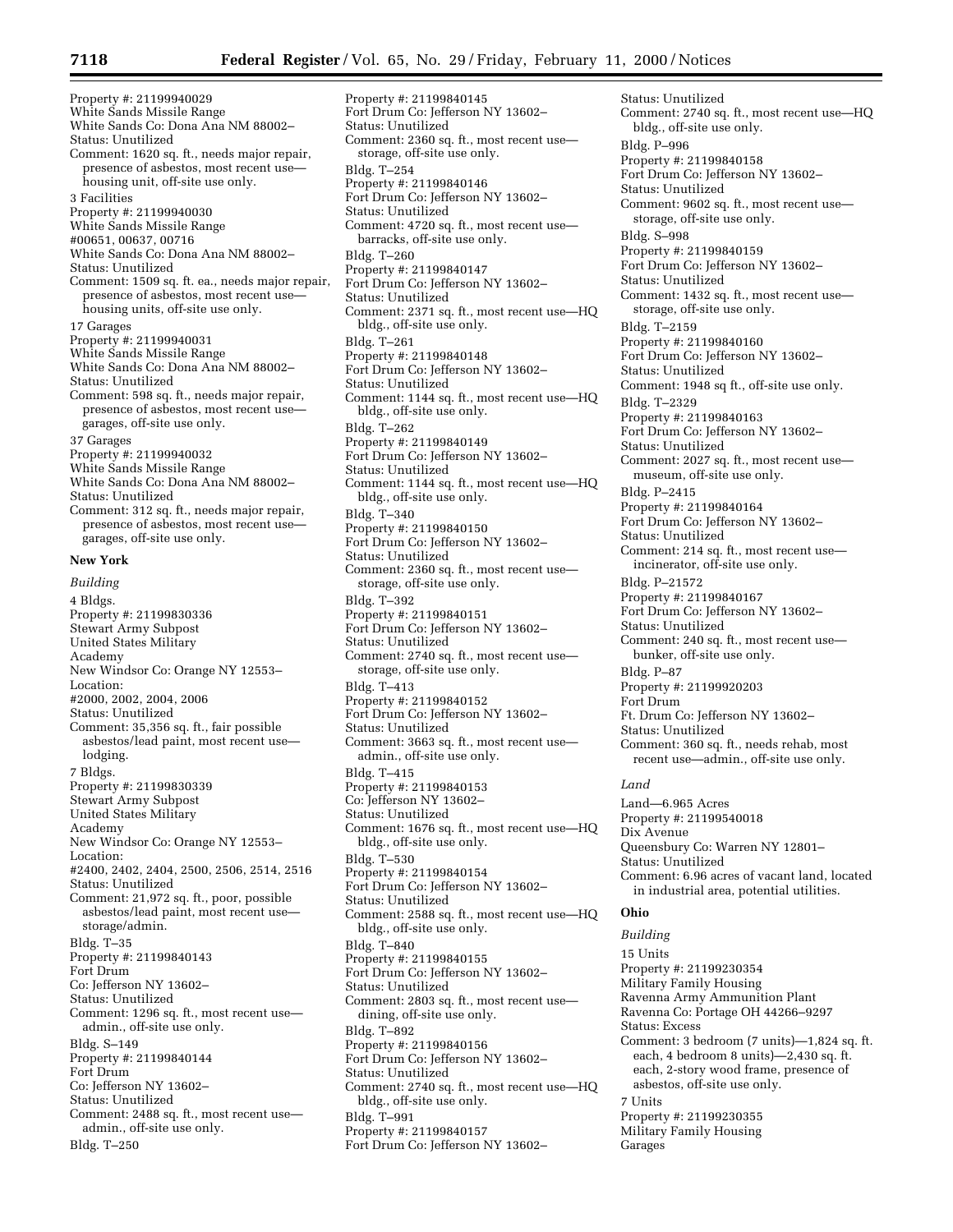Ravenna Army Ammunition Plant Ravenna Co: Portage OH 44266–9297 Status: Excess Comment: 1—4 stall garage and 6—3 stall garages, presence of asbestos, off-site use only. **Oklahoma** *Building* Bldg. T–2606 Property #: 21199011273 Fort Sill 2606 Currie Road Lawton Co: Comanche OK 73503–5100 Status: Unutilized Comment: 2722 sq. ft.; possible asbestos, one floor wood frame; most recent use-Headquarters Bldg. Bldg. T–838, Fort Sill Property #: 21199220609 838 Macomb Road Lawton Co: Comanche OK 73503–5100 Status: Unutilized Comment: 151 sq. ft., wood frame, 1 story, off-site removal only, most recent use—vet facility (quarantine stable). Bldg. T–954, Fort Sill Property #: 21199240659 954 Quinette Road Lawton Co: Comanche OK 73503–5100 Status: Unutilized Comment: 3571 sq. ft., 1 story wood frame, needs rehab, off-site use only, most recent use—motor repair shop. Bldg. T–4050 Fort Sill Property #: 21199240676 4050 Pitman Street Lawton Co: Comanche OK 73503–5100 Status: Unutilized Comment: 3177 sq. ft., 1 story wood frame, needs rehab, off-site use only, most recent use—storage. Bldg. T–3325, Fort Sill Property #: 21199240681 3325 Naylor Road Lawton Co: Comanche OK 73503–5100 Status: Unutilized Comment: 8832 sq. ft., 1 story wood frame, needs rehab, off-site use only, most recent use—warehouse. Bldg. T1652, Fort Sill Property #: 21199330380 Lawton Co: Comanche OK 73503–5100 Status: Unutilized Comment: 1505 sq. ft., 1-story wood, possible asbestos, most recent use—storage, off-site use only. Bldg. T5637 Fort Sill Property #: 21199330419 Lawton Co: Comanche OK 73503–5100 Status: Unutilized Comment: 1606 sq. ft., 1 story, possible asbestos, most recent use—storage, off-site use only. Bldg. T–4226 Property #: 21199440384 Fort Sill Lawton Co: Comanche OK 73503– Status: Unutilized Comment: 114 sq. ft., 1-story wood frame, possible asbestos and lead paint, most recent use—storage, off-site use only. Bldg. P–1015, Fort Sill

Property #: 21199520197 Lawton Co: Comanche OK 73501–5100 Status: Unutilized Comment: 15402 sq. ft., 1-story, most recent use—storage, off-site use only. Bldg. P–366, Fort Sill Property #: 21199610740 Lawton Co: Comanche OK 73503– Status: Unutilized Comment: 482 sq. ft., possible asbestos, most recent use—storage, off-site use only. Bldg. P–1800, Property #: 21199710033 Fort Sill Lawton Co: Comanche OK 73503–5100 Status: Unutilized Comment: 2,545 sq. ft., possible asbestos and leadpaint, most recent use—military equipment, off-site use only. Building T–2952 Property #: 21199710047 Fort Sill Lawton Co: Comanche OK 73503–5100 Status: Unutilized Comment: 4,327 sq. ft., possible asbestos and leadpaint, most recent use—motor repair shop, off-site use only. Building P–5042 Property #: 21199710066 Fort Sill Lawton Co: Comanche OK 73503–5100 Status: Unutilized Comment: 119 sq. ft., possible asbestos and leadpaint, most recent use—heatplant, offsite use only. 6 Buildings Property #: 21199710085 Fort Sill Lawton Co: Comanche OK 73503–5100 Location: P–6449, S–6451, T–6452, P–6460, P–6463, S–6450 Status: Unutilized Comment: various sq. ft., possible asbestos and leadpaint, most recent use—range support, off-site use only. 4 Buildings Property #: 21199710086 Fort Sill Lawton Co: Comanche OK 73503–5100 Location: T–6465, T–6466, T–6467, T–6468 Status: Unutilized Comment: various sq. ft., possible asbestos and leadpaint, most recent use—range support, off-site use only. Building P–6539 Property #: 21199710087 Fort Sill Lawton Co: Comanche OK 73503–5100 Status: Unutilized Comment: 1,483 sq. ft., possible asbestos and leadpaint, most recent use—office, off-site use only. Bldg. T–208 Property #: 21199730344 Fort Sill Lawton Co: Comanche OK 73503–5100 Status: Unutilized Comment: 20525 sq. ft., possible asbestos/ lead paint, most recent use—training center, off-site use only. Bldg. T–214 Property #: 21199730346 Fort Sill Lawton Co: Comanche OK 73503–5100

Status: Unutilized Comment: 6332 sq. ft., possible asbestos/lead paint, most recent use—training center, offsite use only. Bldgs. T–215, T–216 Property #: 21199730347 Fort Sill Lawton Co: Comanche OK 73503–5100 Status: Unutilized Comment: 6300 sq. ft. each, possible asbestos/lead paint, most recent use storage, off-site use only. Bldg. T–217 Property #: 21199730348 Fort Sill Lawton Co: Comanche OK 73503–5100 Status: Unutilized Comment: 6394 sq. ft., possible asbestos/lead paint, most recent use—training center, offsite use only. Bldg. T–810 Property #: 21199730350 Fort Sill Lawton Co: Comanche OK 73503–5100 Status: Unutilized Comment: 7205 sq. ft., possible asbestos/lead paint, most recent use—hay storage, off-site use only. Bldgs. T–837, T–839 Property #: 21199730351 Fort Sill Lawton Co: Comanche OK 73503–5100 Status: Unutilized Comment: approx. 100 sq. ft. each, possible asbestos/lead paint, most recent use storage, off-site use only. Bldg. P–934 Property #: 21199730353 Fort Sill Lawton Co: Comanche OK 73503–5100 Status: Unutilized Comment: 402 sq. ft., possible asbestos/lead paint, most recent use—storage, off-site use only. Bldg. T–1177 Property #: 21199730356 Fort Sill Lawton Co: Comanche OK 73503–5100 Status: Unutilized Comment: 183 sq. ft., possible asbestos/lead paint, most recent use—snack bar, off-site use only. Bldgs. T–1468, T–1469 Property #: 21199730357 Fort Sill Lawton Co: Comanche OK 73503–5100 Status: Unutilized Comment: 114 sq. ft., possible asbestos/lead paint, most recent use—storage, off-site use only. Bldgs. T–1470 Property #: 21199730358 Fort Sill Lawton Co: Comanche OK 73503–5100 Status: Unutilized Comment: 3120 sq. ft., possible asbestos/lead paint, most recent use—storage, off-site use only. Bldgs. T–1940 Property #: 21199730360 Fort Sill Lawton Co: Comanche OK 73503–5100 Status: Unutilized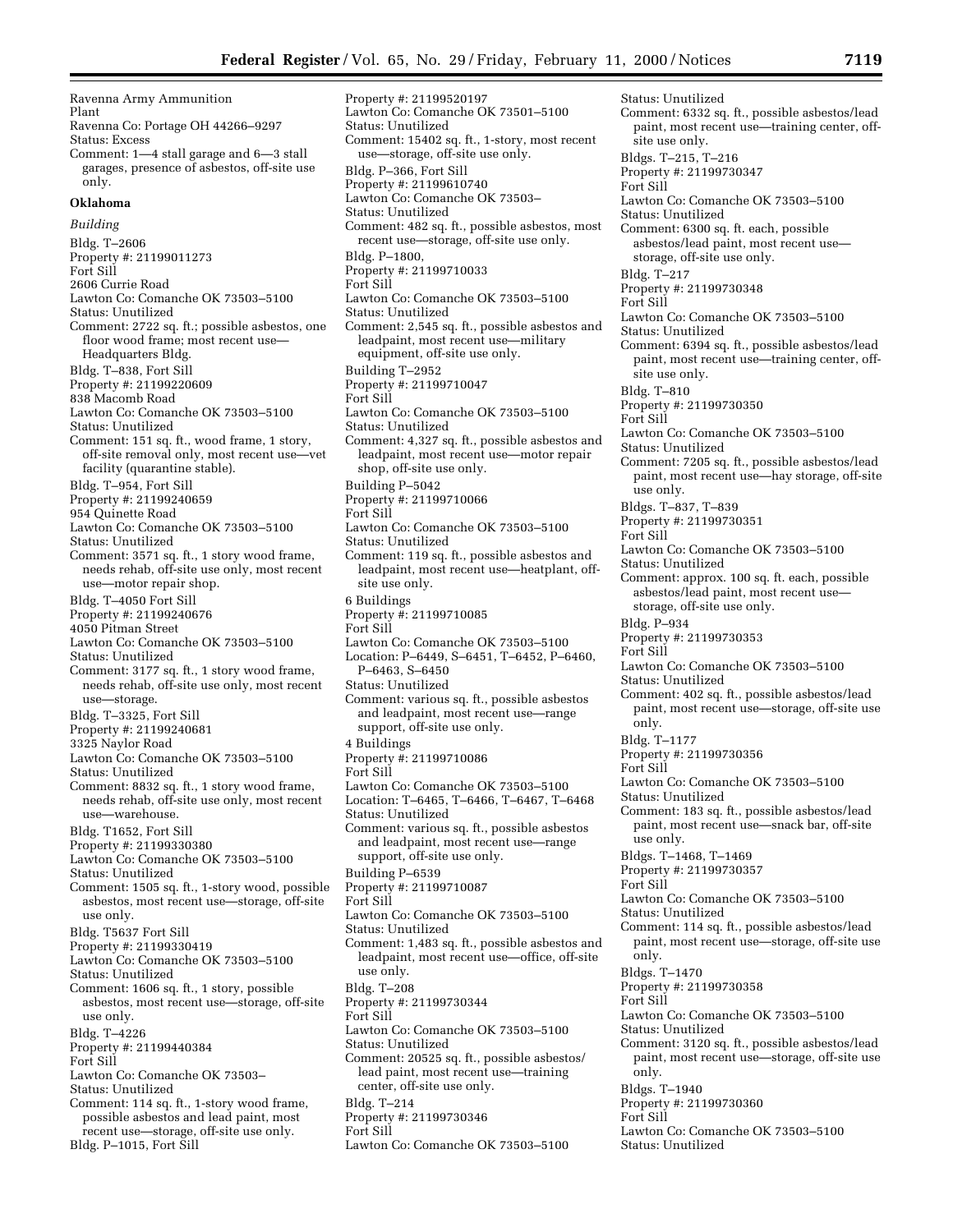Comment: 1400 sq. ft., possible asbestos/lead paint, most recent use—storage, off-site use only. Bldgs. T–1954, T–2022 Property #: 21199730362 Fort Sill Lawton Co: Comanche OK 73503–5100 Status: Unutilized Comment: approx. 100 sq. ft. each, possible asbestos/lead paint, most recent use storage, off-site use only. Bldgs. T–2180 Property #: 21199730363 Fort Sill Lawton Co: Comanche OK 73503–5100 Status: Unutilized Comment: possible asbestos/lead paint, most recentuse—vehicle maint. facility, off-site use only. Bldgs. T–2184 Property #: 21199730364 Fort Sill Lawton Co: Comanche OK 73503–5100 Status: Unutilized Comment: 454 sq. ft., possible asbestos/lead paint, most recent use—storage, off-site use only. Bldg. T–2185 Property #: 21199730365 Fort Sill Lawton Co: Comanche OK 73503–5100 Status: Unutilized Comment: 151 sq. ft., possible asbestos/lead paint, most recent use—storage, off-site use only. Bldgs. T–2186, T–2188, T–2189 Property #: 21199730366 Fort Sill Lawton Co: Comanche OK 73503–5100 Status: Unutilized Comment: 1656—3583 sq. ft., possible asbestos/lead paint, most recent use vehicle maint. shop, off-site use only. Bldg. T–2187 Property #: 21199730367 Fort Sill Lawton Co: Comanche OK 73503–5100 Status: Unutilized Comment: 1673 sq. ft., possible asbestos/lead paint, most recent use—storage, off-site use only. Bldg. T–2209 Property #: 21199730368 Fort Sill Lawton Co: Comanche OK 73503–5100 Status: Unutilized Comment: 1257 sq. ft., possible asbestos/lead paint, most recent use—storage, off-site use only. Bldgs. T–2240, T–2241 Property #: 21199730369 Fort Sill Lawton Co: Comanche OK 73503–5100 Status: Unutilized Comment: approx. 9500 sq. ft., possible asbestos/lead paint, most recent use storage, off-site use only. Bldgs. T–2262, T–2263 Property #: 21199730370 Fort Sill Lawton Co: Comanche OK 73503–5100 Status: Unutilized Comment: approx. 3100 sq. ft., possible asbestos/lead paint, most recent use maint. shop, off-site use only.

Bldgs. T–2271, T–2272 Property #: 21199730371 Fort Sill Lawton Co: Comanche OK 73503–5100 Status: Unutilized Comment: 232 sq. ft., possible asbestos/lead paint, most recent use—storage, off-site use only. Bldgs. T–2291, T–2296 Property #: 21199730372 Fort Sill Lawton Co: Comanche OK 73503–5100 Status: Unutilized Comment: 400 sq. ft. each, possible asbestos/ lead paint, most recent use—storage, offsite use only. 5 Bldgs. Property #: 21199730373 Fort Sill T–2300, T–2301, T–2303, T–2306, T–2307 Lawton Co: Comanche OK 73503–5100 Status: Unutilized Comment: various sq. ft., possible asbestos/ lead paint, most recent use—storage, offsite use only. Bldg. T–2406 Property #: 21199730374 Fort Sill Lawton Co: Comanche OK 73503–5100 Status: Unutilized Comment: 114 sq. ft., possible asbestos/lead paint, most recent use—storage, off-site use only. 3 Bldgs. Property #: 21199730376 Fort Sill #T–2430, T–2432, T–2435 Lawton Co: Comanche OK 73503–5100 Status: Unutilized Comment: approx. 8900 sq. ft., possible asbestos/lead paint, most recent use office, off-site use only. Bldg. T–2434 Property #: 21199730377 Fort Sill Lawton Co: Comanche OK 73503–5100 Status: Unutilized Comment: 8997 sq. ft., possible asbestos/lead paint, most recent use—vehicle maint. shop, off-site use only. Bldgs. T–3001, T–3006 Property #: 21199730383 Fort Sill Lawton Co: Comanche OK 73503–5100 Status: Unutilized Comment: approx. 9300 sq. ft., possible asbestos/lead paint, most recent use storage, off-site use only. Bldg. T–3025 Property #: 21199730384 Fort Sill Lawton Co: Comanche OK 73503–5100 Status: Unutilized Comment: 5259 sq. ft., possible asbestos/lead paint, most recent use—museum, off-site use only. Bldg. T–3314 Property #: 21199730385 Fort Sill Lawton Co: Comanche OK 73503–5100 Status: Unutilized Comment: 229 sq. ft., possible asbestos/lead paint, most recent use—office, off-site use only. Bldg. T–3323

Property #: 21199730387 Fort Sill Lawton Co: Comanche OK 73503–5100 Status: Unutilized Comment: 8832 sq. ft., possible asbestos/lead paint, most recent use—office, off-site use only. Bldgs. T–4021, T–4022 Property #: 21199730389 Fort Sill Lawton Co: Comanche OK 73503–5100 Status: Unutilized Comment: 442—869 sq. ft., possible asbestos/ lead paint, most recent use—storage, offsite use only. Bldg. T–4065 Property #: 21199730390 Fort Sill Lawton Co: Comanche OK 73503–5100 Status: Unutilized Comment: 3145 sq. ft., possible asbestos/lead paint, most recent use—maint. shop, offsite use only. Bldg. T–4067 Property #: 21199730391 Fort Sill Lawton Co: Comanche OK 73503–5100 Status: Unutilized Comment: 1032 sq. ft., possible asbestos/lead paint, most recent use—storage, off-site use only. Bldg. T–4281 Property #: 21199730392 Fort Sill Lawton Co: Comanche OK 73503–5100 Status: Unutilized Comment: 9405 sq. ft., possible asbestos/lead paint, most recent use—storage, off-site use only. Bldgs. T–4401, T–4402 Property #: 21199730393 Fort Sill Lawton Co: Comanche OK 73503–5100 Status: Unutilized Comment: 2260 sq. ft., possible asbestos/lead paint, most recent use—office, off-site use only. Bldg. T–4407 Property #: 21199730395 Fort Sill Lawton Co: Comanche OK 73503–5100 Status: Unutilized Comment: 3070 sq. ft., possible asbestos/lead paint, most recent use—dining facility, offsite use only. 4 Bldgs. Property #: 21199730396 Fort Sill #T–4410, T–4414, T–4415, T–4418 Lawton Co: Comanche OK 73503–5100 Status: Unutilized Comment: 1311 sq. ft., possible asbestos/lead paint, most recent use—office, off-site use only. 5 Bldgs. Property #: 21199730397 Fort Sill #T–4411 thru T–4413, T–4416 thru T–4417 Lawton Co: Comanche OK 73503–5100 Status: Unutilized Comment: 1244 sq. ft., possible asbestos/lead paint, most recent use—showers, off-site use only. Bldg. T–4421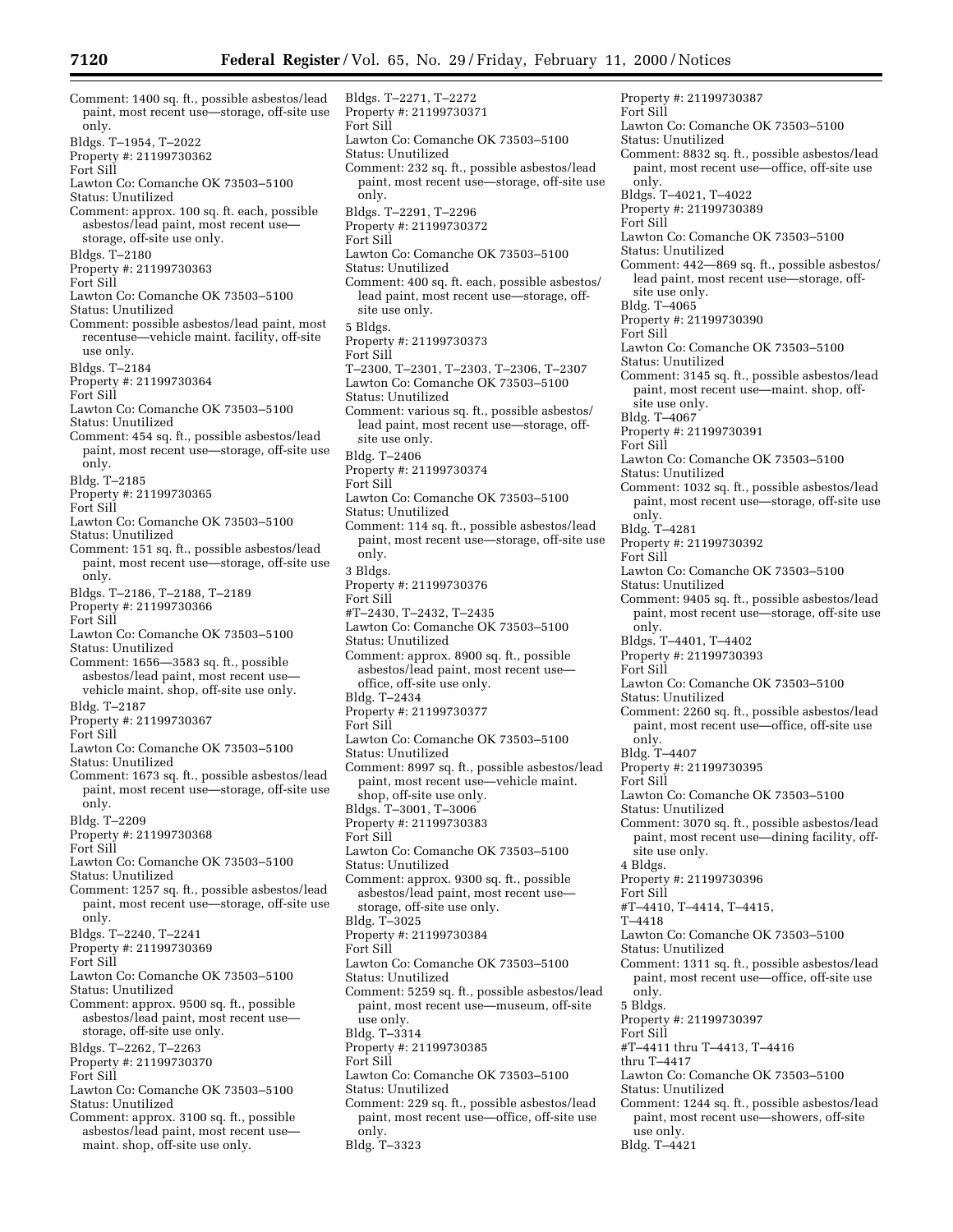Property #: 21199730398 Fort Sill Lawton Co: Comanche OK 73503–5100 Status: Unutilized Comment: 3070 sq. ft. possible asbestos/lead paint, most recent use—dining, off-site use only. 10 Bldgs. Property #: 21199730399 Fort Sill #T–4422 thru T–4427, T–4431 thru T–4434 Lawton Co: Comanche OK 73503–5100 Status: Unutilized Comment: 2263 sq. ft., possible asbestos/lead paint, most recent use—barracks, off-site use only. 6 Bldgs. Property # :21199730400 Fort Sill Lawton Co: Comanche OK 73503–5100 Location: #T–4436, T–4440, T–4444, T–4445, T–4448, T–4449 Status: Unutilized Comment: 1311–2263 sq. ft., possible asbestos/lead paint, most recent use office, off-site use only. 5 Bldgs. Property #: 21199730401 Fort Sill Lawton Co: Comanche OK 73503–5100 Location: #T–4441, T–4442, T–4443, T–4446, T–4447 Status: Unutilized Comment: 1244 sq. ft., possible asbestos/lead paint, most recent use—showers, off-site use only. Bldg. T–5041 Property #: 21199730409 Fort Sill Lawton Co: Comanche OK 73503–5100 Status: Unutilized Comment: 763 sq. ft., possible asbestos/lead paint, most recent use—storage, off-site use only. Bldgs. T–5044, T–5045 Property #: 21199730410 Fort Sill Lawton Co: Comanche OK 73503–5100 Status: Unutilized Comment: 1798/1806 sq. ft., possible asbestos/lead paint, most recent use—class rooms, off-site use only. 4 Bldgs. Property #: 21199730411 Fort Sill Lawton Co: Comanche OK 73503–5100 Location: #T–5046, T–5047, T–5048, T–5049 Status: Unutilized Comment: various sq. ft., possible asbestos/ lead paint, most recent use—office, off-site use only. Bldg. T–5420 Property #: 21199730414 Fort Sill Lawton Co: Comanche OK 73503–5100 Status: Unutilized Comment: 189 sq. ft., possible asbestos/lead paint, most recent use—fuel storage, offsite use only. Bldg. T–5639 Property #: 21199730416 Fort Sill Lawton Co: Comanche OK 73503–5100 Status: Unutilized

Comment: 10,720 sq. ft., possible asbestos/ lead paint, most recent use—office, off-site use only. Bldgs. T–7290, T–7291 Property #: 21199730417 Fort Sill Lawton Co: Comanche OK 73503–5100 Status: Unutilized Comment: 224/840 sq. ft., possible asbestos/ lead paint, most recent use—kennel, off-set use only. Bldg. T–7775 Property #: 21199730419 Fort Sill Lawton Co: Comanche OK 73503–5100 Status: Unutilized Comment: 1452 sq. ft., possible asbestos/lead paint, most recent use—private club, offsite use only. Bldg. T–207 Property #: 21199910130 Fort Sill Lawton Co: Comanche OK 73503–5100 Status: Unutilized Comment: 19,531 sq. ft., possible asbestos/ lead paint, most recent use—office, off-site use only. Bldgs. P–364, P–584, P–588 Property #: 21199910131 Fort Sill Lawton Co: Comanche OK 73503–5100 Status: Unutilized Comment: 106 sq. ft., possible asbestos/lead paint, most recent use—utility plant, offsite use only. Bldg. P–599 Property #: 21199910132 Fort Sill Lawton Co: Comanche OK 73503–5100 Status: Unutilized Comment: 1400 sq. ft., possible asbestos/lead paint, most recent use—clubhouse, off-site use only. 4 Bldgs. Property #: 21199910133 Fort Sill P–617, P–1114, P–1386 P–1608 Lawton Co: Comanche OK 73503–5100 Status: Unutilized Comment: 106 sq. ft., possible asbestos/lead paint, most recent use—utility plant, offsite use only. Bldg. P–746 Property #: 21199910135 Fort Sill Lawton Co: Comanche OK 73503–5100 Status: Unutilized Comment: 6299 sq. ft., possible asbestos/lead paint, most recent use—admin., off-site use only. Bldgs. P–1908, P–2078 Property #: 21199910136 Fort Sill Lawton Co: Comanche OK 73503–5100 Status: Unutilized Comment: 106 & 131 sq ft., possible asbestos/ lead paint, most recent use–utility plant, off-site use only. Bldg. T–2183 Property #: 21199910139 Fort Sill Lawton Co: Comanche OK 73503–5100 Status: Unutilized

Comment: 14,530 sq. ft., possible asbestos/ lead paint, most recent use—repair shop, off-site use only. Bldgs. P–2581, P–2773 Property #: 21199910140 Fort Sill Lawton Co: Comanche OK 73503–5100 Status: Unutilized Comment: 4093 and 4129 sq. ft., possible asbestos/lead paint, most recent use office, off-site use only. Bldg. P–2582 Property #: 21199910141 Fort Sill Lawton Co: Comanche OK 73503–5100 Status: Unutilized Comment: 3672 sq. ft., possible asbestos/lead paint, most recent use—admin., off-site use only. Bldgs. S–2790, P–2906 Property #: 21199910142 Fort Sill Lawton Co: Comanche OK 73503–5100 Status: Unutilized Comment: 1602 and 1390 sq. ft., possible asbestos/lead paint, most recent use storage, off-site use only. Bldg. P–2909 Property #: 21199910143 Fort Sill Lawton Co: Comanche OK 73503–5100 Status: Unutilized Comment: 1236 sq. ft., possible asbestos/lead paint, most recent use—classroom, off-site use only. Bldgs. P–2912, P–2944 Property #: 21199910144 Fort Sill Lawton Co: Comanche OK 73503–5100 Status: Unutilized Comment: 1390 sq. ft., possible asbestos/lead paint, most recent use—office, off-site use only. Bldg. S–3169 Property #: 21199910145 Fort Sill Lawton Co: Comanche OK 73503–5100 Status: Unutilized Comment: 6437 sq. ft., possible asbestos/lead paint, most recent use—office, off-site use only. Bldg. P–2914 Property #: 21199910146 Fort Sill Lawton Co: Comanche OK 73503–5100 Status: Unutilized Comment: 1236 sq. ft., possible asbestos/lead paint, most recent use—storage, off-site use only. Bldg. P–3469 Property #: 21199910147 Fort Sill Lawton Co: Comanche OK 73503–5100 Status: Unutilized Comment: 3930 sq. ft., possible asbestos/lead paint, most recent use—car wash, off-site use only. Bldg. S–3559 Property #: 21199910148 Fort Sill Lawton Co: Comanche OK 73503–5100 Status: Unutilized Comment: 9462 sq. ft., possible asbestos/lead paint, most recent use—classroom, off-site use only.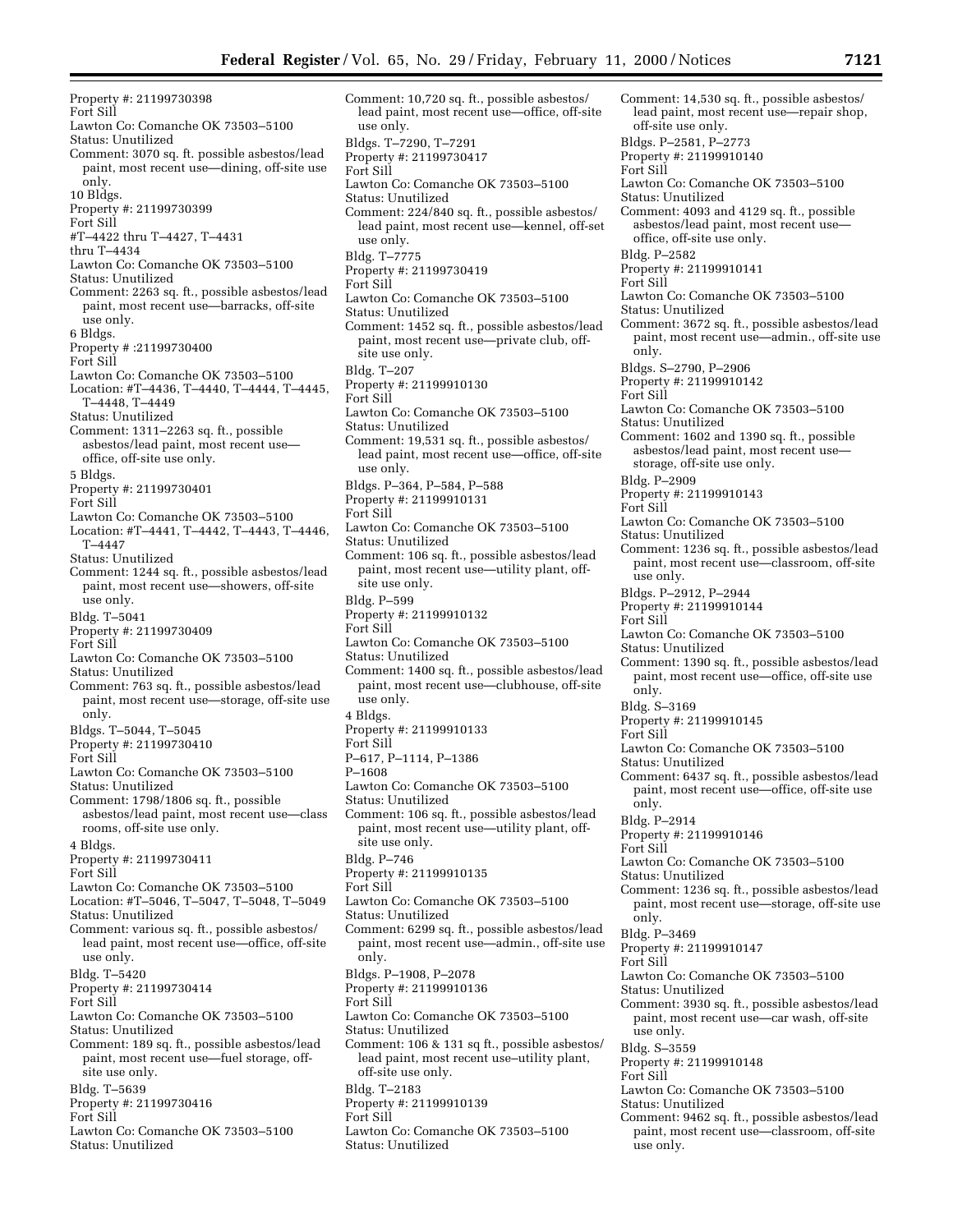Bldg. S–4064 Property #: 21199910149 Fort Sill Lawton Co: Comanche OK 73503–5100 Status: Unutilized Comment: 1389 sq. ft., possible asbestos/lead paint, off-site use only. Bldg. T–4748 Property #: 21199910151 Fort Sill Lawton Co: Comanche OK 73503–5100 Status: Unutilized Comment: 1896 sq. ft., possible asbestos/lead paint, most recent use—classroom, off-site use only. Bldg. S–5086 Property #: 21199910152 Fort Sill Lawton Co: Comanche OK 73503–5100 Status: Unutilized Comment: 6453 sq. ft., possible asbestos/lead paint, most recent use—maintenance shop, off-site use only. Bldg. P–5101 Property #: 21199910153 Fort Sill Lawton Co: Comanche OK 73503–5100 Status: Unutilized Comment: 82 sq. ft., possible asbestos/lead paint, most recent use—gas station, off-site use only. Bldg. P–5638 Property #: 21199910155 Fort Sill Lawton Co: Comanche OK 73503–5100 Status: Unutilized Comment: 300 sq. ft., possible asbestos/lead paint, most recent use—storage, off-site use only. Bldg. S–6430 Property #: 21199910156 Fort Sill Lawton Co: Comanche OK 73503–5100 Status: Unutilized Comment: 2080 sq. ft., possible asbestos/lead paint, most recent use—range support, offsite use only. Bldg. T–6461 Property #: 21199910157 Fort Sill Lawton Co: Comanche OK 73503–5100 Status: Unutilized Comment: 200 sq. ft., possible asbestos/lead paint, most recent use—range support, offsite use only. Bldg. T–6462 Property #: 21199910158 Fort Sill Lawton Co: Comanche OK 73503–5100 Status: Unutilized Comment: 64 sq. ft., possible asbestos/lead paint, most recent use—control tower, offsite use only. Bldg. P–7230 Property #: 21199910159 Fort Sill Lawton Co: Comanche OK 73503–5100 Status: Unutilized Comment: 160 sq. ft., possible asbestos/lead paint, most recent use—transmitter bldg., off-site use only. Bldg. S–7960 Property #: 21199930159 Fort Sill

Lawton Co: Comanche OK 73503– Status: Unutilized Comment: 120 sq. ft., possible asbestos/lead paint, most recent use—storage, off-site use only. Bldg. S–7961 Property #: 21199930160 Fort Sill Lawton Co: Comanche OK 73503– Status: Unutilized Comment: 36 sq. ft., possible asbestos/lead paint, most recent use—storage, off-site use only. **Pennsylvania** *Building* Bldg. T884 Property #: 21199940039 Carlisle Barracks Carlisle Co: Cumberland PA 17013– Status: Unutilized Comment: 1500 sq. ft., needs major repair, presence of asbestos, most recent use storehouse, off-site use only. Bldg. T889 Property #: 21199940040 Carlisle Barracks Carlisle Co: Cumberland PA 17013– Status: Unutilized Comment: 1500 sq. ft., needs major repair, presence of asbestos, most recent use storehouse, off-site use only. Bldg. T894 Property #: 21199940041 Carlisle Barracks Carlisle Co: Cumberland PA 17013– Status: Unutilized Comment: 1555 sq. ft., needs major repair, presence of asbestos, most recent usemaint. facility, off-site use only. Bldg. T879 Property #: 21199940042 Carlisle Barracks Carlisle Co: Cumberland PA 17013– Status: Unutilized Comment: 1850 sq. ft., needs major repair,presence of asbestos, most recent use—storehouse, off-site use only. Bldg. T895 Property #: 21199940043 Carlisle Barracks Carlisle Co: Cumberland PA 17013– Status: Unutilized Comment: 1500 sq. ft., needs major repair, presence of asbestos, most recent usemaint. facility, off-site use only. **South Carolina** *Building* Bldg. 3499 Property #: 21199730310 Fort Jackson Ft. Jackson Co: Richland SC 29207– Status: Unutilized

Comment: 3724 sq. ft., needs repair, most

Comment: 2160 sq. ft., needs repair, most

Ft. Jackson Co: Richland SC 29207–

recent use—admin.

Property #: 21199820187

recent use—admin.

Bldg. 2441

Bldg. 3605

Fort Jackson

Status: Unutilized

Comment: 711 sq. ft., needs repair, most recent use—storage. **Texas** *Building* Bldg. P–377, Fort Sam Houston Property #: 21199330444 San Antonio Co: Bexar TX 78234–5000 Status: Unutilized Comment: 74 sq. ft., 1-story brick, needs rehab, most recent use—scale house, located in National Historic District, offsite use only. Bldg. T–5901 Property #: 21199330486 Fort Sam Houston San Antonio Co: Bexar TX 78234–5000 Status: Unutilized Comment: 742 sq. ft., 1-story wood frame, most recent use—admin., off-site use only. Bldg. 4480, Fort Hood Property #: 21199410322 Ft. Hood Co: Bell TX 76544– Status: Unutilized Comment: 2160 sq. ft., 1-story, most recent use—storage, off-site use only. Bldg. P–6615 Property #: 21199440454 Fort Sam Houston San Antonio Co: Bexar TX 78234–5000 Status: Excess Comment: 400 sq. ft., 1 story concrete frame, off-site removal only, most recent use detached garage. Bldg. 4201, Fort Hood Property #: 21199520201 Ft. Hood Co: Bell TX 76544– Status: Unutilized Comment: 9000 sq. ft., 1-story, off-site use only. Bldg. 4202, Fort Hood Property #: 21199520202 Ft. Hood Co: Bell TX 76544– Status: Unutilized Comment: 5400 sq. ft., 1-story, most recent use—storage, off-site use only. Bldg. P–197 Property #: 21199640220 Fort Sam Houston San Antonio Co: Bexar TX 78234–5000 Status: Unutilized Comment: 13819 sq. ft., presence of asbestos/ lead paint, most recent use—admin., offsite use only. Bldg. T–230 Property #: 21199640221 Fort Sam Houston San Antonio Co: Bexar TX 78234–5000 Status: Unutilized Comment: 18102 sq. ft., presence of asbestos/ lead paint, most recent use—printing plant and shop, off-site use only. Bldg. S–3898 Property #: 21199640235 Fort Sam Houston San Antonio Co: Bexar TX 78234–5000 Status: Unutilized Comment: 4200 sq. ft., presence of asbestos/ lead paint, most recent use—classroom, off-site use only.

Property #: 21199820188

Ft. Jackson Co: Richland SC 29207–

Fort Jackson

Status: Unutilized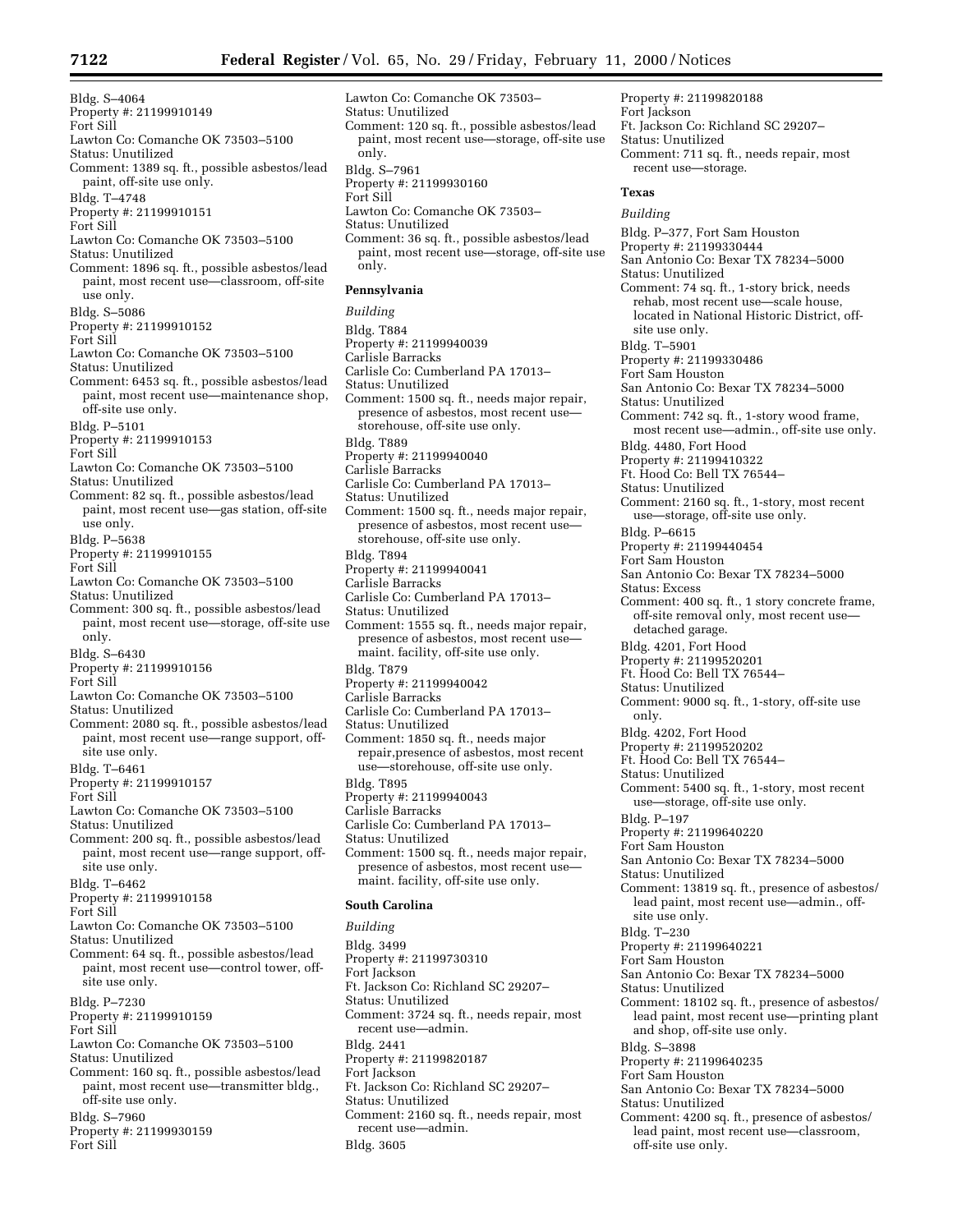Bldg. S–3899 Property #: 21199640236 Fort Sam Houston San Antonio Co: Bexar TX 78234–5000 Status: Unutilized Comment: 4200 sq. ft., presence of asbestos/ lead paint, most recent use—classroom, off-site use only. Bldg. P–5126 Property #: 21199640240 Fort Sam Houston San Antonio Co: Bexar TX 78234–5000 Status: Unutilized Comment: 189 sq. ft., off-site use only. Bldg. P–6201 Property #: 21199640241 Fort Sam Houston San Antonio Co: Bexar TX 78234–5000 Status: Unutilized Comment: 3003 sq. ft., presence of asbestos/ lead paint, most recent use—officers family quarters, off-site use only. Bldg. P–6202 Property #: 21199640242 Fort Sam Houston San Antonio Co: Bexar TX 78234–5000 Status: Unutilized Comment: 1479 sq. ft., presence of lead paint, most recent use—officers family quarters, off-site use only. Bldg. P–6203 Property #: 21199640243 Fort Sam Houston San Antonio Co: Bexar TX 78234–5000 Status: Unutilized Comment: 1381 sq. ft., presence of lead paint, most recent use—military family quarters, off-site use only. Bldg. P–6204 Property #: 21199640244 Fort Sam Houston San Antonio Co: Bexar TX 78234–5000 Status: Unutilized Comment: 1454 sq. ft., presence of asbestos/ lead paint, most recent use—military family quarters, off-site use only. Bldg. 7137, Fort Bliss Property #: 21199640564 El Paso Co: El Paso TX 79916– Status: Unutilized Comment: 35,736 sq. ft., 3-story, most recent use—housing, off-site use only. Building 4630 Property #: 21199710088 Fort Hood Fort Hood Co: Bell TX 76544– Status: Unutilized Comment: 21,833 sq. ft., most recent use— Admin., off-site use only. Bldg. T–330 Property #: 21199730315 Fort Sam Houston San Antonio Co: Bexar TX 78234–5000 Status: Unutilized Comment: 59,149 sq. ft., presence of asbestos/lead paint, historical category, most recent use—laundry, off-site use only. Bldgs. P–605A & P–606A Property #: 21199730316 Fort Sam Houston San Antonio Co: Bexar TX 78234–5000 Status: Unutilized Comment: 2418 sq. ft., poor condition, presence of asbestos/lead paint, historical

category, most recent use—indoor firing range, off-site use only. Bldg. S–1150 Property #: 21199730317 Fort Sam Houston San Antonio Co: Bexar TX 78234–5000 Status: Unutilized Comment: 8629 sq. ft., presence of asbestos/ lead paint, most recent use—instruction bldg., off-site use only. Bldgs. S–1440—S–1446, S–1452 Property #: 21199730318 Fort Sam Houston San Antonio Co: Bexar TX 78234–5000 Status: Unutilized Comment: 4200 sq. ft., presence of lead, most recent use—instruction bldgs., off-site use only. 4 Bldgs. Property #: 21199730319 Fort Sam Houston #S–1447, S–1449, S–1450, S–1451 San Antonio Co: Bexar TX 78234–5000 Status: Unutilized Comment: 4200 sq. ft., presence of asbestos/ lead paint, most recent use—instruction bldgs., off-site use only. Bldg. P–4115 Property #: 21199730327 Fort Sam Houston San Antonio Co: Bexar TX 78234–5000 Status: Unutilized Comment: 529 sq. ft., presence of asbestos/ lead paint historic bldg., most recent use admin., off-site use only. Bldg. 4205 Property #: 21199730328 Fort Sam Houston San Antonio Co: Bexar TX 78234–5000 Status: Unutilized Comment: 24,573 sq. ft., presence of asbestos/lead paint, most recent use warehouse, off-site use only. Bldg. T–5113 Property #: 21199730330 Fort Sam Houston San Antonio Co: Bexar TX 78234–5000 Status: Unutilized Comment: 2550 sq. ft., presence of asbestos/ lead paint, historical bldg., most recent use—medical clinic, off-site use only. Bldg. T–5122 Property #: 21199730331 Fort Sam Houston San Antonio Co: Bexar TX 78234–5000 Status: Unutilized Comment: 3602 sq. ft., presence of asbestos/ lead paint, historical category, most recent use—instruction bldg., off-site use only. Bldg. T–5903 Property #: 21199730332 Fort Sam Houston San Antonio Co: Bexar TX 78234–5000 Status: Unutilized Comment: 5200 sq. ft., presence of asbestos/ lead paint, historical category, most recent use—admin., off-site use only. Bldg. T–5907 Property #: 21199730333 Fort Sam Houston San Antonio Co: Bexar TX 78234–5000 Status: Unutilized Comment: 570 sq. ft., presence of asbestos/ lead paint, historical category, most recent use—admin., off-site use only.

Bldg. T–6284 Property #: 21199730335 Fort Sam Houston San Antonio Co: Bexar TX 78234–5000 Status: Unutilized Comment: 120 sq. ft., presence of lead paint, most recent use—pump station, off-site use only. Bldg. T–5906 Property #: 21199730420 Fort Sam Houston San Antonio Co: Bexar TX 78234–5000 Status: Unutilized Comment: 570 sq. ft., presence of asbestos/ lead paint, most recent use—admin., offsite only. Bldg. P–1382 Property #: 21199810365 Fort Sam Houston San Antonio Co: Bexar TX 78234–5000 Status: Unutilized Comment: 30,082 sq. ft., presence of asbestos/lead paint, most recent use housing, off-site use only. Bldg. P–2014 Property #: 21199810367 Fort Sam Houston San Antonio Co: Bexar TX 78234–5000 Status: Unutilized Comment: 10,990 sq. ft., historical property, presence of asbestos/lead paint, most recent use—instruction, off-site use only. Bldg. P–2015 Property #: 21199810368 Fort Sam Houston San Antonio Co: Bexar TX 78234–5000 Status: Unutilized Comment: 11,333 sq. ft., historical property, presence of asbestos/lead paint, most recent use—admin., off-site use only. Bldg. P–2016 Property #: 21199810369 Fort Sam Houston San Antonio Co: Bexar TX 78234–5000 Status: Unutilized Comment: 11,517 sq. ft., historical property, presence of asbestos/lead paint, most recent use—admin., off-site use only. Bldg. P–2017 Property #: 21199810370 Fort Sam Houston San Antonio Co: Bexar TX 78234–5000 Status: Unutilized Comment: 10,990 sq. ft., historical property, presence of asbestos/lead paint, most recent use—admin., off-site use only. Bldg. S–3897 Property #: 21199810371 Fort Sam Houston San Antonio Co: Bexar TX 78234–5000 Status: Unutilized Comment: 4,200 sq. ft., presence of asbestos/ lead paint, most recent use—instruction, off-site use only. Bldg. S–1155 Property #: 21199830347 Fort Sam Houston San Antonio Co: Bexar TX 78234–5000 Status: Unutilized Comment: 2100 sq. ft., good, hazard abatement required, most recent use instruction bldg., off-site use only. Bldg. S–3896 Property #: 21199830349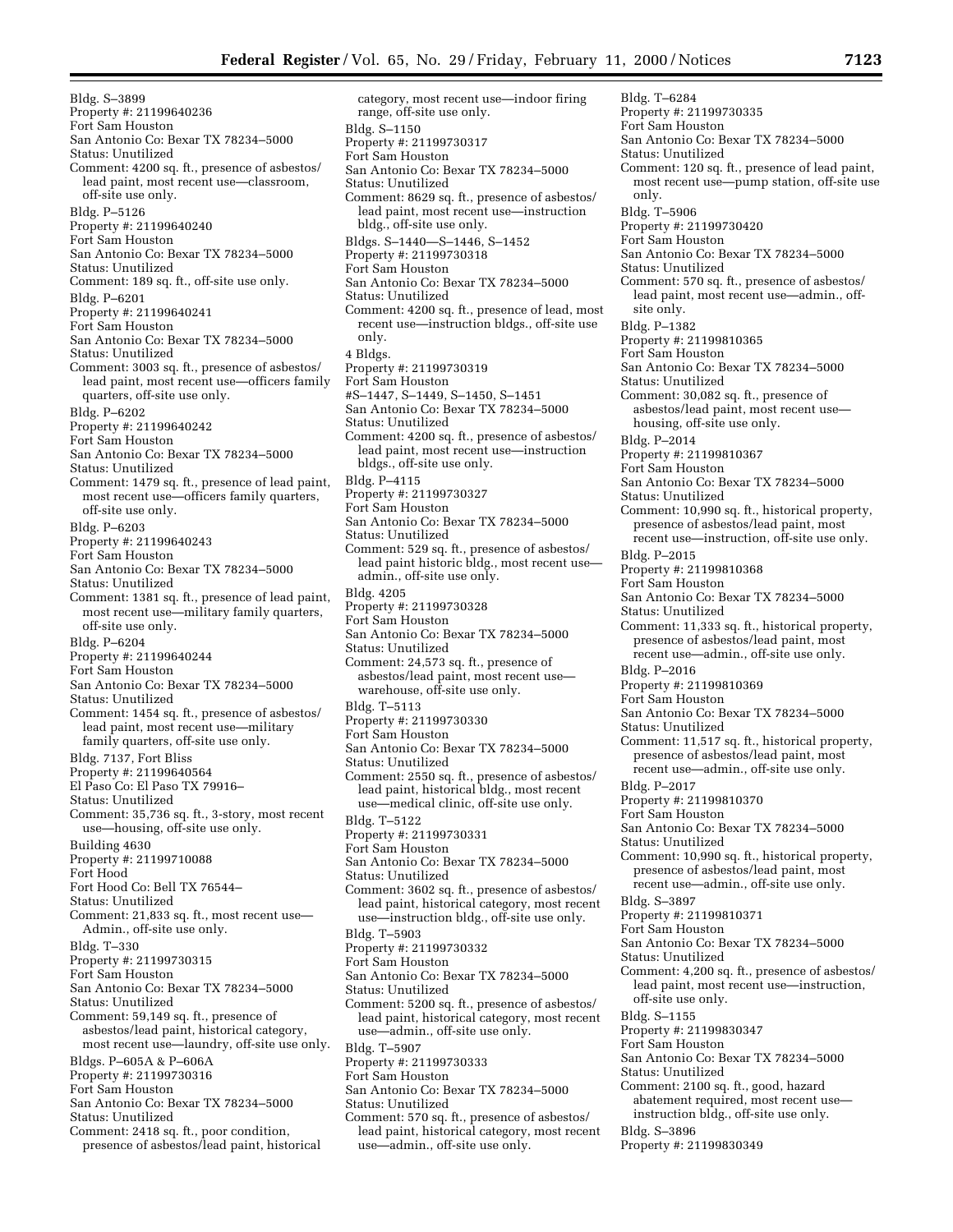Fort Sam Houston San Antonio Co: Bexar TX 78234–5000 Status: Unutilized Comment: 4200 sq. ft., fair, hazard abatement required, most recent use—training, off-site use only. Bldg. T–5123 Property #: 21199830350 Fort Sam Houston San Antonio Co: Bexar TX 78234–5000 Status: Unutilized Comment: 2596 sq. ft., fair, hazard abatement required, most recent use—instruction, offsite use only, historical significance. Bldg. P–6150 Property #: 21199830351 Fort Sam Houston San Antonio Co: Bexar TX 78234–5000 Status: Unutilized Comment: 48 sq. ft., fair, hazard abatement required, most recent use—pumphouse, off-site use only. Bldgs. P–6331, P–6335, P–6495 Property #: 21199830353 Fort Sam Houston San Antonio Co: Bexar TX 78234–5000 Status: Unutilized Comment: 36 sq. ft., fair, hazard abatement required, most recent use—pumping station, off-site use only. Bldg. P–8000 Property #: 21199830354 Fort Sam Houston San Antonio Co: Bexar TX 78234–5000 Status: Unutilized Comment: 1776 sq. ft., fair, hazard abatement required, most recent use—housing, off-site use only. 9 Bldgs. Property #: 21199830355 Fort Sam Houston San Antonio Co: Bexar TX 78234–5000 Location: #P8001, P8008, 8014, 8027, 8033, 8035, 8127, 8229, 8265 Status: Unutilized Comment: 2456 sq. ft., fair, hazard abatement required, most recent use—housing, off-site use only. 11 Bldgs. Property #: 21199830356 Fort Sam Houston San Antonio Co: Bexar TX 78234–5000 Location: #P8003, P8011, 8012, 8043, 8202, 8204, 8216, 8235, 8241, 8261 Status: Unutilized Comment: 2358 sq. ft., fair, hazard abatement required, most recent use—housing, off-site use only. Bldgs. P–8003C, P–8220C Property #: 21199830357 Fort Sam Houston San Antonio Co: Bexar TX 78234–5000 Status: Unutilized Comment: 1174 sq. ft., fair, hazard abatement required, most recent use—detached garage, off-site use only. Bldg. P–8004 Property #: 21199830358 Fort Sam Houston San Antonio Co: Bexar TX 78234–5000 Status: Unutilized Comment: 2243 sq. ft., fair, hazard abatement required, most recent use—housing, off-site

use only.

7 Bldgs. Property #: 21199830359 Fort Sam Houston San Antonio Co: Bexar TX 78234–5000 Location: #P8005, P8101, 8107, 8141, 8146, 8150 Status: Unutilized Comment: 1804 sq. ft., fair, hazard abatement required, most recent use—housing, off-site use only. 15 Bldgs. Property #: 21199830360 Fort Sam Houston San Antonio Co: Bexar TX 78234–5000 Location: #P8006, P8007, 8010, 8013, 8015, 8017, 8020, 8029, 8103, 8105, 8201, 8208, 8218, 8225, 8234 Status: Unutilized Comment: 1703 sq. ft., fair, hazard abatement required, most recent use—housing, off-site use only. 7 Bldgs. Property #: 31199830361 Fort Sam Houston San Antonio Co: Bexar TX 78234–5000 Location: #P8009, 8024, 8207, 8214, 8217, 8226, 8256 Status: Unutilized Comment: 2253 sq. ft., fair, hazard abatement required, most recent use—housing, off-site use only. 4 Bldgs. Property #: 21199830362 Fort Sam Houston San Antonio Co: Bexar TX 78234–5000 Location: #P8009C, 8027C, 8248C, 8256C Status: Unutilized Comment: 681 sq. ft., fair, hazard abatement required, most recent use—detached garage, off-site use only. 3 Bldgs. Property #: 21199830363 Fort Sam Houston San Antonio Co: Bexar TX 78234–5000 Location: #P8012C, 8039C, 8224C Status: Unutilized Comment: 1185 sq. ft., fair, hazard abatement required, most recent use—detached garage, off-site use only. Bldg. P8016 Property #: 21199830364 Fort Sam Houston San Antonio Co: Bexar TX 78234–5000 Status: Unutilized Comment: 2347 sq. ft., fair, hazard abatement required, most recent use—housing, off-site use only. 8 Bldgs. Property #: 21199830365 Fort Sam Houston San Antonio Co: Bexar TX 78234–5000 Location: #P8021, 8211, 8244, 8270, 8213, 8223, 8243, 8226 Status: Unutilized Comment: 246 sq. ft., fair, hazard abatement required, most recent use—housing, off-site use only. Bldg. P–8022 Property #: 21199830366 Fort Sam Houston San Antonio Co: Bexar TX 78234–5000 Status: Unutilized Comment: 1849 sq. ft., fair, hazard abatement required, most recent use—housing, off-site 5 Bldgs.

use only.

Property #: 21199830367 Fort Sam Houston San Antonio Co: Bexar TX 78234–5000 Location: #P8022C, 8023C, 8106C, 8127C, 8206C Status: Unutilized Comment: 513 sq. ft., fair, hazard abatement required, most recent use—detached garage, off-site use only. Bldgs. P8026, P8028 Property #: 21199830369 Fort Sam Houston San Antonio Co: Bexar TX 78234–5000 Status: Unutilized Comment: approx. 1850 sq. ft., fair, hazard abatement required, most recent use housing, off-site use only. 3 Bldgs. Property #: 21199830370 Fort Sam Houston San Antonio Co: Bexar TX 78234–5000 Location: #P8028C, P8143C, P8150C Status: Unutilized Comment: 838 sq. ft., fair, hazard abatement required, most recent use—detached garage, off-site use only. 3 Bldgs. Property #: 21199830372 Fort Sam Houston San Antonio Co: Bexar TX 78234–5000 Location: #P8035C, P8104C, 8236C Status: Unutilized Comment: 1017 sq. ft., fair, hazard abatement required, most recent use—detached garage, off-site use only. 3 Bldgs. Property #: 21199830375 Fort Sam Houston San Antonio Co: Bexar TX 78234–5000 Location: #P8102, 8106, 8108 Status: Unutilized Comment: approx. 2700 sq. ft., fair, hazard abatement required, most recent use housing, off-site use only. Bldgs. P8109, P8137 Property #: 21199830376 Fort Sam Houston San Antonio Co: Bexar TX 78234–5000 Status: Unutilized Comment: 1540 sq. ft., fair, hazard abatement required, most recent use—housing, off-site use only. Bldgs. P8112, P8228 Property #: 21199830378 Fort Sam Houston San Antonio Co: Bexar TX 78234–5000 Status: Unutilized Comment: 1807 sq. ft., fair, hazard abatement required, most recent use—housing, off-site use only. 3 Bldgs. Property #: 21199830380 Fort Sam Houston San Antonio Co: Bexar TX 78234–5000 Location: #P8116, 8151, 8158 Status: Unutilized Comment: 1691 sq. ft., fair, hazard abatement required, most recent use—housing, off-site use only. Bldg. P8117 Property #: 21199830381 Fort Sam Houston San Antonio Co: Bexar TX 78234–5000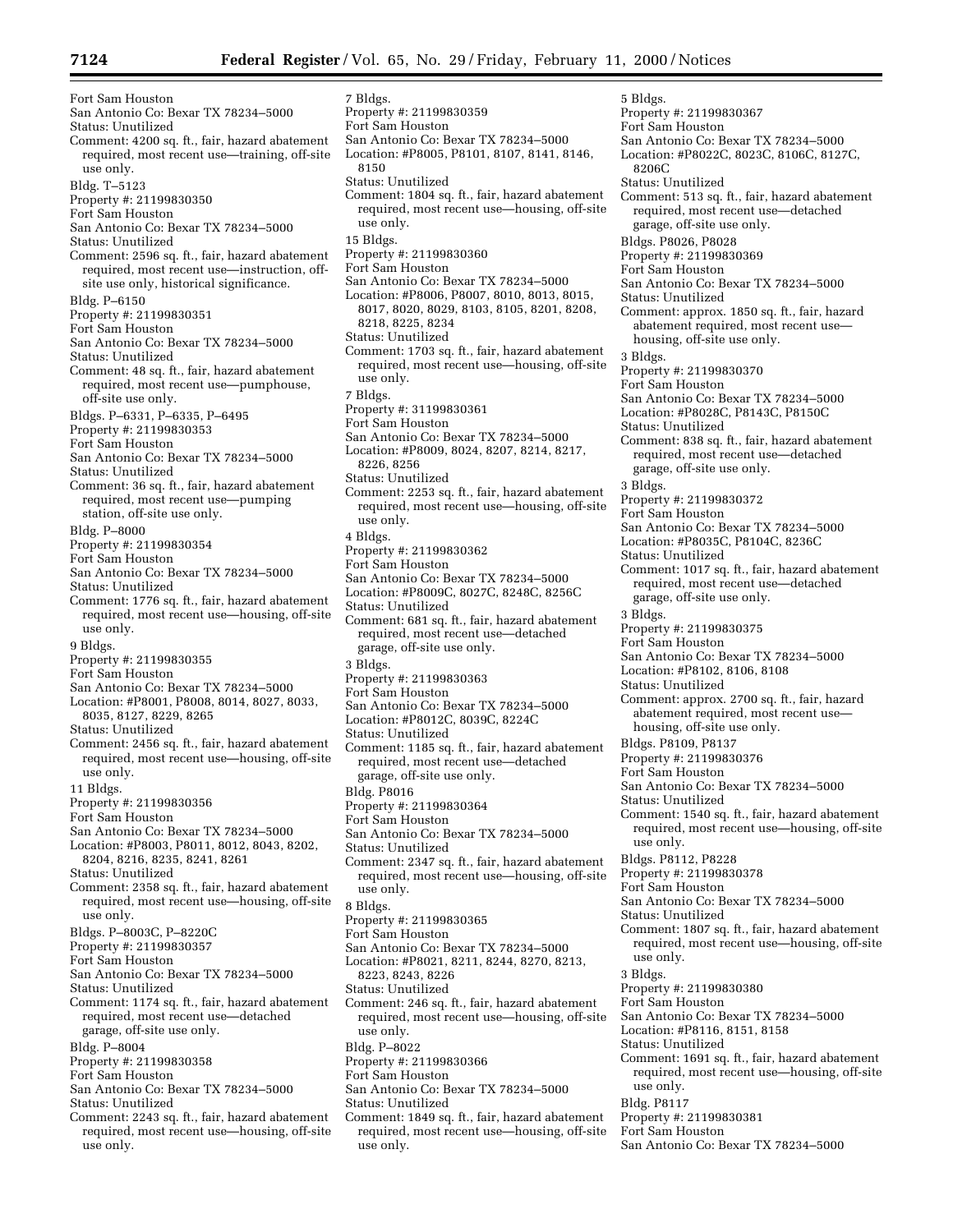Status: Unutilized Comment: 1581 sq. ft., fair, hazard abatement required, most recent use—housing, off-site use only. 8 Bldgs. Property #: 21199830382 Fort Sam Houston San Antonio Co: Bexar TX 78234–5000 Location: #P8118, 8121, 8125, 8153, 8119, 8120, 8124, 8168 Status: Unutilized Comment: various sq. ft., fair, hazard abatement required, most recent use housing, off-site use only. Bldgs. P8122, P8123 Property #: 21199830383 Fort Sam Houston San Antonio Co: Bexar TX 78234–5000 Status: Unutilized Comment: approx. 1400 sq. ft., fair, hazard abatement required, most recent use housing, off-site use only. Bldg. P8126 Property #: 21199830384 Fort Sam Houston San Antonio Co: Bexar TX 78234–5000 Status: Unutilized Comment: 1331 sq. ft., fair, hazard abatement required, most recent use—housing, off-site use only. 8 Bldgs. Property #: 21199830386 Fort Sam Houston San Antonio Co: Bexar TX 78234–5000 Location: #P8131C, 8139C, 8203C, 8221C, 8231C, 8243C, 8249C, 8261C Status: Unutilized Comment: 849 sq. ft., fair, hazard abatement required, most recent use—detached garage, off-site use only. Bldgs. P8133, P8134 Property #: 21199830387 Fort Sam Houston San Antonio Co: Bexar TX 78234–5000 Status: Unutilized Comment: 2000 sq. ft., fair, hazard abatement required, most recent use—housing, off-site use only. Bldgs. P8135, P8136 Property #: 21199830388 Fort Sam Houston San Antonio Co: Bexar TX 78234–5000 Status: Unutilized Comment: approx. 1500 sq. ft., fair hazard abatement required, most recent use housing, off-site use only. 4 Bldgs. Property #: 21199830389 Fort Sam Houston San Antonio Co: Bexar TX 78234–5000 Location: #P8144, 8267, 8148, 8149 Status: Unutilized Comment: approx. 2200 sq. ft., fair hazard abatement required, most recent use housing, off-site use only. Bldg. P8171 Property #: 21199830392 Fort Sam Houston San Antonio Co: Bexar TX 78234–5000 Status: Unutilized Comment: 1289 sq. ft., fair hazard abatement

required, most recent use—housing, off-site use only.

Bldg. P8172 Property #: 21199830393 Fort Sam Houston San Antonio Co: Bexar TX 78234–5000 Status: Unutilized Comment: 1597 sq. ft., fair hazard abatement required, most recent use—housing, off-site use only. Bldgs. P8173, P8174 Property #: 21199830394 Fort Sam Houston San Antonio Co: Bexar TX 78234–5000 Status: Unutilized Comment: approx. 2200 sq. ft., fair hazard abatement required, most recent use housing, off-site use only. Bldg. P8174C Property #: 21199830395 Fort Sam Houston San Antonio Co: Bexar TX 78234–5000 Status: Unutilized Comment: 670 sq. ft., fair hazard abatement required, most recent use—detached garage, off-site use only. Bldg. P8175 Property #: 21199830396 Fort Sam Houston San Antonio Co: Bexar TX 78234–5000 Status: Unutilized Comment: 2220 sq. ft., fair hazard abatement required, most recent use—housing, off-site use only. Bldg. P8200 Property #: 21199830397 Fort Sam Houston San Antonio Co: Bexar TX 78234–5000 Status: Unutilized Comment: 892 sq. ft., fair hazard abatement required, most recent use—officers quarters, off-site use only. Bldg P8200C, Property #: 21199830398 Fort Sam Houston San Antonio Co: Bexar TX 78234–5000 Status: Unutilized Comment: 924 sq. ft., fair hazard abatement required, most recent use—detached garage, off-site use only. Bldg. P8205 Property #: 21199830399 Fort Sam Houston San Antonio Co: Bexar TX 78234–5000 Status: Unutilized Comment: 1745 sq. ft., fair hazard abatement required, most recent use—housing, off-site use only. 3 Bldgs. Property #: 21199830400 Fort Sam Houston San Antonio Co: Bexar TX 78234–5000 Location: #P8206, 8232, 8233 Status: Unutilized Comment: approx. 2400 sq. ft., fair hazard abatement required, most recent use housing, off-site use only. Bldg P8245 Property #: 21199830401 Fort Sam Houston San Antonio Co: Bexar TX 78234–5000 Status: Unutilized Comment: 2876 sq. ft., fair hazard abatement required, most recent use—housing, off-site use only. Bldgs. P8262C, 8271C

Property #: 21199830403 Fort Sam Houston San Antonio Co: Bexar TX 78234–5000 Status: Unutilized Comment: 1006 sq. ft., fair hazard abatement required, most recent use—detached garage, off-site use only. Bldg. P8269 Property #: 21199830404 Fort Sam Houston San Antonio Co: Bexar TX 78234–5000 Status: Unutilized Comment: 2396 sq. ft., fair hazard abatement required, most recent use—housing, off-site use only. 20 Bldgs. Property #: 21199830405 Fort Sam Houston San Antonio Co: Bexar TX 78234–5000 Location: #P8271, 8002, 8018, 8025, 8037, 8100, 8130, 8132, 8138, 8140, 8142, 8145, 8147, 8210, 8212, 8221, 8242, 8247, 8264, 8257 Status: Unutilized Comment: 2777 sq. ft., fair hazard abatement required, most recent use—housing, off-site use only. Bldg. P–1374 Property #: 21199840169 Fort Sam Houston San Antonio Co: Bexar TX 78234–5000 Status: Unutilized Comment: 111,448 sq. ft., presence of asbestos/lead paint, hazard abatement responsibility, most recent use—barracks, off-site use only. Bldg. P–1980 Property #: 21199840170 Fort Sam Houston San Antonio Co: Bexar TX 78234–5000 Status: Unutilized Comment: 2989 sq. ft., presence of asbestos/ lead paint, hazard abatement responsibility, most recent use—radio system, off-site use only. Bldg. P–1981 Property #: 21199840171 Fort Sam Houston San Antonio Co: Bexar TX 78234–5000 Status: Unutilized Comment: 200 sq. ft., presence of asbestos/ lead paint, hazard abatement responsibility, most recent use—generator plant, off-site use only. Bldg. P–2396 Property #: 21199840173 Fort Sam Houston San Antonio Co: Bexar TX 78234–5000 Status: Unutilized Comment: 1080 sq. ft., presence of asbestos/ lead paint, hazard abatement responsibility, most recent use—generator plant, off-site use only. Bldg. P–4226 Property #: 21199840172 Fort Sam Houston San Antonio Co: Bexar TX 78234–5000 Status: Unutilized Comment: 1809 sq. ft., presence of asbestos/ lead paint, hazard abatement responsibility, most recent use—storage, off-site use only. Bldg. 2842 Property #: 21199840177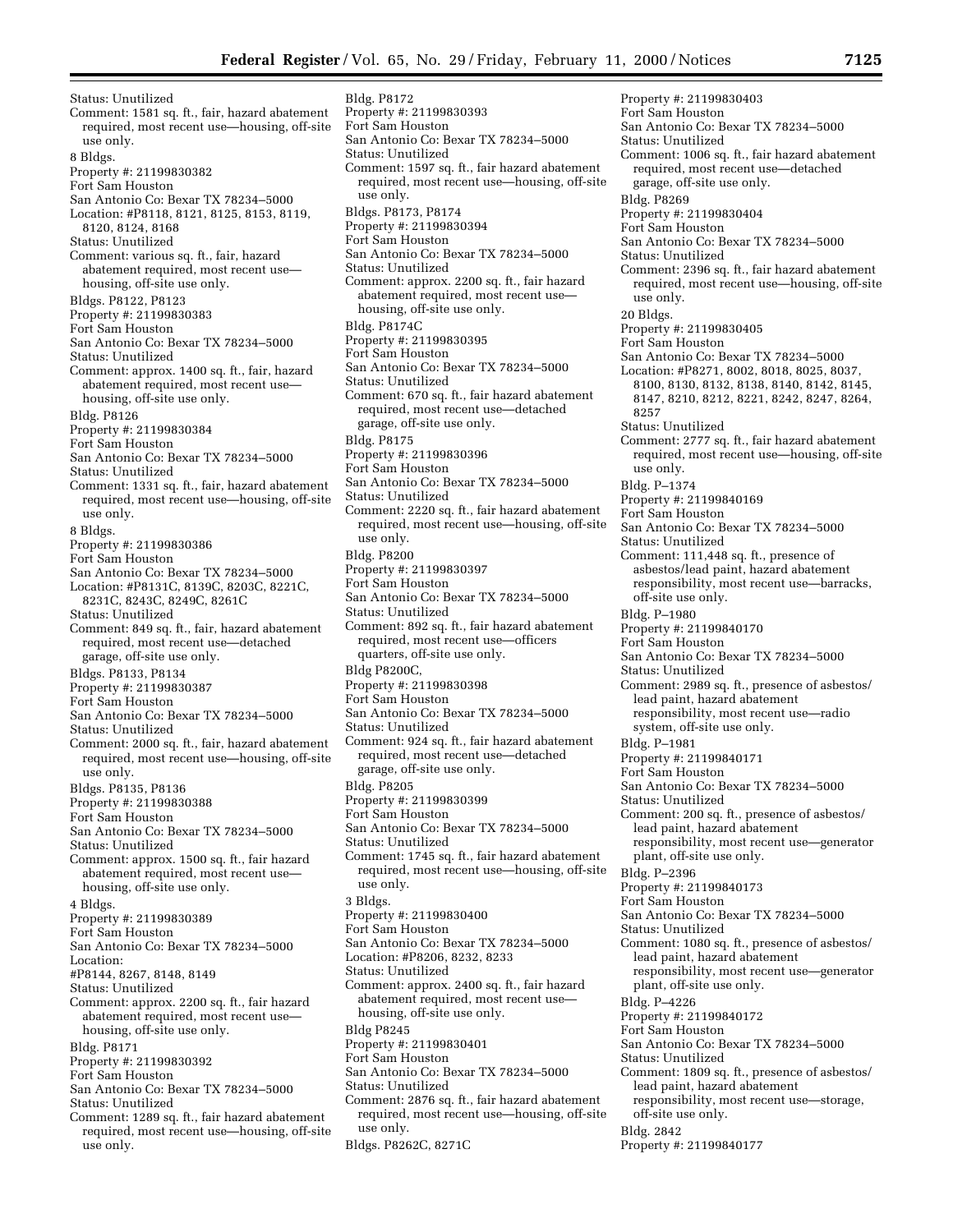Bldg. 213

Fort Hood Ft. Hood TX 76544– Status: Unutilized Comment: 2650 sq. ft., most recent use admin., off-site use only. Bldg. 2843 Property #: 21199840178 Fort Hood Ft. Hood TX 76544– Status: Unutilized Comment: 8043 sq. ft., most recent use admin., off-site use only. Bldg. 2845 Property #: 21199840180 Fort Hood Ft. Hood TX 76544– Status: Unutilized Comment: 8043 sq. ft., most recent use admin., off-site use only. Bldg. 2846 Property #: 21199840181 Fort Hood Ft. Hood TX 76544– Status: Unutilized Comment: 8043 sq. ft., most recent use admin., off-site use only. Bldg. 36 Property #: 21199920204 Fort Hood Ft. Hood Co: Coryell TX 76544– Status: Unutilized Comment: 2250 sq. ft., needs repair,most recent use—ACS center, off-site use only. Bldg. 37 Property #: 21199920205 Fort Hood Ft. Hood Co: Coryell TX 76544– Status: Unutilized Comment: 2220 sq. ft., needs repair, most recent use—storage, off-site use only. Bldg. 38 Property #: 21199920206 Fort Hood Ft. Hood Co: Coryell TX 76544– Status: Unutilized Comment: 2700 sq. ft., needs repair, most recent use—gen. inst., off-site use only. Bldg. 39 Property #: 21199920207 Fort Hood Ft. Hood Co: Coryell TX 76544– Status: Unutilized Comment: 2220 sq. ft., needs repair, most recent use—storage, off-site use only. Bldg. 41 Property #: 21199920208 Fort Hood Ft. Hood Co: Coryell TX 76544– Status: Unutilized Comment: 1750 sq. ft., needs repair, most recent use—admin., off-site use only. Bldgs. 43–44 Property #: 21199920209 Fort Hood Ft. Hood Co: Coryell TX 76544– Status: Unutilized Comment: 2750 sq. ft., needs repair, most recent use—admin., off-site use only. Bldgs. 209–212 Property #: 21199920210 Fort Hood Ft. Hood Co: Coryell TX 76544– Status: Unutilized Comment: 8043 sq. ft., needs repair, most recent use—admin., off-site use only.

Property #: 21199920211 Fort Hood Ft. Hood Co: Coryell TX 76544– Status: Unutilized Comment: 7670 sq. ft., needs repair, most recent use—operations, off-site use only. Bldg. 919 Property #: 21199920212 Fort Hood Ft. Hood Co: Coryell 76544– Status: Unutilized Comment: 11,800 sq. ft., needs repair, most recent use—Bde. Hq. Bldg., off-site use only. Bldg. 923 Property #: 21199920213 Fort Hood Ft. Hood Co: Coryell TX 76544– Status: Unutilized Comment: 4440 sq. ft., needs repair, most recent use—admin., off-site use only. Bldg. 924 Property #: 21199920214 Fort Hood Ft. Hood Co: Coryell TX 76544– Status: Unutilized Comment: 3500 sq. ft., needs repair, most recent use—admin., off-site use only. Bldgs. 3949–3950 Property #: 21199920219 Fort Hood Ft. Hood Co: Coryell TX 76544– Status: Unutilized Comment: 5310 sq. ft., needs repair, most recent use—Bn. Hq. Bldg., off-site use only. Bldg. 3951 Property #: 21199920220 Fort Hood Ft. Hood Co: Coryell TX 76544– Status: Unutilized Comment: 2500 sq. ft., needs repair, most recent use—admin., off-site use only. Bldgs. 3952–3953 Property #: 21199920221 Fort Hood Ft. Hood Co: Coryell TX 76544– Status: Unutilized Comment: 3100 sq. ft., needs repair, most recent use—admin., off-site use only. Bldgs. 3954–3957 Property #: 21199920222 Fort Hood Ft. Hood Co: Coryell TX 76544– Status: Unutilized Comment: 5310 sq. ft., needs repair, most recent use—admin., off-site use only. Bldg. 3958 Property #: 21199920223 Fort Hood Ft. Hood Co: Coryell TX 76544– Status: Unutilized Comment: 3241 sq. ft., needs repair, most recent use—admin., off-site use only. Bldg. 3959 Property #: 21199920224 Fort Hood Ft. Hood Co: Coryell TX 76544– Status: Unutilized Comment: 3373 sq. ft., needs repair, most recent use—admin., off-site use only. Bldgs. 3960–3962 Property #: 21199920225

Fort Hood

Ft. Hood Co: Coryell TX 76544– Status: Unutilized Comment: 5310 sq. ft., needs repair, most recent use—admin., off-site use only. Bldgs. 3964–3965 Property #: 21199920226 Fort Hood Ft. Hood Co: Coryell TX 76544– Status: Unutilized Comment: 3100 sq. ft., needs repair, most recent use—Bn. Hq., Bldg., off-site use only. Bldg. 3966 Property #: 21199920227 Fort Hood Ft. Hood Co: Coryell TX 76544– Status: Unutilized Comment: 2741 sq. ft., needs repair, most recent use—Co. Hq. Bldg., off-site use only. Bldgs. 3967–3969 Property #: 21199920228 Fort Hood Ft. Hood Co: Coryell TX 76544– Status: Unutilized Comment: 5310 sq. ft., needs repair, most recent use—admin., off-site use only. Bldgs. 3970–3971 Property #: 21199920229 Fort Hood Ft. Hood Co: Coryell TX 76544– Status: Unutilized Comment: 3241 sq. ft., needs repair, most recent use—admin., off-site use only. *Land* Old-Camp Bullis Road Property #: 21199420461 Fort Sam Houston San Antonio Co: Bexar 78234–5000 Status: Unutilized Comment: 7.16 acres, rural gravel road. Castner Range Property #: 21199610788 Fort Bliss El Paso Co: El Paso TX 79916– Status: Unutilized Comment: approx. 56.81 acres, portion in floodway, most recent use—recreation picnic park. **Virginia** *Building* Bldg. 178 Property #: 21199940046 Fort Monroe Ft. Monroe Co: VA 23651– Status: Unutilized Comment: 1180 sq. ft., needs repair, most recent use—storage, off-site use only. Bldg. T246 Property #: 21199940047 Fort Monroe Ft. Monroe Co: VA 23651– Status: Unutilized Comment: 756 sq. ft., needs repair, possible lead paint, most recent use—scout meetings, off-site use only. **Washington**

*Building*

13 Bldgs., Fort Lewis Property #: 21199630199 A0402, CO723, CO726, CO727, CO902 CO907, CO922, CO923, CO926, CO927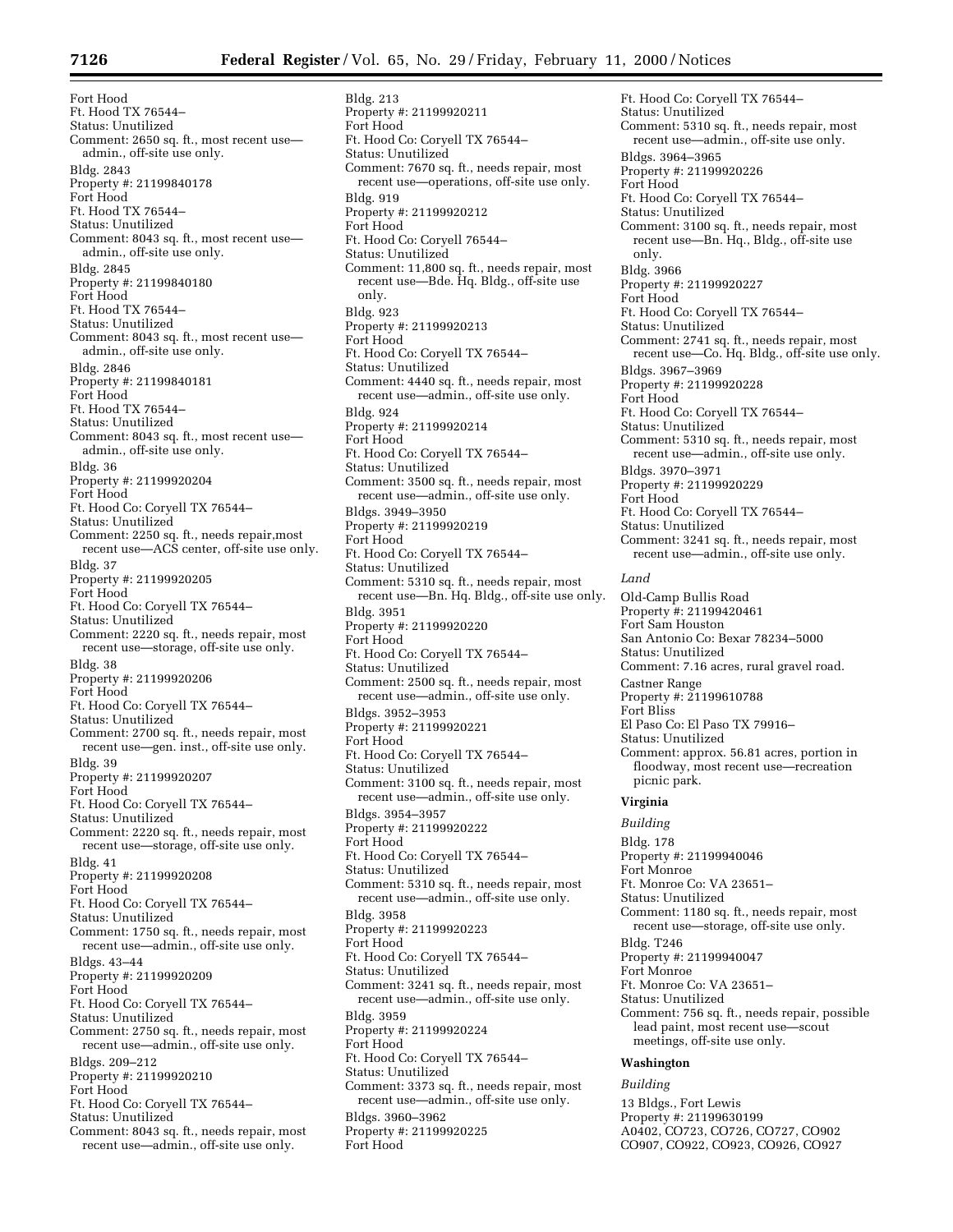asbestos/lead paint, most recent use warehouse, off-site use only.

Ft. Lewis Co: Pierce WA 98433–9500 Status: Unutilized Comment: 2360 sq. ft., possible asbestos/lead paint, most recent use—barracks, off-site use only. 7 Bldgs., Fort Lewis Property #: 21199630200 A0438, A0439, C0901, C0910, C0911 Ft. Lewis Co: Pierce WA 98433–9500 Status: Unutilized Comment: 1144 sq. ft., possible asbestos/lead paint, most recent use—dayroom bldgs., off-site use only. 6 Bldgs., Fort Lewis Property #: 21199630204 C0908, C0728, C0921, C0928, C1008 Ft. Lewis Co: Pierce WA 98433–9500 Status: Unutilized Comment: 2207 sq. ft., possible asbestos/lead paint, most recent use—dining, off-site use only. Bldg. C0909, Fort Lewis Property #: 21199630205 Ft. Lewis Co: Pierce WA 98433–9500 Status: Unutilized Comment: 1984 sq. ft., possible asbestos/lead paint, most recent use—admin., off-site use only. Bldg. C0920, Fort Lewis Property #: 21199630206 Ft. Lewis Co: Pierce WA 98433–9500 Status: Unutilized Comment: 1984 sq. ft., possible asbestos/lead paint, most recent use—admin., off-site use only. Bldg. C1249, Fort Lewis Property #: 21199630207 Ft. Lewis Co: Pierce WA 98433–9500 Status: Unutilized Comment: 992 sq. ft., possible asbestos/lead paint, most recent use—storage, off-site use only. Bldg. 1164, Fort Lewis Property #: 21199630213 Ft. Lewis Co: Pierce WA 98433–9500 Status: Unutilized Comment: 230 sq. ft., possible asbestos/lead paint, most recent use—storehouse, off-site use only. Bldg. 1307, Fort Lewis Property #: 21199630216 Ft. Lewis Co: Pierce WA 98433–9500 Status: Unutilized Comment: 1092 sq. ft., possible asbestos/lead paint, most recent use—storage., off-site use only. Bldg. 1309, Fort Lewis Property #: 21199630217 Ft. Lewis Co: Pierce WA 98433–9500 Status: Unutilized Comment: 1092 sq. ft., possible asbestos/lead paint, most recent use—storage., off-site use only. Bldg. 2167, Fort Lewis Property #: 21199630218 Ft. Lewis Co: Pierce WA 98433–9500 Status: Unutilized Comment: 288 sq. ft., possible asbestos/lead paint, most recent use—warehouse, off-site use only. Bldg. 4078, Fort Lewis Property #: 21199630219 Ft. Lewis Co: Pierce WA 98433–9500 Comment: 10200 sq. ft., needs rehab, possible

Status: Unutilized

Bldg. 9599, Fort Lewis Property #: 21199630220 Ft. Lewis Co: Pierce WA 98433–9500 Status: Unutilized Comment: 12366 sq. ft., possible asbestos/ lead paint, most recent use—warehouse, off-site use only. Bldg. A1404, Fort Lewis Property #: 21199640570 Ft. Lewis Co: Pierce WA 98433– Status: Unutilized Comment: 557 sq. ft., needs rehab, most recent use—storage, off-site use only. Bldg. A1419, Fort Lewis Property #: 21199640571 Ft. Lewis Co: Pierce WA 98433– Status: Unutilized Comment: 1307 sq. ft., needs rehab, most recent use—storage, off-site use only. 11 Buildings Property #: 21199710143 Fort Lewis Fort Lewis Co: Pierce WA 98433– Location: #EO103–EO106, EO306, EO315– EO316, EO343–EO344 EO353–EO354 Status: Unutilized Comment: 2360 sq. ft., possible asbestos/lead paint, most recent use—officer's quarters, off-site use only. Bldgs, EO109, EO350 Property #: 21199710144 Fort Lewis Fort Lewis Co: Pierce WA 98433– Status: Unutilized Comment: 1165 sq. ft., possible asbestos/lead paint, most recent use—dayroom, off-site use only. Bldgs. EO120, EO321, EO338 Property #: 21199710145 Fort Lewis Fort Lewis Co: Pierce WA 98433– Status: Unutilized Comment: 3810 sq. ft., possible asbestos/lead paint, most recent use—officer's quarters, off-site use only. 5 Bldgs. Property #: 21199710146 Fort Lewis Fort Lewis Co: Pierce WA 98433– Location: #EO127, EO136, EO302, EO204, EO330 Status: Unutilized Comment: 2284 sq. ft., possible asbestos/lead paint, most recent use—offices, off-site use only. Bldg. EO136 Property #: 21199710147 Fort Lewis Fort Lewis Co: Pierce WA 98433– Status: Unutilized Comment: 3885 sq. ft., possible asbestos/lead paint, most recent use—officer's quarters, off-site use only. Bldgs. EO158, EO303 Property #: 21199710148 Fort Lewis Fort Lewis Co: Pierce WA 98433– Status: Unutilized Comment: 1675 sq. ft., possible asbestos/lead paint, most recent use—office, off-site use only.

Bldg. EO202 Property #: 21199710149 Fort Lewis Fort Lewis Co: Pierce WA 98433– Status: Unutilized Comment: 992 sq. ft., possible asbestos/lead paint, most recent use—office, off-site use only. Bldg. EO312 Property #: 21199710150 Fort Lewis Fort Lewis Co: Pierce WA 98433– Status: Unutilized Comment: 3885 sq. ft., possible asbestos/lead paint, most recent use—officer's quarters, off-site use only. Bldg. EO322 Property #: 21199710151 Fort Lewis Fort Lewis Co: Pierce WA 98433– Status: Unutilized Comment: 2250 sq. ft., possible asbestos/lead paint, most recent use—storage, off-site use only. Bldg. EO325 Property #: 21199710152 Fort Lewis Fort Lewis Co: Pierce WA 98433– Status: Unutilized Comment: 3336 sq. ft., possible asbestos/lead paint, most recent use—officer's quarters, off-site use only. Bldg. EO329 Property #: 21199710153 Fort Lewis Fort Lewis Co: Pierce WA 98433– Status: Unutilized Comment: 1843 sq. ft., possible asbestos/lead paint, most recent use—office, off-site use only. Bldg. EO334 Property #: 21199710154 Fort Lewis Fort Lewis Co: Pierce WA 98433– Status: Unutilized Comment: 3779 sq. ft., possible asbestos/lead paint, most recent use—recreation, off-site use only. Bldg. EO355 Property #: 21199710155 Fort Lewis Fort Lewis Co: Pierce WA 98433– Status: Unutilized Comment: 2207 sq. ft., possible asbestos/lead paint, most recent use—dining facility, offsite use only. Bldg. EO347 Property #: 21199710156 Fort Lewis Fort Lewis Co: Pierce WA 98433– Status: Unutilized Comment: 1800 sq. ft., possible asbestos/lead paint, most recent use—office, off-site use only. Bldgs. EO349, EO110 Property #: 21199710157 Fort Lewis Fort Lewis Co: Pierce WA 98433– Status: Unutilized Comment: 1296 sq. ft., possible asbestos/lead paint, most recent use–office, off-site use only. 4 Bldgs. Property #: 21199710158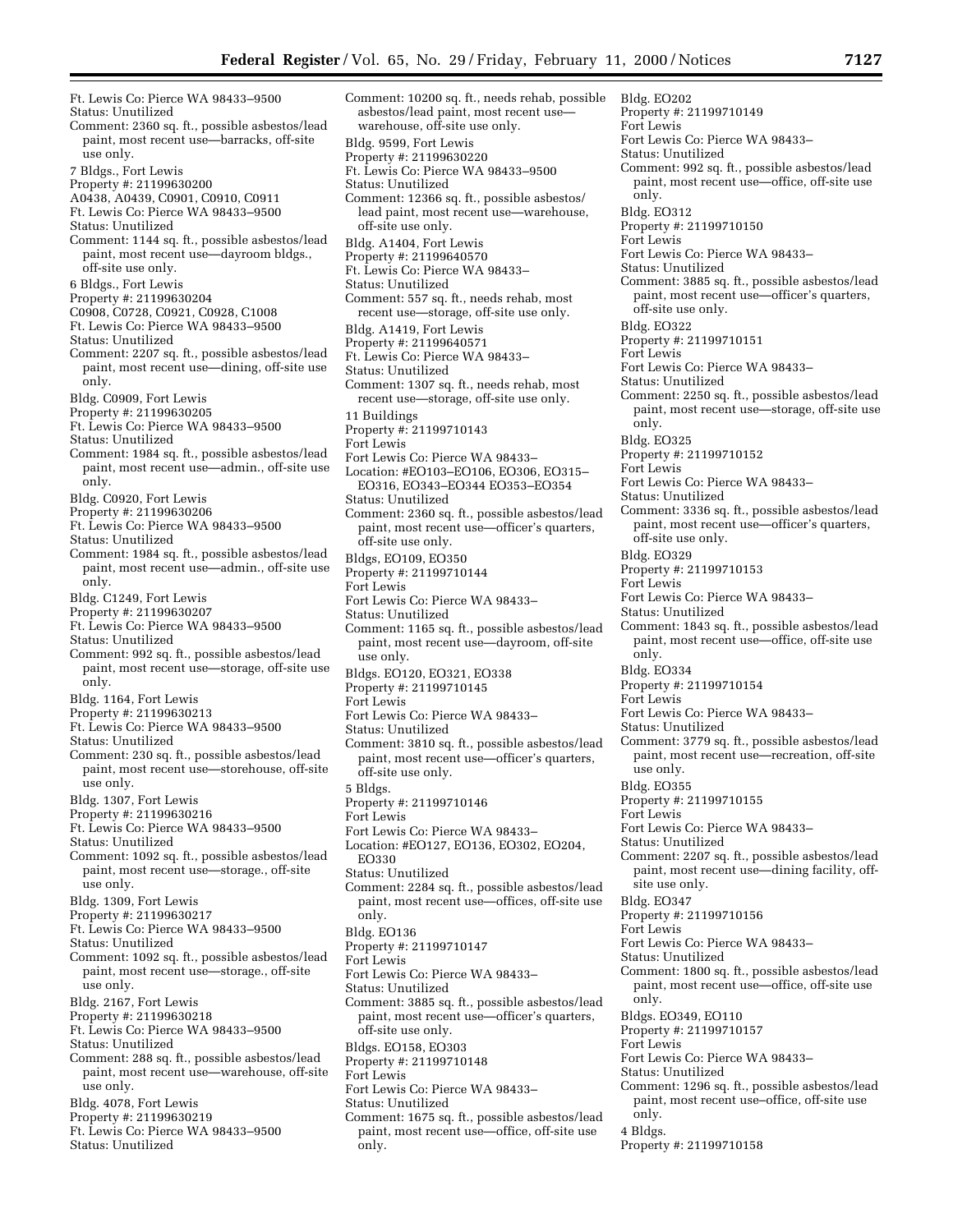Fort Lewis Fort Lewis Co: Pierce WA 98433– Location: #EO351, EO308, EO207, EO108 Status: Unutilized Comment: 1144 sq. ft., possible asbestos/lead paint, most recent use—dayroom, off-site use only. Bldgs. EO352, EO307 Property #: 21199710159 Fort Lewis Ft. Lewis Co: Pierce WA 98433– Status: Unutilized Comment: 992 sq. ft., possible asbestos/lead paint, most recent use—office, off-site use only. Bldg. EO355 Property #: 21199710160 Fort Lewis Ft. Lewis Co: Pierce WA 98433– Status: Unutilized Comment: 2360 sq. ft., possible asbestos/lead paint, most recent use—training facility, off-site use only. Bldg. B1008, Fort Lewis Property #: 21199720216 Ft. Lewis Co: Pierce WA 98433– Status: Unutilized Comment: 7387 sq. ft., 2-story, needs rehab, possible asbestos/lead paint, most recent use—medical clinic, off-site use only. Bldgs. B1011–B1012, Fort Lewis Property #: 21199720217 Ft. Lewis Co: Pierce WA 98433– Status: Unutilized Comment: 992 sq. ft. and 114 sq. ft., needs rehab, possible asbestos/lead paint, most recent use—office, off-site use only. Bldgs. CO509, CO709, CO720 Property #: 21199810372 Fort Lewis Ft. Lewis Co: Pierce WA 98433– Status: Unutilized Comment: 1984 sq. ft., possible asbestos/lead paint, needs rehab, most recent use storage, off-site use only. 4 Bldgs. Property #: 21199810373 Fort Lewis CO511, CO710, CO711, CO719 Ft. Lewis Co: Pierce WA 98433– Status: Unutilized Comment: 1,144 sq. ft., possible asbestos/lead paint, needs rehab, most recent use dayrooms, off-site use only. 11 Bldgs. Property #: 21199810374 Fort Lewis Ft. Lewis Co: Pierce WA 98433– Location: CO528, CO701, CO708, CO721, CO526, CO527, CO702, CO703, CO706, CO707, CO722 Status: Unutilized Comment: 2207 sq. ft., possible asbestos/lead paint, needs rehab, most recent use dining, off-site use only. Bldg. 1021 Property #: 21199830418 Fort Lewis Ft. Lewis Co: Pierce WA 98433– Status: Unutilized Comment: 3724 sq. ft., needs repair, presence of asbestos/lead paint, most recent use carport, off-site use only.

Bldg. 5162

Property #: 21199830419 Fort Lewis Ft. Lewis Co: Pierce WA 98433– Status: Unutilized Comment: 2360 sq. ft., needs repair, presence of asbestos/lead paint, most recent use office, off-site use only. Bldg. A0631 Property #: 21199830422 Fort Lewis Ft. Lewis Co: Pierce WA 98433– Status: Unutilized Comment: 2207 sq. ft., needs repair, presence of asbestos/lead paint, most recent use dayroom, off-site use only. Bldg. C1246 Property #: 21199830426 Fort Lewis Ft. Lewis Co: Pierce WA 98433– Status: Unutilized Comment: 7670 sq. ft., needs repair, presence of asbestos/lead paint, most recent use office, off-site use only. Bldg. B0813 Property #: 21199830427 Fort Lewis Ft. Lewis Co: Pierce WA 98433– Status: Unutilized Comment: 1144 sq. ft., needs repair, presence of asbestos/lead paint, most recent useoffice, off-site use only. Bldg. B0812 Property #: 21199830428 Fort Lewis Ft. Lewis Co: Pierce WA 98433– Status: Unutilized Comment: 1144 sq. ft., needs repair, presence of asbestos/lead paint, most recent use dayroom, off-site use only. Bldg. B0228 Property #: 21199830429 Fort Lewis Ft. Lewis Co: Pierce WA 98433– Status: Unutilized Comment: 2739 sq. ft., needs repair, presence of asbestos/lead paint, most recent use storage, off-site use only. Bldg. C0409 Property #: 21199830431 Fort Lewis Ft. Lewis Co: Pierce WA 98433– Status: Unutilized Comment: 1948 sq. ft., needs repair, presence of asbestos/lead paint, most recent use storage, off-site use only. Bldg. 9575 Property #: 21199830432 Fort Lewis Ft. Lewis Co: Pierce WA 98433– Status: Unutilized Comment: 17,217 sq. ft., needs repair, presence of asbestos/lead paint, most recent use—veh. maint., off-site use only. Bldg. 5224 Property #: 21199830433 Fort Lewis Ft. Lewis Co: Pierce WA 98433– Status: Unutilized Comment: 2360 sq. ft., needs repair, presence of asbestos/lead paint, most recent use educ. fac., off-site use only. Bldg. 9794 Property #: 21199830435 Fort Lewis

Ft. Lewis Co: Pierce WA 98433– Status: Unutilized Comment: 210 sq. ft., needs repair, presence of asbestos/lead paint, most recent use vet. fac., off-site use only. Bldg. 4540 Property #: 21199840183 Fort Lewis Co: Pierce WA 98433– Status: Unutilized Comment: 1200 sq. ft., needs rehab, presence of asbestos/lead paint, most recent use office, off-site use only. Bldg. 4541 Property #: 21199840184 Fort Lewis Co: Pierce WA 98433– Status: Unutilized Comment: 880 sq. ft., needs rehab, presence of asbestos/lead paint, most recent use storage, off-site use only. Bldg. 4542 Property #: 21199840185 Fort Lewis Co: Pierce WA 98433– Status: Unutilized Comment: 112 sq. ft., needs rehab, presence of asbestos/lead paint, most recent use heat plant, off-site use only. Bldg. 4549 Property #: 21199840186 Fort Lewis Co: Pierce WA 98433– Status: Unutilized Comment: 26220 sq. ft., needs rehab, presence of asbestos/lead paint, most recent use—green house heat plant, off-site use only. Bldg. U001B Property #: 21199920237 Fort Lewis Ft. Lewis Co: Pierce WA 98433– Status: Excess Comment: 54 sq. ft., needs repair, presence of asbestos/lead paint, most recent use control tower, off-site use only. Bldg. U001C Property #: 21199920238 Fort Lewis Ft. Lewis Co: Pierce WA 98433– Status: Unutilized Comment: 960 sq. ft., needs repair, presence of asbestos/lead paint, most recent use supply, off-site use only. 10 Bldgs. Property #: 21199920239 Fort Lewis Ft. Lewis Co: Pierce WA 98433– Location: U002B, U002C, U005C, U015I, U016E, U019C, U022A, U028B, 0091A, U093C Status: Excess Comment: 600 sq. ft., needs repair, presence of asbestos/lead paint, most recent use range house, off-site use only. 6 Bldgs. Property #: 21199920240 Fort Lewis Ft. Lewis Co: Pierce WA 98433– Location: U003A, U004B, U006C, U015B, U016B, U019B Status: Unutilized Comment: 54 sq. ft., needs repair, presence of asbestos/lead paint, most recent use control tower, off-site use only.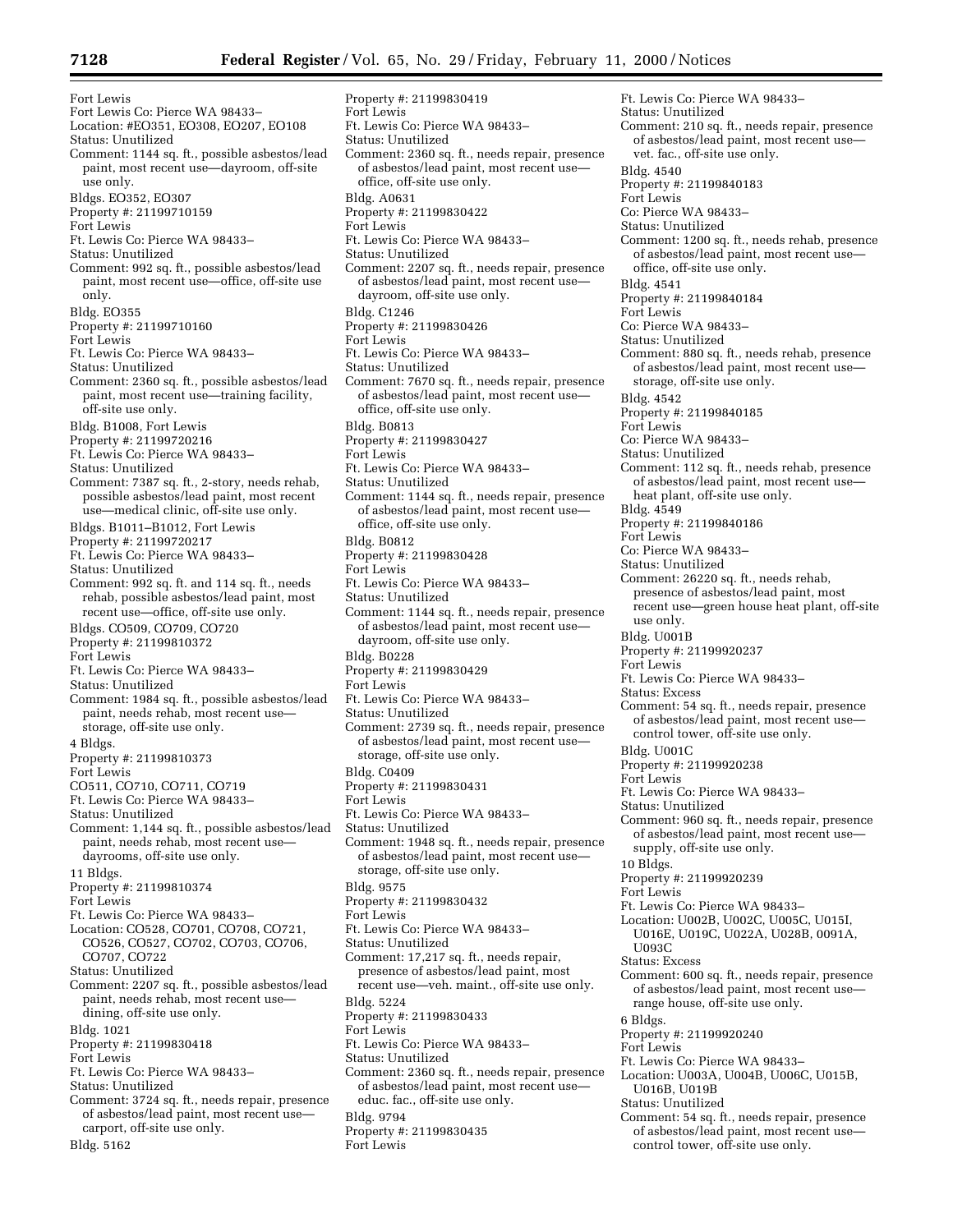Bldg. U004D Property #: 21199920241 Fort Lewis Ft. Lewis Co: Pierce WA 98433– Status: Unutilized Comment: 960 sq. ft., needs repair, presence of asbestos/lead paint, most recent use supply, off-site use only. Bldg. U005A Property #: 21199920242 Fort Lewis Ft. Lewis Co: Pierce WA 98433– Status: Unutilized Comment: 360 sq. ft., needs repair, presence of asbestos/lead paint, most recent use control tower, off-site use only. Bldg. U006A, U024A Property #: 21199920243 Fort Lewis Ft Lewis Co: Pierce WA 98433– Status: Excess Comment: 100 sq. ft., needs repair, presence of asbestos/lead paint, most recent use shelter, off-site use only. Bldg. U007A, U021A Property #: 21199920244 Fort Lewis Ft. Lewis Co: Pierce WA 98433– Status: Excess Comment: 100 sq. ft., needs repair, presence of asbestos/lead paint, most recent use control tower, off-site use only. 7 Bldgs. Property #: 21199920245 Fort Lewis Ft. Lewis Co: Pierce WA 98433– Location: U014A, U022B, U023A, U043B, U059B, U060A, U101A Status: Excess Comment: needs repair, presence of asbestos/ lead paint, most recent use—ofc/tower/ support, off-site use only. Bldg. U015J Property #: 21199920246 Fort Lewis Ft. Lewis Co: Pierce WA 98433– Status: Excess Comment: 144 sq. ft., needs repair, presence of asbestos/lead paint, most recent use tower, off-site use only. Bldg. U018B Property #: 21199920247 Fort Lewis Ft. Lewis Co: Pierce WA 98433– Status: Unutilized Comment: 121 sq. ft., needs repair, presence of asbestos/lead paint, most recent use range house, off-site use only. Bldg. U018C Property #: 21199920248 Fort Lewis Ft. Lewis Co: Pierce WA 98433– Status: Unutilized Comment: 48 sq. ft., needs repair, presence of asbestos/lead paint, off-site use only. Bldg. U024B Property #: 21199920249 Fort Lewis Ft. Lewis Co: Pierce WA 98433– Status: Unutilized Comment: 168 sq. ft., needs repair, presence of asbestos/lead paint, most recent use control tower, off-site use only. Bldg. U024D

Property #: 21199920250 Fort Lewis Ft. Lewis Co: Pierce WA 98433– Status: Unutilized Comment: 120 sq. ft., needs repair, presence of asbestos/lead paint, most recent use ammo bldg., off-site use only. Bldg. U027A Property #: 21199920251 Fort Lewis Ft. Lewis Co: Pierce WA 98433– Status: Excess Comment: 64 sq. ft., needs repair, presence of asbestos/lead paint, most recent use tire house, off-site use only. Bldg. U028A–U032A Property #: 21199920252 Fort Lewis Ft. Lewis Co: Pierce WA 98433– Status: Unutilized Comment: 72 sq. ft., needs repair, presence of asbestos/lead paint, most recent use control tower, off-site use only. Bldg. U031A Property #: 21199920253 Fort Lewis Ft. Lewis Co: Pierce WA 98433– Status: Excess Comment: 3456 sq. ft., needs repair, presence of asbestos/lead paint, most recent use line shed, off-site use only. Bldg. U031C Property #: 21199920254 Fort Lewis Ft. Lewis Co: Pierce WA 98433– Status: Unutilized Comment: 32 sq. ft., needs repair, presence of asbestos/lead paint off-site use only. Bldg. U040D Property #: 21199920255 Fort Lewis Ft. Lewis Co: Pierce WA 98433– Status: Excess Comment: 800 sq. ft., needs repair, presence of asbestos/lead paint, most recent use range house, off-site use only. Bldg. U052C,UO52H Property #: 21199920256 Fort Lewis Ft. Lewis Co: Pierce WA 98433– Status: Excess Comment: various sq. ft., needs repair, presence of asbestos/lead paint, most recent use—range house, off-site use only. Bldg. U035A, U035B Property #: 21199920257 Fort Lewis Ft. Lewis Co: Pierce WA 98433– Status: Excess Comment: 192 sq. ft., needs repair, presence of asbestos/lead paint, most recent use shelter, off-site use only. Bldg. U035C Property #: 21199920258 Fort Lewis Ft. Lewis Co: Pierce WA 98433– Status: Excess Comment: 242 sq. ft., needs repair, presence of asbestos/lead paint, most recent use range house, off-site use only. Bldg. U039A Property #: 21199920259 Fort Lewis

Ft. Lewis Co: Pierce WA 98433–

Status: Excess Comment: 36 sq. ft., needs repair, presence of asbestos/lead paint, most recent use control tower, off-site use only. Bldg. U039B Property #: 21199920260 Fort Lewis Ft. Lewis Co: Pierce WA 98433– Status: Excess Comment: 1600 sq. ft., needs repair, presence of asbestos/lead paint, most recent use grandstand/bleachers, off-site use only. Bldg. U039C Property #: 21199920261 Fort Lewis Ft. Lewis Co: Pierce WA 98433– Status: Excess Comment: 600 sq. ft., needs repair, presence of asbestos/lead paint, most recent use support, off-site use only. Bldg. U043A Property #: 21199920262 Fort Lewis Ft. Lewis Co: Pierce WA 98433– Status: Excess Comment: 132 sq. ft., needs repair, presence of asbestos/lead paint, most recent use range house, off-site use only. Bldg. U052A Property #: 21199920263 Fort Lewis Ft. Lewis Co: Pierce WA 98433– Status: Excess Comment: 69 sq. ft., needs repair, presence of asbestos/lead paint, most recent use tower, off-site use only. Bldg. U052E Property #: 21199920264 Fort Lewis Ft. Lewis Co: Pierce WA 98433– Status: Excess Comment: 600 sq. ft., needs repair, presence of asbestos/lead paint, most recent use storage, off-site use only. Bldg. U052G Property #: 21199920265 Fort Lewis Ft. Lewis Co: Pierce WA 98433– Status: Excess Comment: 1600 sq. ft., needs repair, presence of asbestos/lead paint, most recent use shelter, off-site use only. 3 Bldgs. Property #: 21199920266 Fort Lewis Ft. Lewis Co: Pierce WA 98433– Location: U0558A, U103A, U018A Status: Excess Comment: 36 sq. ft., needs repair, presence of asbestos/lead paint, most recent use control tower, off-site use only. Bldg. U059A Property #: 21199920267 Fort Lewis Ft. Lewis Co: Pierce WA 98433– Status: Excess Comment: 16 sq. ft., needs repair, presence of asbestos/lead paint, most recent use tower, off-site use only. Bldg. U093B Property #: 21199920268 Fort Lewis Ft. Lewis Co: Pierce WA 98433–

Status: Excess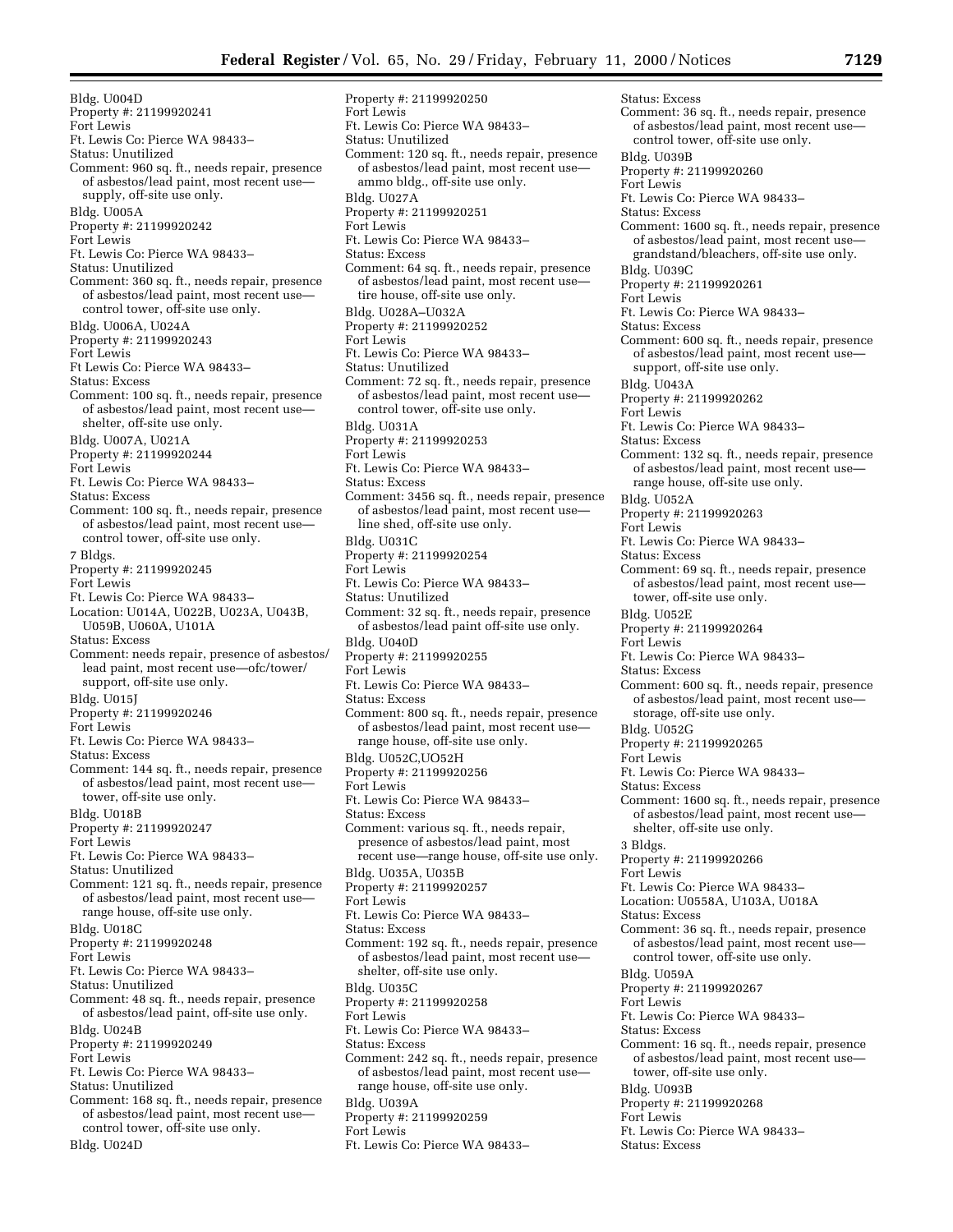Comment: 680 sq. ft., needs repair, presence of asbestos/lead paint, most recent use range house, off-site use only. 4 Bldgs. Property #: 21199920269 Fort Lewis Ft. Lewis Co: Pierce WA 98433– Location: U101B, U101C, U507B, U557A Status: Excess Comment: 400 sq. ft., needs repair, presence of asbestos/lead paint, off-site use only. Bldg. U102B Property #: 21199920270 Fort Lewis Ft. Lewis Co: Pierce WA 98433– Status: Excess Comment: 1058 sq. ft., needs repair, presence of asbestos/lead paint, most recent use shelter, off-site use only. Bldg. U108A Property #: 21199920271 Fort Lewis Ft. Lewis Co: Pierce WA 98433– Status: Excess Comment: 31,320 sq. ft., needs repair, presence of asbestos/lead paint, most recent use—line shed, off-site use only. Bldg. U110B Property #: 21199920272 Fort Lewis Ft. Lewis Co: Pierce WA 98433– Status: Excess Comment: 138 sq. ft., needs repair, presence of asbestos/lead paint, most recent use support, off-site use only. 6 Bldgs. Property #: 21199920273 Fort Lewis Ft. Lewis Co: Pierce WA 98433– Location: U111A, U015A, U024E, U052F, U109A, U110A Status: Excess Comment: 1000 sq. ft., needs repair, presence of asbestos/lead paint, most recent use support/shelter/mess, off-site use only. Bldg. U112A Property #: 21199920274 Fort Lewis Ft. Lewis Co: Pierce WA 98433– Status: Excess Comment: 1600 sq. ft., needs repair, presence of asbestos/lead paint, most recent use shelter, off-site use only. Bldg. U115A Property #: 21199920275 Fort Lewis Ft. Lewis Co: Pierce WA 98433– Status: Excess Comment: 36 sq. ft., needs repair, presence of asbestos/lead paint, most recent use tower, off-site use only. Bldg. U507A Property #: 21199920276 Fort Lewis Ft. Lewis Co: Pierce WA 98433– Status: Excess Comment: 400 sq. ft., needs repair, presence of asbestos/lead paint, most recent use4 support, off-site use only. Bldg. U516B Property #: 21199920277 Fort Lewis Ft. Lewis Co: Pierce WA 98433– Status: Excess

Comment: 5000 sq. ft., needs repair, presence of asbestos/lead paint, most recent use shed, off-site use only. 7 Bldgs. Property #: 21199920278 Fort Lewis Ft. Lewis Co: Pierce WA 98433– Location: F0002, F0004, F0003, F0005, F0006, F0008, F0009 Status: Excess Comment: various sq. ft., needs repair, presence of asbestos/lead paint, most recent use—storehouse, off-site use only. Bldg. F0022A Property #: 21199920279 Fort Lewis Ft. Lewis Co: Pierce WA 98433– Status: Excess Comment: 4373 sq. ft., needs repair, presence of asbestos/lead paint, most recent use gen. inst., off-site use only. Bldg. F0022B Property #: 21199920280 Fort Lewis Ft. Lewis Co: Pierce WA 98433– Status: Excess Comment: 3100 sq. ft., needs repair, presence of asbestos/lead paint, most recent use storage, off-site use only. Bldg. C0120 Property #: 21199920281 Fort Lewis Ft. Lewis Co: Pierce WA 98433– Status: Excess Comment: 384 sq. ft., needs repair, presence of asbestos/lead paint, most recent use scale house, off-site use only. Bldg. A0220 Property #: 21199920282 Fort Lewis Ft. Lewis Co: Pierce WA 98433– Status: Excess Comment: 2284 sq. ft., needs repair, presence of asbestos/lead paint, most recent use club facility, off-site use only. 18 Bldgs. Property #: 21199920283 Fort Lewis Ft. Lewis Co: Pierce WA 98433– Location: A0337, A0617, B0820, B0821, C0319, C0833, C0310, C0311, C0318, C1019, D0712, D0713, D0720, D0721, D1108, D1153, C1011, C1018 Status: Excess Comment: 1144 sq. ft., needs repair, presence of asbestos/lead paint, most recent use day room, off-site use only. Bldg. A0334 Property #: 21199920284 Fort Lewis Ft. Lewis Co: Pierce WA 98433– Status: Excess Comment: 1092 sq. ft., needs repair, presence of asbestos/lead paint, most recent use sentry station, off-site use only. 7 Bldgs. Property #: 21199920285 Fort Lewis Ft. Lewis Co: Pierce WA 98433– Location: C0302, C0303, C0306, C0322, C0323, C0326, C0327 Status: Excess Comment: 2340 sq. ft., needs repair, presence of asbestos/lead paint, most recent use barracks, off-site use only.

12 Bldgs. Property #: 21199920287 Fort Lewis Ft. Lewis Co: Pierce WA 98433– Location: C1002, C1003, C1006, C1007, C1022, C1023, C1026, C1027, C1207, C1301, C13333, C1334 Status: Excess Comment: 2360 sq. ft., needs repair, presence of asbestos/lead paint, most recent use barracks, off-site use only. Bldg. E1010 Property #: 21199920288 Fort Lewis Ft. Lewis Co: Pierce WA 98433– Status: Excess Comment: 148 sq. ft., needs repair, presence of asbestos/lead paint, most recent use gas station, off-site use only. Bldg. D1154 Property #: 21199920289 Fort Lewis Ft. Lewis Co: Pierce WA 98433– Status: Excess Comment: 1165 sq. ft., needs repair, presence of asbestos/lead paint, most recent use day room, off-site use only. Bldg. 01205 Property #: 21199920290 Fort Lewis Ft. Lewis Co: Pierce WA 98433– Status: Excess Comment: 87 sq. ft., needs repair, presence of asbestos/lead paint, most recent use storehouse, off-site use only. Bldg. 01259 Property #: 21199920291 Fort Lewis Ft. Lewis Co: Pierce WA 98433– Status: Excess Comment: 16 sq. ft., needs repair, presence of asbestos/lead paint, most recent use storage, off-site use only. Bldg. 01266 Property #: 21199920292 Fort Lewis Ft. Lewis Co: Pierce WA 98433– Status: Excess Comment: 45 sq. ft., needs repair, presence of asbestos/lead paint, most recent use shelter, off-site use only. Bldg. B1410 Property #: 21199920293 Fort Lewis Ft. Lewis Co: Pierce WA 98433– Status: Excess Comment: 3108 sq. ft., needs repair, presence of asbestos/lead paint, most recent use motor repair, off-site use only. Bldg. 1445 Property #: 21199920294 Fort Lewis Ft. Lewis Co: Pierce WA 98433– Status: Excess Comment: 144 sq. ft., needs repair, presence of asbestos/lead paint, most recent use generator bldg., off-site use only. Bldg. 02082 Property #: 21199920295 Fort Lewis Ft. Lewis Co: Pierce WA 98433– Status: Excess Comment: 16 sq. ft., needs repair, presence of asbestos/lead paint, most recent use storage, off-site use only.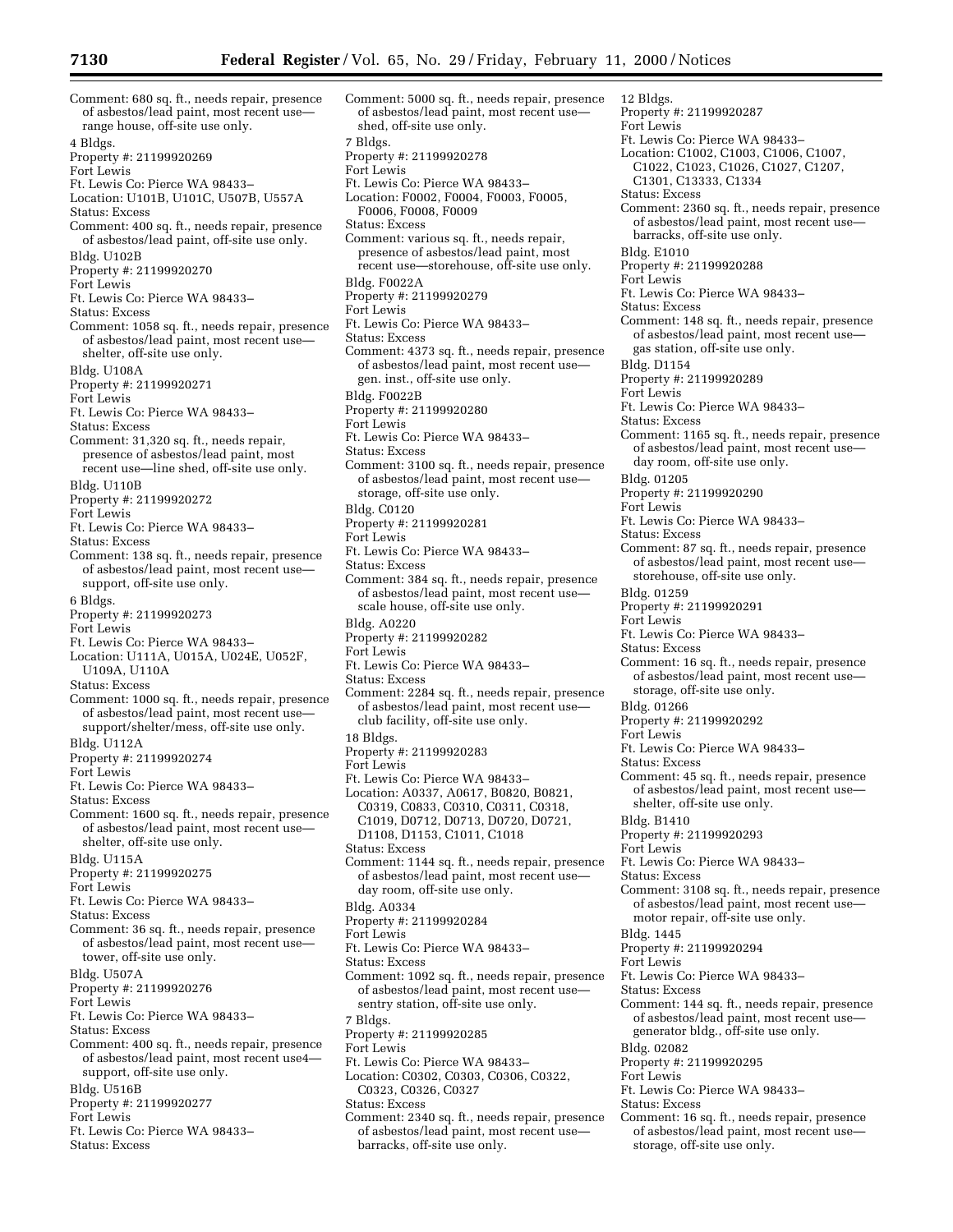Bldgs. 03091, 03099 Property #: 21199920296 Fort Lewis Ft. Lewis Co: Pierce WA 98433– Status: Excess Comment: Various sq. ft., needs repair, presence of asbestos/lead paint, most recent use—sentry station, off-site use only. Bldgs. 03100, 3101 Property #: 21199920297 Fort Lewis Ft. Lewis Co: Pierce WA 98433– Status: Excess Comment: Various sq. ft., needs repair, presence of asbestos/lead paint, most recent use—storage, off-site use only. Bldgs. 4040 Property #: 21199920298 Fort Lewis Ft. Lewis Co: Pierce WA 98433– Status: Excess Comment: 8,326 sq. ft., needs repair, presence of asbestos/lead paint, most recent use—shed, off-site use only. Bldgs. 4072, 5104 Property #: 21199920299 Fort Lewis Ft. Lewis Co: Pierce WA 98433– Status: Excess Comment: 24/36 sq. ft., needs repair, presence of asbestos/lead paint, off-site use only. Bldgs. 4295 Property #: 21199920300 Fort Lewis Ft. Lewis Co: Pierce WA 98433– Status: Excess Comment: 48 sq. ft., needs repair, presence of asbestos/lead paint, most recent use storage, off-site use only. Bldgs. 5170 Property #: 21199920301 Fort Lewis Ft. Lewis Co: Pierce WA 98433– Status: Excess Comment: 19,411 sq. ft., needs repair, presence of asbestos/lead paint, most recent use—store, off-site use only. Bldgs. 6191 Property #: 21199920303 Fort Lewis Ft. Lewis Co: Pierce WA 98433– Status: Excess Comment: 3,663 sq. ft., needs repair, presence of asbestos/lead paint, most recent use—exchange branch, off-site use only. Bldgs. 08076, 08080 Property #: 21199920304 Fort Lewis Ft. Lewis Co: Pierce WA 98433– Status: Excess Comment: 3,660/412 sq. ft., needs repair, presence of asbestos/lead paint, off-site use only. Bldgs. 08093 Property #: 21199920305 Fort Lewis Ft. Lewis Co: Pierce WA 98433– Status: Excess Comment: 289 sq. ft., needs repair, presence of asbestos/lead paint, most recent use boat storage, off-site use only.

Bldgs. 8279 Property #: 21199920306 Fort Lewis Ft. Lewis Co: Pierce WA 98433– Status: Excess Comment: 210 sq. ft., needs repair, presence of asbestos/lead paint, most recent use fuel disp. fac., off-site use only. Bldgs. 8280, 8291 Property #: 21199920307 Fort Lewis Ft. Lewis Co: Pierce WA 98433– Status: Excess Comment: 800/464 sq. ft., needs repair, presence of asbestos/lead paint, most recent use—storage, off-site use only. Bldgs. 8956 Property #: 21199920308 Fort Lewis Ft. Lewis Co: Pierce WA 98433– Status: Excess Comment: 100 sq. ft., needs repair, presence of asbestos/lead paint, most recent use storage, off-site use only. Bldgs. 9530 Property #: 21199920309 Fort Lewis Ft. Lewis Co: Pierce WA 98433– Status: Excess Comment: 64 sq. ft., needs repair, presence of asbestos/lead paint, most recent use sentry station, off-site use only. Bldgs. 9574 Property #: 21199920310 Fort Lewis Ft. Lewis Co: Pierce WA 98433– Status: Excess Comment: 6,005 sq. ft., needs repair, presence of asbestos/lead paint, most recent use—veh. shop., off-site use only. Bldgs. 9596 Property #: 21199920311 Fort Lewis Ft. Lewis Co: Pierce WA 98433– Status: Excess Comment: 36 sq. ft., needs repair, presence of asbestos/lead paint, most recent use gas station, off-site use only. Bldgs. 9939 Property #: 21199920313 Fort Lewis Ft. Lewis Co: Pierce WA 98433– Status: Excess Comment: 600 sq. ft., needs repair, presence of asbestos/lead paint, most recent use recreation, off-site use only. Bldg. E0324 Property #: 21199920314 Fort Lewis Ft. Lewis Co: Pierce WA 98433– Status: Excess Comment: 2207 sq. ft., needs repair, presence of asbestos/lead paint, most recent use storage, off-site use only. **COE**

# **Arkansas**

*Land* Parcel 01 Property #: 31199010071 DeGray Lake Section 12 Arkadelphia Co: Clark AR 71923–9361 Status: Unutilized

Comment: 77.6 acres. Parcel 02 Property #: 31199010072 DeGray Lake Section 13 Arkadelphia Co: Clark AR 71923–9361 Status: Unutilized Comment: 198.5 acres. Parcel 03 Property #: 31199010073 DeGray Lake Section 18 Arkadelphia Co: Clark AR 71923–9361 Status: Unutilized Comment: 50.46 acres. Parcel 04 Property #: 31199010074 DeGray Lake Sections 24, 25, 30 and 31 Arkadelphia Co: Clark AR 71923–9361 Status: Unutilized Comment: 236.37 acres. Parcel 05 Property #: 31199010075 DeGray Lake Section 16 Arkadelphia Co: Clark AR 71923–9361 Status: Unutilized Comment: 187.30 acres. Parcel 06 Property #: 31199010076 DeGray Lake Section 13 Arkadelphia Co: Clark AR 71923–9361 Status: Unutilized Comment: 13.0 acres. Parcel 07 Property #: 31199010077 DeGray Lake Section 34 Arkadelphia Co: Hot Spring AR 71923–9361 Status: Unutilized Comment: 0.27 acres. Parcel 08 Property #: 31199010078 DeGray Lake Section 13 Arkadelphia Co: Clark AR 71923–9361 Status: Unutilized Comment: 14.6 acres. Parcel 09 Property #: 31199010079 DeGray Lake Section 12 Arkadelphia Co: Clark AR 71923–9361 Status: Unutilized Comment: 6.60 acres. Parcel 10 Property #: 31199010080 DeGray Lake Section 12 Arkadelphia Co: Hot Spring AR 71923–9361 Status: Unutilized Comment: 4.5 acres. Parcel 11 Property #: 31199010081 DeGray Lake Section 19 Arkadelphia Co: Hot Spring AR 71923–9361 Status: Unutilized Comment: 19.50 acres. Lake Greeson Property #: 31199010083 Sections 7, 8, and 18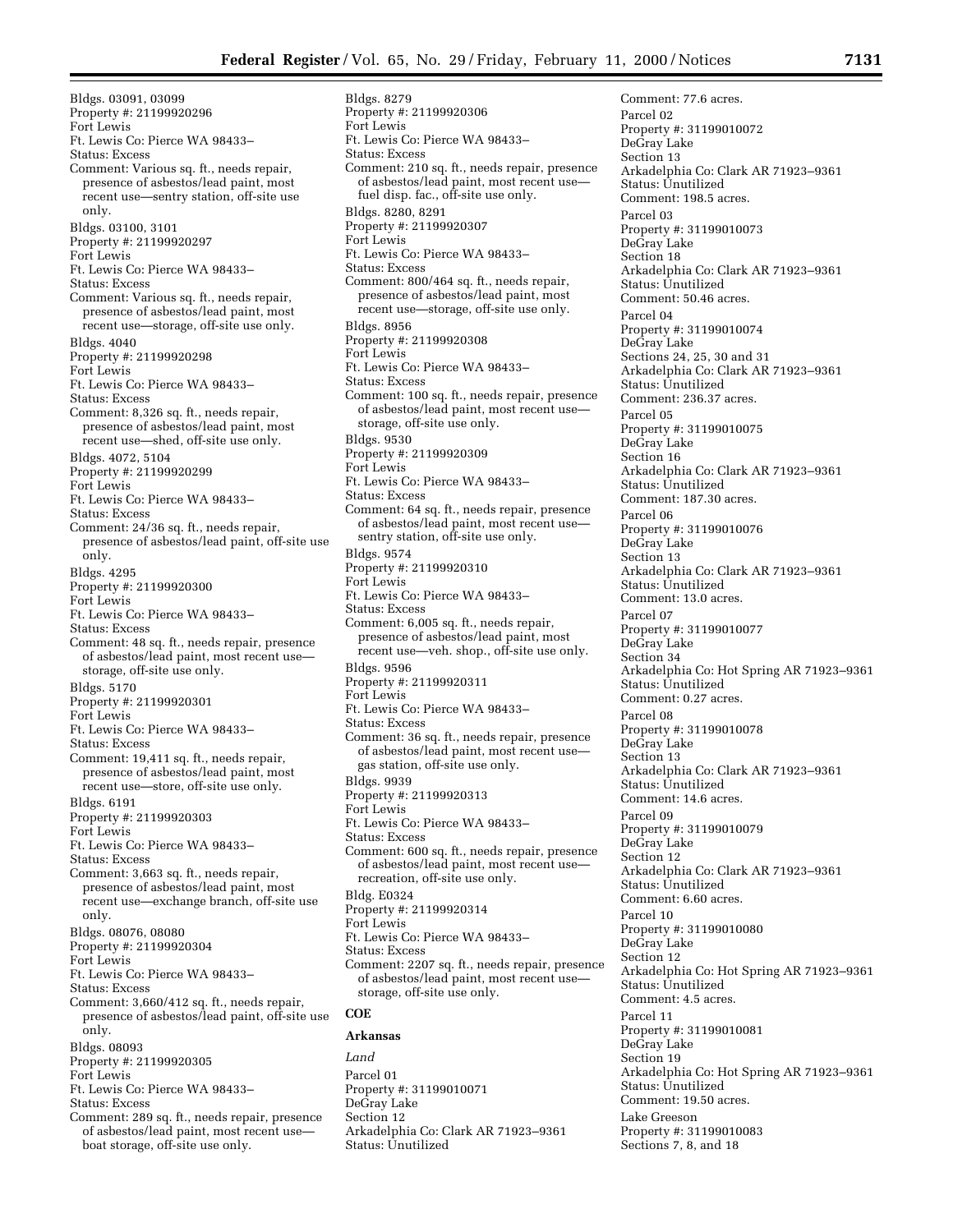Murfreesboro Co: Pike AR 71958–9720 Status: Unutilized Comment: 46 acres.

# **Kansas**

*Building*

Project Residence Property #: 31199940001 Perry Lake Drive Perry Co: Jefferson KS 66073–9727 Status: Excess Comment: 1440 sq. ft., off-site use only. *Land*

Parcel 1 Property #:31199010064 El Dorado Lake Section 13, 24, and 18 (See County) Co: Butler KS Status: Unutilized Comment: 61 acresl most recent use recreation.

# **Kentucky**

*Building* Green River Lock & Dam #3 Property #:31199010022 Rochester Co: Butler KY 42273– Location: SR 70 west from Morgantown, KY., approximately 7 miles to site. Status: Unutilized Comment: 980 sq. ft.; 2 story wood frame; two story residence; potential utilities; needs major rehab. Kentucky River Lock and Dam 3 Property #:31199010060 Pleasureville Co: Henry KY 40057– Location: SR 421 North from Frankfort, KY. to highway 561, right on 561 approximately 3 miles to site. Status: Unutilized Comment: 897 sq. ft.; 2 story frame; structural deficiencies. Bldg. 1 Property #:311990111628 Kentucky River Lock and Dam Carrolton Co: Carroll KY 41008– Location: Take I–71 to Carrolton, KY exit, go east on SR #227 to Highway 320, then left for about 1.5 miles to site. Status: Unutilized Comment: 1530 sq. ft.; 2 story frame house; subject to periodic flooding; needs rehab. Bldg. 2 Property #:311990111629 Kentucky River Lock and Dam 3 Carrolton Co: Carroll KY 41008– Location: Take I–71 to Carrolton, KY exit, go east on SR #227 to Highway 320, then left for about 1.5 miles to site. Status: Unutilized Comment: 1530 sq. ft.; 2 story frame house; subject to periodic flooding; needs rehab. Utility Bldg, Nolin River Lake Property #:31199320002 Moutardrier Recreation Site Co: Edmonson KY Status: Unutilized Comment: 541 sq. ft.; concrete block, off-site use only. Bldg. 3 Property #:31199920001 Rough River Lake Project Louisville Co: Breckenridge KY 40232–

Status: Excess Comment: 496 sq. ft.; concrete block, most recent use—water treatment, off-site use only. *Land* Tract 2625 Property #:31199010025 Barkley Lake, Kentucky, and Tennessee Cadiz Co: Trigg KY 42211– Location: Adjoining the village of Rockcastle. Status: Excess Comment: 2.57 acres; rolling and wooded. Tract 2709–10 and 2710–2 Property #:31199010026 Barkley Lake, Kentucky, and Tennessee Cadiz Co: Trigg KY 42211– Location: 21⁄2 miles in a southerly direction from the village of Rockcastle. Status: Excess Comment: 2.00 acres; steep and wooded. Tract 2708–1 Property #:31199010027 Barkley Lake, Kentucky, and Tennessee Cadiz Co: Trigg KY 42211– Location: 21⁄2 miles in a southerly direction from the village of Rockcastle. Status: Excess Comment: 3.59 acres; rooling and wooded; no utilities. Tract 2800 Property #:31199010028 Barkley Lake, Kentucky, and Tennessee Cadiz Co: Trigg KY 42211-Location: 41⁄2 miles in a southeasterly direction from the village of Rockcastle. Status: Excess Comment: 5.44 acres; steep and wooded. Tract 2915 Property #:31199010029 Barkley Lake, Kentucky, and Tennessee Cadiz Co: Trigg KY 42211– Location: 61⁄2 miles west of Cadiz. Status: Excess Comment: 5.76 acres; steep and wooded; no utilities. Tract 2702 Property #:31199010031 Barkley Lake, Kentucky, and Tennessee Cadiz Co: Trigg KY 42211– Location: 1 mile in a southerly direction from the village of Rockcastle. Status: Excess Comment: 4.90 acres; wooded; no utilities. Tract 4318 Property #:31199010032 Barkley Lake, Kentucky, and Tennessee Canton Co: Trigg KY 42212-Location: Trigg Co. adjoining the city of Canton, KY on the waters of Hopson Creek. Status: Excess Comment: 8.24 acres; steep and wooded. Tract 4502 Property #:31199010033 Barkley Lake, Kentucky, and Tennessee Canton Co: Trigg KY 42212-Location: 31⁄2 miles in a southerly direction from Canton, KY. Status: Excess Comment: 4.26 acres; steep and wooded. Tract 4611 Property #: 31199010034 Barkley Lake, Kentucky and Tennessee Canton Co: Trigg KY 42212–

Location: 5 miles south of Canton, KY. Status: Excess Comment: 10.51 acres; steep and wooded; no utilities. Tract 4619 Property #: 31199010035 Barkley Lake, Kentucky and Tennessee Canton Co: Trigg KY 42212– Location: 41⁄2 miles south from Canton, KY. Status: Excess Comment: 2.02 acres; steep and wooded; no utilities. Tract 4817 Property #: 31199010036 Barkley Lake, Kentucky and Tennessee Canton Co: Trigg KY 42212– Location: 61⁄2 miles south of Canton, KY. Status: Excess Comment: 1.75 acres; wooded. Tract 1217 Property #: 31199010042 Barkley Lake, Kentucky and Tennessee Eddyville Co: Lyon KY 42030– Location: On the north side of the Illinois Central Railroad. Status: Excess Comment: 5.80 acres; steep and wooded. Tract 1906 Property #: 31199010044 Barkley Lake, Kentucky and Tennessee Eddyville Co: Lyon KY 42030– Location: Approximately 4 miles east of Eddyville, KY. Status: Excess Comment: 25.86 acres; rolling steep and partially wooded; no utilities. Tract 1907 Property #: 31199010045 Barkley Lake, Kentucky and Tennessee Eddyville Co: Lyon KY 42030– Location: On the waters of Pilfen Creek, 4 miles east of Eddyville, Ky Status: Excess Comment: 8.71 acres; rolling steep and wooded; no utilities. Tract 2001 #1 Property #: 31199010046 Barkley Lake, Kentucky and Tennessee Eddyville Co: Lyon KY 42030– Location: Approximately 41⁄2 miles east of Eddyville, KY. Status: Excess Comment: 47.42 acres; steep and wooded; no utilities. Tract 2001 #2 Property #: 31199010047 Barkley Lake, Kentucky and Tennessee Eddyville Co: Lyon KY 42030– Location: Approximately  $4\frac{1}{2}$  miles east of Eddyville, KY. Status: Excess Comment: 8.64 acres; steep and wooded; no utilities. Tract 2005 Property #: 31199010048 Barkley Lake, Kentucky and Tennessee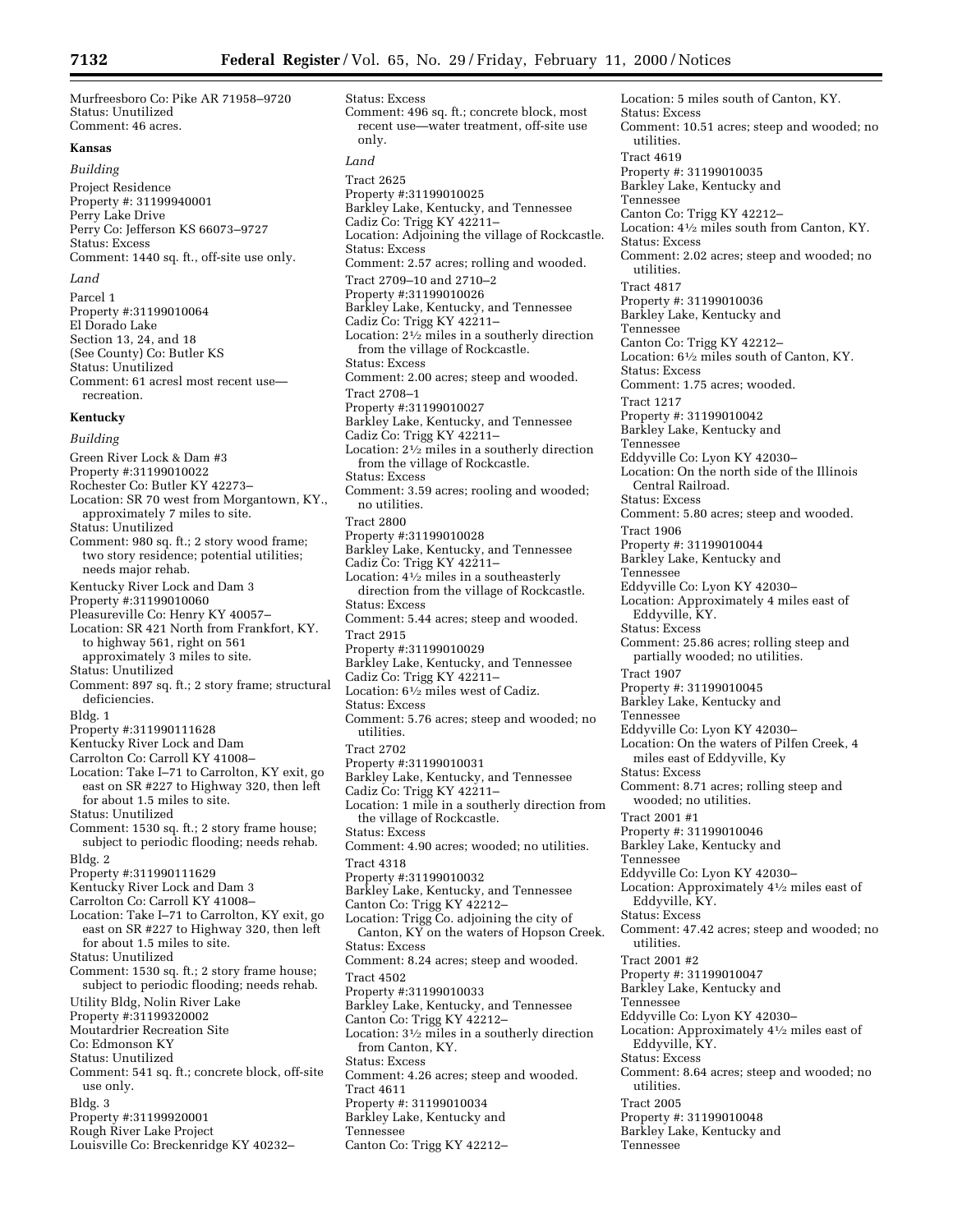Eddyville Co: Lyon KY 42030– Location: Approximately 51⁄2 miles east of Eddyville, KY. Status: Excess Comment: 4.62 acres; steep and wooded; no utilities. Tract 2307 Property #: 31199010049 Barkley Lake, Kentucky and Tennessee Eddyville Co: Lyon KY 42030– Location: Approximately 71⁄2 miles southeasterly of Eddyville, KY. Status: Excess Comment: 11.43 acres; steep; rolling and wooded; no utilities. Tract 2403 Property #: 31199010050 Barkley Lake, Kentucky and Tennessee Eddyville Co: Lyon KY 42030– Location: 7 miles southeasterly of Eddyville, KY. Status: Excess Comment: 1.56 acres; steep and wooded; no utilities. Tract 2504 Property #: 31199010051 Barkley Lake, Kentucky and Tennessee Eddyville Co: Lyon KY 42030– Location: 9 miles southeasterly of Eddyville, KY. Status: Excess Comment: 24.46 acres; steep and wooded; no utilities. Tract 214 Property #: 31199010052 Barkley Lake, Kentucky and Tennessee Grand Rivers Co: Lyon KY 42045– Location: South of the Illinois Central Railroad, 1 mile east of the Cumberland River. Status: Excess Comment: 5.5 acres; wooded; no utilities. Tract 215 Property #: 31199010053 Barkley Lake, Kentucky and Tennessee Grand Rivers Co: Lyon KY 42045– Location: 5 miles southwest of Kuttawa Status: Excess Comment: 1.40 acres; wooded; no utilities. Tract 241 Property #: 31199010054 Barkley Lake, Kentucky and Tennessee Grand Rivers Co: Lyon KY 42045– Location: Old Henson Ferry Road, 6 miles west of Kuttawa, KY. Status: Excess Comment: 1.26 acres; steep and wooded; no utilities. Tracts 306, 311, 315 and 325 Property #: 31199010055 Barkley Lake, Kentucky and Tennessee Grand Rivers Co: Lyon KY 42045– Location: 2.5 miles southwest of Kuttawa, KY. on the waters of Cypress Creek. Status: Excess Comment: 38.77 acres; steep and wooded; no utilities. Tracts 2305, 2306, and 2400–1

Property #: 31199010056 Barkley Lake, Kentucky and Tennessee Eddyville Co: Lyon KY 42030– Location: 61⁄2 miles southeasterly of Eddyville, KY. Status: Excess Comment: 97.66 acres; steep rolling and wooded; no utilities. Tracts 5203 and 5204 Property #: 31199010058 Barkley Lake, Kentucky and Tennessee Linton Co: Trigg KY 42212– Location: Village of Linton, KY state highway 1254. Status: Excess Comment: 0.93 acres; rolling, partially wooded; no utilities. Tract 5240 Property #: 31199010059 Barkley Lake, Kentucky and Tennessee Linton Co: Trigg KY 42212– Location: 1 mile northwest of Linton, KY. Status: Excess Comment: 2.26 acres; steep and wooded; no utilities. Tract 4628 Property #: 31199011621 Barkley Lake, Kentucky and Tennessee Canton Co: Trigg KY 42212– Location: 41⁄2 miles south from Canton, KY. Status: Excess Comment: 3.71 acres; steep and wooded; subject to utility easements. Tract 4619–B Property #: 31199011622 Barkley Lake, Kentucky and Tennessee Canton Co: Trigg KY 42212– Location: 41⁄2 miles south from Canton, KY. Status: Excess Comment: 1.73 acres; steep and wooded; subject to utility easements. Tract 2403–B Property #: 31199011623 Barkley Lake, Kentucky and Tennessee Eddyville Co: Lyon KY 42038– Location: 7 miles southeasterly from Eddyville, KY. Status: Utilized Comment: 0.70 acres, wooded; subject to utility easements. Tract 241–B Property #: 31199011624 Barkley Lake, Kentucky and Tennessee Grand Rivers Co: Lyon KY 42045– Location: South of Old Henson Ferry Road, 6 miles west of Kuttawa, KY. Status: Excess Comment: 11.16 acres; steep and wooded; subject to utility easements. Tracts 212 and 237 Property #: 311990011625 Barkley Lake, Kentucky and Tennessee Grand Rivers Co: Lyon KY 42045– Location: Old Henson Ferry Road, 6 miles west of Kuttawa, KY. Status: Excess Comment: 2.44 acres; steep and wooded; subject to utility easements. Tract 215–B Property #: 31199011626 Barkley Lake, Kentucky and Tennessee Grand Rivers Co: Lyon KY 42045– Location: 5 miles southwest of Kuttawa

Status: Excess

Comment: 1.00 acres; wooded; subject to utility easements. Tract 233 Property #: 31199011627 Barkley Lake, Kentucky and Tennessee Grand Rivers Co: Lyon KY 42045– Location: 5 miles southwest of Kuttawa Status: Excess Comment: 1.00 acres; wooded; subject to utility easements. Tract B—Markland Locks & Dam Property #: 31199130002 Hwy 42, 3.5 miles downstream of Warsaw Warsaw Co: Gallatin KY 41095– Status: Unutilized Comment: 10 acres, most recent use recreational, possible periodic flooding. Tract A—Markland Locks & Dam Property #: 31199130003 Hwy 42, 3.5 miles downstream of Warsaw Warsaw Co: Gallatin KY 41095– Status: Unutilized Comment: 8 acres, most recent use recreational, possible periodic flooding. Tract C—Markland Locks & Dam Property #: 31199130005 Hwy 42, 3.5 miles downstream of Warsaw Warsaw Co: Gallatin KY 41095– Status: Unutilized Comment: 4 acres, most recent use recreational, possible periodic flooding. Tract N–819 Property #: 31199140009 Dale Hollow Lake & Dam Project Illwill Creek, Hwy 90 Hobart Co: Clinton KY 42601– Status: Underutilized Comment: 91 acres, most recent use hunting, subject to existing easements. Portion of Lock & Dam No. 1 Property #: 31199320003 Kentucky River Carrolton Co: Carroll KY 41008–0305 Status: Unutilized Comment: Approx. 3.5 acres (sloping) access monitored. Portion of Lock & Dam No. 2 Property #: 31199320004 Kentucky River Lockport Co: Henry KY 40036–9999 Status: Underutilized Comment: Approx. 13.14 acres (sloping), access monitored. **Louisiana** *Land* Wallace Lake Dam and Reservoir Property #: 31199011009 Shreveport Co: Caddo LA 71103– Status: Unutilized Comment: 10.81 acres; wildlife/ forestry; no utilities. Bayou Bodcau Dam and Reservoir Property #: 31199011010

La. Status: Unutilized Comment: 203 acres; wildlife/forestry; no utilities.

Location: 35 miles Northeast of Shreveport,

#### **Minnesota**

*Land* Parcel D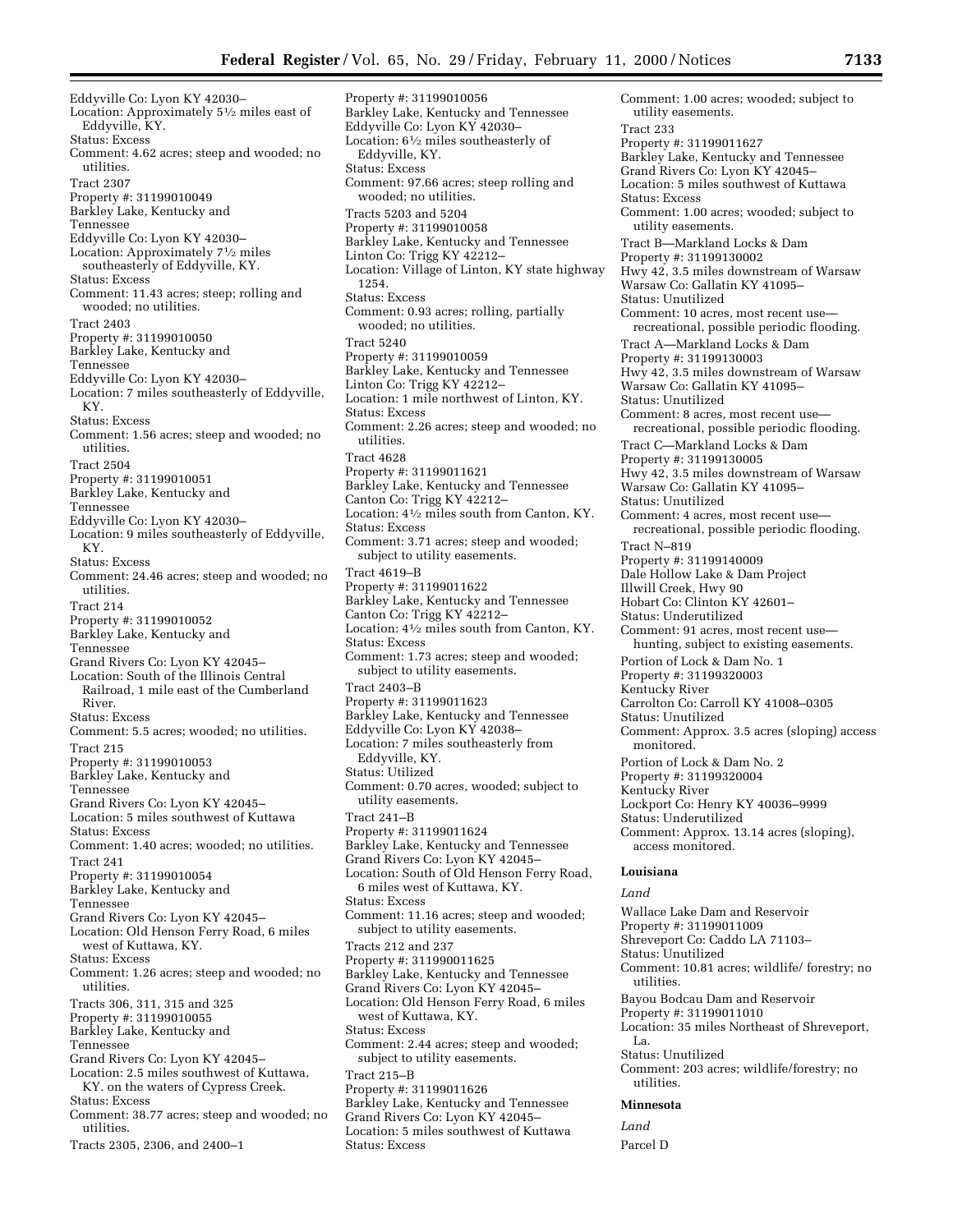Property #: 31199011038 Pine River Cross Lake Co: Crow Wing MN 56442– Location: 3 miles from city of Cross Lake, between highways 6 and 371. Status: Excess Comment: 17 acres; no utilities. Tract 92 Property #: 31199011040 Sandy Lake McGregor Co: Aitkins MN 55760– Location: 4 miles west of highway 65, 15 miles from city of McGregor. Status: Excess Comment: 4 acres; no utilities. Tract 98 Property #: 31199011041 Leech Lake Benedict Co: Hubbard MN 56641– Location: 1 mile from city of Federal Dam, Mn. Status: Excess Comment: 7.3 acres; no utilities.

#### **Mississippi**

*Land* Parcel 7 Property #: 31199011019 Grenada Lake Grenada Lake Sections 22, 23, T24N Grenada Co: Yalobusha MS 38901–0903 Status: Underutilized Comment: 100 acres; no utilities; intermittently used under lease—expires 1994. Parcel 8 Property #: 31199011020 Grenada Lake Section 20, T24N Grenada Co: Yalobusha MS 38901–0903 Status: Underutilized Comment: 30 acres: no utilities; intermittently used under lease—expires 1994. Parcel 9 Property #: 31199011021 Grenada Lake Section 20, T24N, R7E Grenada Co: Yalobusha MS 38901–0903 Status: Underutilized Comment: 23 acres; no utilities; intermittently used under lease—expires 1994. Parcel 10 Property #: 31199011022 Grenada Lake Sections 16, 17, 18 T24N R8E Grenada Co: Calhoun MS 38901–0903 Status: Underutilized Comment: 490 acres; no utilities; intermittently used under lease—expires 1994. Parcel 2 Property #: 31199011023 Section 20 and T23N, R5E Grenada Co: Grenada MS 38901–0903 Status: Underutilized Comment: 60 acres; no utilities; most recent use—wildlife and forestry management. Parcel 3 Property #: 31199011024 Section 4, T23N, R5E Grenada Co: Yalobusha MS 38901–0903 Status: Underutilized

Comment: 120 acres; no utilities; most recent use—wildlife and forestry management; (13.5 acres/agriculture lease). Parcel 4 Property #: 31199011025 Grenada Lake Section 2 and 3. T23N, R5E Grenada Co: Yalobusha MS 38901–0903 Status: Underutilized Comment: 60 acres; no utilities; most recent use—wildlife and forestry management. Parcel 5 Property #: 31199011026 Grenada Lake Section 7, T24N, R6E Grenada Co: Yalobusha MS 38901–0903 Sttus: Underutilized Comment: 20 acres; no utilities; most recent use—wildlife and forestry management; (14 acres/agriculture lease). Parcel 6 Property #: 31199011027 Grenada Lake Section 9, T24N, R6E Grenada Co: Yalobusha MS 38903–0903 Status: Underutilized Comment: 80 acres; no utilities; most recent use—wildlife and forestry management. Parcel 11 Property #: 31199011028 Grenada Lake Section 20, T24N, R8E Grenada Co: Calhoun MS 38901–0903 Status: Underutilized Comment: 30 acres; no utilities; most recent use—wildlife and forestry management. Parcel 12 Property #: 31199011029 Grenada Lake Section 25, T24N, R7E Grenada Co: Yalobusha MS 38390–10903 Status: Underutilized Comment: 30 acres; no utilities; most recent use—wildlife and forestry management. Parcel 13 Property #: 31199011030 Grenada Lake Section 34, T24N, R7E Grenada Co: Yalobusha MS 38903–0903 Status: Underutilized Comment: 35 acres; no utilities; most recent use—wildlife and forestry management; (11 acres/agriculture lease). Parcel 14 Property #: 31199011031 Grenada Lake Section 3, T23N, R6E Grenada Co: Yalobusha MS 28901–0903 Status: Underutilized Comment: 15 acres; no utilities; most recent use—wildlife and forestry management. Parcel 15 Property #: 31199011032 Grenada Lake Section 4, T24N, R6E Grenada Co: Yalobusha MS 38901–0903 Status: Underutilized Comment: 40 acres; no utilities; most recent use—wildlife and forestry management; Parcel 16 Property #: 31199011033 Grenada Lake Section 9, T23N, R6E Grenada Co: Yalobusha MS 38901–0903 Status: Underutilized Comment: 70 acres; no utilities; most recent use—wildlife and forestry management;

Parcel 17 Property #: 31199011034 Grenada Lake Section 17, T23N, R7E Grenada Co: Yalobusha MS 28901–0903 Status: Underutilized Comment: 35 acres; no utilities; most recent use—wildlife and forestry management; Parcel 18 Property #: 31199011035 Grenada Lake Section 22, T23N, R7E Grenada Co: Yalobusha MS 28902–0903 Status: Underutilized Comment: 10 acres; no utilities; most recent use—wildlife and forestry management; Parcel 19 Property #: 31199011036 Grenada Lake Section 9, T22N, R7E Grenada Co: Yalobusha MS 28901–0903 Status: Underutilized Comment: 20 acres; no utilities; most recent use—wildlife and forestry management; **Missouri** *Land* Harry S Truman Dam & Reservoir Property #: 31199030014 Warsaw Co: Benton MO 65355– Location: Triangular shaped parcel southwest of access road ''B'', part of Bledsoe Ferry Park Tract 150. Status: Underutilized

Comment: 1.7 acres; potential utilities.

#### **Ohio**

#### *Building*

Barker Historic House Property #: 31199120018 Willow Island Locks and Dam Newport Co: Washington OH 45768–9801 Location: Located at lock site, downstream of lock and sam structure Status: Underutilized Comment: 1600 sq. ft. bldg. with 1⁄2 acre of land, 2 story brick frame, needs rehab. on Natl Register of Historic Places, no utilities, off-site use only. Dwelling No. 2 Property #: 31199810005 Delaware Lake, Highway 23 North Delaware OH 43015– Status: Excess Comment: 2-story brick w/basement, most recent use—residential presence of asbestors/lead paint, off-site use only. **Oklahoma** *Building* Water Treatment Plant Property #: 31199630001 Belle Starr, Eufaula Lake Eufaula Co. McIntosh OK 74432–

Status: Excess

Comment: 16′x16′ metal, off-site use only.

Water Treatment Plant

Property #: 31199630002

Gentry Creek, Eufaula Lake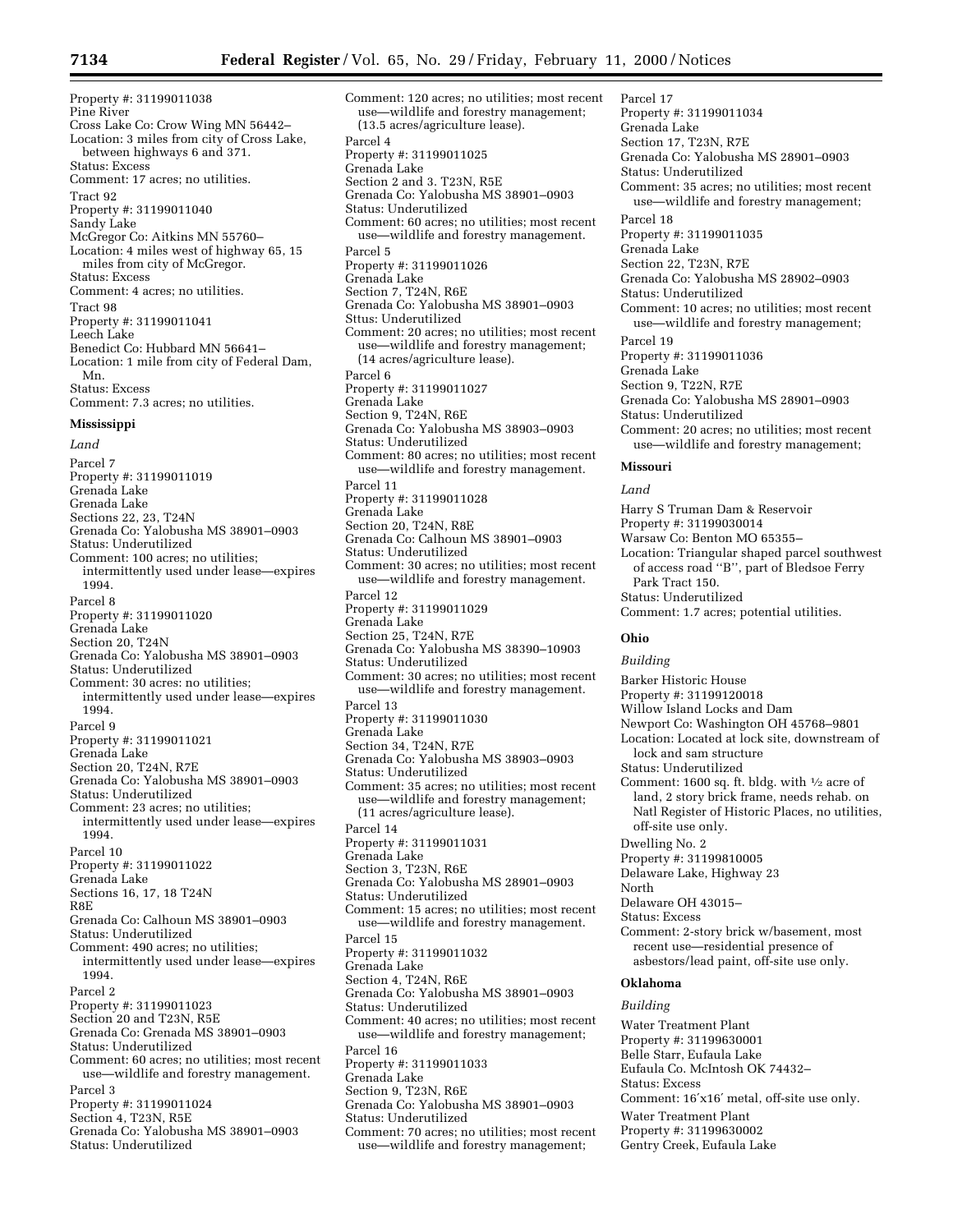Saltsburg Co: Westmoreland PA 15681–9302

Saltsburg Co: Westmoreland PA 15681–9302

Comment: 1996 sq. ft., most recent use residential, good condition, off-site use

Saegertown Co: Crawford PA 16433–0629

Comment: 2106 sq. ft., most recent use residential, good condition, off-site use

Comment: 1996 sq. ft., most recent use residential, good condition, off-site use

Dwelling #1

Status: Excess

Status: Excess

Status: Excess

only. Dwelling #2

only. Dwelling #1

only. Dwelling #2

Property #: 31199740006 Loyalhanna Lake

Property #: 31199740007 Loyalhanna Lake

Property #: 31199740008 Woodcock Creek Lake

Eufaula Co. McIntosh OK 74432– Status: Excess Comment: 12′ x16′ metal, off-site use only. *Land* Pine Creek Lake Property #: 31199010923 (See County) Co: McCurtain OK Status: Unutilized Comment: 3 acres; no utilities; subject to right of way for Oklahoma State Highway 3. **Pennsylvania** *Building* Mahoning Creek Reservior Property #: 31199210008 New Bethlehem Co: Armstrong PA 16242– Status: Unutilized Comment: 1015 sq. ft., 2 story brick residence, off-site use only. Dwelling Property #: 31199620008 Lock & Dam 6, Allegheny River, 1260 River Rd. Freeport Co: Armstrong PA 16229–2023 Status: Unutilized Comment: 2652 sq. ft., 3-story brick house, in close proximity to Lock and Dam, available for interim use for nonresidential purposes. Govt. Dwelling Property #: 31199640002 Youghiogheny River Lake Confluence Co: Fayette PA 15424–9103 Status: Unutilized Comment: 1421 sq. ft., 2-story brick w/ basement, most recent use—residential. Dwelling Property #: 31199710009 Lock & Dam 4, Allegheny River Natrona Co: Allegheny PA 15065–2609 Status: Unutilized Comment: 1664 sq. ft., 2-story brick residence, needs repair, off-site use only. Dwelling #1 Property #: 31199740002 Crooked Creek Lake Ford City Co: Armstrong PA 16226–8815 Status: Excess Comment: 2030 sq. ft., most recent use residential, good condition, off-site use only. Dwelling #2 Property #: 31199740003 Crooked Creek Lake Ford City Co: Armstrong PA 16226–8815 Status: Excess Comment: 3045 sq. ft., most recent use residential, good condition, off-site use only. Dwelling #3 Property #: 31199740004 Crooked Creek Lake Ford City Co: Armstrong PA 16226–8815 Status: Excess Comment: 1847 sq. ft., most recent use office, good condition, off-site use only. Govt Dwelling Property #: 31199740005 East Branch Lake Wilcox Co: Elk PA 15870–9709 Status: Underutilized Comment: Approx. 5299 sq. ft., 1-story, most recent use—residence, off-site use only.

Property #: 31199740009 Lock & Dam 6, 1260 River Road Freeport Co: Armstrong PA 16229–2023 Status: Excess Comment: 2652 sq. ft., most recent use residential, good condition, off-site use only. Dwelling #2 Property #: 31199830003 Youghiogheny River Lake Confluence Co: Fayette PA 15424–9103 Status: Excess Comment: 1421 sq. ft., 2-story + basement, most recent use—residential. Residence/Office Property #: 31199940002 Cowanesque Lake Project Lawrenceville Co: Tioga PA 16929– Status: Unutilized Comment: 1653 sq. ft. residence, and 2,640 sq. ft. storage bldg., need major repairs, no operating sanitary facilities. *Land* Mahoning Creek Lake Property #: 31199010018 New Bethlehem Co: Armstrong PA 16242– 9603 Location: Route 28 north to Belknap, Road #4 Status: Excess Comment: 2.58 acres; steep and densely wooded. Tracts 610, 611, 612 Property #: 31199011001 Shenango River Lake Sharpsville Co: Mercer PA 16150– Location: I–79 North, I–80 West, Exit Sharon. R18 North 4 miles, left on R518, right on Mercer Avenue. Status: Excess Comment: 24.09 acres; subject to flowage easement. Tracts L24, L26 Property #: 31199011011 Crooked Creek Lake Co: Armstrong PA 03051– Location: Left bank—55 miles downstream of dam.

Status: Unutilized

Comment: 7.59 acres; potential for utilities.

Property #: 31199430012 Crooked Creek Lake, LR 03051 Ford City Co.: Armstrong PA 16226– Status: Unutilized Comment: Approximately 1.72 acres of undeveloped land, subject to gas rights. **Tennessee** *Building* Cheatham Lock & Dam Property #: 31199520003 Tract D, Lock Road Nashville Co: Davidson TN 37207– Status: Unutilized Comment: 1100 sq. ft. w/storage blgds on 7 acres, needs major rehab, contamination issues, 1 acre in fldwy, off-site use only modif. to struct. subj. to approval of St. Hist. Presv. Ofc. *Land* Tract 6827 Property #: 31199010927 Barkley Lake Dover Co: Stewart TN 37058– Location: 21⁄2 miles west of Dover, TN. Status: Excess Comment: .57 acres; subject to existing easements Tracts 6002–2 and 6010 Property #: 31199010928 Barkley Lake Dover Co: Stewart TN 37058– Location: 31⁄2 miles south of village of Tabaccoport. Status: Excess Comment: 100.86 acres; subject to existing easements. Tract 11516 Property #: 31199010929 Barkley Lake Ashland City Co: Dickson TN 37015– Location: 1⁄2 mile downstream from Cheatham Dam Status: Excess Comment: 26.25 acres; subject to existing easements. Tract 2319 Property #: 31199010930 J. Percy Priest Dam and Resorvoir Murfreesboro Co: Rutherford TN 37130– Location: West of Buckeye Bottom Road Status: Excess Comment: 14.48 acres; subject to existing easement. Tract 2227 Property #: 31199010931 J. Percy Priest Dam and Resorvoir Murfreesboro Co: Rutherford TN 37130– Location: Old Jefferson Pike Status: Excess Comment: 2.27 acres; subject to existing easements. Tract 2107 Property #: 31199010932 J. Percy Priest Dam and Reservoir Murfreesboro Co: Rutherford TN 37130– Location: Across Fall Creek near Fall Creek camping area. Status: Excess Comment: 14.85 acres; subject to existing easements. Tracts 2601, 2602, 2603, 2604 Property #: 31199010933

Portion of Tract L–21A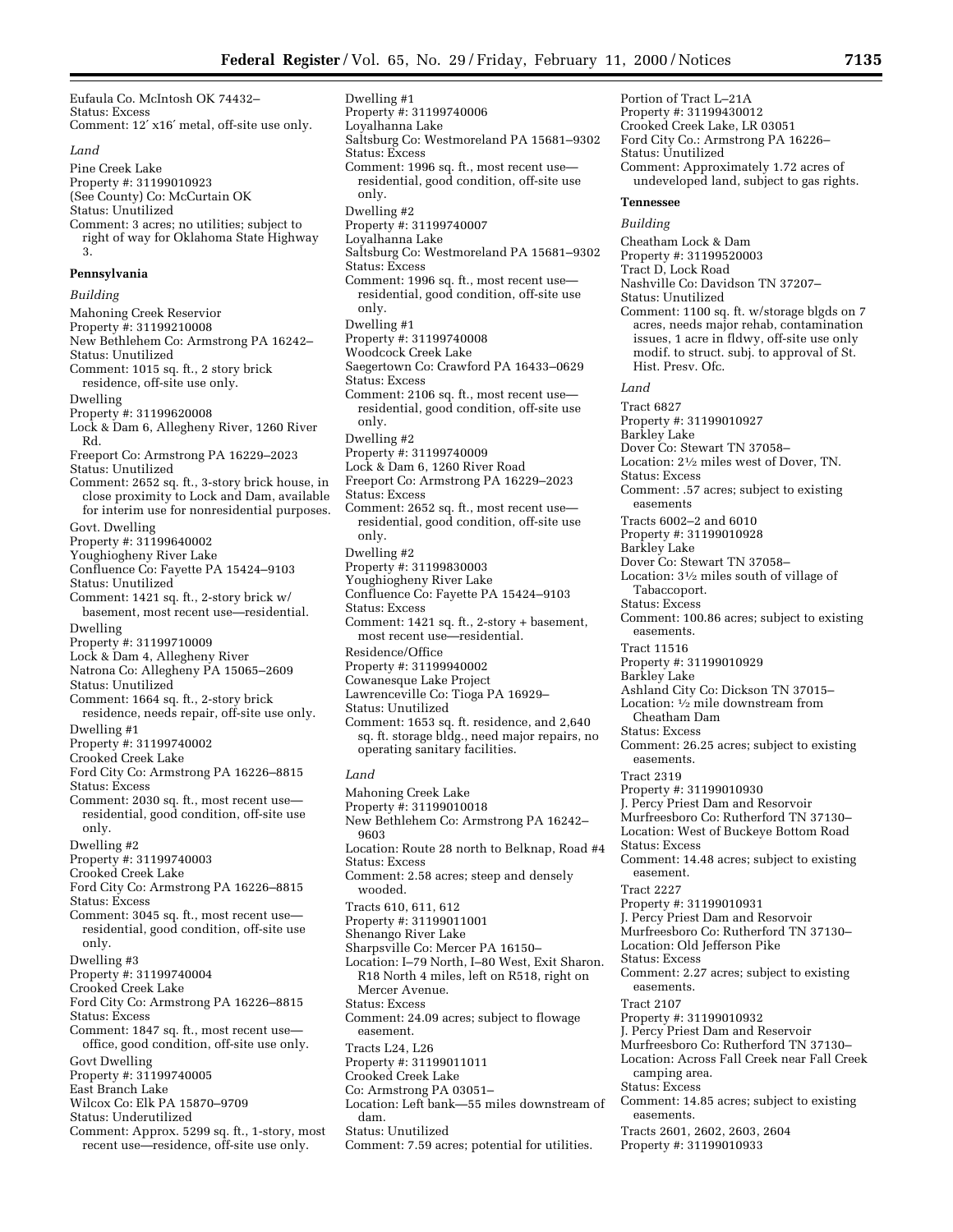Cordell Hull Lake and Dam Project Doe Row Creek Gainesboro Co: Jackson TN 38562– Location: TN Highway 56 Status: Unutilized Comment: 11 acres; subject to existing easements. Tract 1911 Property #: 31199010934 J. Percy Priest Dam and Reservoir Murfreesboro Co: Rutherford TN 37130– Location: East of Lamar Road Status: Excess Comment: 15.31 acres; subject to existing easements. Tract 2321 Property #: 31199010935 J. Percy Priest Dam and Reservoir Murfreesboro Co: Rutherford TN 37130– Location: South of Old Jefferson Pike Status: Excess Comment: 12 acres; subject to existing easements. Tract 7206 Property #: 31199010936 Barkley Lake Dover Co: Stewart TN 37058– Location: 21⁄2 miles SE of Dover, TN. Status: Excess Comment: 10.15 acres; subject to existing easements. Tract 8813, 8814 Property #: 31199010937 Barkley Lake Cumberland Co: Stewart TN 37050– Location: 21⁄2 miles East of Cumberland City. Status: Excess Comment: 96 acres; subject to existing easements. Tract 8911 Property #: 31199010938 Barkley Lake Cumberland City Co: Montgomery TN 37050– Location: 4 miles east of Cumberland City. Status: Excess Comment: 7.7 acres; subject to existing easements. Tract 11503 Property #: 31199010939 Barkley Lake Ashland City Co: Cheatham TN 37015– Location: 2 miles downstream from Cheatham Dam. Status: Excess Comment: 1.1 acres; subject to existing easements. Tracts 11523, 11524 Property #: 31199010940 Barkley Lake Ashland City Co: Cheatham TN 37015– Location: 21⁄2 miles downstream from Cheatham Dam. Status: Excess Comment: 19.5 acres; subject to existing easements. Tract 6410 Property #: 31199010941 Barkley Lake Bumpus Mills Co: Stewart TN 37028– Location: 41⁄2 miles SW. of Bumpus Mills. Status: Excess Comment: 17 acres; subject to existing easements.

Tract 9707 Property #: 31199010943 Barkley Lake Palmyer Co: Montgomery TN 37142– Location: 3 miles NE of Palmyer, TN. Highway 149 Status: Excess Comment: 6.6 acres; subject to existing easements. Tract 6949 Property #: 31199010944 Barkley Lake Dover Co: Stewart TN 37058– Location: 11⁄2 miles SE of Dover, TN. Status: Excess Comment: 29.67 acres; subject to existing easements. Tracts 6005 and 6017 Property #: 31199011173 Barkley Lake Dover Co: Stewart TN 37058– Location: 3 miles south of Village of Tobaccoport. Status: Excess Comment: 5 acres; subject to existing easements. Tracts K–1191, K–1135 Property #: 31199130007 Old Hickory Lock and Dam Hartsville Co: Trousdale TN 37074– Status: Underutilized Comment: 92 acres (38 acres in floodway), most recent use—recreation. Tract A–102 Property #: 31199140006 Dale Hollow Lake & Dam Project Canoe Ridge, State Hwy 52 Celina Co: Clay TN 38551– Status: Underutilized Comment: 351 acres, most recent use hunting, subject to existing easements. Tract A–120 Property #: 31199140007 Dale Hollow Lake & Dam Project Swann Ridge, State Hwy No. 53 Celina Co: Clay TN 38551– Status: Underutilized Comment: 883 acres, most recent use hunting, subject to existing easements Tracts A–20, A–21 Property #: 31199140008 Dale Hollow Lake & Dam Project Red Oak Ridge, State Hwy No. 53 Celina Co: Clay TN 38551– Status: Underutilized Comment: 821 acres, most recent use recreation, subject to existing easements. Tract D–185 Property #: 31199140010 Dale Hollow Lake & Dam Project Ashburn Creek, Hwy No. 53 Livingston Co: Clay TN 38570– Status: Underutilized Comment: 883 acres, most recent use hunting, subject to existing easements. **Virginia**

# *Building* Metal Bldg. Property #: 31199620009 John H. Kerr Dam & Reservoir Co: Boydton VA Status: Excess Comment: 800 sq. ft., most recent use storage, off-site use only.

**West Virginia** *Building* Dwelling 1 Property #: 31199810003 Summersville Lake Summersville Co: Nicholas WV 26651–9802 Status: Excess Comment: 1200 sq. ft., presence of asbestos/ lead paint, most recent use—residential, off-site use only. Dwelling 2 Property #: 31199810004 Sutton Lake Sutton Co: Braxton WV 26651–9802 Status: Excess Comment: 1100 sq. ft., most recent use residential, off-site use only. **Wisconsin** *Building* Former Lockmaster's Dwelling Property #: 31199011524 Cedar Locks 4527 East Wisconsin Road Appleton Co: Outagamie WI 54911– Status: Unutilized Comment: 1224 sq. ft., 2 story brick/wood frame residence; needs rehab; secured area with alternate access. Former Lockmaster's Dwelling Property #: 31199011525 Appleton 4th Lock 905 South Lowe Street Appleton Co: Outagamie WI 54911– Status: Unutilized Comment: 908 sq. ft., 2 story wood frame residence; needs rehab. Former Lockmaster's Dwelling Property #: 31199011527 Kaukauna 1st Lock 301 Canal Street Kaukauna Co: Outagamie WI 54131– Status: Unutilized Comment: 1290 sq. ft.; 2 story wood frame residence; needs rehab; secured area with alternate access. Former Lockmaster's Dwelling Property #: 31199011531 Appleton 1st Lock 905 South Oneida Street Appleton Co: Outagamie WI 54911– Status: Unutilized Comment: 1300 sq. ft.; potential utilities; 2 story wood frame residence; needs rehab; secured area with alternate access. Former Lockmaster's Dwelling Property #: 31199011533 Rapid Croche Lock Lock Road Wrightstown Co: Outagamie WI 54180– Location: 3 miles southwest of intersection State Highway 96 and Canal Road. Status: Unutilized Comment: 1952 sq. ft.; 2 story wood frame residence; potential utilities; needs rehab. Former Lockmaster's Dwelling Property #: 31199011535 Little KauKauna Lock Little KauKauna Lawrence Co: Brown WI 54130– Location: 2 miles southeasterly from intersection of Lost Dauphin Road (County Trunk Highway ''D'') and River Street. Status: Unutilized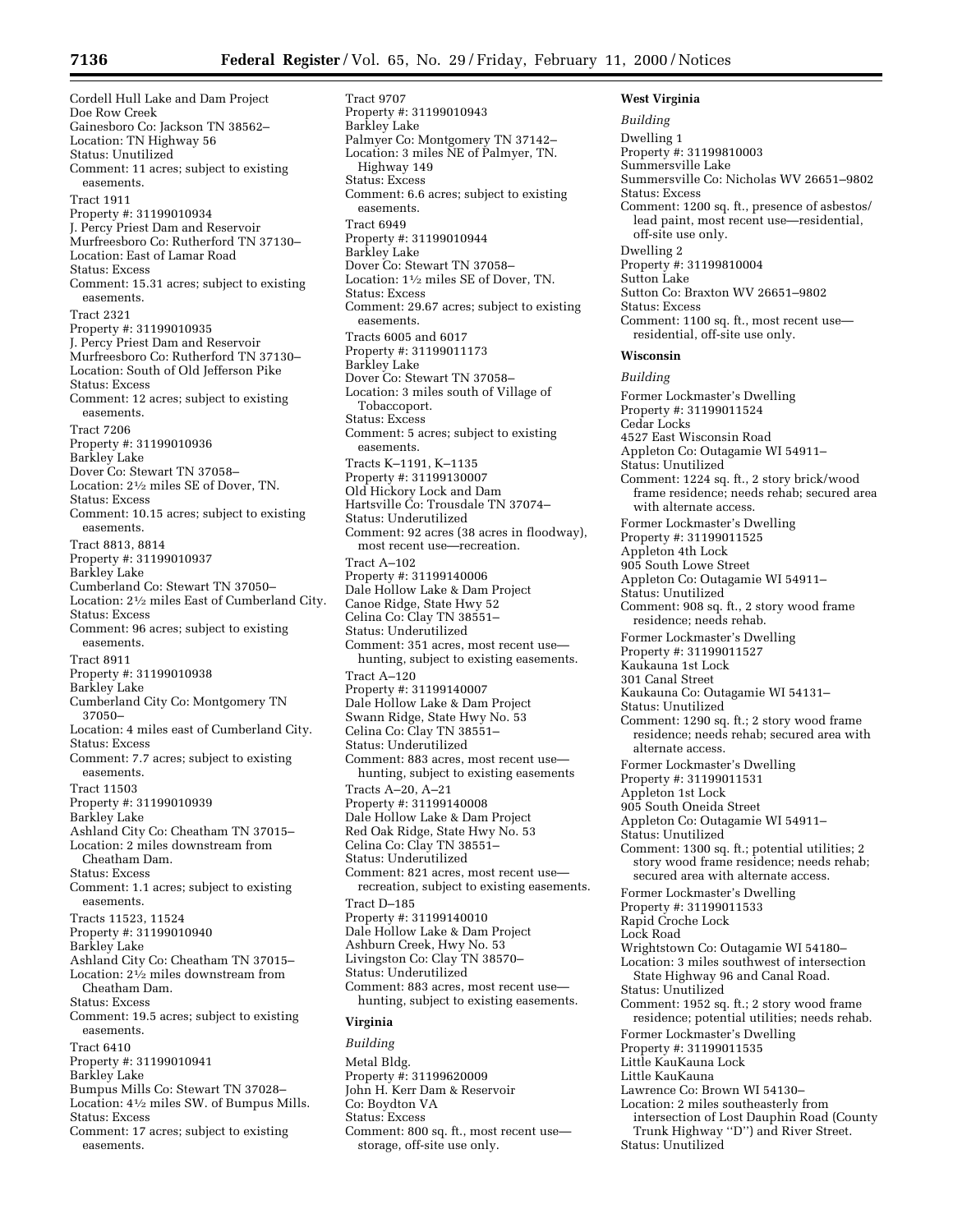Comment: 1224 sq. ft.; 2 story brick/wood frame residence; needs rehab.

Former Lockmaster's Dwelling

- Property #: 31199011536
- Little Chute, 2nd Lock

214 Mill Street

Little Chute Co: Outagamie WI 54140– Status: Unutilized

Comment: 1224 sq. ft.; 2 story brick/wood frame residence; potential utilities; needs rehab; secured area with alternate access.

# **DOT**

# **California**

# *Building*

3 Bachelor Enlisted Quarters Property #: 87199810001 U.S. Coast Guard Station Humboldt Bay Samoa CA 95564–9999 Status: Unutilized Comment: 2550 sq. ft. each, 2-story, wood, most recent use—residential, needs rehab, off-site use only.

# **Massachusetts**

*Building*

Plymouth Light Property #: 87199420003 Plymouth Co: Plymouth MA Status: Unutilized Comment: 250 sq. ft. tower, and 2096 sq. ft. dwelling, wood frame, most recent use aid to navigation/housing.

# **ENERGY**

#### **Missouri**

*Building* Bldg. 82 Property #: 41199930031 Kansas City Plant Bannister Road Kansas City Co: MO 00000– Status: Excess Comment: 128 sq. ft., concrete, off-site use only. Bldg. 83 Property #: 41199930032 Kansas City Plant Bannister Road Kansas City Co: MO 00000– Status: Excess Comment: 166 sq. ft., concrete, off-site use only.

# **GSA**

# **California**

*Building*

Calexico Border Patrol Station Property #: 54199930007 813 Andrade Avenue Calexico Co: CA 00000– Status: Excess Comment: 7420 sq. ft. GSA Number: 9–J–CA–1539

# **District of Columbia**

*Building*

William A. White Bldg. Property #: 54199930006 2700 Martin Luther King Ave., SE Washington Co: 20032–

# Status: Excess

Comment: 150,952 sq. ft. on 2 acres, needs repair, presence of asbestos/lead paint, controlled access, mental hospital campus. GSA Number: 4–F–DC–479

# **Florida**

# *Building*

Crooked River Lighthouse Property #: 54199940017 Carrabelle Co: Franklin FL 32322– Status: Excess Comment: Lighthouse on 1.29 acres, possible lead base paint, listed on National Register of Historic Places. GSA Number: 4–U–FL–1165

# **Illinois**

#### *Building*

Homewood Natl Guard Facility Property #: 54199940002 1300 West 187th Street Homewood Co: Cook IL 60430– Status: Excess Comment: 4 old barracks, 5 storage bldgs., 1 guard house, need major repairs. GSA Number: 5–D–IL–651 Army Reserve Center Property #: 54199940008 1881 East Fremont Street Galesburg Co: Know IL 61401– Status: Excess Comment: 2 brick buildings (6117 & 1325 sq. ft.), utilities turned off, need repairs, most recent use—storage GSA Number: 1–D–IL–720

# **Kentucky**

# *Land* Segments 15–19 Property #: 54199940009 South Williamson Project S. Williamson Co: Pike KY 41503– Status: Excess Comment: 30.4 acres/105 tracts, special floodplain restrictions GSA Number: 4–D–KY–608

# **Louisiana**

# *Land*

Sulphur Mines Well Site Property #: 54199930026 Highway 90–W Sulphur Co: Calcasieu Parish LA 70663– Status: Surplus Comment: 68.02 acres w/4 capped brine injection wells, majority of land densely wooded, located on Gulf Coastal Plain GSA Number: 7–B–UT–431–M

# **Maryland**

*Building* Washington Court Apartments Property #: 54199940005 Maryland Rt. 755 Edgewood Co: Harford MD 21040– Status: Excess Comment: 55 bldgs. housing 276 apartments, (2 to 4 bedrooms), need repairs, presence of lead based paint GSA Number: 4–D–MD–559

#### **Minnesota**

#### *Building*

GAP Filler Radar Site Property #: 54199910009 St. Paul Co: Rice MN 55101– Status: Excess Comment: 1266 sq. ft., concrete block, presence of asbestos/lead paint, most recent use—storage, zoning requirements GSA Number: 1–GR (1)–MN–475 MG Clement Trott Mem. USARC Property #: 54199930003 Walker Co: Cass MN 56484– Status: Excess Comment: 4320 sq. ft. training center and 1316 sq. ft. vehicle maintenance shop, presence of environmental conditions GSA Number: 1–D–MN–575 **Missouri** *Building*

Hardesty Federal Complex Property #: 54199940001 607 Hardesty Avenue Kansas City Co: Jackson MO 64124–3032 Status: Excess Comment: 7 warehouses and support buildings (540 to 216,000 sq. ft.) on 17.47 acres, major rehab, most recent use storage/office, utilities easement GSA Number: 7–G–MO–637 **New Jersey** *Building*

Barnegat Recreation Facility Property #: 54199930001 Corner 7th St/Longbeach Blvd. Barnegat Light Co: NJ 08006– Status: Surplus Comment: 2700 Sq. Ft. Cottage on 0.69 acres, presence of asbestos/lead paint, eligible for Historic Register, floodplain, endangered species in area GSA Number: 1–U–NJ–0641 **New York**

*Building* ''Terry Hill'' Property #: 541998830008 County Road 51 Manorville NY Status: Surplus Comment: 2 block structures, 780/272 sq. ft., no sanitary facilities, most recent use storage/comm. facility, w/6.19 acres in fee and 4.99 acre easement, remote area GSA Number: 1–D–NY–864 Binghampton Depot Property #: 54199910015 Nolans Road Binghampton Co: NY 00000– Status: Excess Comment: 45,977 sq. ft., needs repair, presence of asbestos, most recent use office GSA Number: 1–G–NY–760A **Ohio**

# *Building*

Lorain Housing Property #: 54199840006 238–240 Augusta Ave. Lorain OH 44051–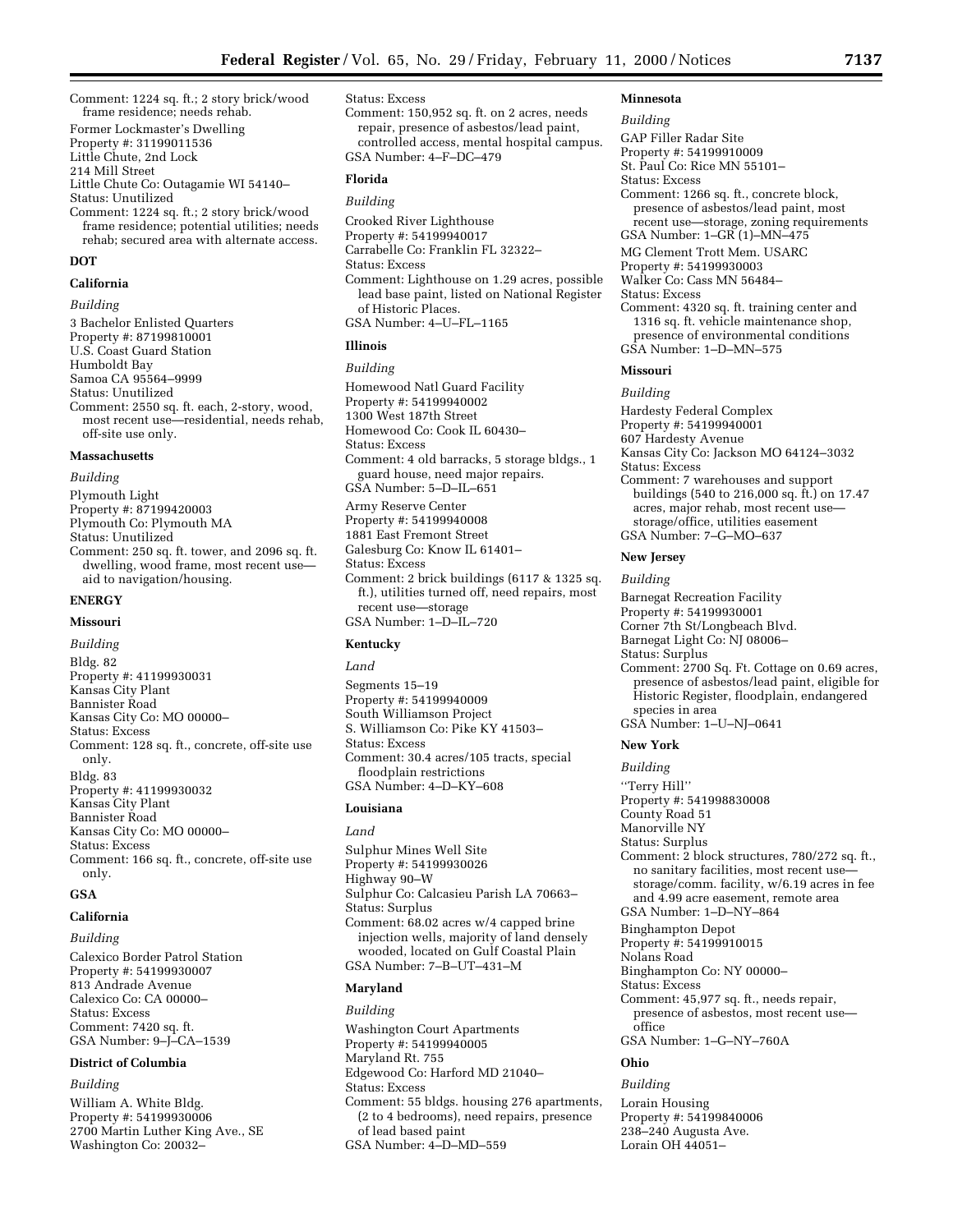Status: Excess Comment: 3000 sq. ft. duplex, 2-story, good condition, possible lead based paint, existing easements GSA Number: 1–U–OH–814 *Land* Jersey Tower Site Property #: 54199910013 Tract No. 100 & 100E Jersey Co: Licking OH 00000– Status: Surplus Comment: 4.24 acres, subject to preservation of wetlands

GSA Number: 1–W–OH–813

# **Pennsylvania**

*Building*

Rices Landing Property #: 54199930009 Tracts A–L; 1–4 Old Lock & Dam #6 Rices Landing Co: Greene PA 15357– Status: Excess Comment: 2 residences—1400 sq. ft. ea., need repairs, 1 metal warehouse 1 shed, possible asbestos/lead paint GSA Number: 4–D–PA–0786

# **Puerto Rico**

*Land*

Bahia Rear Range Light Property #: 51499940003 Ocean Drive Catano Co: PR 00632– Status: Excess Comment: 0.167 w/skeletal tower, fenced, aid to navigation GSA Number: 1–T–PR–508

# **Tennessee**

*Building*

3 Facilities, Guard Posts Property #: 51499930011 Volunteer Army Ammunition Plant Chattanooga Co: Hamilton TN 37421– Status: Surplus Comment: 48–64 sq. ft., most recent use access control GSA Number: 4–D–TN–594F 4 Bldgs. Property #: 51499930012 Volunteer Army Ammunition Plant Railroad System Facilities Chattanooga Co: Hamilton TN 37421– Status: Surplus Comment: 144–2,420 sq. ft., most recent use—storage/rail weighing facilities/dock, potential use restrictions GSA Number: 4–D–TN–594F 8 Bldgs. Property #: 51499930013 Volunteer Army Ammunition Plant Missile Assembly Chattanooga Co: Hamilton TN 37421– Status: Surplus Comment: concrete block bldgs. on approx. 100 acres, most recent use—assembly/ storage/buffer, potential use restrictions GSA Number: 4–D–TN–594F 200 bunkers

Property #: 51499930014 Volunteer Army Ammunition Plant Storage Magazines Chattanooga Co: Hamilton TN 37421– Status: Surplus Comment: approx. 200 concrete bunkers covering a land area of approx. 4000 acres, most recent use—storage/buffer area, potential use restrictions GSA Number: 4–D–TN–594F Bldg 232 Property #: 51499930020 Volunteer Army Ammunition Plant Chattanooga Co: Hamilton TN 37421– Status: Surplus Comment: 10,000 sq. ft., most recent use office, presence of asbestos, approx. 5 acres associated w/bldg., potential use restrictions GSA Number: 4–D–TN–594F 2 Laboratories Property #: 51499930021 Volunteer Army Ammunition Plant Chattanooga Co: Hamilton TN 37421– Status: Surplus Comment: 2000–12,000 sq. ft., potential use/ lease restrictions GSA Number: 4–D–TN–594F 3 Facilities Property #: 54199930022 Volunteer Army Ammunition Plant Water Distribution Facilities Chattanooga Co: Hamilton TN 37421– Status: Surplus Comment: 256–15,204 sq. ft., 35.86 acres associated w/bldgs., most recent use water distribution system, potential use/ lease restrictions GSA Number: 4–D–TN–594F *Land* 1500 acres Property #: 54199930015 Volunteer Army Ammunition

Plant Chattanooga Co: Hamilton TN 37421– Status: Surplus Comment: scattered throughout facility, most recent use—buffer area, steep topography, potential use restrictions GSA Number: 4–D–TN–594F

# **Texas**

*Building* Formerly Naval Rsv Center Property #: 54199940019 1818 N. Confederate St. Tyler Co: Smith TX 75702– Status: Surplus Comment: 11,370 sq. ft. bldg./.96 acres, most recent use—reserve center/office, subject to existing easements GSA Number: 7–N–TX–984A

# **Utah**

*Building*

Salt Lake City Admin. Bldg. Property #: 54199930005 1745 W 1700 S Salt Lake City Co: UT 84104–

most recent use—office/storage GSA Number: 7–G–UT–429 *Land* Monticello Mill Tailings Site Property #: 54919940020 Monticello Co: San Juan UT 00000– Status: Excess Comment: 383.24 acres, listed as an EPA NPL Site—clean up in process, floodplain GSA Number: 7–B–UT–431–M **Virginia** *Building* Army Reserve Center Property #: 54199930010 1 West Church St. Martinsville Co: Henry VA 24112– Status: Excess Comment: 12,225 sq. ft., 3 stories, most recent use—office, 2,250 sq. ft. leased to Postal Service GSA Number: 4–D–VA–719 **Washington** *Building* Moses Lake U.S. Army Rsv Ctr Property #: 21199630118 Grant County Airport Moses Lake Co: Grant WA 98837–

Comment: 36,060 sq. ft., 2-story concrete/ brick, needs repair, presence of asbestos,

Status: Surplus

Status: Surplus Comment: 4499 sq. ft./2.86 acres, most recent use—admin., temporary permit from COE granted to an organization, FAA recommended land not be used for residential use due to aircraft noise problem, restriction GSA Number: 9–D–WA–1141

# **Wisconsin**

*Building*

Naval Reserve Center Property #: 541999830002 215 South Eagle Street Oshkosh Co: Winnebago WI 54903– Status: Excess Comment: 16,260 sq. ft., excellent condition, presence of asbestos/lead paint, most recent use—office GSA Number: 1–N–WI–596 Army Reserve Center Property #: 54199940004 401 Fifth Street Kewaunee Co: WI 54216–1838 Status: Excess Comment: 2 admin. bldgs. (15,593 sq. ft.), 1 garage (1325 sq. ft.), need repairs GSA Number: 1–D–WI–597 **INTERIOR**

# **Arizona**

*Land*

Harry B. Christman Property Property #: 61199910012 N. of Missile Base Road Case No. 91–012 Marana Co: Pinal AZ 85245– Status: Unutilized Comment: 2.97 acres of vacant desert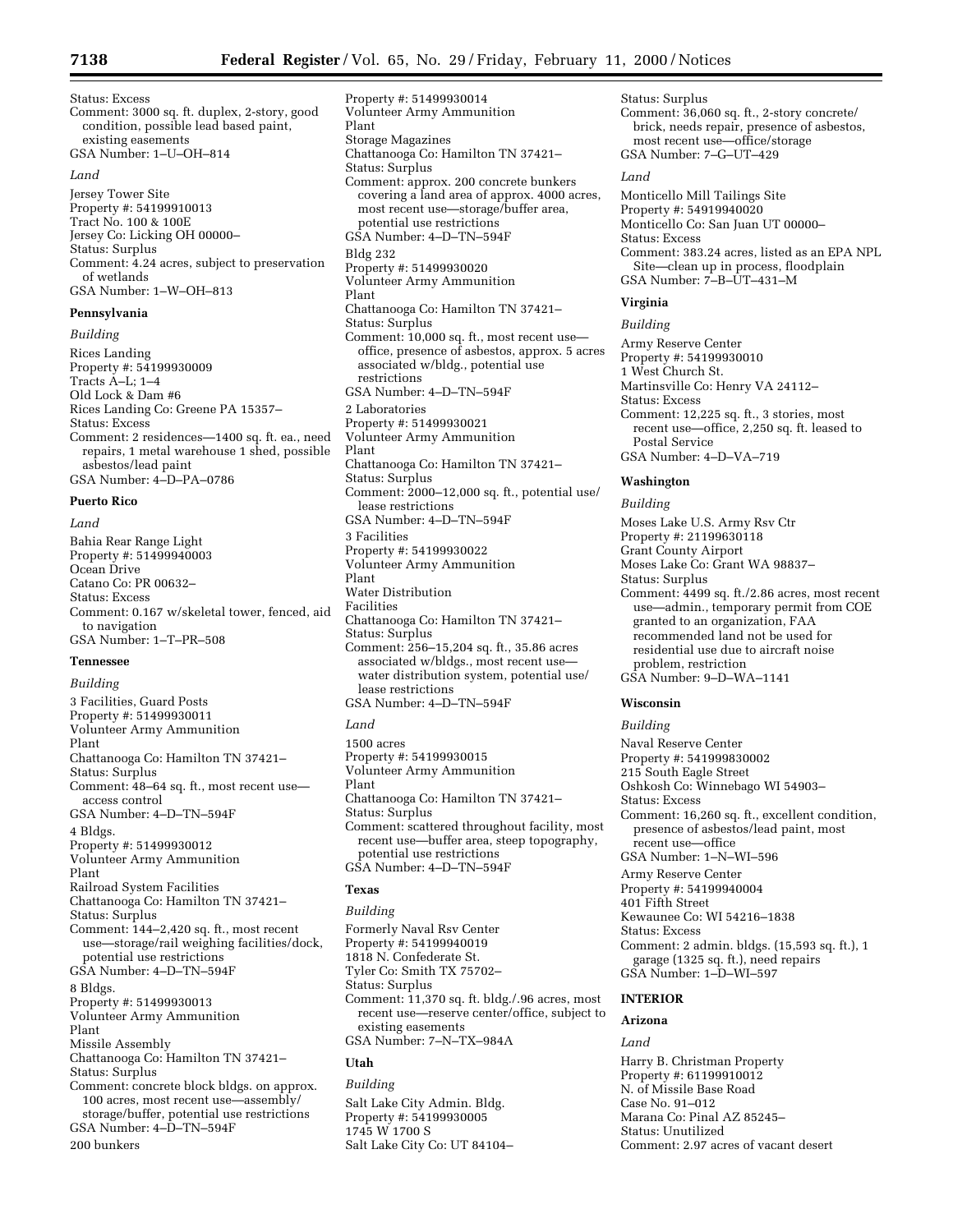**Massachusetts** *Building* Crowell Shed Property #: 61199940010 Tract 41–8673 Chatham Co: Barnstable MA 02633– Status: Unutilized Comment: 120 sq. ft. storage shed, access via 4-wheel drive only over sand trail, off-site use only Katz, Tract 17–2724 Property #: 61199940002 10 Old King's Highway Truro Co: Barnstable MA 02666– Status: Unutilized Comment: 878 sq. ft., cement block, most recent use—residential, off-site use only Carnelia, Tract 17–2725 Property #: 61199940003 12 Old King's Highway Truro Co: Barnstable MA 02666– Status: Unutilized Comment: 1391 sq. ft., concrete block, most recent use—residential, off-site use only Simons, Tract 17–2787 Property #: 61199940004 6 Head of Pamet Way Truro Co: Barnstable MA 02666– Status: Unutilized Comment: 1600 sq. ft., most recent use residential, off-site use only Moss, Tract 17–2788 Property #: 61199940005 425 Ocean View Drive Truro Co: Barnstable MA 02666– Status: Unutilized Comment: 2496 sq. ft. residence plus 2 outbuildings, off-site use only Barracks 38, 39 Property #: 61199940006 Off Old Dew Line Road Truro Co: Barnstable MA 02666– Status: Unutilized Comment: 5710 sq. ft., 2-story presence of asbestos, off-site use only Gips, Tract 21–4837 Property #: 61199940007 188 Way #626 Wellfleet Co: Barnstable MA 02667– Status: Unutilized Comment: 2015 sq. ft., concrete block, most recent use—residential off-site use only Weidlinger 19–4136 Property #: 61199940008 Valley Road Wellfleet Co: Barnstable MA 02667– Status: Unutilized Comment: 1855 sq. ft., most recent use residential, off-site use only

# **Mississippi**

#### *Building*

Quarters 163 Property #: 61199910003 Natchez Trace Parkway Ridgeland Co: Madison MS 39157– Status: Excess Comment: 1121 sq. ft., most recent use residential, presence of asbestos, off-site use only Quarters 183 Property #: 61199910004 Natchez Trace Parkway

Kosciusko Co: Attala MS 39090– Status: Excess Comment: 1121 sq. ft., presence of absbestos, most recent use—residential, off-site use only. Quarters 190 Property #: 61199910005 Natchez Trace Parkway Port Gibson Co: Claiborne MS 39050– Status: Excess Comment: 1121 sq. ft., presence of absbestos, most recent use—residential, off-site use only. Quarters 194 Property #: 61199910006 Natchez Trace Parkway Ackerman Co: Choctaw MS 39725– Status: Excess Comment: 1121 sq. ft., presence of absbestos, most recent use—residential, off-site use only. Quarters 258 Property #: 61199910007 Natchez Trace Parkway Carlisle Co: Claiborne MS 39049– Status: Excess Comment: 1121 sq. ft., presence of absbestos, most recent use—residential, off-site use only.

#### **New Mexico**

*Building* Roberts, Thomas A Property #: 61199910017 #70, County Rd. 2900 Aztec Co: San Juan NM 87410– Status: Excess Comment: 2895 sq. ft., most recent use residential, off-site use only.

# **Tennessee**

*Building* 01–200 Property #: 61199910018 Stones River Natl Battlefield Murfreesboro Co: Rutherford TN 37129– Status: Excess Comment: 1596 sq. ft., most recent use residential, off-site use only. 01–201 Property #: 61199910019 Stones River Natl Battlefield 2042 Mansion Pike Murfreesboro Co: Rutherford TN 37129– Status: Excess Comment: 3196 sq. ft., most recent use residential, off-site use only.

# **Texas**

*Building* Tract 105–79 Property #: 61199910013 9047 Espada Rd, San Antonio Co: Bexar TX 78214– Status: Unutilized Comment: 712 sq. ft., most recent use residence, off-site use only.

# **NAVY**

**California**

*Building* Bldg. 105QA Property #: 77199830002 Naval Station, San Diego Mission Gorge Recreation Center San Diego CA 92136– Status: Excess Comment: 1000 sq. ft., needs repair, most recent use—water treatment facility, offsite use only. Bldg. 102QA Property #: 77199830003 Naval Station, San Diego Mission Gorge Recreation Center San Diego CA 92136– Status: Excess Comment: 6138 sq. ft., needs repair, most recent use—pro shop, off-site use only. Bldg. 118QA Property #: 77199830004 Naval Station, San Diego Mission Gorge Recreation Center San Diego CA 92136-Status: Excess Comment: 5635 sq. ft., needs repair, most recent use—coffee shop-grille, off-site use only. Bldg. 119QA Property #: 77199830005 Naval Station, San Diego Mission Gorge Recreation Center San Diego CA 92136– Status: Excess Comment: 1277 sq. ft., needs repair, most recent use—lockers, off-site use only. Bldg. 129QA Property #: 77199830006 Naval Station, San Diego Mission Gorge Recreation Center San Diego CA 92136– Status: Excess Comment: 2832 sq. ft., needs repair, most recent use—patio cover, off-site use only. Bldg. 140QA Property #: 77199830007 Naval Station, San Diego Mission Gorge Recreation Center San Diego CA 92136– Status: Excess Comment: 1648 sq. ft., needs repair, most recent use—golf cart battery shop, off-site use only. Bldg. 176QA Property: #: 77199830008 Naval Station, San Diego Mission Gorge Recreation Center San Diego CA 92136– Status: Excess Comment: 5200 sq. ft., needs repair, most recent use—golf cart shelter, off-site use only. Bldg. 193 Property: #77199830112 Naval Station San Diego CA 92136–5294 Status: Excess Comment: 780 sq. ft., needs major repairs, most recent use—utility plant, off-site use only. Bldg. 203 Property: #77199830113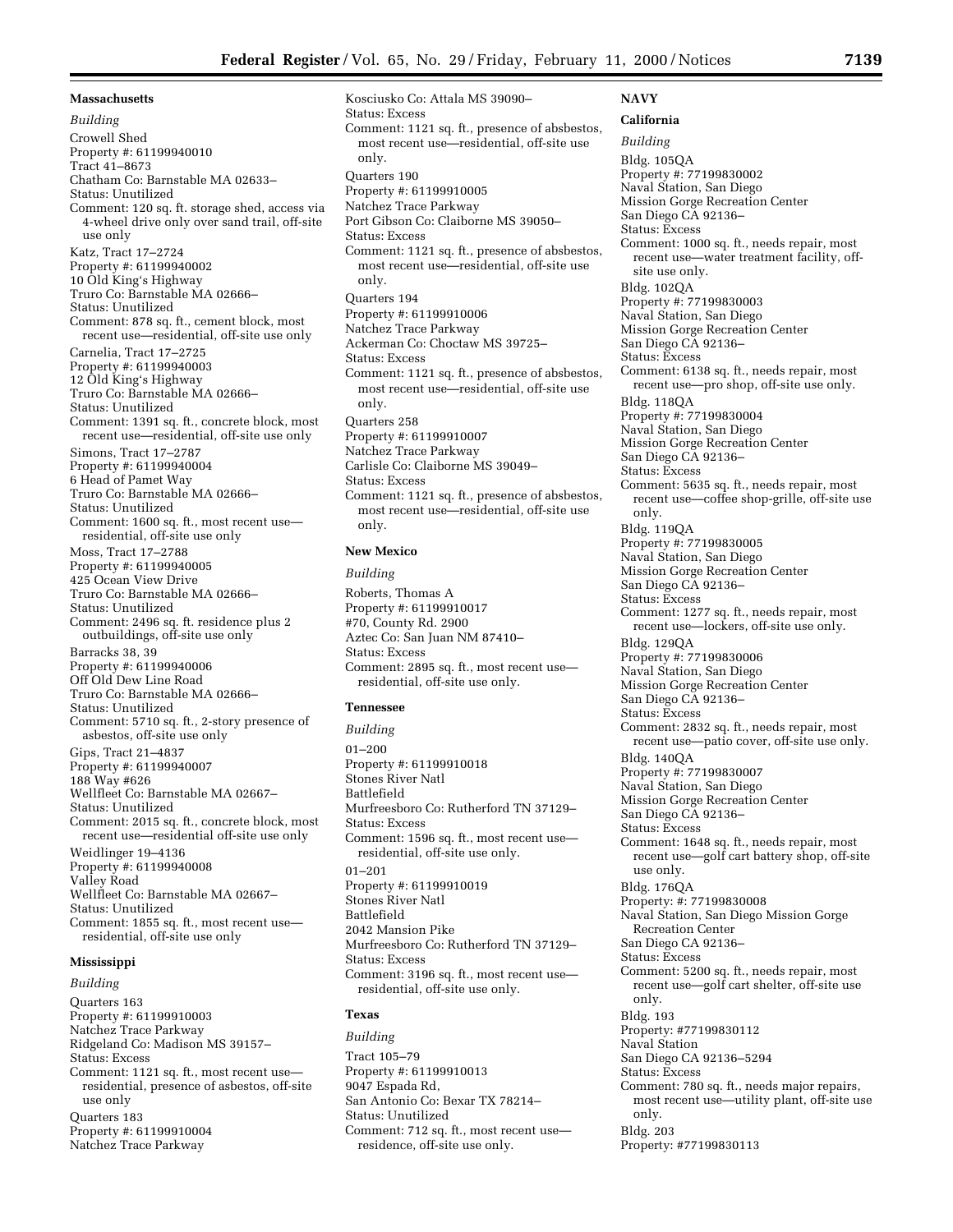Naval Station San Diego CA 92136–5294 Status: Excess Comment: 360 sq. ft., needs major repairs, most recent use—valve house, off-site use only. Bldg. 228 Property: #77199830114 Naval Station San Diego CA 92136–5294 Status: Excess Comment: 6142 sq. ft., needs major repairs, most recent use—workshop, off-site use only. Bldg. 286 Property: #77199830115 Naval Station San Diego CA 92136–5294 Status: Excess Comment: 23,760 sq. ft., needs major repairs, most recent use—shop, off-site use only. Bldg. 308 Property: #77199830116 Naval Station San Diego CA 92136–5294 Status: Excess Comment: 3400 sq. ft., needs major repairs, most recent use—workshop, off-site use only. Bldg. 314 Property: #77199830117 Naval Station San Diego CA 92136–5294 Status: Excess Comment: 160 sq. ft., most recent use—use water treatment facility, off-site use only. Bldg. 315 Property: #77199830118 Naval Station San Diego CA 92136–5294 Status: Excess Comment: 160 sq. ft., needs major repairs, most recent use—water treatment facility, off-site use only. Bldg. 335 Property: #77199830119 Naval Station San Diego CA 92136–5294 Status: Excess Comment: 14,000 sq. ft., needs major repairs, most recent use—workshop, off-site use only. Bldg. 398 Property: #77199830120 Naval Station San Diego CA 92136–5294 Status: Excess Comment: 1530 sq. ft., needs major repairs, most recent use—admin., off-site use only. Bldg. 3201 Property: #77199830121 Naval Station San Diego CA 92136–5294 Status: Excess Comment: 1750 sq. ft., needs major repairs, most recent use—workshop, off-site use only. **Connecticut**

*Building* Pier 7 Property: #77199710063 Naval Undersea Warfare Center

New London Co: New London CT 06320– 5594 Status: Excess Comment: 700′ long by 30′ wide, rectangular shaped reinforced concrete pier Bldg. 84, Anx. of Gilmore Hall Property: #77199830009 Naval Submarine Base New London Groton Co: New London CT 06349– Status: Excess Comment: 5400 sq. ft., 2-story, presence of asbestos/lead paint, needs rehab, off-site use only. Bldg. 150, McNeil Hall Property: #: 77199830010 Naval Submarine Base New London Groton Co: New London CT 06349– Status: Excess Comment: 27,120 sq. ft., 4-story, presence of asbestos/lead paint, needs rehab, off-site use only. Bldg. 437, Fife Hall Property: #77199830011 Naval Submarine Base New London Groton Co: New London CT 06349– Status: Excess Comment: 51,790 sq. ft., 3-story, presence of asbestos/lead paint, needs rehab, off-site use only. Bldg. 295 Property: #77199830012 Naval Submarine Base New London Groton Co: New London CT 06349– Status: Excess Comment: presence of asbestos/lead paint, needs rehab, off-site use only. Facility CH–901 Property #: 77199830045 Naval Submarine Base Co: New London CT Status: Excess Comment: 6161 sq. ft., needs rehab, presence of asbestos/lead paint, most recent use community center, off-site use only. 3 Bldgs Property #: 77199910019 Naval Submarine Base R121444, R121458, R121469 Ledyard Co: New London CT 06335– Status: Unutilized Comment: Various sq. ft., wood, possible asbestos/lead paint, most recent use storage, off-site use only. DG–12, DG–14, DG28–DG46 Property #: 77199930026 Naval Submarine Base New London Gorton Co: New London CT 06349– Status: Unutilized Comment: 19 detached garages, off-site use only. **Hawaii**

# *Building*

Bldg. S87, Radio Trans. Facility Property #: 77199240011 Lualualei, Naval Station, Eastern Pacific Wahiawa Co: Honolulu HI 96786–3050 Status: Unutilized Comment: 7566 sq. ft., 1-story, needs rehab, most recent use—storage, off-site use only. Bldg. 64, Radio Trans. Facility Property #: 77199310004 Naval Computer & Telecommunications Area Wahiawa Co: Honolulu HI 96786–3050

Status: Unutilized Comment: 3612 sq. ft., 1-story, access restrictions, needs rehab, most recent use storage, off-site use only. Bldg. 442 Property #: 77199630088 Naval Station, Ford Island Pearl Harbor Co: Honolulu HI 96860– Status: Excess Comment: 192 sq. ft., most recent use storage, off-site use only. Bldg. S180 Property #: 77199640039 Naval Station, Ford Island Pearl Harbor Co: Honolulu HI 96860– Status: Unutilized Comment: 3412 sq. ft., 2-story, most recent use—bomb shelter, off-site use only, relocation may not be feasible. Bldg. S181 Property #: 77199640040 Naval Station, Ford Island Pearl Harbor Co: Honolulu HI 96860– Status: Unutilized Comment: 4248 sq. ft., 1-story, most recent use—bomb shelter, off-site use only, relocation may not be feasible. Bldg. 219 Property #: 77199640041 Naval Station, Ford Island Pearl Harbor Co: Honolulu HI 96860– Status: Unutilized Comment: 620 sq. ft., most recent use damage control, off-site use only, relocation may not be feasible. Bldg. 220 Property #: 77199640042 Naval Station, Ford Island Pearl Harbor Co: Honolulu HI 96860– Status: Unutilized Comment: 620 sq. ft., most recent use damage control, off-site use only, relocation may not be feasible. Bldg. 160 Property #: 77199840002 Naval Station, Pear Harbor Pearl Harbor Co: Honolulu HI 96860– Status: Excess Comment: 6070 sq. ft., needs rehab, presence of lead paint, most recent use—storage/ office, off-site use only. Facility No. 92 Property #: 77199930076 Naval Computer & Telecom. Area Master Station Wahiawa Co: HI 96786– Status: Excess Comment: 1008 sq. ft., needs rehab, most recent use—storage, off-site use only. Facility No. 99 Property #: 77199930077 Naval Computer & Telecom. Area Master Station Wahiawa Co: HI 96786– Status: Excess Comment: 544 sq. ft., concrete, needs rehab, presence of asbestos, most recent use storage, off-site use only. Facility No. 127 Property #: 77199930078 Naval Computer & Telecom. Area Master Station Wahiawa Co: HI 96786– Status: Excess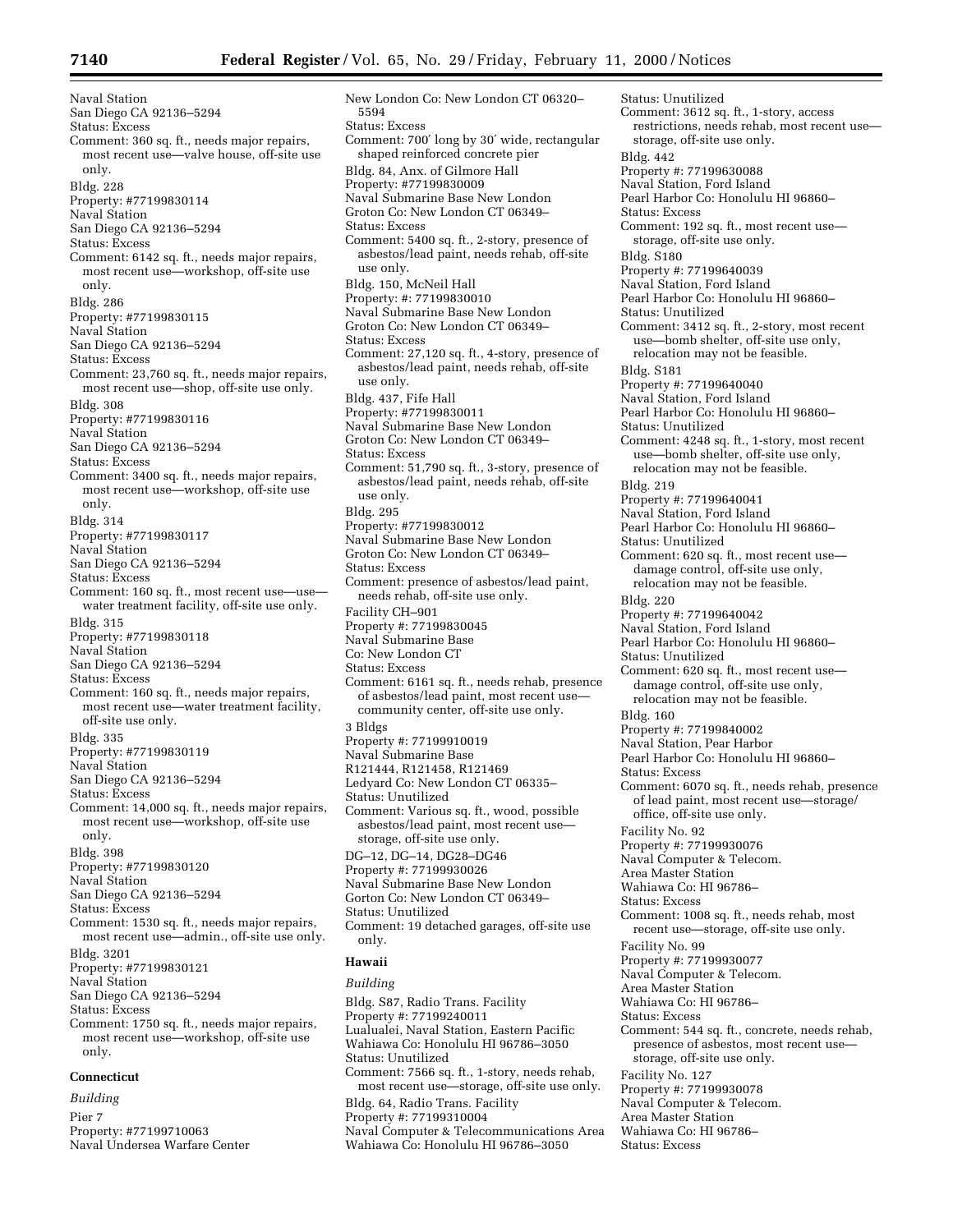Comment: 198 sq. ft., needs rehab, presence of asbestos, most recent use—storage, offsite use only. Facility No. 227 Property #: 77199930079 Naval Computer & Telecom. Area Master Station Wahiawa Co: HI 96786– Status: Excess Comment: 2240 sq. ft., needs rehab, presence of asbestos, most recent use—weight room, off-site use only. Facility No. 285 Property #: 77199930080 Naval Computer & Telecom. Area Master Station Wahiawa Co: HI 96786– Status: Excess Comment: 418 sq. ft., needs rehab, most recent use—storage, off-site use only. Bldg. 5175 Property #: 77199940033 Naval Public Works Iroquois Ave. Ewa Beach Co: Honolulu HI 96706– Status: Excess Comment: 1328 sq. ft., possible asbestos/lead paint, most recent use—residence, off-site use only. Bldg. 5179 Property #: 77199940034 Naval Public Works Iroquois Ave. Ewa Beach Co: Honolulu HI 96706– Status: Excess Comment: 1328 sq. ft., possible asbestos/lead paint, most recent use—residence, off-site use only. Bldg. 5183 Property #: 77199940035 Naval Public Works Iroquois Ave. Ewa Beach Co: Honolulu HI 96706– Status: Excess Comment: 1328 sq. ft., possible asbestos/lead paint, most recent use—residence, off-site use only. Bldg. 5187 Property #: 77199940036 Naval Public Works Iroquois Ave. Ewa Beach Co: Honolulu HI 96706– Status: Excess Comment: 1328 sq. ft., possible asbestos/lead paint, most recent use—residence, off-site use only. Bldg. 5191 Property #: 77199940037 Naval Public Works Iroquois Ave. Ewa Beach Co: Honolulu HI 96705– Status: Excess Comment: 1328 sq. ft., possible asbestos/lead paint, most recent use—residence, off-site use only. Bldg. 5193 Property #: 77199940038 Naval Public Works Iroquois Ave. Ewa Beach Co: Honolulu HI 96706– Status: Excess Comment: 1328 sq. ft., possible asbestos/lead paint, most recent use—residence, off-site use only.

**Maine** *Building* Bldg. 22 Property #: 77199840008 Naval Air Station Brunswick Co: Cumberland ME 04011– Status: Excess Comment: 2687 sq. ft., needs rehab, presence of asbestos/lead paint, most recent usestorage, off-site use only. Bldg. 36 Property #: 77199840009 Naval Air Station Brunswick Co: Cumberland ME 04011– Status: Excess Comment: 8840 sq. ft., most recent use storage, off-site use only. Bldg. 38 Property #: 77199840010 Naval Air Station Brunswick Co: Cumberland ME 04011– Status: Excess Comment: 19,612 sq. ft., needs rehab, presence of asbestos/lead paint, most recent use—office, off-site use only. Bldg. 234 Property #: 77199840011 Naval Air Station Brunswick Co: Cumberland ME 04011– Status: Excess Comment: 768 sq. ft., presence of asbestos/ lead paint, most recent use—generator bldg., off-site use only. Bldg. 4 Property #: 77199930005 Naval Air Station Brunswick Co: 04011– Status: Excess Comment: 16,644 sq. ft., presence of asbestos/lead paint, most recent use headquarters building, off-site use only. Bldg. 8 Property #: 77199930006 Naval Air Station Brunswick Co: ME 04011– Status: Excess Comment: 7413 sq. ft., presence of asbestos/ lead paint, most recent use—public works building, off-site use only. Bldg. 12 Property #: 77199930007 Naval Air Station Brunswick Co: ME 04011– Status: Excess Comment: 25,353 sq. ft., presence of asbestos/lead paint, most recent use admin., off-site use only. Bldg. 41 Property #: 77199930008 Naval Air Station Brunswick Co: ME 04011– Status: Excess Comment: 10,526 sq. ft., presence of asbestos/lead paint, most recent use security building, off-site use only. Bldg. 224 Property #: 77199930009 Naval Air Station Brunswick Co: Me 04011– Status: Excess Comment: 8000 sq. ft., presence of asbestos/ lead paint, most recent use—thrift shop, off-site use only. Bldg. 6

Property #: 77199940039 NAS Brunswick Brunswick Co: Cumberland ME 04011– Status: Excess Comment: 1973 sq. ft., presence of asbestos/ lead paint, most recent use—storage, offsite use only. Bldg. 9 Property #: 77199940040 NAS Brunswick Brunswick Co: Cumberland ME 04011– Status: Excess Comment: 8888 sq. ft., presence of asbestos/ lead paint, most recent use—housing office, off-site use only. Bldg. 28 Property #: 77199940041 NAS Brunswick Brunswick Co: Cumberland ME 04011– Status: Excess Comment: 784 sq. ft., presence of asbestos/ lead paint, most recent use—liquid oxygen bldg., off-site use only. Bldg. 48 Property #: 77199940042 NAS Brunswick Brunswick Co: Cumberland ME 04011– Status: Excess Comment: 3260 sq. ft., presence of asbestos/ lead paint, most recent use—carpenter shop, off-site use only. Bldg. 51 Property #: 77199940043 NAS Brunswick Brunswick Co: Cumberland ME 04011– Status: Excess Comment: 1870 sq. ft., presence of asbestos/ lead paint, most recent use—paint shop, off-site use only. Bldg. 73 Property #: 77199940044 NAS Brunswick Brunswick Co: Cumberland ME 04011– Status: Excess Comment: 64 sq. ft., presence of asbestos/ lead paint, most recent use—storage, offsite use only. Bldg. 74 Property #: 77199940045 NAS Brunswick Brunswick Co: Cumberland ME 04011– Status: Excess Comment: 3072 sq. ft., presence of asbestos/ lead paint, most recent use—storage, offsite use only. Bldg. 75 Property #: 77199940046 NAS Brunswick Brunswick Co: Cumberland ME 04011– Status: Excess Comment: 332 sq. ft., presence of asbestos/ lead paint, most recent use—storage, offsite use only. Bldg. 88 Property #: 77199940047 NAS Brunswick Brunswick Co: Cumberland ME 04011– Status: Excess Comment: 1462 sq. ft., presence of asbestos/ lead paint, most recent use—storage, offsite use only. Bldg. 94 Property #: 77199940048 NAS Brunswick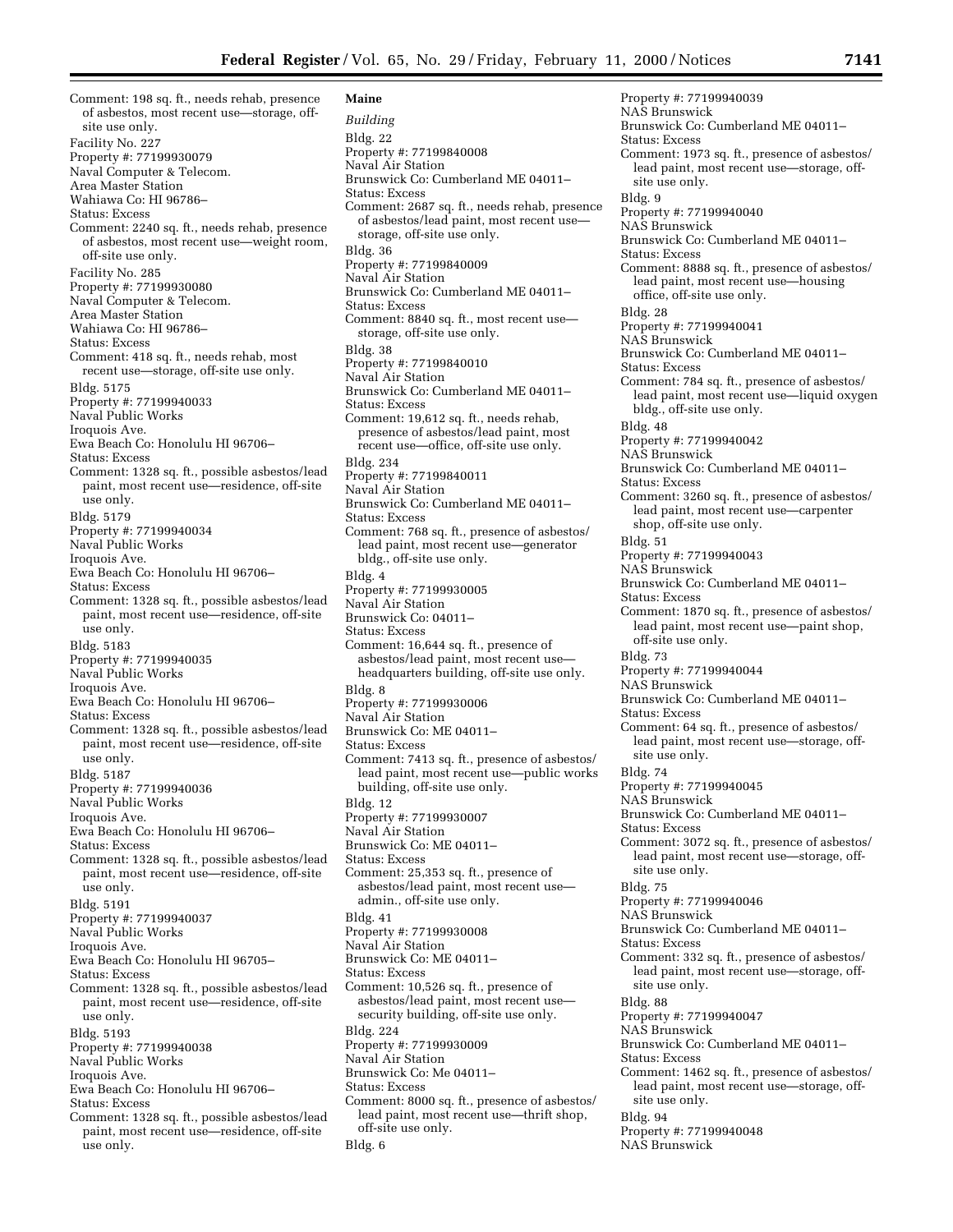Brunswick Co: Cumberland ME 04011– Status: Excess Comment: 64 sq. ft., presence of asbestos/ lead paint, most recent use—storage, offsite use only. Bldg. 209 Property #: 77199940049 NAS Brunswick Brunswick Co: Cumberland ME 04011– Status: Excess Comment: 2283 sq. ft., presence of asbestos/ lead paint, most recent use—union bldg., off-site use only. Bldg. 233 Property #: 77199940050 NAS Brunswick Brunswick Co: Cumberland ME 04011– Status: Excess Comment: 24,048 sq. ft., presence of asbestos/lead paint, most recent use heating plant, off-site use only. Bldg. 1157 Property #: 77199940051 NAS Brunswick Brunswick Co: Cumberland ME 04011– Status: Excess Comment: 1474 sq. ft., presence of asbestos/ lead paint, most recent use—storage, offsite use only. **New Hampshire** *Building* Bldg. 246 Property #: 77199820028 Portsmouth Naval Shipyard Portsmouth NH 03804–5000 Status: Unutilized Comment: metal frame structure, off-site use only. Bldg. 335 Property #: 77199820029 Portsmouth Naval Shipyard Portsmouth NH 03804–5000 Status: Unutilized Comment: 1000 sq. ft., brick, off-site use only. Bldg. 128 Property #: 77199830015 Portsmouth Naval Shipyard Portsmouth NH 03804–5000 Status: Excess Comment: 10,900 sq. ft., needs rehab, presence of asbestos, most recent use storage, off-site use only. Bldg. 185

Property #: 77199830016 Portsmouth Naval Shipyard Portsmouth NH 03804–5000

Status: Excess

Comment: 2310 sq. ft., needs rehab, presence of asbestos, most recent use—office, off-site use only. Bldg. 314 Property #: 77199830017 Portsmouth Naval Shipyard Portsmouth NH 03804–5000

Status: Excess

Comment: cement block bldg., needs rehab, presence of asbestos, most recent use storage, off-site use only. Bldg. 336 Property #: 77199830018

Portsmouth Naval Shipyard

Portsmouth NH 03804–5000

Status: Excess Comment: metal bldg w/cement block foundation, off-site use only. Bldg. H–2 Property #: 77199910044 Portsmouth Naval Shipyard Portsmouth NH Co: 03804–5000 Status: Unutilized Comment: 1103 sq. ft., possible asbestos, offsite use only. Bldg. IY44 Property #: 77199910045 Portsmouth Naval Shipyard Portsmouth NH Co: 03804–5000 Status: Unutilized Comment: 1100 sq. ft., possible asbestos, most recent use—small arms magazine, offsite use only. Bldg. 160 Property #: 77199910046 Portsmouth Naval Shipyard Portsmouth NH Co: 03804–5000 Status: Unutilized Comment: 6080 sq. ft., possible asbestos, most recent use—storage, off-site use only. Bldg. 97 Property #: 77199920064 Portsmouth Naval Shipyard Portsmouth NH 03804–5000 Status: Unutilized Comment: 573 sq. ft., most recent use—scale house/storage, off-site use only. **New Jersey**

*Building* Naval Reserve Center Property #: 77199930038 53 Hackensack Ave. Kearny Co: Hudson NJ 07302– Status: Excess Comment: 12,180 sq. ft., minor repairs needed on 2.63 acres, most recent use office. Bldg. D1–A Property #: 77199940024 Naval Weapons Station Colts Neck Co: NJ 07722– Status: Unutilized Comment: 1134 sq. ft., presence of lead paint, most recent use—smokehouse/lunchroom, off-site use only. Bldg. HA–1A Property #: 77199940025 Naval Weapons Station Colts Neck Co: NJ 07722– Status: Unutilized Comment: 120 sq. ft., most recent use storage, off-site use only.

# **New York**

*Building* 101 Housing Units Property #: 77199810093 Mitchel Complex 82B Mitchel Avenue East Meadow Co: Nassau NY 11554– Status: Unutilized Comment: 422 sq. ft., frame 2-story, presence of asbestos/lead paint, most recent use residential, off-site use only. 36 Garages Property #: 77199810094 Mitchel Complex

East Meadow Co: Nassau NY 11554– Status: Unutilized Comment: 350 sq. ft., masonary, most recent use—garage, off-site use only. Naval Reserve Center Property #: 77199840017 201 Third Avenue Frankfort NY 13340–1419 Status: Unutilized Comment: 10,000 sq. ft., most recent use training facility.

#### **Pennsylvania**

#### *Building*

Bldg. 76 Property #: 77199730075 Naval Inventory Control Point Philadelphia Co: Philadelphia PA 19111– 5098 Status: Excess Comment: 3475 sq. ft., cinder block/metal, most recent use—child care, needs repair, off-site use only. Bldg. 44 Property #: 77199830093 Philadelphia Naval Shipyard Philadelphia PA 19112-Status: Excess Comment: 2154 sq. ft., needs repair, presence of asbestos, most recent use—medical clinic, off-site use only. Bldg. 48 Property #: 77199830094 Philadelphia Naval Shipyard Philadelphia PA 19112-Status: Excess Comment: 2737 sq. ft., needs repair, presence of asbestos, most recent use—admin., offsite use only. Bldg. 49 Property #: 77199830095 Philadelphia Naval Shipyard Philadelphia PA 19112-Status: Excess Comment: 3263 sq. ft., needs repair, presence of asbestos, most recent use—admin., offsite use only. Bldg. 64 Property #: 77199830096 Philadelphia Naval Shipyard Philadelphia PA 19112-Status: Excess Comment: 3157 sq. ft., needs major repairs, presence of asbestos, most recent use office, off-site use only Bldg. 65 U/V Property #: 77199830097 Philadelphia Naval Shipyard Philadelphia PA 19112-Status: Excess Comment: 4829 sq. ft., needs repair, presence of asbestos, most recent use—quarters, offsite use only Bldg. 133 Property #: 77199830098 Philadelphia Naval Shipyard Philadelphia PA 19112– Status: Excess Comment: 27,600 sq. ft., needs repairs, presence of asbestos, most recent use admin., off-site use only Bldg. 337 Property #: 77199830099 Philadelphia Naval Shipyard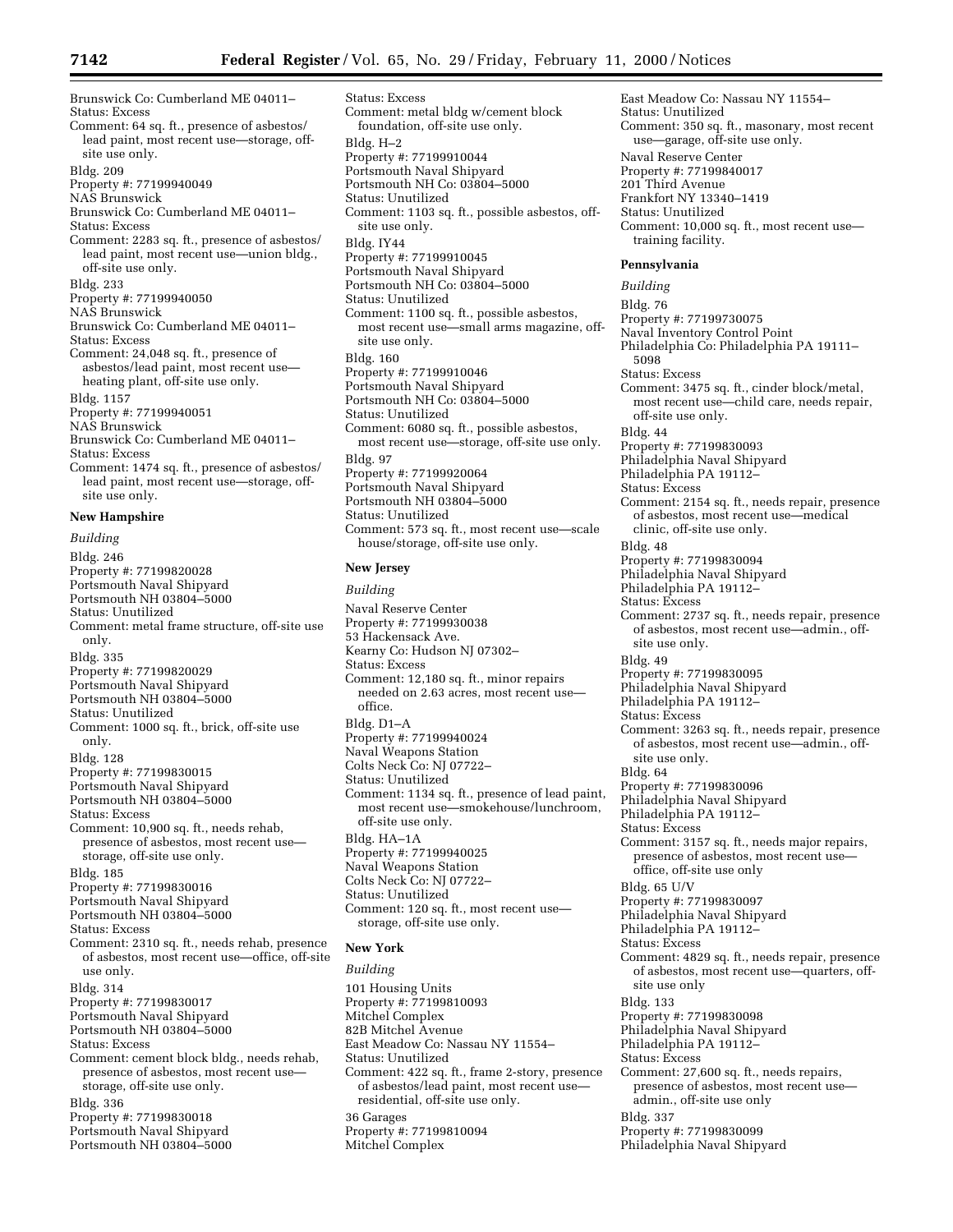Philadelphia PA 19112– Status: Excess Comment: 1025 sq. ft., needs major repairs, presence of asbestos, most recent use garage, off-site use only Bldg. 418 Property #: 77199830100 Philadelphia Naval Shipyard Philadelphia PA 19112– Status: Excess Comment: 2578 sq. ft., needs repair, presence of asbestos, most recent use—quarters, offsite use only Bldg. 570 Property #: 77199830101 Philadelphia Naval Shipyard Philadelphia PA 19112-Status: Unutilized Comment: 9123 sq. ft., needs repair, presence of asbestos, most recent use—tool room, off-site use only Bldg. 605 Property #: 77199830102 Philadelphia Naval Shipyard Philadelphia PA 19112– Status: Excess Comment: 1118 sq. ft., needs repair, presence of asbestos, most recent use—garage, offsite use only **Rhode Island** *Building* Bldg. 69 Property #: 77199810052 Naval Education and Training Center Newport Co: Newport RI 02841– Status: Unutilized Comment: 600 sq. ft., concrete, presence of asbestos, most recent use—storage, off-site

- use only Bldg. A33 Property #: 77199810083 Navy Hospital Gate 5
- Newport RI 02841–
- Status: Underutilized
- Comment: 1512 sq. ft., detached 5 stall garage, needs repair, presence of asbestos, off-site use only
- Facility T
- Property #: 77199810175 Naval Education and Training Center
- Coddington Park
- Newport Co: Newport RI 02841–1711
- Status: Unutilized
- Comment: 1610 sq. ft., needs rehab, possible asbestos/lead paint, most recent use office, off-site use only
- Facility U
- Property #: 77199810176
- Naval Education and Training Center
- Coddington Park
- Newport Co: Newport RI 02841–1711
- Status: Unutilized
- Comment: 1593 sq. ft., needs rehab, possible asbestos/lead paint, most recent use maint. shop, off-site use only
- Facility V
- Property #: 77199810177
- Naval Education and Training Center Coddington Park
- Newport Co: Newport RI 02841–1711
- Status: Unutilized
- Comment: 1593 sq. ft., needs rehab, possible asbestos/lead paint, most recent use maint. shop, off-site use only

Facility W Property #: 77199810178 Naval Education and Training Center Coddington Park Newport Co: Newport RI 02841–1711 Status: Unutilized Comment: 1593 sq. ft., needs rehab, possible asbestos/lead paint, most recent use training/office, off-site use only Facility X Property #: 77199810179 Naval Education and Training Center Coddington Park Newport Co: Newport RI 02841–1711 Status: Unutilized Comment: 1593 sq. ft., needs rehab, possible asbestos/lead paint, most recent use office, off-site use only Facility Y Property #: 77199810180 Naval Education and Training Center Coddington Park Newport Co: Newport RI 02841–1711 Status: Unutilized Comment: 1593 sq. ft., needs rehab, possible asbestos/lead paint, most recent use admin., off-site use only Facility 322 Property #: 77199810181 Naval Education and Training Center Coddington Park Newport Co: Newport RI 02841–1711 Status: Unutilized Comment: 800 sq. ft., possible asbestos/lead paint, most recent use—maint. shop, offsite use only Facility 323 Property: #77199810182 Naval Education & Training Center Coddington Park Newport Co: Newport RI 02841–1711 Status: Unutilized Comment: 800 sq. ft., needs rehab, possible asbestos/lead paint, most recent use—. shop, off-site use only Facility 324 Property #: 77199810183 Naval Education & Training Center Coddington Park Newport Co: Newport RI 02841–1711 Status: Unutilized Comment: 800 sq. ft., needs rehab, possible asbestos/lead paint, most recent use maint. shop, off-site use only Facility 325 Property #: 77199810184 Naval Education & Training Center Coddington Park Newport Co: Newport RI 02841–1711 Status: Unutilized Comment: 800 sq. ft., needs rehab, possible asbestos/lead paint, most recent use storage, off-site use only Facility 326 Property #: 771998101825 Naval Education & Training Center Coddington Park Newport Co: Newport RI 02841–1711 Status: Unutilized Comment: 800 sq. ft., needs rehab, possible asbestos/lead paint, most recent use storage, off-site use only Facility 327 Property #: 77199810186

Naval Education & Training Center Coddington Park Newport Co: Newport RI 02841–1711 Status: Unutilized Comment: 800 sq. ft., needs rehab, possible asbestos/lead paint, most recent use maint. shop, off-site use only Bldg. 342 Property #: 77199810259 Coddington Point Naval Education & Training Center Newport RI 02841–1711 Status: Unutilized Comment: 646 sq. ft., presence of asbestos/ lead paint, most recent use— storage, offsite use only Bldg. 340 Property #: 77199810260 Coddington Point Naval Education & Training Center Newport RI 02841–1711 Status: Unutilized Comment: 96 sq. ft., needs repair, presence of asbestos/lead paint, most recent use heating plant bldg., off-site use only Bldg. 697 Property #: 77199810262 Coddington Cove Naval Education & Training Center Newport RI 02841–1711 Status: Unutilized Comment: 960 sq. ft., presence of asbestos/ lead paint, most recent use— self help shop, off-site use only Bldg. 696 Property #: 77199810263 Coddington Cove Naval Education & Training Center Newport RI 02841–1711 Status: Unutilized Comment: 960 sq. ft., presence of asbestos/ lead paint, most recent use— elec/comm maint. shop, off-site use only Bldg. 35 Property #: 77199810264 Coddington Cove Naval Education & Training Center Newport RI 02841–1711 Status: Unutilized Comment: 2880 sq. ft., needs repair, presence of asbestos/lead paint, most recent use auto storage, off-site use only Bldg. 70 Property #: 77199840018 Naval Station, Newport Middletown Co: Newport RI 02842– Status: Unutilized Comment: 1900 sq. ft., most recent use storage, off-site use only Bldg. 111 Property #: 77199840019 Naval Station, Newport Middletown Co: Newport RI 02842– Status: Unutilized Comment: 560 sq. ft., most recent use storage, off-site use only Facility 700 Property #: 77199840029 Naval Station Newport RI 02841– Status: Unutilized Comment: 6230 sq. ft., most recent use wastewater treatment plant, off-site use only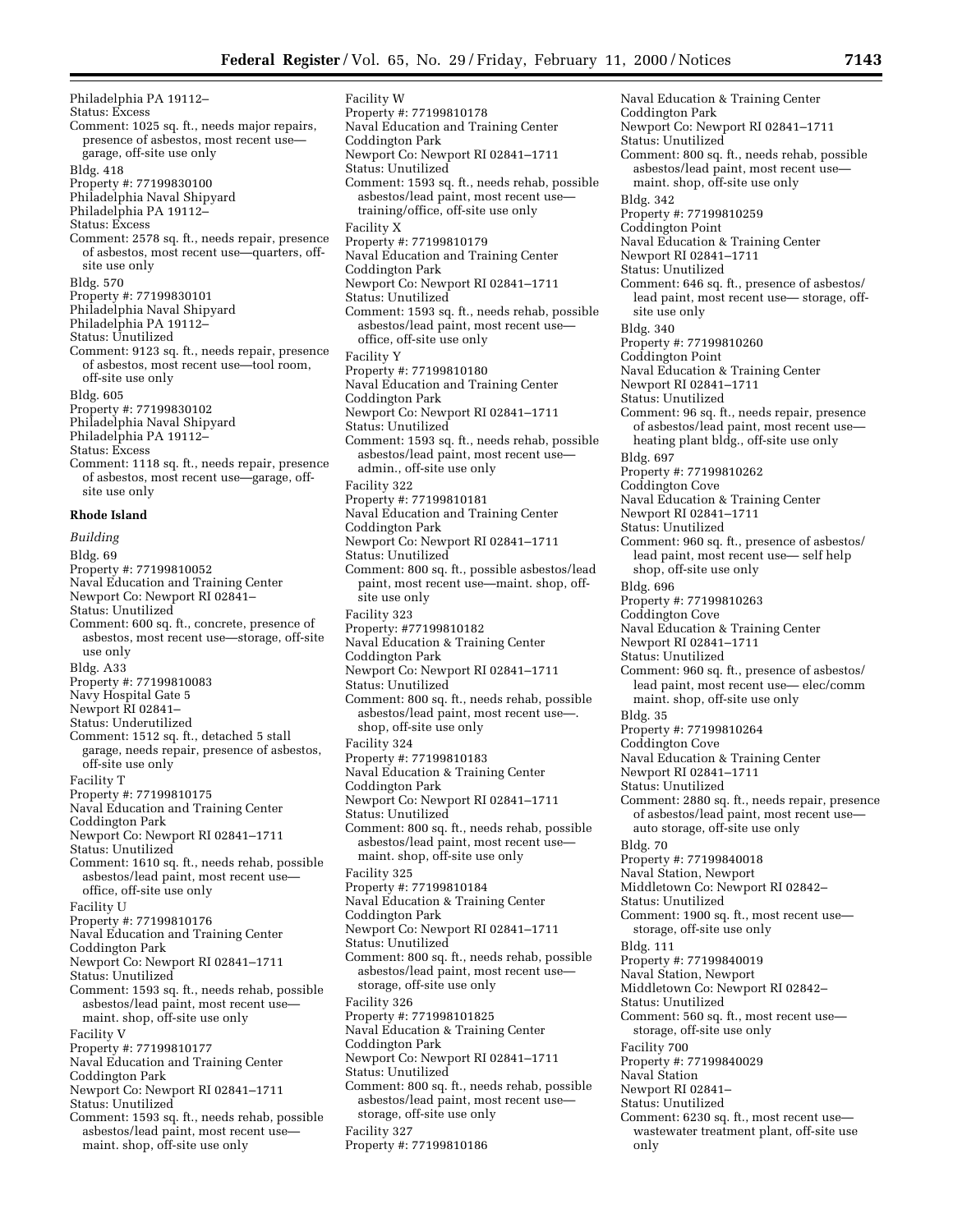Facility 994 Property #: 77199840030 Naval Station Newport RI 02841– Status: Unutilized Comment: 960 sq. ft., most recent use storage, off-site use only Facility 449 Property #: 77199840031 Naval Station Newport RI 02841– Status: Unutilized Comment: 140 sq. ft., most recent use chlorination shed, off-site use only Facility 1324 Property#: 77199840032 Naval Station Newport RI 02841– Status: Unutilized Comment: 107 sq. ft., most recent use— lift station controls shed, off-site use only Bldg. 118 Property #: 77199920065 Naval Undersea Warfare Center Middletown Co: Newport RI 02841–1708 Status: Excess Comment: 1604 sq. ft., presence of asbestos/ lead paint, most recent use—offices/ storage, off-site use only Bldg. 136 Property #: 77199920066 Naval Undersea Warfare Center Middletown Co: Newport RI 02841–1708 Status: Excess Comment: 882 sq. ft., presence of asbestos/ lead paint, most recent use—operations office, off-site use only **Virginia**

*Building* Bldg. SP–63A Property #: 77199910017 Naval Base Norfolk Norfolk Co: VA 23511– Status: Excess Comment: 480 sq. ft., needs rehab, presence of asbestos, most recent use—storage, offsite use only Bldg. SP–63 Property #: 77199910018 Naval Base Norfolk Norfolk Co: VA 23511– Status: Excess Comment: 1632 sq. ft., presence of asbestos, off-site use only Bldg. MCE223 Property #: 77199910053 Norfolk Co: VA 23511–2895 Status: Excess Comment: 256 sq. ft., presence of asbestos, most recent use—storage, off-site use only Bldg. MCE221 Property #: 77199910054 Naval Station Norfolk Norfolk Co: VA 23511–2895 Status: Excess Comment: 4000 sq. ft., presence of asbestos, most recent use—storage, off-site use only Structure NH–201 Property #: 77199920149 Atlantic Fleet Hdgts. Support Activity

Norfolk Co: VA 23511– Status: Excess Comment: 4922 sq. ft., presence of asbestos/ lead paint, most recent use—lab, off-site use only Structure NH–203 Property #: 77199920150 Atlantic Fleet Hdgts. Support Activity Norfolk Co: VA 23511– Status: Excess Comment: 1874 sq. ft., presence of asbestos/ lead paint, most recent use—maint. shop, off-site use only Structure NH–213 Property #: 77199920151 Atlantic Fleet Hdgts. Support Activity Norfolk Co: VA 23511– Status: Excess Comment: 7840 sq. ft., presence of asbestos/ lead paint, most recent use—storage, offsite use only

# **Washington**

*Building* 149 Duplexes Property #: 771999820118 Naval Transient Family Accom. Eastpark 90 Magnuson Way Bremerton WA 98310– Location: Structures 002–148, 150, 152–153, 157 Status: Excess Comment: 1286 sq. ft./1580 sq. ft., needs rehab, presence of asbestos/lead paint, most recent use—housing, off-site use only 9 Fourplexes Property #: 771999820119 Naval Transient Family Accom. Eastpark 90 Magnuson Way Bremerton WA 98310– Location: Structures 151, 155–156, 158–163 Status: Excess Comment: 3082 sq. ft./3192 sq. ft., needs rehab, presence of asbestos/lead paint, most recent use—housing, off-site use only 2 Sixplexes Property #: 77199820120 Naval Transient Family Accom. Eastpark 90 Magnuson Way Bremerton WA 98310– Location: Structures 154, 189 Status: Excess Comment: 4618 sq. ft., needs rehab, presence of asbestos/lead paint, most recent use housing, off-site use only 1 Single Unit Property #: 77199820121 Naval Transient Family Accom. Eastpark 90 Magnuson Way Bremerton WA 98310– Location: Structure 149 Status: Excess Comment: 790 sq. ft., needs rehab, presence of asbestos/lead paint, most recent use housing, off-site use only Storage Building Property #: 77199820122 Navay Transient Family Accom.

Eastpark 90 Magnuson Way Bremerton WA 98310– Status: Excess Comment: 2160 sq. ft., needs rehab, presence of asbestos/lead paint, most recent use storge, off-site use only Admin. Building, Structure 001 Property #:77199820123 Naval Transient Family Accom. Eastpark 90 Magnuson Way Bremerton WA 98310– Status: Excess Comment: 9550 sq. ft., needs rehab, presence of asbestos/lead paint, most recent use housing, off-site use only

# **VA**

# **Alabama**

*Land*

VA Medical Center (VAMC) Property #: 97199010053 Tuskegee Co: Macon AL 36083– Status: Underutilized Comment: 40 acres, buffer to VA medical Center, potential utilities, undeveloped.

#### **California**

*Land*

Land Property #: 97199240001 4150 Clement Street San Francisco Co: San Francisco CA 94121– Status: Underutilized Comment: 4 acres; landslide area.

# **Indiana**

*Building* Bldg. 105, VAMC Property #: 97199230006 East 38th Street Marion Co: Grant IN 46952– Status: Excess Comment: 310 sq. ft., 1 story stone structure no sanitary or heating facilities, Natl Register of Historic Places. Bldg. 140, VAMC Property #: 97199230007 East 38th Street Marion Co: Grant IN 46952– Status: Excess Comment: 60 sq. ft., concrete block bldg., most recent use—trash house. Bldg. 7 Property #: 97199810001 VA Northern Indiana Health Care System Marion Campus, 1700 East 38th Street Marion Co: Grant IN 46953– Status: Underutilized Comment: 16,864 sq. ft., presence of asbestos, most recent use— psychiatric ward, National Register of Historic Places. Bldg. 10 Property #: 97199810002 VA Northern Indiana Health Care System Marion Campus, 1700 East 38th Street Marion Co: Grant IN 46953– Status: Underutilized Comment: 16,361 sq. ft., presence of asbestos, most recent use—psychiatric ward, National Register of Historic places. Bldg. 11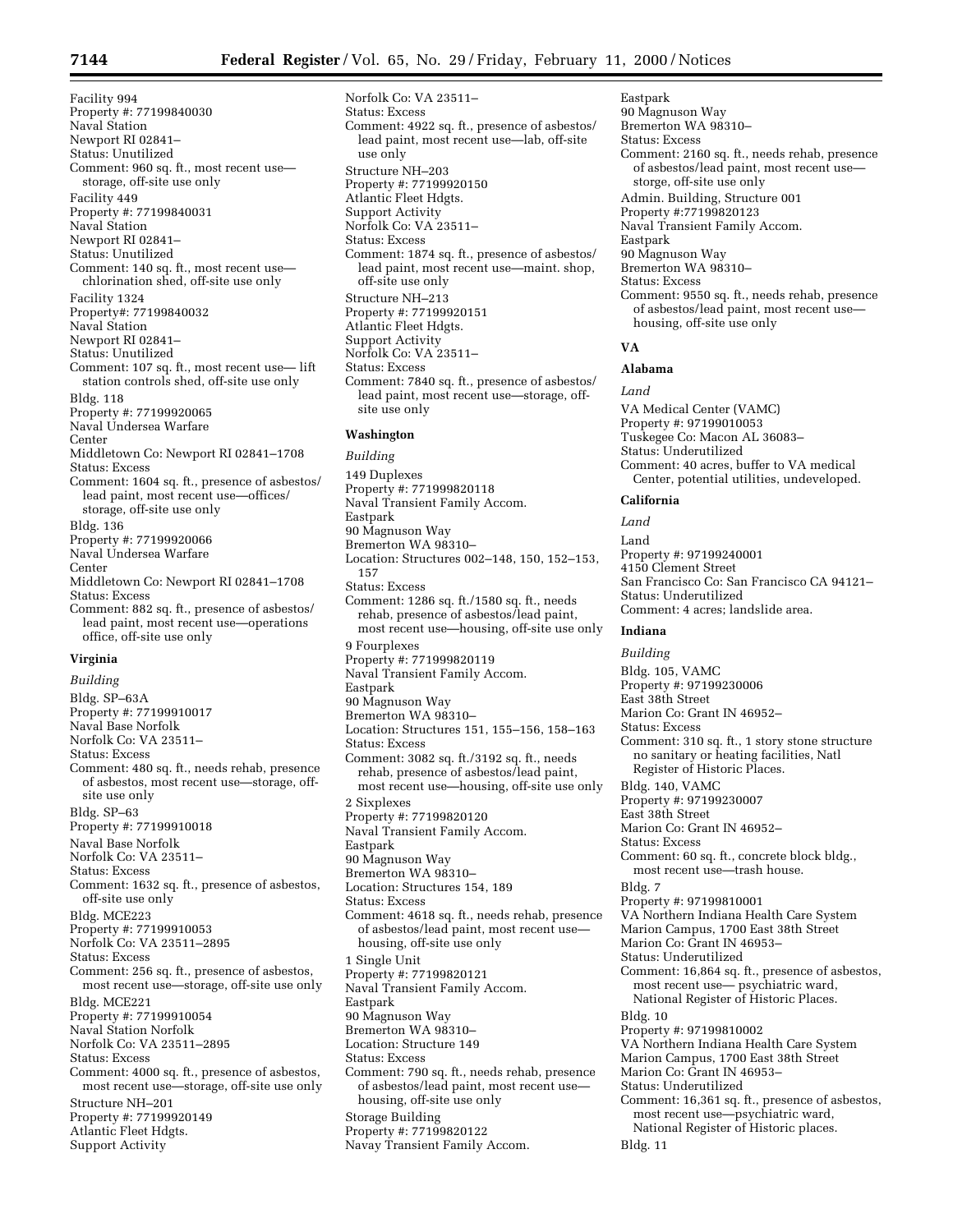Property #: 97199810003 VA Northern Indiana Health Care System Marion Campus, 1700 East 38th Street Marion Co: Grant IN 46953– Status: Underutilized Comment: 16,361 sq. ft., presence of asbestos, most recent use—psychiatric ward, National Register of Historic Places. Bldg. 18 Property #: 97199810004 VA Northern Indiana Health Care System Marion Campus, 1700 East 38th Street Marion Co: Grant IN 46953– Status: Underutilized Comment: 13,802 sq. ft., presence of asbestos, most recent use—psychiatric ward, National Register of Historic Places. Bldg. 25 Property #: 97199810005 VA Northern Indiana Health Care System Marion Campus, 1700 East 38th Street Marion Co: Grant IN 46953– Status: Unutilized Comment: 32,892 sq. ft., presence of asbestos, most recent use—psychiatric ward, National Register of Historic Places.

# **Iowa**

*Land* 40.66 acres Property #: 97199740002 VA Medical Center 1515 West Pleasant St. Knoxville Co: Marion IA 50138– Status: Unutilized Comment: Golf course, easement requirements.

#### **Maryland**

*Land*

VA Medical Center Property #: 97199010020 9500 North Point Road Fort Howard Co: Baltimore MD 21052– Status: Underutilized Comment: Approx. 10 acres, wetland and periodically floods, most recent use dump site for leaves.

# **Pennsylvania**

*Building*

Bldg. 25, VA Medical Center Property #: 97199210001 Delafield Road Pittsburgh Co: Allegheny PA 15215– Status: Unutilized Comment: 133 sq. ft., one story bick guard house, needs rehab. Bldg. 3, VAMC Property #: 97199230012 1700 South Lincoln Avenue Lebanon Co: Lebanon PA 17042– Status: Underutilized Comment: Portion of bldg. (3850 and 4360 sq. ft.), most recent use—storage; second floor lacks elevator access.

# **Texas**

*Land*

Land Property #: 97199010079 Olin E. Teague Veterans Center 1901 South 1st Street Temple Co: Bell TX 76504–

Status: Underutilized Comment: 13 acres, portion formerly landfill, portion near flammable materials, railroad crosses property, potential utilities.

# **Wisconsin**

*Building* Bldg. 8 Property #: 97199010056 VA Medical Center County Highway E Tomah Co: Monroe WI 54660– Status: Underutilized Comment: 2200 sq. ft., 2 story wood frame, possible asbestos, potential utilities, structural deficiencies, needs rehab. *Land*

VA Medical Center Property #: 97199010054 County Highway E Tomah Co: Monroe WI 54660– Status: Underutilized Comment: 12.4 acres, serves as buffer between center and private property, no utilities.

# **SUITABLE AND UNAVAILABLE**

# **AIR FORCE**

### **Colorado**

*Building* Bldg. 9023 Property #: 18199730010 U.S. Air Force Academy Colorado Springs Co: El Paso CO 80814–2400 Status: Underutilized Reason: Utilized. Bldg. 9027 Property #: 18199730011 U.S. Air Force Academy Colorado Springs Co: El Paso CO 80814–2400 Status: Underutilized

#### **Idaho**

Reason: Utilized.

*Building* Bldg. 224 Property #: 18199840008 Mountain Home Air Force Co: Elmore ID 83648– Status: Unutilized Reason: Extension of runway.

# **Iowa**

*Building* Bldg. 00627 Property #: 18199310001 Siox Gateway Airport Siox City Co: Woodbury IA 51110– Status: Unutilized Reason: Will be transferred to Siox City. Bldg. 00669 Property #: 18199310002 Siox Gateway Airport Siox City Co: Woodbury IA 51110– Status: Unutilized Reason: Will be transferred to Siox City.

# **Michigan**

*Building* Bldg. 50 Property #: 18199010790 Calumet Air Force Station

Calumet Co: Keweenaw MI 49913– Status: Excess Reason: Renewal of lease. Bldg. 14 Property #: 18199010833 Calumet Air Force Station Calumet Co: Keweenaw MI 49913– Status: Excess Reason: Renewal of lease. Bldg. 16 Property #: 18199010834 Calumet Air Force Station Calumet Co: Keweenaw MI 49913– Status: Excess Reason: Renewal of lease. Bldg. 15 Property #: 18199010864 Calumet Air Force Station Calumet Co: Keweenaw MI 49913– Status: Excess Reason: Renewal of lease.

#### **Nebraska**

*Building*

Bldg. 64 Property #: 18199720040 Offutt AFB Silver Creek Co: Nance NE 68663– Status: Unutilized Reason: Utilized.

#### *Land*

Land/Offutt Comm. Annex No. 4 Property #: 18199720041 Silver Creek Co: Nance NE 68113– Status: Unutilized Reason: Asbestos in underground bunker.

# **New Hampshire**

*Building*

Bldg. 127 Property #: 18199320057 New Boston Air Force Station Amherst Co: Hillsborough NH 03031–1514 Status: Excess Reason: Ongoing installation mission consideration.

# **New Mexico**

*Building* 16 Bldgs., Type A Property #: 18199910013 Kirtland AFB Duplex Houses Kirtland AFB Co: Bernalillo NM 87117–5000 Status: Unutilized Reason: Under demolition. 12 Bldgs., Type B Property #: 18199910014 Kirtland AFB Duplex Houses Kirkland AFB Co: Bernalillo NM 87117–5000 Status: Unutilized Reason: Under demolition. 15 Bldgs., Type C Property #: 18199910015 Kirtland AFB Duplex Houses Kirtland AFB Co: Bernalillo NM 87117–5000 Status: Unutilized Reason: Under demolition. 6 Bldgs., Type D Property #: 18199910016 Kirtland AFB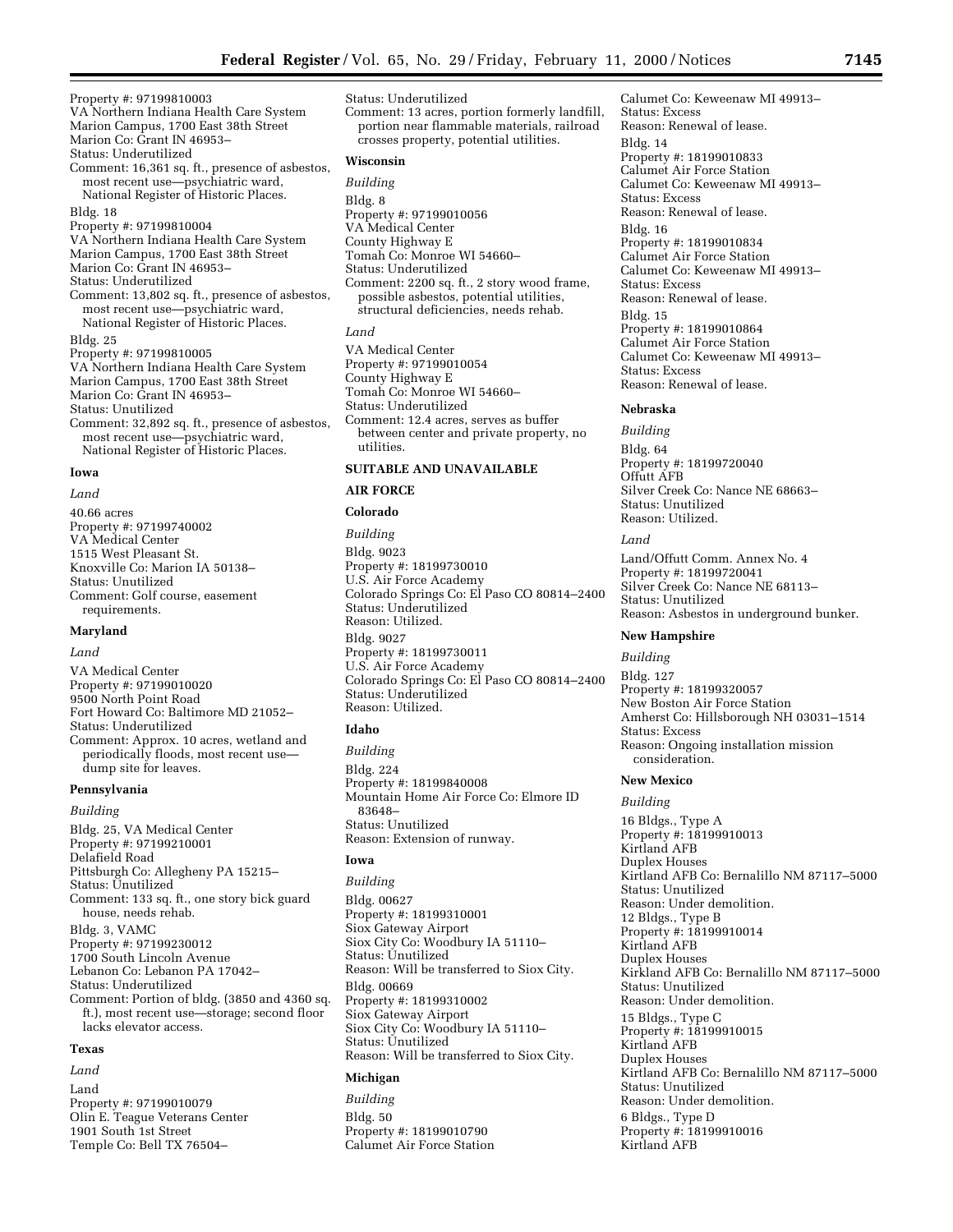Southport Co: Brunswick NC 28461–5000

Duplex Houses Kirtland AFB Co: Bernalillo NM 87717–5000 Status: Unutilized Reason: Under demolition. 9 Bldgs., Type E Property #: 18199910017 Kirtland AFB Single Units Kirtland AFB Co: Bernalillo NM 87117–5000 Status: Unutilized Reason: Under demolition. 12 Bldgs. Property #: 18199940006 Kirtland AFB #862–867, 869, 870, 873–876 Kirtland AFB Co: Bernalillo NM 87117–5000 Status: Unutilized Reason: Under demolition. Bldgs. 871, 872 Property #: 18199940007 Kirtland AFB Kirtland AFB Co: Bernalillo NM 87117–5000 Status: Unutilized Reason: Under demolition.

#### **ARMY**

# **Alaska**

*Building* Bldg. 806 Property #: 21199930115 Fort Richardson Ft. Richardson Co AK 99505– Status: Excess Reason: Fully utilized.

# **Georgia**

*Building* Bldg. 4090 Property #: 21199930007 Fort Benning Ft. Benning Co: Muscogee GA 31905– Status: Underutilized Reason: Plan to utilize as a museum.

# **Kansas**

*Building* Bldg. P–295 Property #: 21199810296 Fort Leavenworth Leavenworth Co: Leavenworth KS 66027– Status: Unutilized Reason: Reutilized.

# **New York**

*Building* Bldg. T–2215 Property #: 21199840161 Fort Drum Co: Jefferson NY 13602– Status: Unutilized Reason: Reutilization. Bldg. T–2216 Property #: 21199840162 Fort Drum Co: Jefferson NY 13602– Status: Unutilized Reason: Reutilization.

# **North Carolina**

*Land*

92 Acre—Land Property #: 21199610728 Military Ocean Terminal, Sunny Point Status: Underutilized Reason: Contains well owned by Town; within an explosive buffer zone. 10 Acre—Land Property #: 21199610729 Militry Ocean Terminal, Sunny Point Southport Co: Brunswick NC 28461–5000 Status: Underutilized Reason: Within an explosives buffer zone. 257 Acre—Land Property #: 21199610730 Military Ocean Terminal, Sunny Point Southport Co: Brunswick NC 28461–5000 Status: Underutilized Reason: Within an explosvies buffer zone. 24.83 acres—Tract of Land Property #: 21199620685 Military Ocean Terminal, Sunny Point Southport Co: Brunswick NC 28461–5000 Status: Underutilized Reason: Explosive Buffer Zone.

# **Texas**

*Building* Bldg. P–2000, Fort Sam Houston Property #: 21199220389 San Antonio Co: Bexar TX 78234–5000 Status: Underutilized Reason: Area programmed for future use. Bldg. P–2001, Fort Sam Houston Property #: 21199220390 San Antonio Co: Bexar TX 78234–5000 Status: Underutilized Reason: Area programmed for future use. *Land* Vacant Land, Fort Sam Houston Property #: 21199220438

All of Block 1800, Portions of Blocks 1900, 3100 and 3200 San Antonio Co: Bexar TX 78234–5000. Status: Unutilized Reason: Clean-up process.

# **COE**

# **California**

#### *Building*

Santa Fe Flood Control Basin Property #: 31199011298 Irwindale Co: Los Angeles CA 91706– Status: Unutilized Reason: Needed for contract personnel.

# **Illinois**

*Buildings* Bldg.7 Property #: 31199010001 Ohio River Locks & Dam No. 53 Grand Chain Co: Pulaski IL 62941–9801 Status: Unutilized Reason: Project integrity and security; safety liability. Bldg. 6 Property #: 31199010002 Ohio River Locks & Dam No. 53 Grand Chain Co: Pulaski IL 62941–9801 Status: Unutilized Reason: Project integrity and security; safety liability. Bldg. 5 Property #: 31199010003 Ohio River Locks & Dam No. 53

Grand Chain Co: Pulaski IL 62941–9801 Status: Unutilized Reason: Project integrity and security; safety liability. Bldg. 4 Property #: 31199010004 Ohio River Locks & Dam No. 53 Grand Chain Co: Pulaski IL 62941–9801 Status: Unutilized Reason: Project integrity and security; safety liability. Bldg. 3 Property #: 31199010005 Ohio River Locks & Dam No. 53 Grand Chain Co: Pulaski IL 62941–9801 Status: Unutilized Reason: Project integrity and security; safety liability. Bldg. 2 Property #: 31199010006 Ohio River Locks & Dam No. 53 Grand Chain Co: Pulaski IL 62941–9801 Status: Unutilized Reason: Project integrity and security; safety liability. Bldg. 1 Property #: 31199010007 Ohio River Locks & Dam No. 53 Grand Chain Co: Pulaski IL 62941–9801 Status: Unutilized Reason: Project integrity and security; safety liability.

# *Land*

Lake Shelbyville Property #: 31199240004 Shelbyville Co: Shelby & Moultrie IL 62565– 9804 Status: Unutilized Reason: Disposal action initiated.

#### **Kentucky**

#### *Land*

Portion of Tract 3300 Property #: 31199830002 Fishtrap Lake Co: Pike KY 41548– Status: Excess Reason: Encroachment.

# **Ohio**

*Building*

Bldg.—Berlin Lake Property #: 31199640001 7400 Bedell Road Berlin Center Co: Mahoning OH 44401–9797 Status: Unutilized Reason: Utilized as construction office.

# **Oklahoma**

# *Land*

Land Property #: 31199820002 Lake Texoma Texoma Co: Bryan OK Status: Excess Reason: To be conveyed to Rural Sewer District.

# **Pennsylvania**

*Building* Tract 353 Property #: 31199430019 Grays Landing Lock & Dam Project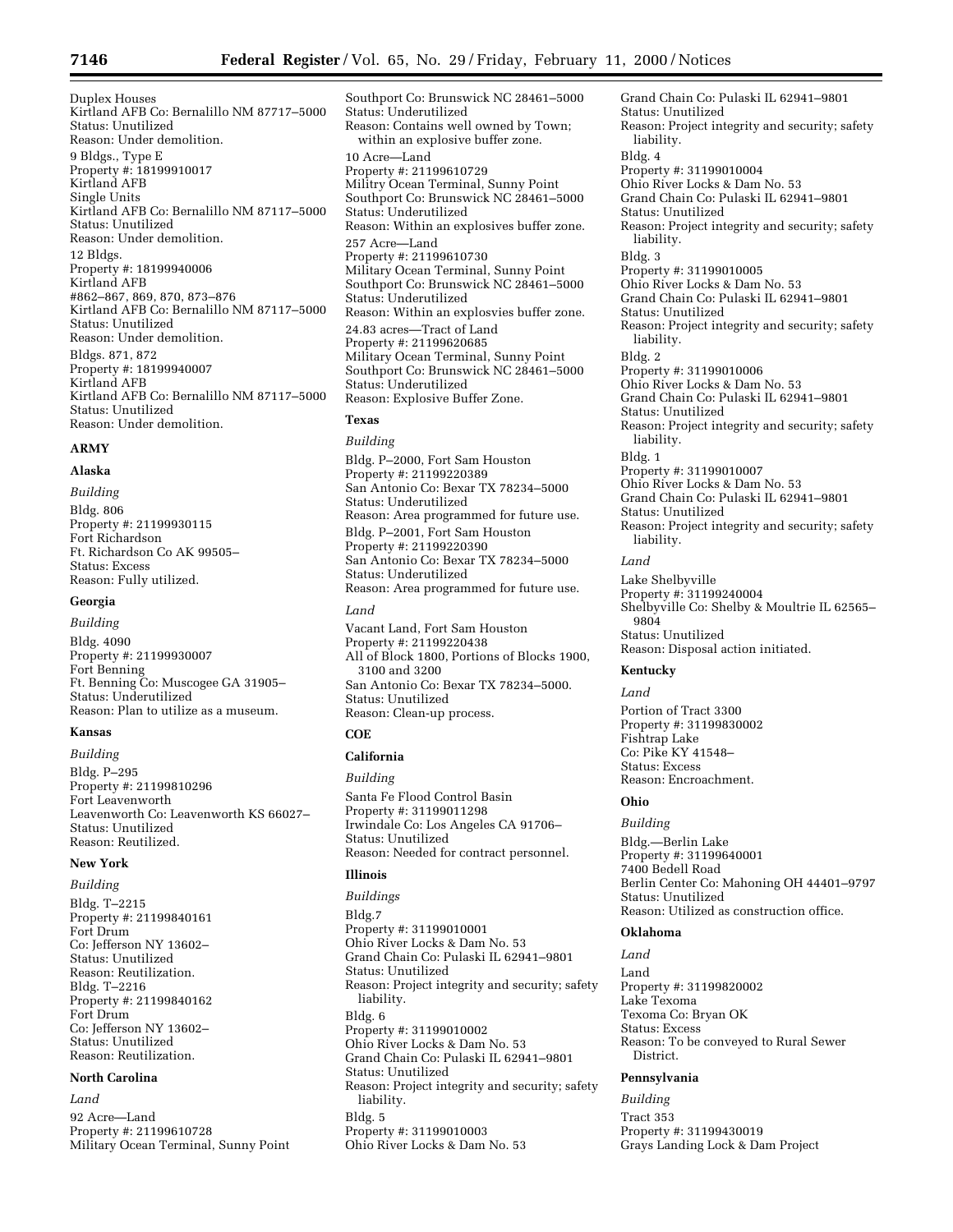Greensboro Co: Greene PA 15338– Status: Unutilized Reason: To be transferred to Borough. Tract 403A Property #: 31199430021 Grays Landing Lock & Dam Project Greensboro Co: Greene PA 15338– Status: Unutilized Reason: To be transferred to Borough. Tract 403B Property #: 31199430022 Grays Landing Lock & Dam Project Greensboro Co: Greene PA 15338– Status: Unutilized Reason: To be transferred to Borough. Tract 403C Property #: 31199430023 Grays Landing Lock & Dam Project Greensboro Co: Greene PA 15338– Status: Unutilized Reason: To be transferred to Borough. Tract 434 Property #: 31199430024 Grays Landing Lock & Dam Project Greensboro Co: Greene PA 15338– Status: Unutilized Reason: To be transferred to Borough. Tract No. 224 Property #: 31199440001 Grays Landing Lock & Dam Project Greensboro Co: Green PA 15338– Status: Unutilized Reason: Disposal action initiated. *Land* East Branch Clarion River Lake

Property #: 31199011012 Wilcox Co: Elk PA Status: Underutilized Reason: Location near damsite. Dashields Locks and Dam (Glenwillard, PA) Property #: 31199210009 Crescent Twp. Co: Allegheny PA 15046–0475 Status: Unutilized Reason: Leased to Township.

#### **Texas**

*Land*

Parcel #222 Property #: 31199010421 Lake Texoma Co: Grayson TX Status: Excess Reason: Landfill to be investigated.

#### **Wisconsin**

*Building* Former Lockmaster's Dwelling Property #: 31199011526 DePere Lock 100 James Street De Pere Co: Brown WI 54115–

Status: Unutilized Reason: In negotiation for transfer to the State.

# **DOT**

# **Alaska**

*Building* Bldgs. 001A&B Property #: 87199720001 Spruce Cape Loran Station Kodiak Co: Kodiak Is. Bor. AK 99615– Status: Excess Reason: Currently utilized by Navy.

# **Georgia**

*Land* Land—St. Simons Boathouse Property #: 87199540003 St. Simons Island Co: Glynn GA 31522–0577 Status: Unutilized Reason: Reversionary clause in deed.

# **Maine**

*Building* Mount Desert Rock Light Property #: 87199240023 U.S. Coast Guard Southwest Harbor Co: Hancock ME 04679– Status: Unutilzied Reason: No electrical service. Little River Light Property #: 87199240026 U.S. Cost Guard Cutler Co: Washington ME Status: Unutilized Reason: Well contamination. Burnt Island Light Property #: 87199240027 U.S. Coast Guard Southport Co: Lincoln ME 04576– Status: Unutilized Reason: Under a historic lease.

# **Massachusetts**

*Building* Keepers Dwelling Property #: 87199240024 Cape Ann Light, Thachers Island U.S. Coast Guard Rockport Co: Essex MA 01966– Status: Unutilized Reason: Under a license agreement. Assistant Keepers Dwelling Property #: 871992400025 Cape Ann Light, Thachers Island U.S. Coast Guard Rockport Co: Essex MA 01966– Status: Unutilized Reason: Under a license agreement.

# **ENERGY**

# **Idaho**

*Building* Bldg. CFA–613 Property #: 41199630001 Central Facilities Area Idaho National Engineering Lab Scoville Co: Butte ID 83415– Status: Unutilized Reason: Historical issues.

# **GSA**

# **Alaska**

*Building* 10 Office Buildings Property #: 54199710002 Anchorage Native Medical Center 255 Gambell St. Anchorage Co: Anchorage AK 99501– Status: Surplus GSA Number: 9–F–AK–750 Reason: City interest. 3 Stoage Buildings

Property #: 541999710003 Anchorage Native Medical Center 255 Gambell St. Anchorage Co: Anchorage AK 99501– Status: Surplus GSA Number: 9–F–AK–750 Reason: City interest. 1 Hospital Property #: 54199710004 Anchorage Native Medical Center 255 Gambell St. Anchorage Co: Anchorage AK 99501– Status: Surplus

GSA Number: 9–F–AK–750 Reason: City interest.

# **California**

*Building* 112 Bldgs.—Skaggs Island Property #: 54199730001 Naval Security Group Skaggs Island Co: Sonoma CA GSA Number: 9–N–CA–1488 Status: Excess Reason: Public benefit interest. Marine Culture Laboratory Property #: 54199830011 Granite Canyon 34500 Coast Highway Monterey CA 93940– Status: Surplus GSA Number: 9–C–CA–1499 Reason: Wildlife Conservation. Natl Weather Svc Station Property #: 54199840007 Blue Canyon Airport Emigrant Gap CA 95715– Status: Surplus GSA Number: 9–C–CA–1521 Reason: Advertised. Naval & Marine Corps Readiness Property #: 54199910005 1700 Stadium Way Los Angeles Co: Los Angeles CA 90012– Status: Excess GSA Number: 9–N–CA–1523 Reason: Emergency Service pending. Eureka Federal Building Property #: 54199930024 5th & H Streets Eureka Co: CA 95501– Status: Excess GSA Number: 9–G–CA–1529 Reason: Federal need.

# *Land*

Mira Loma Parcel Property #: 54199910007 March Comm. Annex No. 2 Mira Loma Co: Riverside CA Status: Excess GSA Number: 9–G–CA–1505 Reason: Advertised. Reclamation Unit LC–2, Par. B Property #: 54199910008 Texas Ave/Old Lewiston Rd Lewiston Co: Trinity CA Status: Excess GSA Number: 9–I–CA–1509 Reason: Advertised. Redding Reserve Site Property #: 54199920001 Redding Co: Shasta CA 96049– Status: Unutilized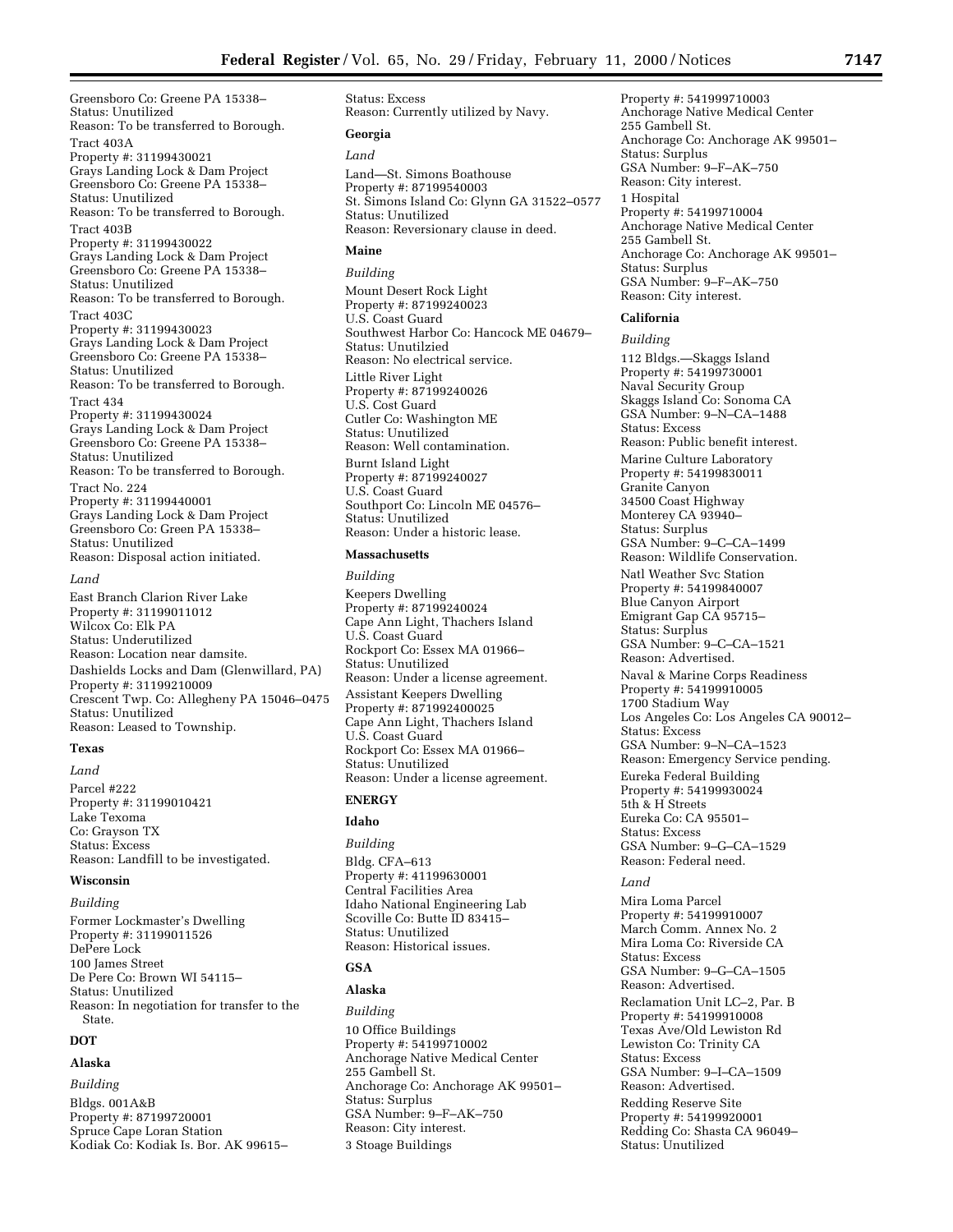GSA Number: 9–D–CA–1524 Reason: City interest.

# **Delaware**

# *Building*

Unaccompanied Pers. Housing Property #: 54199840009 800 Inlet Road Rehoboth Beach Co: Sussex DE 19971–2698 Status: Excess GSA Number: 4–U–DE–462 Reason: Park Interest.

# **Georgia**

# *Building*

Phil Landrum Federal Bldg. Property #: 54199810008 35 W. Church Street Jasper Co: Pickens GA 30143– Status: Surplus GSA Number: 4–G–GA–854 Reason: Public benefit interest. Federal Building Property #: 54199910014 109 N. Main Street Lafayette Co: Walker GA 30728– Status: Excess GSA Number: 4–G–GA–858 Reason: Homeless interest.

# **Illinois**

# *Building*

Radar Communication Link Property #: 54199820013 1⁄2 mi east of 116th St. Co: Will IL Status: Excess GSA Number: 2–U–IL–696 Reason: negotiated sale. Natl Weather Svc. Meter. Obs. Property #: 54199820014 Morris Blacktop Rd. Miller Township Co: LaSalle IL 61341– Status: Excess GSA Number: 1–C–IL–708 Reason: homeless interest

# **Indiana**

*Building* Vincennes Federal Building Property #: 54199820015 501 Busseron St. Vincennes Co: Knox IN 47591– Status: Excess GSA Number: 1–G–IN–592 Reason: Historic Interest. Former Army Reserve Center Property #: 54199920003 White Oak Park LaPorte Co: LaPorte IN 00000– Status: Excess GSA Number: 1–GR(1)–IN–430E Reason: Advertised.

#### **Maine**

### *Land*

GWEN Site (Patten) Property #: 18199640018 Loring AFB Stacyville Co: Herseytown ME 04742– Status: Excess GSA Number: 1–D–ME–630 Reason: Advertised.

# **Maryland**

#### *Building*

Cheltenham Naval Comm. Dtchmt. Property #: 77199330010 9190 Commo Rd., AKA 77000 Redman Rd. Clinton Co: Prince George MD 20397–5520 Status: Excess GSA Number: 4–N–MD–544A Reason: Public benefit interest.

#### **Michigan**

*Building*

Detroit Job Corps Center Property #: 54199510002 10401 E. Jefferson & 1438 Garland; 1265 St. Clair Detroit Co: Wayne MI 42128– Status: Surplus GSA Number: 2–L–MI–757 Reason: Education application. Parcel #1 Property #: 54199730011 Old Lifeboat Station East Tawas Co: Iosco MI Status: Excess GSA Number: 1–UU–MI–500 Reason: Advertised. S. Haven Keeper's Dwelling Property #: 54199740012 91 Michigan Ave. South Haven Co: Van Buren MI 49090– Status: Excess GSA Number: 1–U–MI–475C Reason: Negotiated sale to City. *Land* Parcel 3, Parcel B Property #: 54199730013 East Tawas Co: Iosco MI Status: Excess GSA Number: 1–U–MI–500 Reason: Negotiated sale.

# **Minnesota**

# *Building*

Army Reserve Center Property #: 54199920007 620 Turill St. Le Sueur Co: MN 56058– Status: Excess GSA Number: 1–D–MN–568 Reason: Homeless interest.

#### **Mississippi**

# *Building*

Federal Building Property #: 54199910004 236 Sharkey Street Clarksdale Co: Coahoma MS 38614– Status: Excess GSA Number: 4–G–MS–553 Reason: Will be leased back to Federal tenants.

# **New York**

*Building* Reserve Center Property #: 21199710239 Sgt. H. Grover H. O'Connor USARC 303 N. Lackawanna Street Wayland Co: Steuben NY 14572–

Status: Unutilized GSA Number: 1–D–NY–866 Reason: Advertised.

#### *Land*

Galeville Army Training Site Property #: 21199510128 Shawangunk Co: Ulster NY 12589– Status: Excess GSA Number: 2–D–NY–807 Reason: Park application.

# **North Carolina**

*Building*

Federal Building Property #: 54199730022 146 North Main Street Rutherfordton Co: Rutherford NC 28139– Status: Excess GSA Number: 4–G–NC–727 Reason: Homeless interest. Tarheel Army Missile Plant Property #: 54199820002 Burlington Co: Alamance NC 27215– Status: Excess GSA Number: 4–D–NC–593 Reason: Advertised. Coinjock Station Property #: 54199840010 Canal Road Coinjock Co: Currituck NC 27293– Status: Excess GSA Number: 4–U–NC–734 Reason: Homeless Interest. Bodie Island Lighttower Property #: 54199910003 Cape Hatteras Nags Head Co: Dare NC 27959– Status: Excess GSA Number: 4–U–NC–733 Reason: Expression of interest from National Park Service.

#### *Land*

Greenville Relay Station Property #: 54199840013 Site C Greenville Co: Pitt NC Status: Excess GSA Number: 4–GR–NC–0721–B Reason: Education Interest.

#### **Ohio**

# *Building*

Zanesville Federal Building Property #: 54199520018 65 North Fifth Street Zanesville Co: Muskingum OH Status: Excess GSA Number: 2–G–OH–781A Reason: Public benefit interest from County.

# **Oklahoma**

# *Building*

Fed. Bldg./Courthouse Property #: 54199820009 N. Washington & Broadway Streets Ardmore Co: Carter OK 73402– Status: Excess GSA Number: 7–G–TX–559 Reason: Federal need.

# **Oregon**

# *Building*

Gus Solomon U.S. Courthouse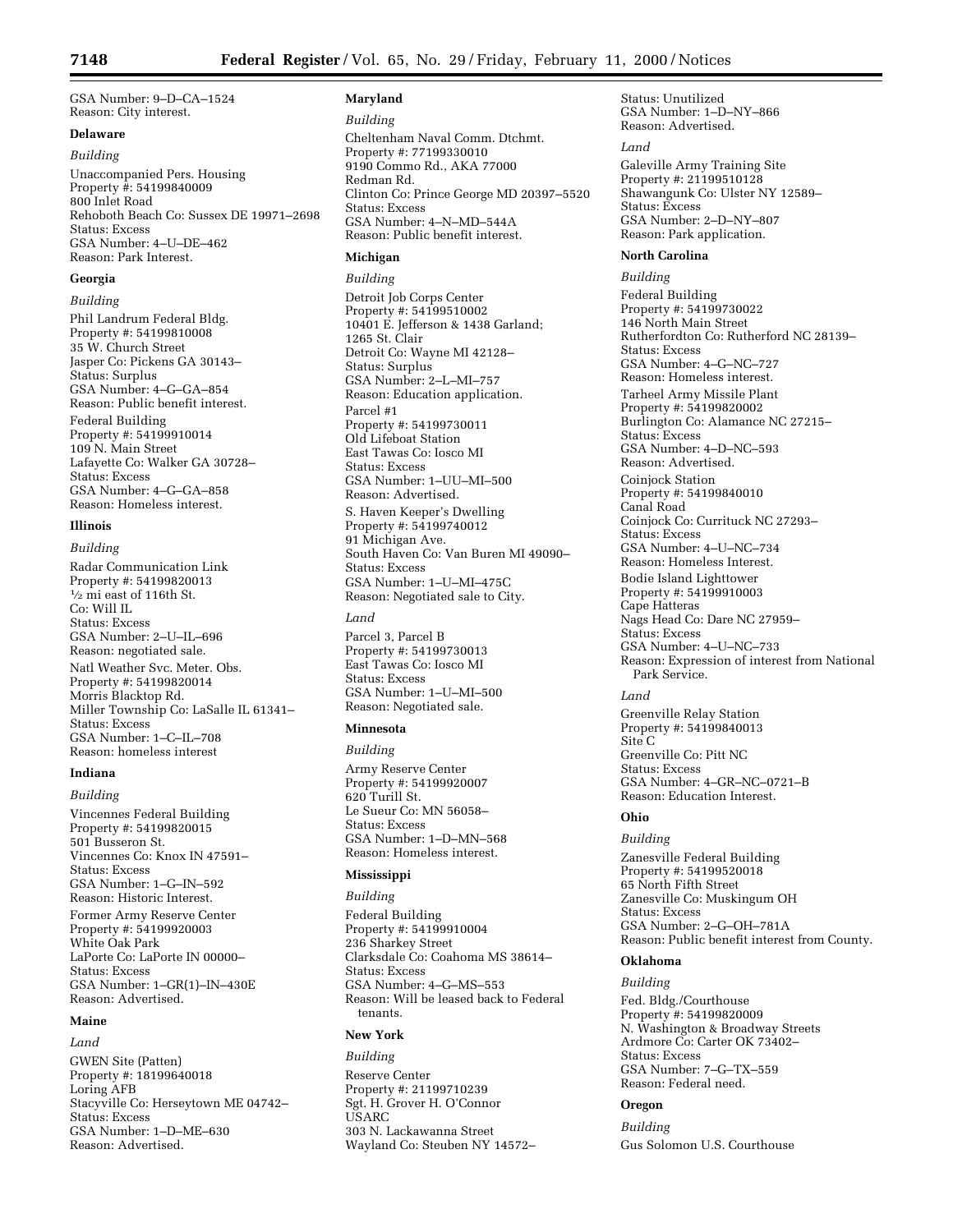Property #: 54199730023 620 SW Main Street Portland Co: Multnomah OR 97205– Status: Underutilized GSA Number: 7–G–OR–724 Reason: Pending lease with County government.

# **Puerto Rico**

#### *Land*

La Hueca—Naval Station Property #: 54199420006 Roosevelt Roads Vieques PR 00765– Status: Excess Reason: Federal interest.

# **Texas**

*Building* Fairfield Federal Building Property #: 54199920006 E. Main & Keechi St. Fairfield Co: Freestone TX 75840–1556 Status: Excess GSA Number: 7–G–TX–1051 Reason: Correctional interest.

# **Washington**

*Building* Vancouver Info Center Interstate Rt 5 Property #: 541999740011 Vancouver Co: Clark WA 98663– Status: Excess GSA Number: 9–GR–WA–514E Reason: Homeless interest. 747 Building Complex 805 Goethals Drive Property #: 54199820005 Richland Co: Benton WA 99352– Status: Surplus GSA Number: 9–B–WA–1145 Reason: Educational discount.

#### **West Virginia**

*Land*

Segment 8 Property #: 54199910006 Matewan Redevelopment Site Matewan Co: Mingo WV Status: Excess GSA Number: 4–D–WV–533 Reason: Written expression of interest.

#### **Wisconsin**

# *Building*

Wausau Federal Building Property #: 54199820016 317 First Street Wausau Co: Marathon WI 54401– Status: Excess GSA Number: 1–G–WI–593 Reason: Public Benefit Interest.

# **Interior**

# **California**

*Building*

Visitor Motel—Upper Kaweah Property #: 61199720007 Sequoia National Park Three Rivers CA 93271– Status: Unutilized Reason: Scheduled for demolition.

#### **Maryland**

*Building* Former Physioc Property Property #: 61199820005 NPS Tract 402–29 Jugtown Co: Washington MD 21713– Status: Excess Reason: Scheduled for demolition.

# **Massachusetts**

# *Building*

Ziegler House Property #: 61199830001 National Park, Virginia Road Lincoln Co: Middlesex MA 10773– Status: Unutilized Reason: Removal by FNP to eliminate damage to historic/natural rsc.

# **Navy**

# **Florida**

*Land* 13.358 acres Property #: 77199820141 Naval Air Station Hwy 98 & Perimeter Drive Pensacola Co: Escambia FL 32508– Status: Unutilized Reason: Federal Aid Project.

# **Maine**

*Building* Bldg. 376, Naval Air Station Property #: 77199320011 Topsham Annex Topsham Co: Sagadahoc ME Status: Unutilized Reason: Federal need. Bldg. 383 Property #: 77199720025 Topsham Annex, Naval Air Station Status: Unutilized Reason: Pending special legislation. Bldg. 382 Property #: 77199720026 Topsham Annex, Naval Air Station Brunswick ME 04011– Status: Unutilized Reason: Pending special legislation. Bldg. 381 Property 99720027 Topsham Annex, Naval Air Station Property #: 77199720027 Brunswick ME 04011– Status: Unutilized Reason: Pending special legislation.

# **Ohio**

*Building* Naval & Marine Corps Res. Cntr Property #: 77199320012 315 East LaClede Avenue Youngstown OH Status: Unutilized Reason: Returning property to the city.

#### **Puerto Rico**

*Building* Bldgs. 501 & 502 Property #: 77199530007 U.S. Naval Radio Transmitter Facility State Road No. 2

Juana Diaz PR 00795– Status: Underutilized Reason: Department of Defense interest.

#### **Virginia**

#### *Building*

Naval Medical Clinic Property #: 77199010109 6500 Hampton Blvd. Norfolk Co: Norfolk VA 23508– Status: Unutilized Reason: Planned for expansion space.

# *Land*

Naval Base Property #: 77199010156 Norfolk Co: Norfolk VA 23508– Status: Unutilized Reason: Identified for use in developing admin. office space. Land—CD area Property #: 77199830022 Naval Base Norfolk Norfolk VA 23511–2797 Status: Unutilized Reason: outlease to Federal Credit Union.

# **VA**

# **Indiana**

*Building* Bldg. 24, VAMC Property #: 97199230005 East 38th Street Marion Co: Grant IN 46952– Status: Underutilized Reason: Currently utilized Bldg. 122 Property #: 97199810006 VA Northern Indiana Health Care System Marion Campus, 1700 East 38th Street Marion Co: Grant IN 46953– Status: Unutilized Reason: Fully utilized by construction contractor.

# **Iowa**

# *Land*

38 acres Property #: 97199740001 VA Medical Center 1515 West Pleasant St. Knoxville Co: Marion IA 50138– Status: Unutilized Reason: Enhanced-Use Legislation potential.

#### **Michigan**

*Land* VA Medical Center Property #: 97199010015 5500 Armstrong Road Battle Creek Co: Calhoun MI 49016– Status: Underutilized Reason: Being used for patient and program activities.

#### **New York**

#### *Land*

VA Medical Center Property #: 97199010017 Fort Hill Avenue Canandaigua Co: Ontario NY 14424– Status: Underutilized Reason: Portion leased; portion landlocked.